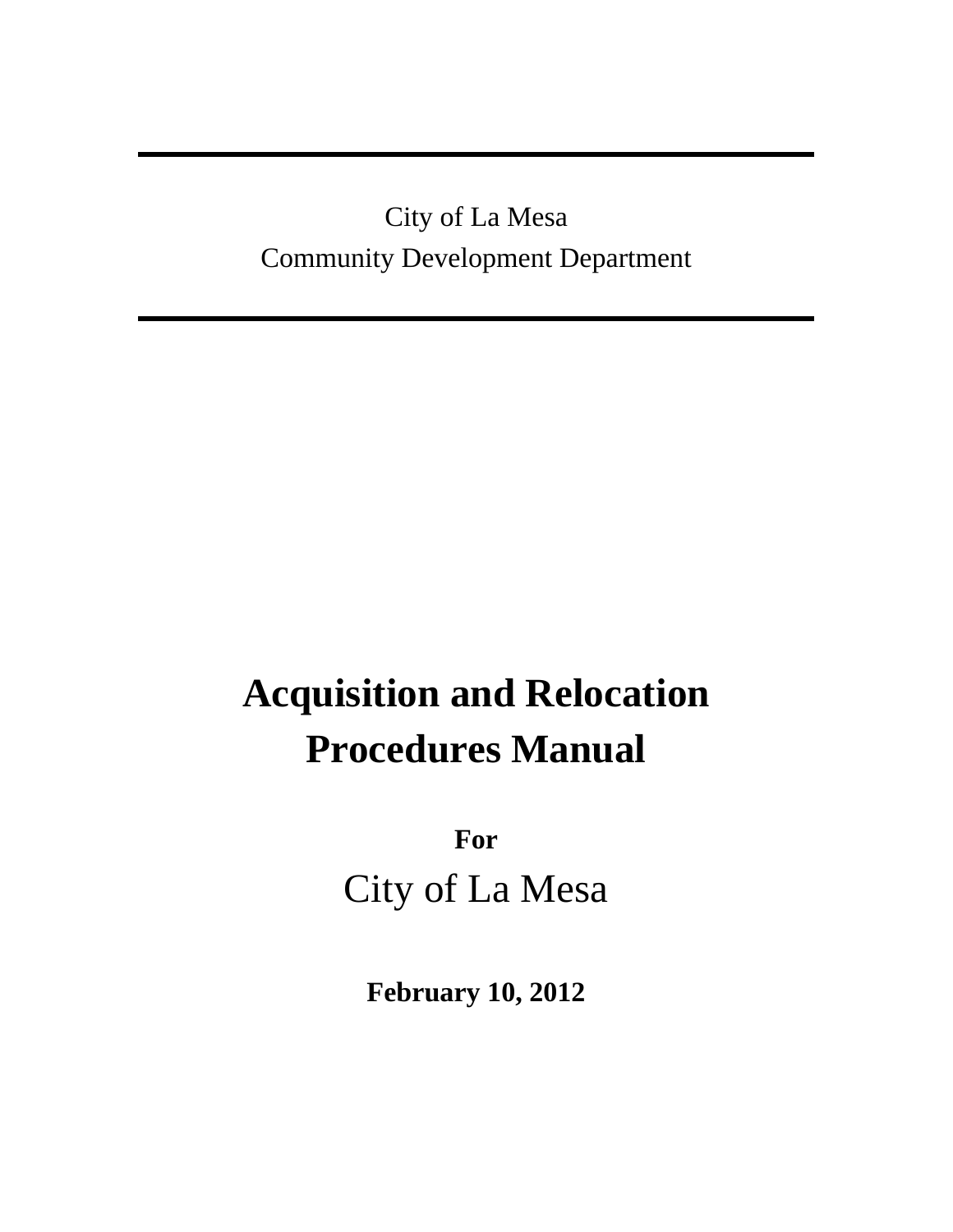| B. HUD Activities Triggering Compliance with URA and other Federal laws  2        |  |
|-----------------------------------------------------------------------------------|--|
|                                                                                   |  |
|                                                                                   |  |
|                                                                                   |  |
|                                                                                   |  |
|                                                                                   |  |
|                                                                                   |  |
|                                                                                   |  |
|                                                                                   |  |
|                                                                                   |  |
|                                                                                   |  |
| 1. Process to Be Used For Purchases Carried Out by Non Profit Organizations 4     |  |
| 2. Process to be Used for Voluntary Acquisitions Carried Out by City of La Mesa 5 |  |
|                                                                                   |  |
|                                                                                   |  |
|                                                                                   |  |
|                                                                                   |  |
|                                                                                   |  |
|                                                                                   |  |
|                                                                                   |  |
|                                                                                   |  |
|                                                                                   |  |
|                                                                                   |  |
|                                                                                   |  |
|                                                                                   |  |
|                                                                                   |  |
|                                                                                   |  |
|                                                                                   |  |
|                                                                                   |  |
|                                                                                   |  |
|                                                                                   |  |
|                                                                                   |  |
|                                                                                   |  |
|                                                                                   |  |
|                                                                                   |  |
|                                                                                   |  |
|                                                                                   |  |
|                                                                                   |  |
| 2. Projects Involving Acquisition or Acquisition and Rehabilitation  18           |  |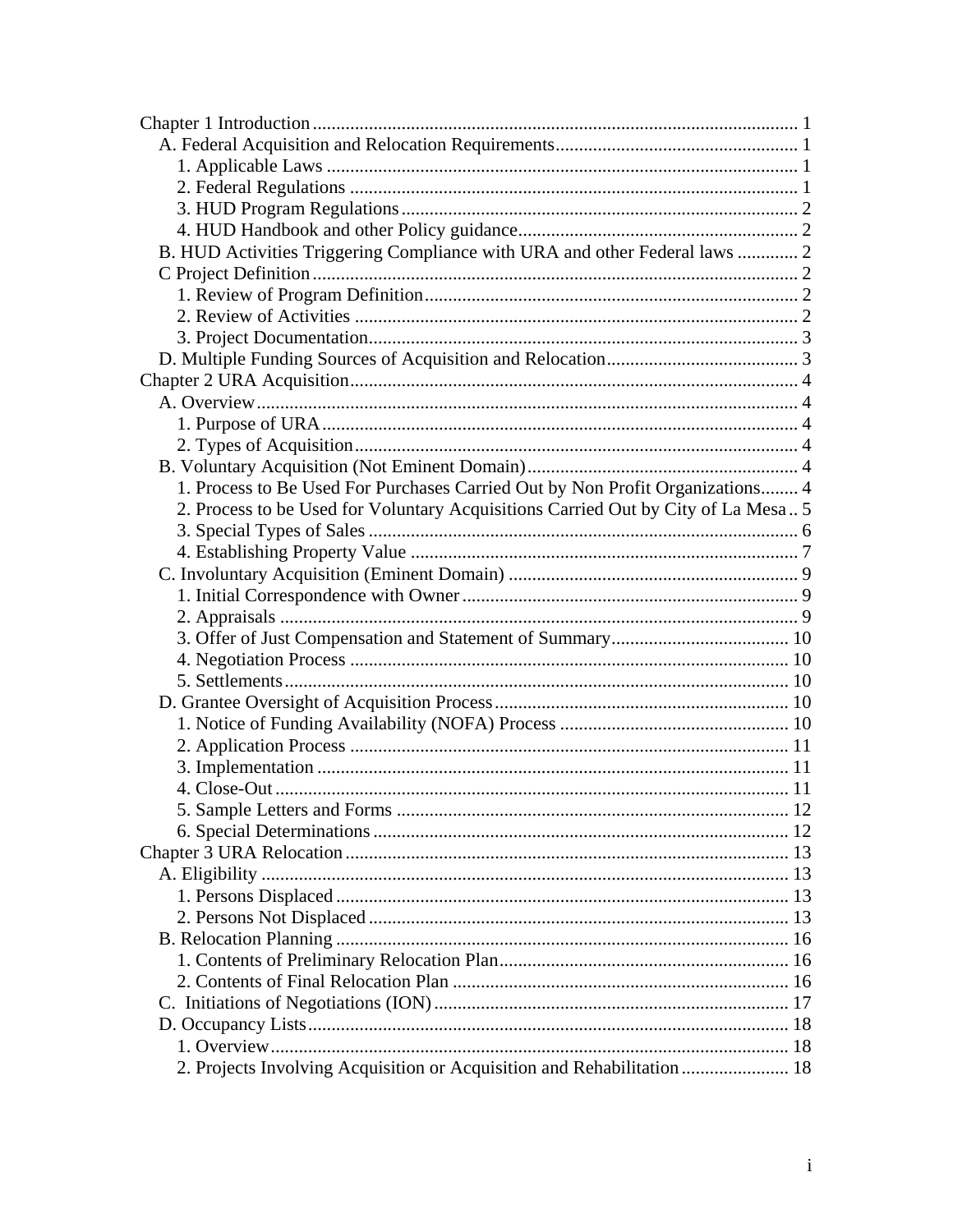| 3. Funding Projects When Acquisition and/or Demolition Occurred Within Year |  |
|-----------------------------------------------------------------------------|--|
|                                                                             |  |
|                                                                             |  |
|                                                                             |  |
|                                                                             |  |
|                                                                             |  |
|                                                                             |  |
|                                                                             |  |
|                                                                             |  |
|                                                                             |  |
|                                                                             |  |
|                                                                             |  |
|                                                                             |  |
|                                                                             |  |
|                                                                             |  |
|                                                                             |  |
|                                                                             |  |
|                                                                             |  |
|                                                                             |  |
|                                                                             |  |
|                                                                             |  |
|                                                                             |  |
|                                                                             |  |
|                                                                             |  |
|                                                                             |  |
|                                                                             |  |
|                                                                             |  |
|                                                                             |  |
|                                                                             |  |
|                                                                             |  |
|                                                                             |  |
|                                                                             |  |
|                                                                             |  |
|                                                                             |  |
|                                                                             |  |
|                                                                             |  |
|                                                                             |  |
|                                                                             |  |
|                                                                             |  |
|                                                                             |  |
|                                                                             |  |
|                                                                             |  |
|                                                                             |  |
|                                                                             |  |
|                                                                             |  |
|                                                                             |  |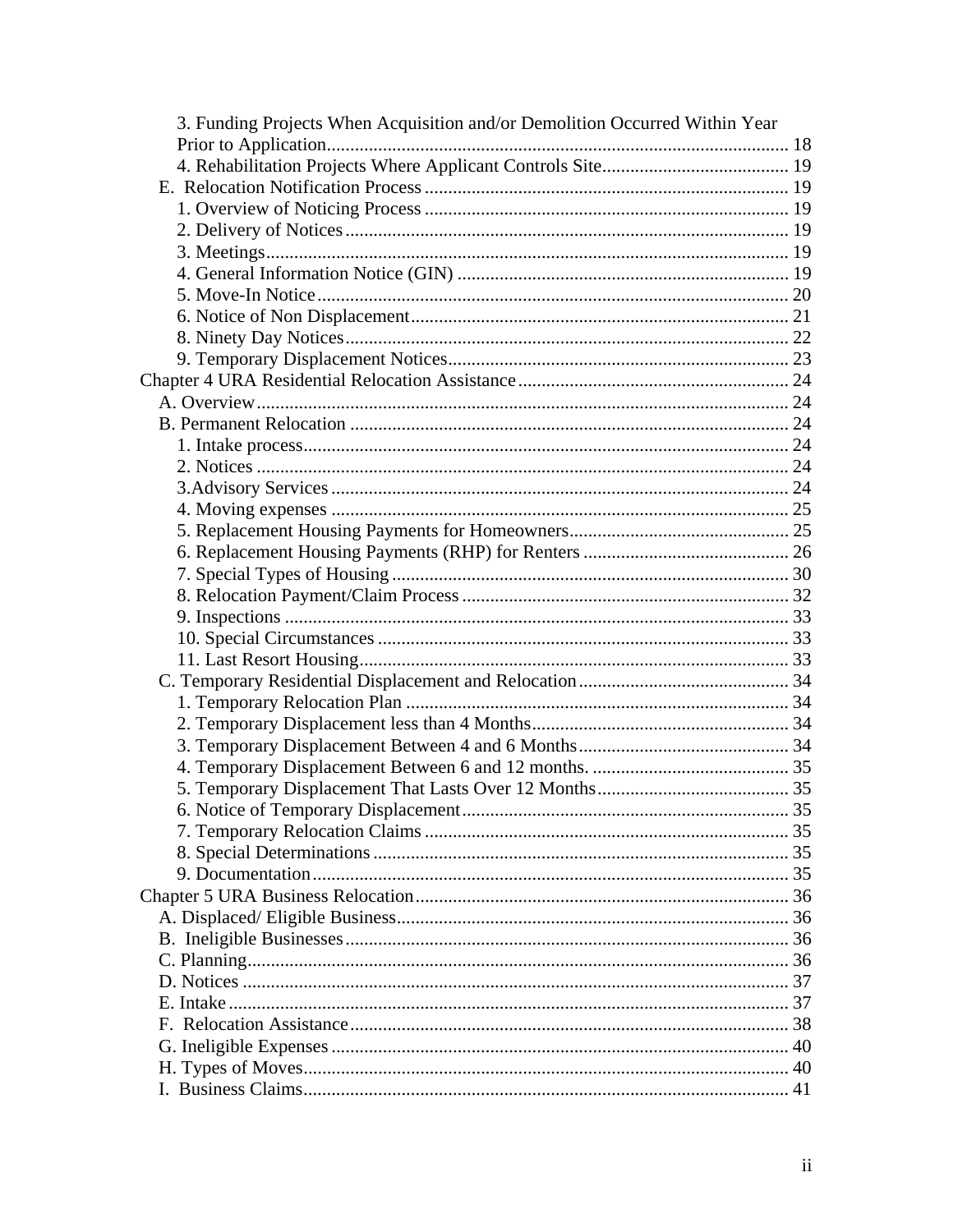| L. Differences in California State and Federal Business Relocation Laws 41 |  |
|----------------------------------------------------------------------------|--|
|                                                                            |  |
|                                                                            |  |
|                                                                            |  |
|                                                                            |  |
|                                                                            |  |
|                                                                            |  |
|                                                                            |  |
|                                                                            |  |
| Chapter 7 Section 104(d) of the Housing and Community Act of 1974  44      |  |
|                                                                            |  |
|                                                                            |  |
|                                                                            |  |
|                                                                            |  |
|                                                                            |  |
|                                                                            |  |
|                                                                            |  |
|                                                                            |  |
|                                                                            |  |
|                                                                            |  |
|                                                                            |  |
|                                                                            |  |
|                                                                            |  |
|                                                                            |  |
|                                                                            |  |
|                                                                            |  |
|                                                                            |  |
|                                                                            |  |
|                                                                            |  |
|                                                                            |  |
| 4. Relocation Files for Individual Residential Tenants (Tenant Files)  50  |  |
|                                                                            |  |
|                                                                            |  |
|                                                                            |  |
|                                                                            |  |
|                                                                            |  |
|                                                                            |  |
|                                                                            |  |
|                                                                            |  |
|                                                                            |  |
|                                                                            |  |
|                                                                            |  |
|                                                                            |  |
|                                                                            |  |
|                                                                            |  |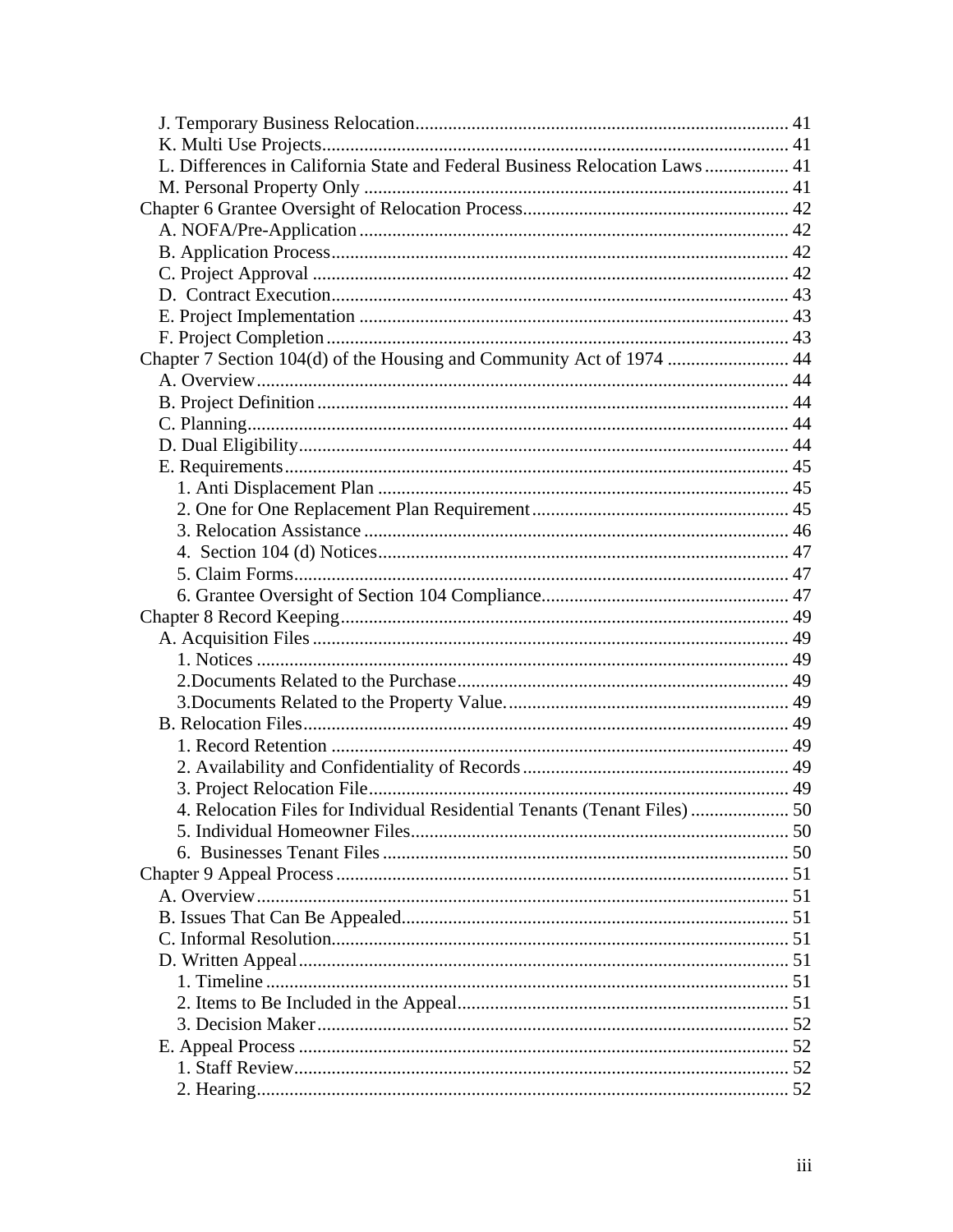| B. Using HUD Funds with Other Funding Sources for Relocation Payments.  54         |  |
|------------------------------------------------------------------------------------|--|
|                                                                                    |  |
|                                                                                    |  |
|                                                                                    |  |
|                                                                                    |  |
|                                                                                    |  |
|                                                                                    |  |
|                                                                                    |  |
|                                                                                    |  |
| H. Fair Housing and Equal Employment Opportunity (FHEO) Considerations  56         |  |
|                                                                                    |  |
|                                                                                    |  |
|                                                                                    |  |
|                                                                                    |  |
| Exhibit 5 Uniform Relocation Assistance and Real Property Acquisition Policies Act |  |
|                                                                                    |  |
|                                                                                    |  |
|                                                                                    |  |
|                                                                                    |  |
|                                                                                    |  |
|                                                                                    |  |
| Exhibit 10 City of La Mesa Residential Anti-Displacement and Relocation Assistance |  |
|                                                                                    |  |
|                                                                                    |  |
|                                                                                    |  |
|                                                                                    |  |
|                                                                                    |  |
|                                                                                    |  |
|                                                                                    |  |
|                                                                                    |  |
|                                                                                    |  |
|                                                                                    |  |
|                                                                                    |  |
| Exhibit 19 CDBG Regulations- Acquisition and Relocation Citations 99               |  |
|                                                                                    |  |
|                                                                                    |  |
|                                                                                    |  |
|                                                                                    |  |
|                                                                                    |  |
|                                                                                    |  |
|                                                                                    |  |
| Exhibit 27 Project Organization Index Relocation Homeowner/Tenants Files 114       |  |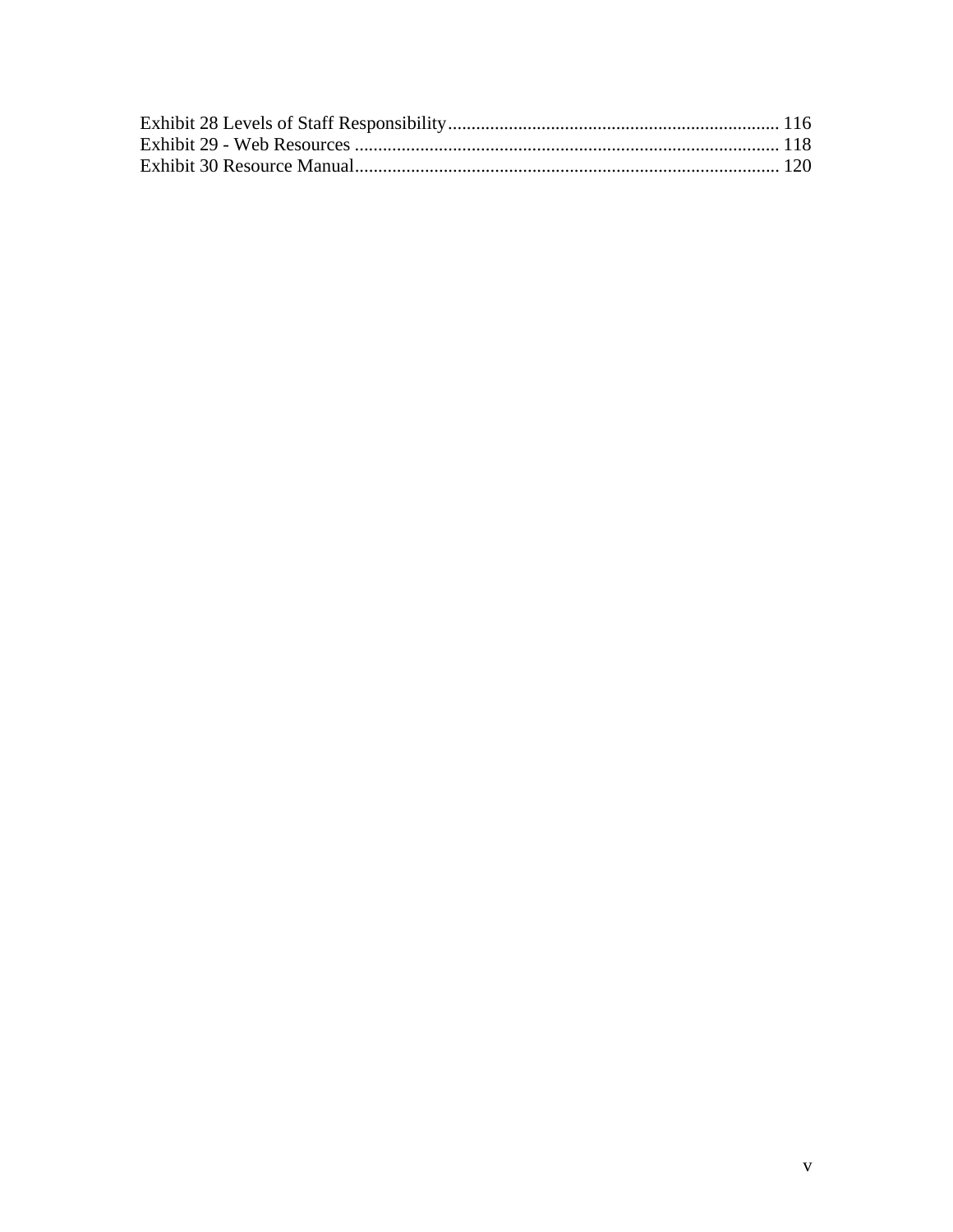## **Chapter 1 Introduction**

The City of La Mesa administers two programs funded by the Department of Housing and Urban Development (HUD) that trigger compliance with Federal Acquisition and Relocation laws. These programs are: the Community Development Block Grant Program (CDBG) and the HOME Program. The purpose of this manual is to provide guidance to La Mesa Community Development Department staff and the City's community development partners on what actions to take to ensure compliance with Federal and HUD acquisition and relocation requirements.

The City is not a direct recipient of Housing Opportunities for Persons with AIDS (HOPWA) program, Emergency Shelter Program (ESG), Supportive Housing Program (SHP) Shelter Plus Care Program (SPC), and SRO Moderate Rehabilitation Program (SRO Mod Rehab). Acquisition and Relocation guidance for these programs is not included in this manual.

## A. Federal Acquisition and Relocation Requirements

#### **1. Applicable Laws**

#### **a. Uniform Relocation Act**

In using HUD funds for projects, the City of La Mesa must comply with the Uniform Relocation Assistance and Real Property Acquisition Policies Act of 1970 (URA) as amended (42 U.S.C. 4601 et seq.), as amended by Public Law 105-117. Public Law 105-117 prohibits URA relocation benefits, with some exceptions, from being paid to individuals who are not legally present in the U.S. These restrictions have been incorporated into the URA regulations. The URA is the Federal government wide property acquisition and relocation law that applies to all the City's HUD-funded programs.

#### **b. Section 104 (d)**

The City of La Mesa must comply with Section 104(d) of the Housing and Community Development Act of 1974 (Section 104(d)) when it uses CDBG, (including Section 108 Loan Guarantees) and HOME and demolishes or converts low income dwelling use to another purpose. Public Law 105-117 does not apply to persons eligible for Section 104(d) relocation benefits.

#### **2. Federal Regulations**

- a. **URA-**The implementing regulations for the URA are found at 49 CFR Part 24. The Department of Transportation (DOT), through the Federal Highway Administration (FHWA) is the lead agency for the URA and as such promulgates the regulations and provides guidance in a series of Frequently Asked Questions and Answers (FAQ)
- b. **Section 104 (d)-**The regulations for Section 104(d) can be found at 24CFR Part 42.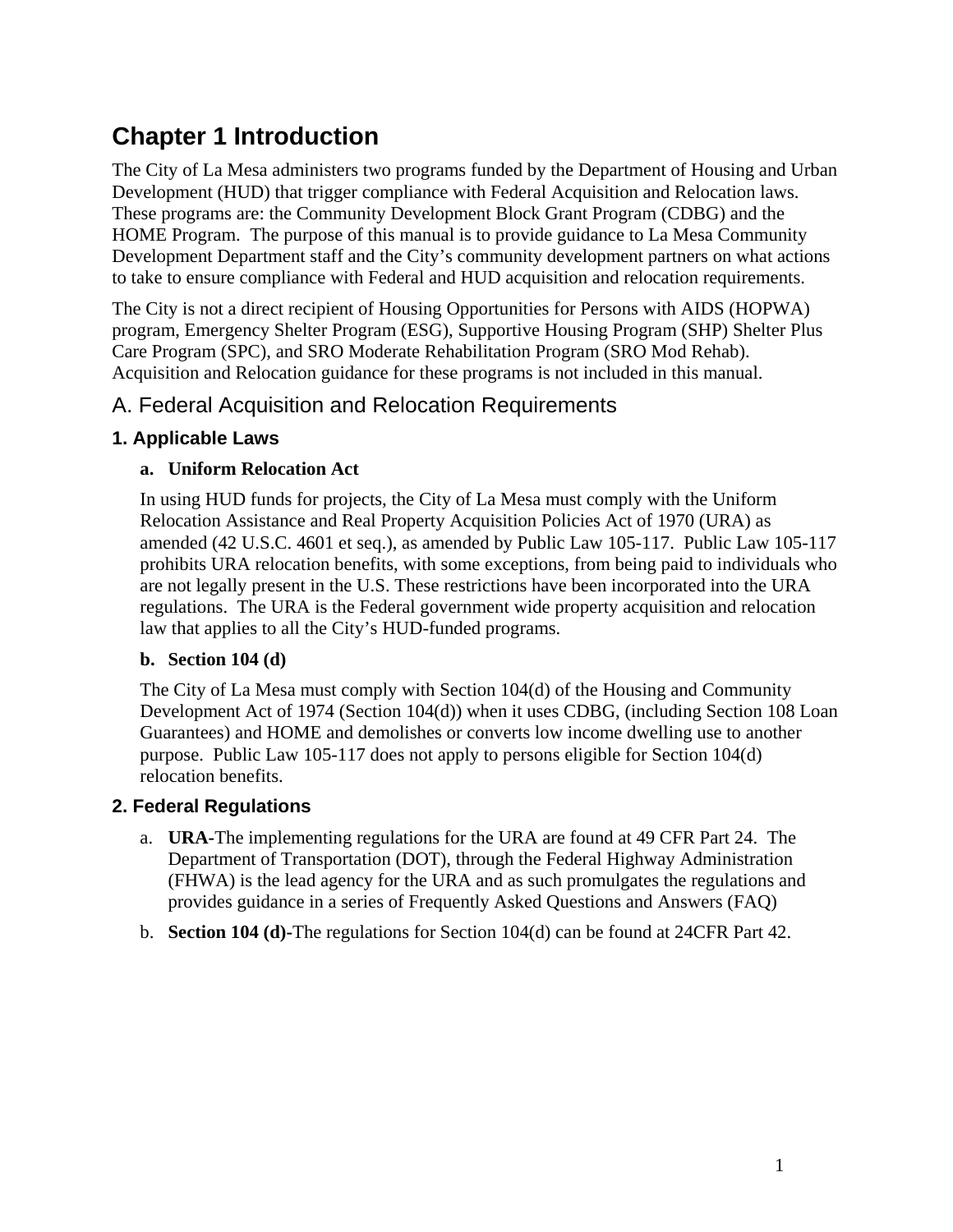## **3. HUD Program Regulations**

Each HUD program has regulations that further explain how to implement projects that involve acquisition and relocation. For the CDBG program, including Section 108 guarantees, see 24 CFR 570.606; for the HOME program see 24 CFR 92.353;

## **4. HUD Handbook and other Policy guidance**

HUD has issued Handbook 1378 which applies to all HUD programs. In addition, HUD Headquarters has issued Relocation and Acquisition Policy Newsletters, (RAP), which contain additional guidance and the Los Angeles field office has also issued Information Bulletins for guidance on local issues. All of the regulations, guidance and policy are found at the end of this manual or at the web sites listed in Exhibit 29.

## B. HUD Activities Triggering Compliance with URA and other Federal laws

The City of La Mesa carries out activities with HUD funds which require compliance with the URA. Projects that only involve administrative or relocation costs do not trigger compliance with Federal relocation laws. Similarly, code enforcement alone does not trigger relocation unless subsequent mitigation causing displacement occurs. La Mesa Community Development Department staff should review the activities listed below to determine when compliance is necessary.

- 1. Acquisition or demolition of residential or commercial property
- 2. Rehabilitation of housing (hard and soft costs) including mitigation of lead based paint or other hazards
- 3. New construction of housing, commercial structures or public facilities/improvements if part of a project involving acquisition or demolition
- 4. Rehabilitation of public facilities or improvements
- 5. Economic Development (acquisition of land, and commercial rehabilitation)
- 6. Permanent easements for water, sewer or other public facility projects

## C Project Definition

#### **1. Review of Program Definition**

Early in the application process**,** La Mesa Community Development staff will determine what activities and geographic boundaries comprise the project and document the file accordingly. Staff will review project definitions in HUD program regulations or, if project is not defined in program regulations, will review the URA definition at 49 CFR 24. 2(a)(22). See Exhibit 17 for project definitions by program. Review HUD optional "Template for Project Determination".

#### **2. Review of Activities**

**S**taff will review all activities connected with the project that took place within one year of the application to determine whether the prior activities trigger compliance with the URA and/or Section 104(d). This includes projects where the acquisition or demolition occurred prior to the application, where funds are being requested for a new use like new construction/rehabilitation of housing, commercial structures or public facilities or improvements. Federal acquisition and relocation regulations apply to all the activities within the project area, not just those activities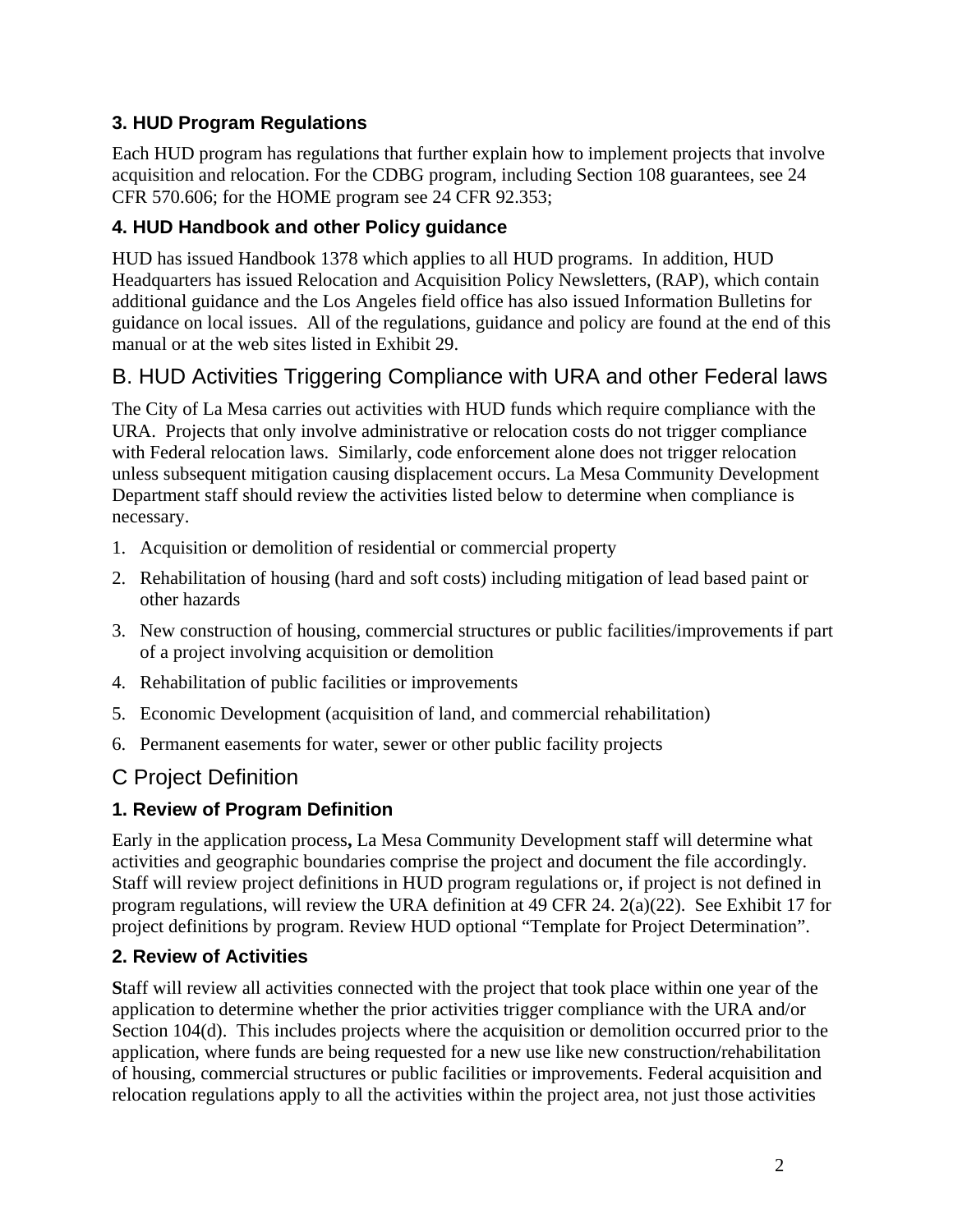solely funded by HUD. When necessary, staff will consult with the Relocation Specialist at the HUD L.A Field Office early in the planning phase.

## **3. Project Documentation**

La Mesa Community Development Department staff will document the project file with a map that identifies project boundaries with streets, addresses, buildings, and all parcel numbers, and the names of all property owners and tenants for each building.

## D. Multiple Funding Sources of Acquisition and Relocation

Some projects may require funding by more than one HUD program, other Federal programs including tax credits, as well as state or local funds. Combining funding sources is difficult because each program has its own rules for income qualification, deed restrictions, targeted participants, etc.

During the application stage La Mesa Community Development Department staff should:

1. Review the acquisition and relocation regulations for each funding source to identify and address areas of programmatic differences,

2. Prepare a spreadsheet that identifies all funding sources for the project and shows which funding source will pay for what costs and

3. Hold a meeting that includes the various City of La Mesa departments that have project jurisdiction and sponsors, developers, funding agency representatives and /or the local HUD Relocation Specialist to discuss areas where difficulties complying with Federal law could arise. Determine how to comply with the various funding source requirements. In some cases using the most restrictive rules will solve the problem.

4. Consult, if necessary, with the Relocation Specialist at the HUD Los Angeles Field Office early in the planning phase. In addition staff may hire a consultant specializing in acquisition and relocation for HUD programs.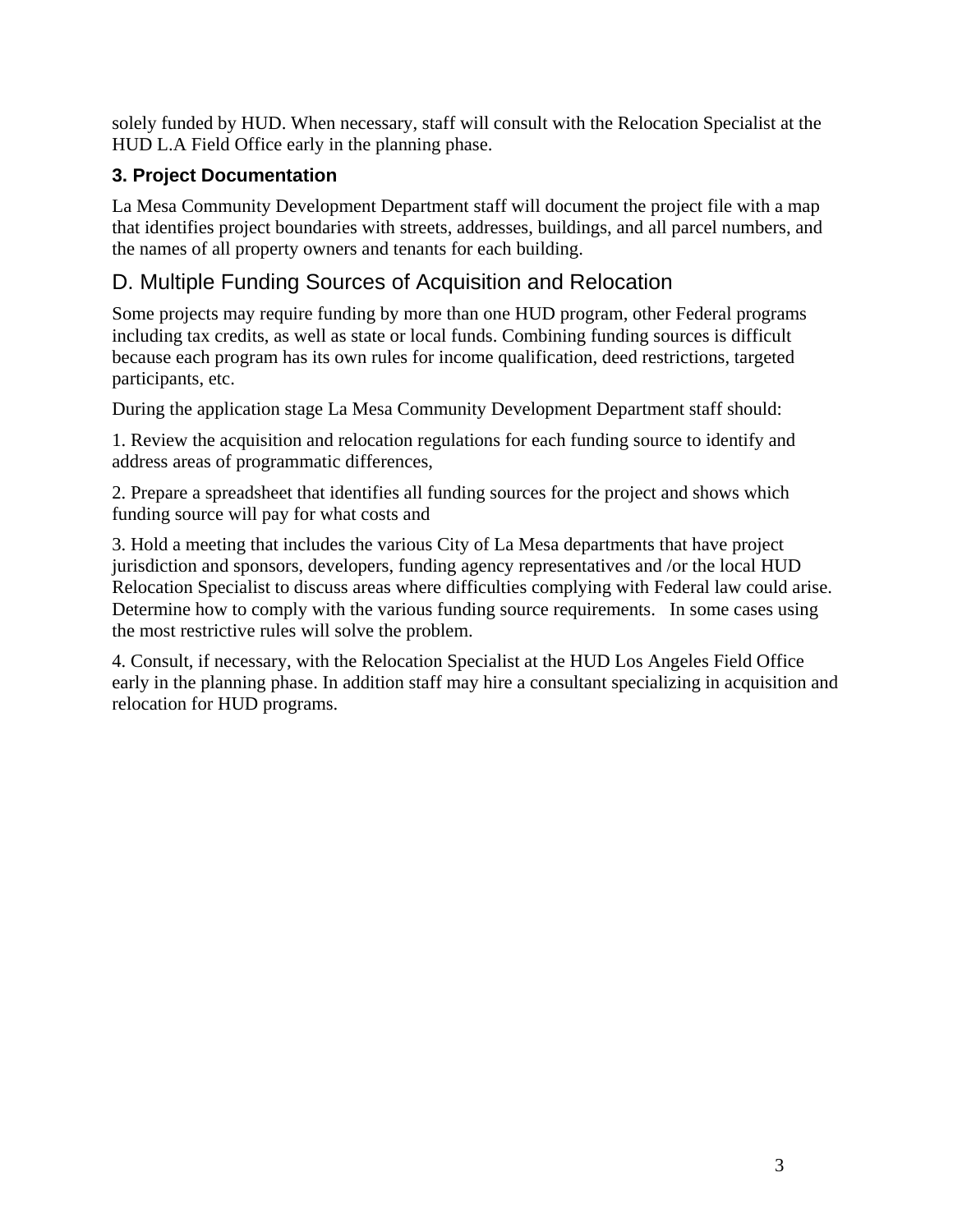## **Chapter 2 URA Acquisition**

## A. Overview

## **1. Purpose of URA**

The URA implements Federal acquisition and relocation law described at 42 U.S.C 4601 et seq. Its major objective is to ensure that property owners and displaced persons impacted by federally funded projects are treated fairly, consistently and equitably that is property owners are paid a fair market price for their property and displaced persons are provided required relocation assistance. The URA also seeks to minimize litigation and ensure that Federal agencies implement the regulations efficiently and cost effectively.

## **2. Types of Acquisition**

The URA recognizes two types of acquisition: involuntary and voluntary. Involuntary acquisitions are subject to the provisions of Subpart B of the URA while voluntary acquisitions are exempt from those provisions. The provisions of Subpart B of the URA establish the process required to be followed when City of La Mesa uses Federal funds to purchase property under the threat of eminent domain. The provisions require the City of La Mesa to treat property owners fairly and pay them the appraised or fair market value for their property. For properties not being acquired under the threat of eminent domain, the URA has established a process for exempting them from Subpart B of the URA. This process involves sending a specifically worded letter to the seller and paying the market value of the property. See Section B below.

## B. Voluntary Acquisition (Not Eminent Domain)

Voluntary acquisitions may be carried out by the City of La Mesa when it does not invoke eminent domain or by organizations that do not have the power of eminent domain. If the City of La Mesa purchases the property directly from the property owners, City of La Mesa**,** staff will follow 49 CFR 24.101(b) (1 through (5) and HUD Handbook 1378 Chapter 5 Section 5-3 to establish that the purchase is voluntary. See also FHWA questions and answers covering 49 CFR 24.101

#### **1. Process to Be Used For Purchases Carried Out by Non Profit Organizations**

a. During the application process, non-profit organizations, individuals, developers or other third parties applying for HUD funds through the City of La Mesa will be required to send a "Voluntary Letter" to the property owner at the beginning of the negotiations that states:

1) that it does not have the power of eminent domain,

- 2) states the offer and
- 3) states the market value of the property.

b. If the voluntary letter was not sent at the time of the purchase agreement the applicant will send it during the application for HUD funds. The letter will contain the statement that the seller may withdraw from the existing agreement as required by HUD Handbook, Chapter 5, Section 5-3 H. Receipt of the letter by the property owner will be documented either with a return receipt requested from the post office or a signature of receipt by the property owner.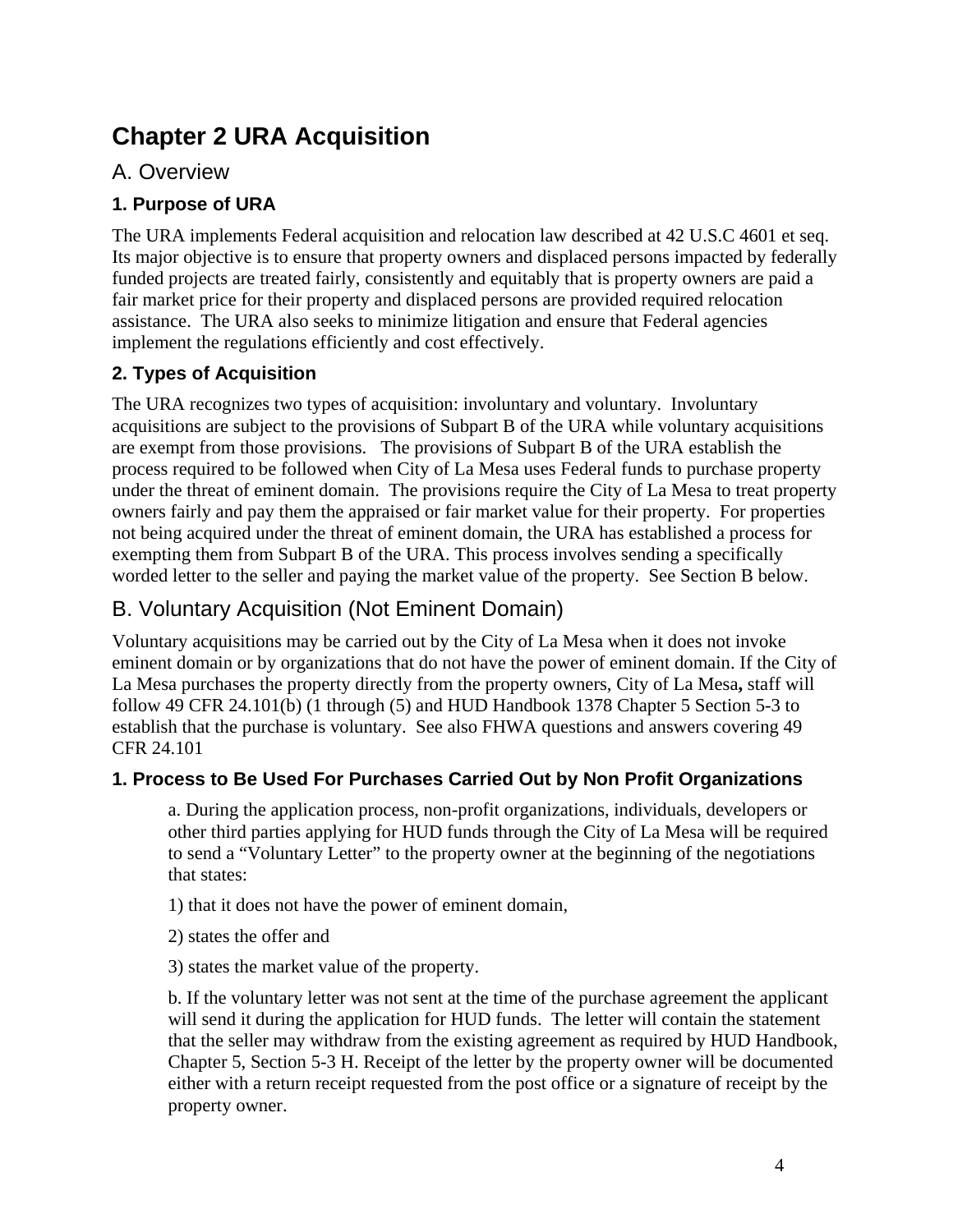c. The applicant for HUD funds will be required to submit an appraisal or other evidence of value as of the date of the purchase. Establishing Property Value on page 7.

d. It is anticipated in most cases the amount paid for the property will be the same as the market value. The third part sponsor or developer is not required to pay the market value of the property, but if the purchase price of the property is not the same as the amount on the letter, La Mesa Community Development Department staff will state in writing why the price paid is fair to the owner and is a reasonable price for the City of La Mesa. (See Administrative Settlements on Page 7).

e. For homebuyer programs, foreclosures and other special sales follow Paragraphs (c), (d) and (e) on Page 6 of this manual.

f. La Mesa Community Development Department staff will review the price paid for the property and the evidence of value to determine if it is reasonable. See Page 6, Establishing Property Value in this manual for the process to be used.

#### **2. Process to be Used for Voluntary Acquisitions Carried Out by City of La Mesa**

a. La Mesa Community Development Department staff will send a "Voluntary Letter" to the property owner that gives the fair market value of the property and states that the City of La Mesa: a) is interested in purchasing the property on a voluntary basis, b) will not use its power of eminent domain and c) if negotiations fail it will not purchase the property. La Mesa Community Development Department staff will document delivery of the letter by the property owner either with a return receipt requested from the post office or a signature of receipt by the property owner.

b. La Mesa Community Development Department staff will place documentation in the file that shows that the property being purchased: a) is not part of an area where all the properties within that area will be purchased and b) is not part of a project in which purchase of the that specific property is necessary for that project to go forward. If the property is in a redevelopment area where many properties in a certain area will be purchased, La Mesa Community Development Department staff will use the involuntary acquisition process shown on page 8 of this manual.

c. La Mesa Community Development Department staff or its agents may not initially inform a property owner that the acquisition is voluntary and then later invoke eminent domain.

d. If any of the following circumstances occur La Mesa Community Development Department staff will immediately implement Subpart B of the URA, retroactively if necessary.

- i. A third party developer is unable to purchase all properties voluntarily and invoking eminent domain becomes necessary to obtain all properties needed for the project
- ii. It is anticipated that property owners will require an eminent domain letter, and the tax advantage it represents, to sell the property.

e. Although not required for voluntary acquisitions, appraisals will generally be obtained. If an alternative document is used to establish property value, the methodology will be approved by La Mesa Community Development Department staff.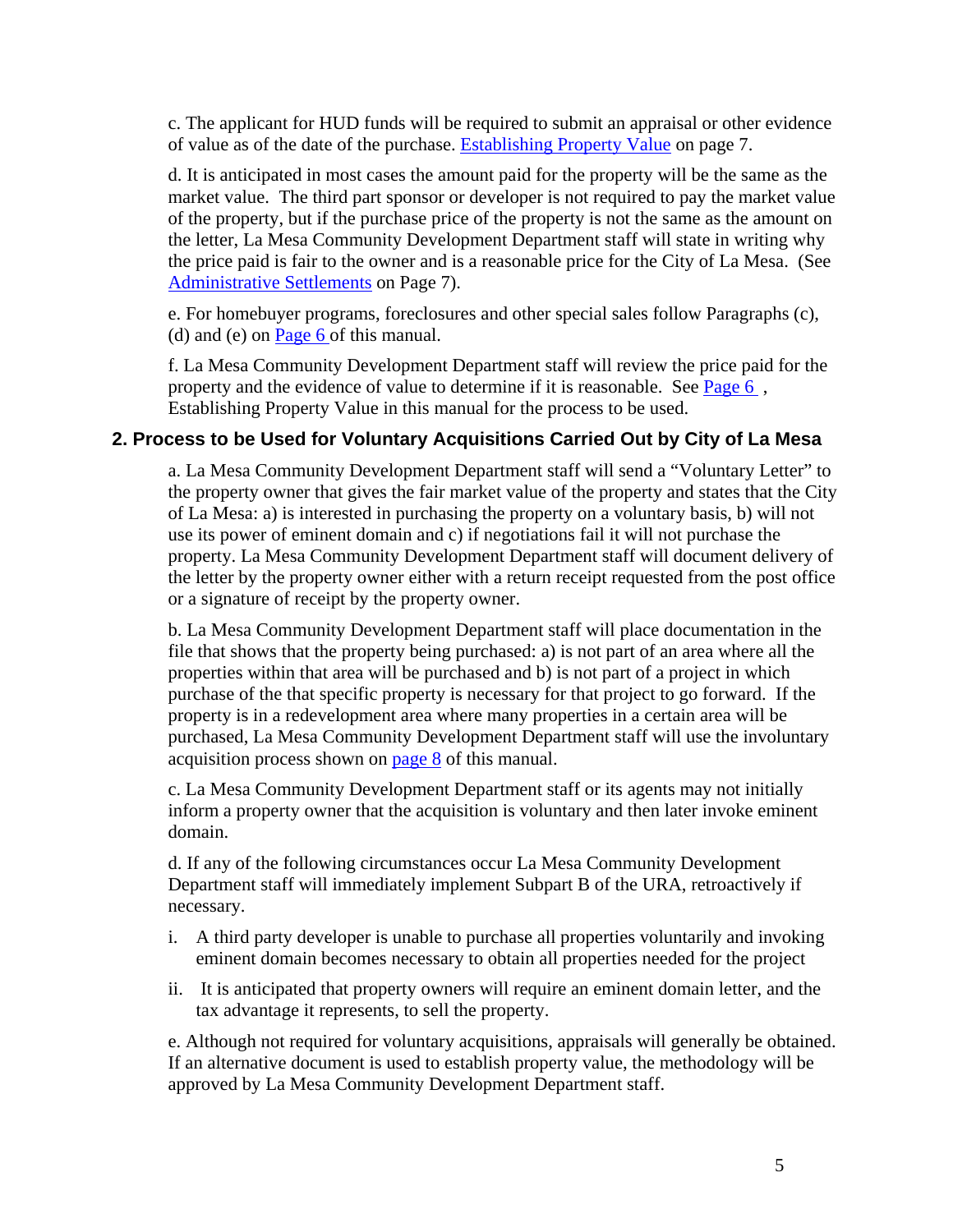f. La Mesa Community Development Department staff will not use a third party to conduct negotiations to avoid compliance with the URA. See HUD Handbook 1378 Section 5-3(A).

#### **3. Special Types of Sales**

#### **a. Homebuyer Programs Sales**

i. La Mesa Community Development Department staff will follow all the voluntary acquisition procedures for homebuyer programs. The homebuyer, non-profit subrecipient or sponsor or City staff will send a properly worded voluntary letter to the seller that states the market value of the property and the offer. This letter will be sent at the beginning of the negotiations, not at the end.

ii. The market value stated on the letter is not required to be paid as the buyer is free to negotiate a higher or lower price. However, if the final purchase price is significantly higher or lower than the market value, the file should contain copies of any counter offers and a written justification of the price paid. See Paragraph D on page 7 and HUD Information Bulletin dated March 27, 2009 of this manual for more information on written justifications.

iii. These voluntary acquisition procedures also apply when HUD funding is added at the end of the acquisition after the offer has been made in order pay a portion of closing cases. In this case La Mesa Community Development Department staff will describe the requirements (i.e., the voluntary letter and proof of property value) in program brochures and initial counseling sessions with potential buyers before they begin making offers on properties.

#### **b. Foreclosure Sales**

i. A voluntary letter will be sent to the bank and delivery documented by return receipt requested from the post office or hand delivery receipted by bank staff.

ii. To show the property was purchased during foreclosure or tax sale, the following types of documents must be obtained and placed and in the file: delinquent tax reports, foreclosure notices or lists, bidding documents, bank or other documents that nature of the sale and the opening bid, closing escrow statement a deed showing the transfer of the property.

iii. Foreclosures purchased with HUD Neighborhood Stabilization Program funds must follow the NSP rules.

#### **c. Sales between Other Government Entities.**

Properties that are acquired from other City departments or from other local governmental agencies will be treated like any other voluntary sale. Properties acquired from Federal agencies will be handled according to 49 CFR 24. 101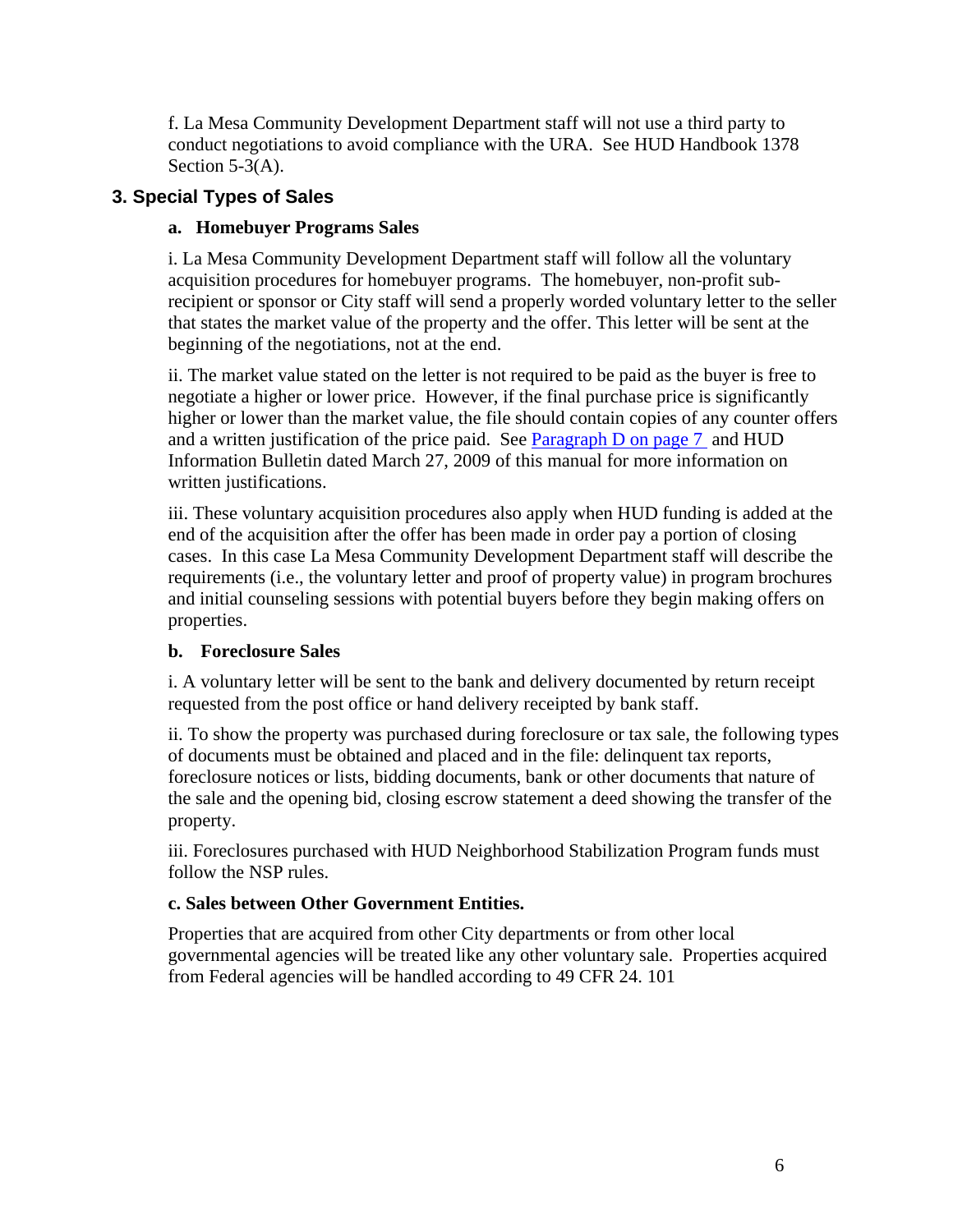#### **d. Property Offered to City of La Mesa with No Expression of Interest**

If a property owner offers to sell his or her property to the City of La Mesa, without a prior expression of interest by the City of La Mesa or lists the property on the open market La Mesa Community Development Department staff must still follow all voluntary acquisition procedures.

#### **4. Establishing Property Value**

#### **a. Appraisals**

 Generally, when purchasing property directly, La Mesa Community Development Department staff will obtain an appraisal establishing property value prior to the beginning of negotiations. The appraisal may be a bank appraisal or a limited appraisal as long as the property's value was established within 6 months of the date of purchase. If a sponsor or developer is purchasing the property directly La Mesa staff will require the non-profit applicant to obtain proof of the property value before signing the purchase agreement. Appraisals obtained after the purchase agreement may not be used to establish the property's value. If a later appraisal is obtained to establish whether the funding can still be supported any differences in property values between the appraisals will be explained in the file.

#### **b. Comparable Sales**

If obtaining a full appraisal is not feasible, La Mesa Community Development Department staff or other qualified person will establish the property value at the time of the purchase by analyzing and comparing sales of three comparable properties with the property being purchased. A copy of the analysis of comparable properties and a statement of the qualifications of the person performing the analysis will be placed in the file. At a minimum, the analysis will include the date, amount, and location, a description of the properties (square feet, #bedrooms, amenities, etc) and the circumstances of the sales. Adjustments will then be made for differences in the properties and a final value established for the property being purchased. City staff will review and sign the document establishing property value if an appraisal is not used. List prices may not be used as sales prices only actual sales.

#### **c. Identities of Interest/Conflict of Interest**

Staff will review the ownership of the property to determine whether there are any identities of interest that may affect the reasonableness of purchase price. If so, the City of La Mesa attorney will be asked to be make an official determination. An identity of interest may occur when the buyer and the seller are related either by family or business ties. For example, a subsidiary company is purchasing property from its parent company; an owner of the property is also a member of the entity buying the property. Sometimes assignments of the property are involved. If La Mesa staff, public officials or members of the board or employees of the developer, or their relatives have an ownership interest in the property see conflict of interest section of this manual.

#### **d. Written Justifications of Price Paid (Administrative Settlements**)

When the property owner does not accept the initial offer for the property and a different amount is negotiated as the purchase price La Mesa Community Development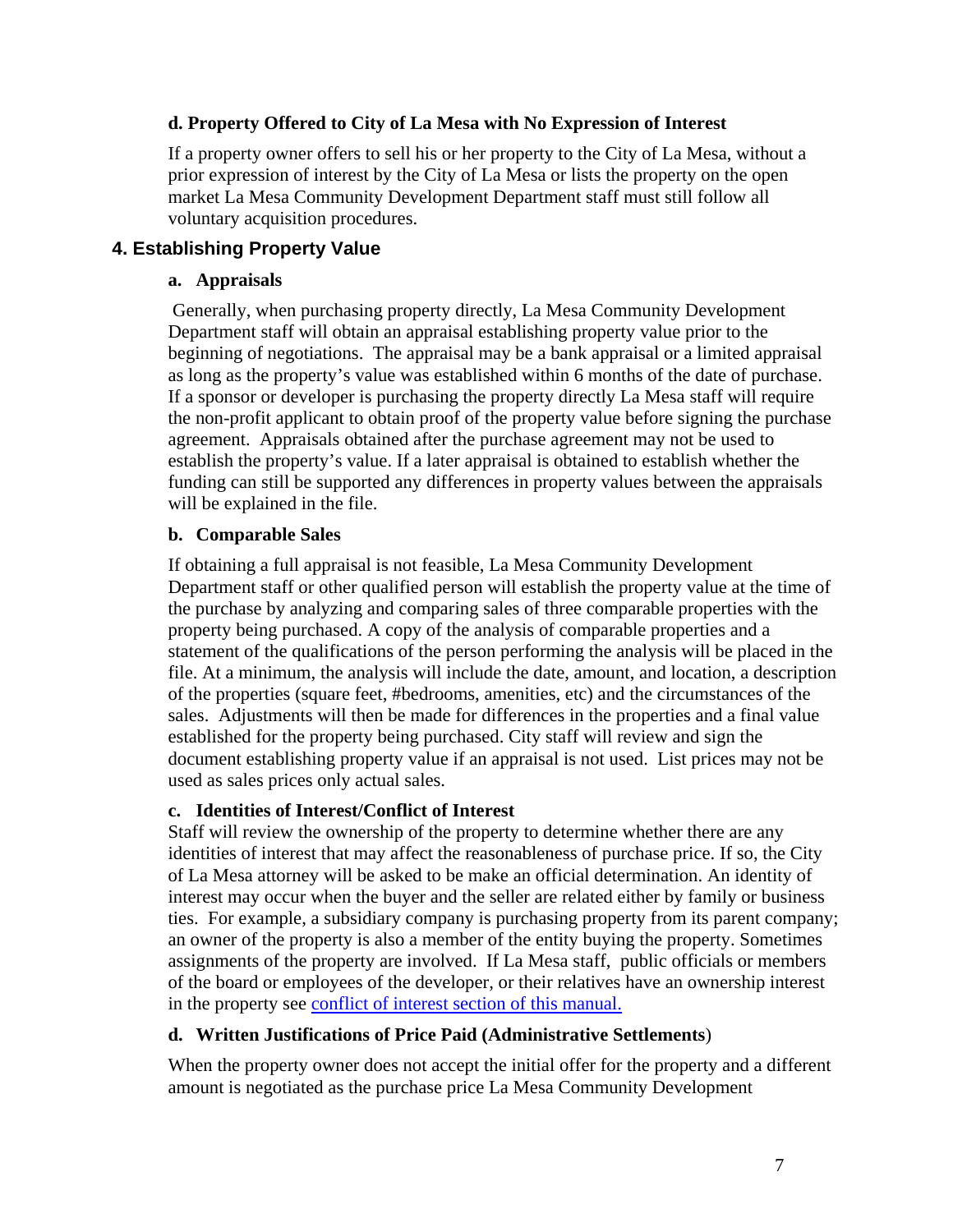Department staff will place written justification of the final purchase price in the file as follows:

i. If the price paid for the property is less than the amount shown on the appraisal or other value document, La Mesa Community Development Department staff will document the file with the reason why the final purchase price was a fair price for the owner. While it is the City of La Mesa's goal to obtain properties at a reasonable price it will not try to take advantage of distressed owners especially in markets where housing prices are seriously declining.

ii. If the price exceeds the fair market value, La Mesa Community Development Department staff will place a written justification in the file that documents why the amount paid for the property is reasonable per OMB Circular A-110. La Mesa staff will use the guidance provided in HUD Handbook 1378 Chapter 5, Paragraph 5-4 H.

iii. The written justification will be reviewed and approved by City Manager prior to the purchase of the property. The justification may contain one or more of the following factors:

A) Whether the project cost per square foot or per unit is within an acceptable range of other similar subsidized or non-subsidized properties.

B) Whether the price paid for the property is reasonable given the additional funds that would be spent on litigation.

C) Whether the additional amount paid for the property is within an acceptable percentage, (i.e., ten percent) of the appraised value and can be justified given the extent of the public benefit.

D) Whether the difficulty of finding a specific type of property, (like multi family structures), for a specific type of project (i.e., affordable housing, special purpose housing, public facility), justifies the additional amount paid for the development.

iv. To assist in preparing a written justification La Mesa Community Development Department staff is encouraged to review the unofficial HUD templates called "Administrative Settlements above the Market or Fair Market Value" and Administrative Settlements- Purchased Below Market Value".

#### **e. Waiver Valuations**

For properties whose value is less than \$25,000 La Mesa Community Development Department staff will follow 49 CFR 24.102(c) and HUD Handbook 1378 Section 5- 4 E, F, and G.

- **f. Donations** For properties being donated, follow HUD Handbook 1378, Section 5-5.
- **g. Temporary Easements-** See HUD Handbook 1378 Section 5-2 (c).

#### **h. Initial Tenant Notifications**

La Mesa Community Development Department staff will follow HUD Handbook 1378- Section 5-3 (D)-Access to tenant occupants will be made part of any offer or option contract for voluntary acquisitions whenever possible. Staff will explain to the seller that tenant notification is to the seller's benefit as well as the buyer as the notices inform the tenants not to move and to continue to pay rent and that they will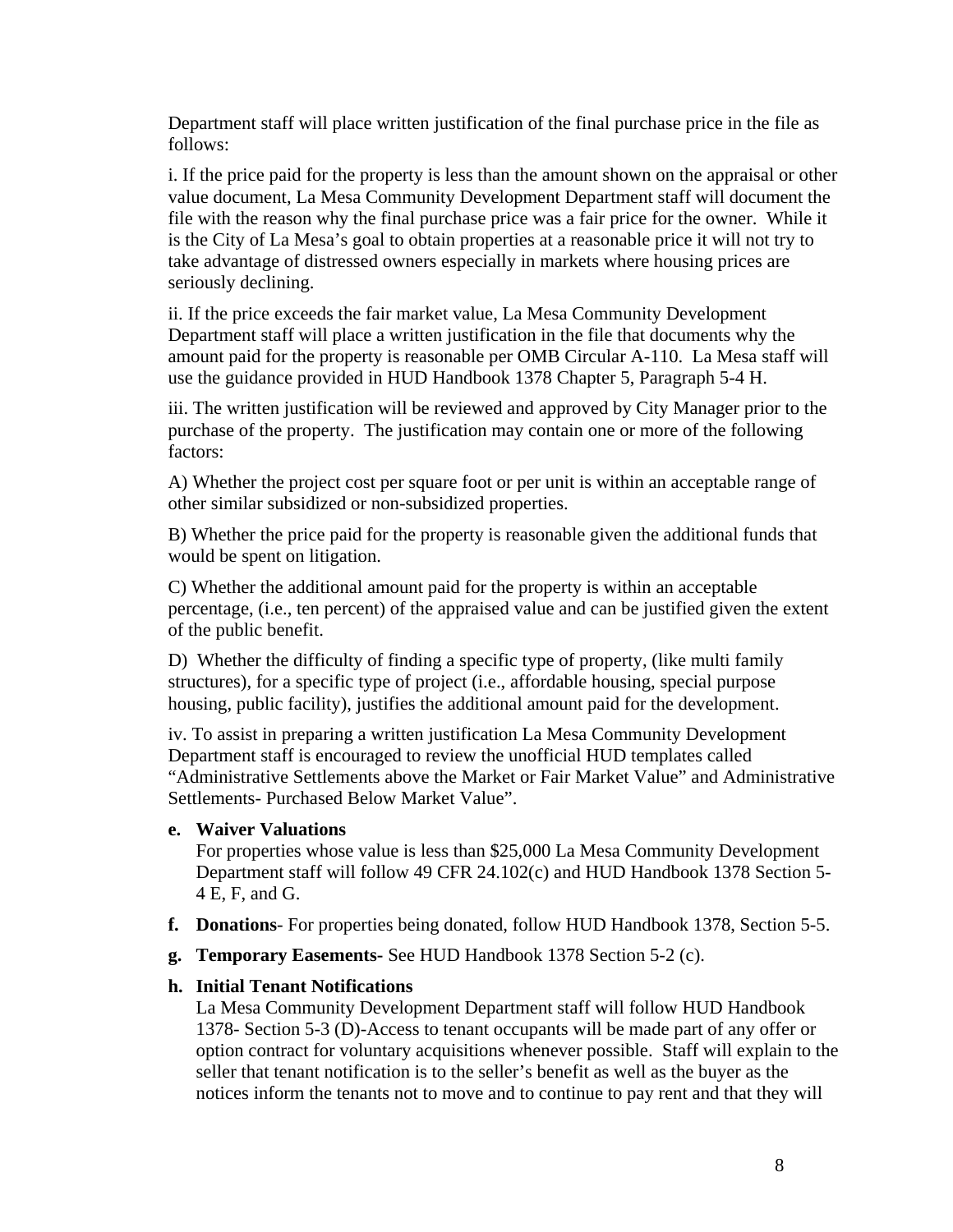forfeit any future HUD relocation assistance if they move prematurely. If access if still not granted staff will document the file their attempts to obtain access and will document the date access was obtained.

## C. Involuntary Acquisition (Eminent Domain)

When the City of La Mesa acquires property under the threat of eminent domain La Mesa Community Development Department staff will follow the steps outlined in Subpart B of the URA beginning at 49 CFR 24.102, HUD Handbook 1378 Chapter 5- Paragraph 5-4 and FHWA questions and answers for 49 CFR 24.102.:

## **1. Initial Correspondence with Owner**

La Mesa Community Development Department staff will send an "Intent to Appraise" letter to the property owner notifying them of the City of La Mesa's intent to acquire the property, describing the basic URA protections provided to the owner, and informing the owner of his/her right accompany the appraiser. Staff will place a copy of this letter and proof of its delivery in the file. See sample at HUD Handbook 1378 Appendix 30.

## **2. Appraisals**

La Mesa Community Development Department staff will obtain an initial appraisal and a review appraisal will be obtained for all properties. An updated appraisal will be required if six or more months have passed since the original appraisal was completed. All appraisals will be carried out by a qualified appraiser using the requirements of 49 CFR 24.103(d). The City of La Mesa's criteria for selecting a qualified appraiser includes: experience with HUD programs, experience with eminent domain in eminent domain cases, state licensing and/or certifications.

## **a. Initial Appraisal**

La Mesa Community Development Department staff will procure an outside State licensed appraiser to conduct the appraisal of the property and Furniture, Fixtures and Equipment (F&E) if necessary. The appraiser will be selected based on the City's established criteria per 49 CFR 24.103(d). See also FHWA Questions and Answers covering CFR 24.103.

i. An appraisal contract will be signed that conforms to Exhibit 19 and Exhibit 20 and follows the guidelines set forth in 49 CFR 24.102, 49 CFR 24.103 and HUD Handbook, Chapter 5, Section J.

ii. The appraisal will be used to establish the fair market value at the time of the sale. It will not consider any recent zoning changes or future development. The price offered will be no less than the fair market value. The appraisal must be no less than three months old. If the appraisal was not completed within the last three months, a new one will be requested and the fair market value established based on the new date.

iii. The owner has the right to obtain his or her own appraisal. If the two appraisals differ La Mesa Community Development Department staff and property owner will meet to discuss the differences. Following the meeting La Mesa Community Development Department staff will determine if the amount will be adjusted.

#### **b. Review Appraisal**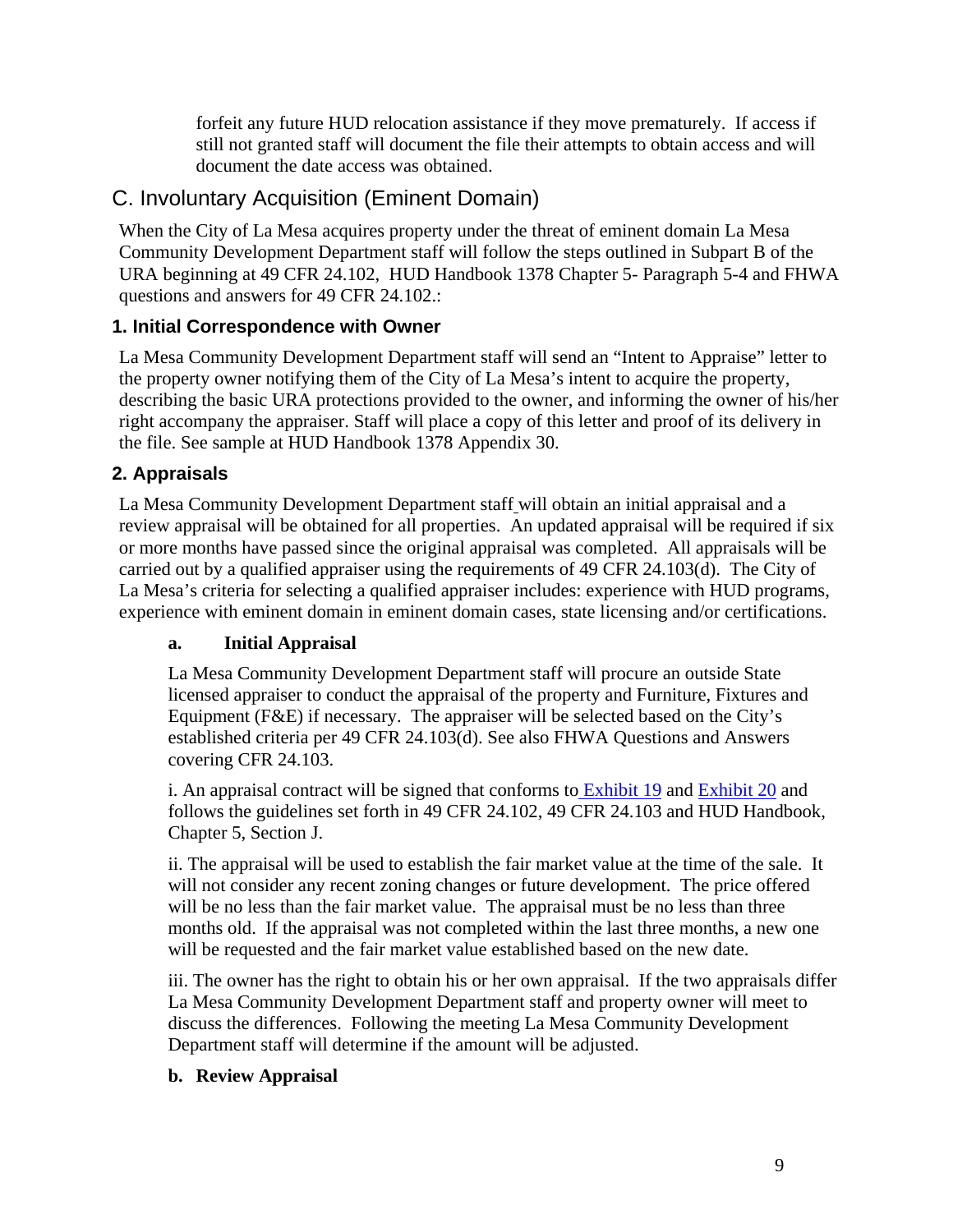La Mesa Community Development Department staff will review the appraisal according to URA regulations at 49 CFR 24.104 and HUD Handbook 1378 Chapter 5 Section K. Specifically the review appraiser will confirm that all the requirements of 49 CFR 24.103 are met. The file will document that the original appraisal was reviewed by qualified staff, and that no conflict of interest exists between the person conducting the original appraiser and the review appraiser. See FHWA Questions and Answers covering 49 CFR 24.104.

#### **3. Offer of Just Compensation and Statement of Summary**

The La Mesa Community Development Department staff will determine the fair market value and send the owner a Notice of Just Compensation and Summary Statement that contains the items listed in 49 CFR 24.102. The amount of the offer will be no less than the fair market value shown on the original and/or review appraisals and will include any tenant improvements per 49 CFR 24.105 and HUD Handbook 1378 Chapter 5, Section L. See FHWA Questions and Answers covering 49 CFR 24.102.

#### **4. Negotiation Process**

La Mesa Community Development Department staff will use non coercive methods to negotiate the purchase of the property. They will keep a record of all conversations, counter offers and other correspondence with the property owner to document the negotiation process. Please see 49 CFR 24.102

#### **5. Settlements**

#### **a. Administrative Settlements**

 If the value of the property is settled out of court through an administrative settlement please follow the process described under Administrative Settlements. See also HUD Handbook 1378 Section 5-4H. If relocation is negotiated concurrently separate the acquisition from the relocation payments as relocation may not be included in any acquisition settlements. See Handbook 1378 Section 5-4 H (6).

#### **b. Condemnation and Court Settlements.**

For more information on condemnation, see HUD Handbook 1378 Section 5-4 I. If the case goes to court, the La Mesa Community Development Department staff will document that that the property owner was paid the amount shown in the court settlement including litigation costs.

## D. Grantee Oversight of Acquisition Process

La Mesa Community Development Department staff will review the acquisition at each stage of project development and will use HUD forms whenever possible to document compliance with the URA. For additional information on levels of staff responsibility see Exhibit 28.

#### **1. Notice of Funding Availability (NOFA) Process**

La Mesa Community Development Department staff will review the language of the Notice of Funding Availability (NOFA) process to ensure that all Federal acquisition and relocation requirements are described and documents required. Use Exhibit1 Part 1 for this review.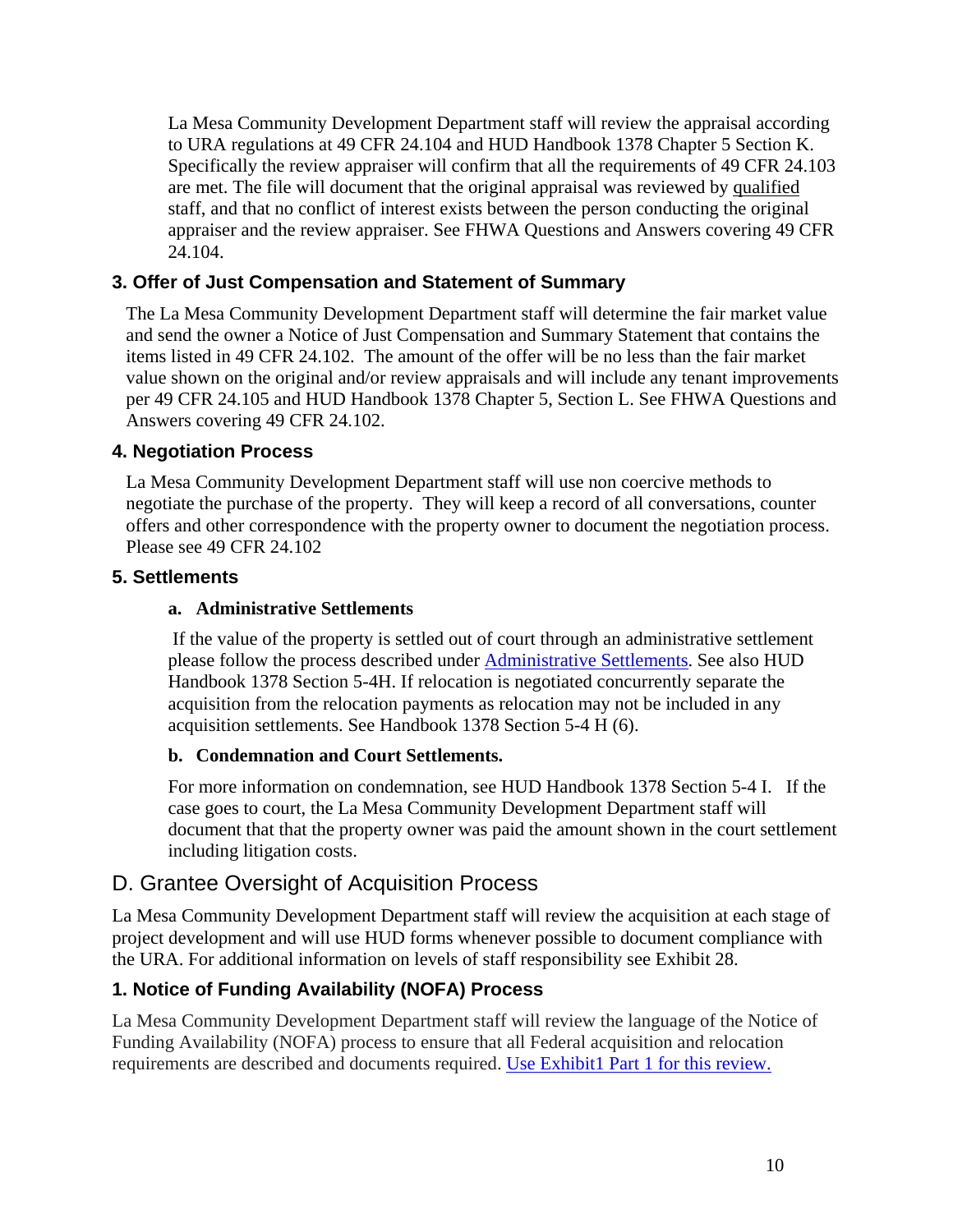#### **2. Application Process**

a. The following items will be required as part of the applications: the Voluntary Letter, purchase agreement, proof of market value of property, copies of any letters to tenants, identities of all owners and sellers

b. La Mesa Community Development Department staff will use Exhibit 2, Part 2 in this manual to review the application as follows:

a. Verify that the Letter to the Seller is worded property and has been documented as being received

b. Assess whether the amount paid for the property is reasonable given the evidence of property value submitted

c. Ensure that any purchases that exceed the fair market value (involuntary acquisition) or differ from the market value (voluntary acquisition) are adequately justified

d. Resolve any identity or interest or conflict of interest situations.

e. Review the purchase agreement to make sure there are no conditions to sell the property vacant.

#### **3. Implementation**

La Mesa Community Development Department staff will use Exhibit 2, Part 3 to review the acquisition at the implementation stage of the project and take the following actions:

a. Request and review title documents to ensure they are no problems.

b. Review the purchase agreement and final escrow documents at contract execution to ensure that all eligible costs are paid and that final costs are consistent with the amount shown in all agreements and the La Mesa City Council approvals.

#### **4. Close-Out**

La Mesa Community Development Department staff will use Exhibit 2, Part 3 to review the close out stage of the acquisition and take the following actions

i. Ensure that the following documents are placed in the file:

A) Voluntary letter and/or other seller correspondence

- B) Purchase agreement
- C) Buyer's final statement

D) Title report

- E) Proof of payment (wire transfer)
- F) Final deed with any deed restrictions
- G) Appraisals or other proof of property value
- H) Review appraisal (if required)
- I) Administrative settlements or court settlements.
- J) Any special determination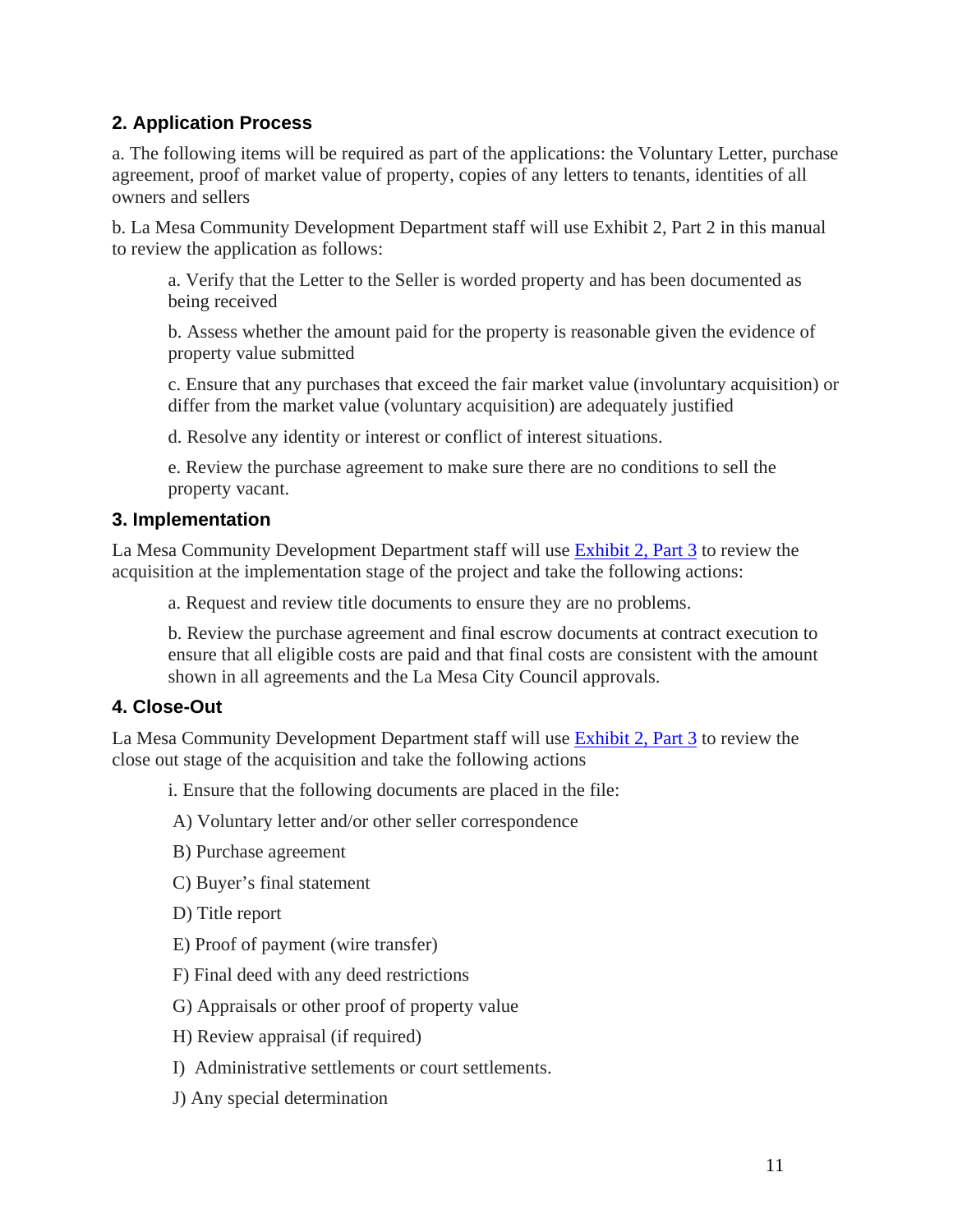ii. Review HUD's Integrated Disbursement and Information System (IDIS) reflects the correct amount of HUD funds spend for the project.

#### **5. Sample Letters and Forms**

La Mesa Community Development Department staff will use the following samples in the HUD Handbook 1378, revised to reflect project details. This handbook is available on the HUD website http://www.hud.gov

#### **a. Voluntary Acquisition**

Appendix 31- Letter to Seller (Voluntary Acquisition for Agencies no power of eminent domain)

Appendix 32- Letter to Seller (Voluntary Acquisition for Agencies with eminent domain power)

#### **b. Involuntary Acquisition**

Appendix 30- Letter to Intent/Appraise re: Involuntary Acquisition

Exhibit 3- Offer of Just Compensation and Summary Statement

Appendix 19- Appraisal Scope of Work (if fee appraiser used)

Appendix 20- Sample Appraisal Contract

#### **6. Special Determinations**

If a special determination is needed to clarify a specific acquisition, La Mesa Community Development Department staff are encouraged to review unofficial HUD templates, "Voluntary Acquisition Determination-Entities with Power of Eminent Domain" or "Voluntary Acquisition without the Power of Eminent Domain" or "Voluntary Acquisition Market Value Determinations".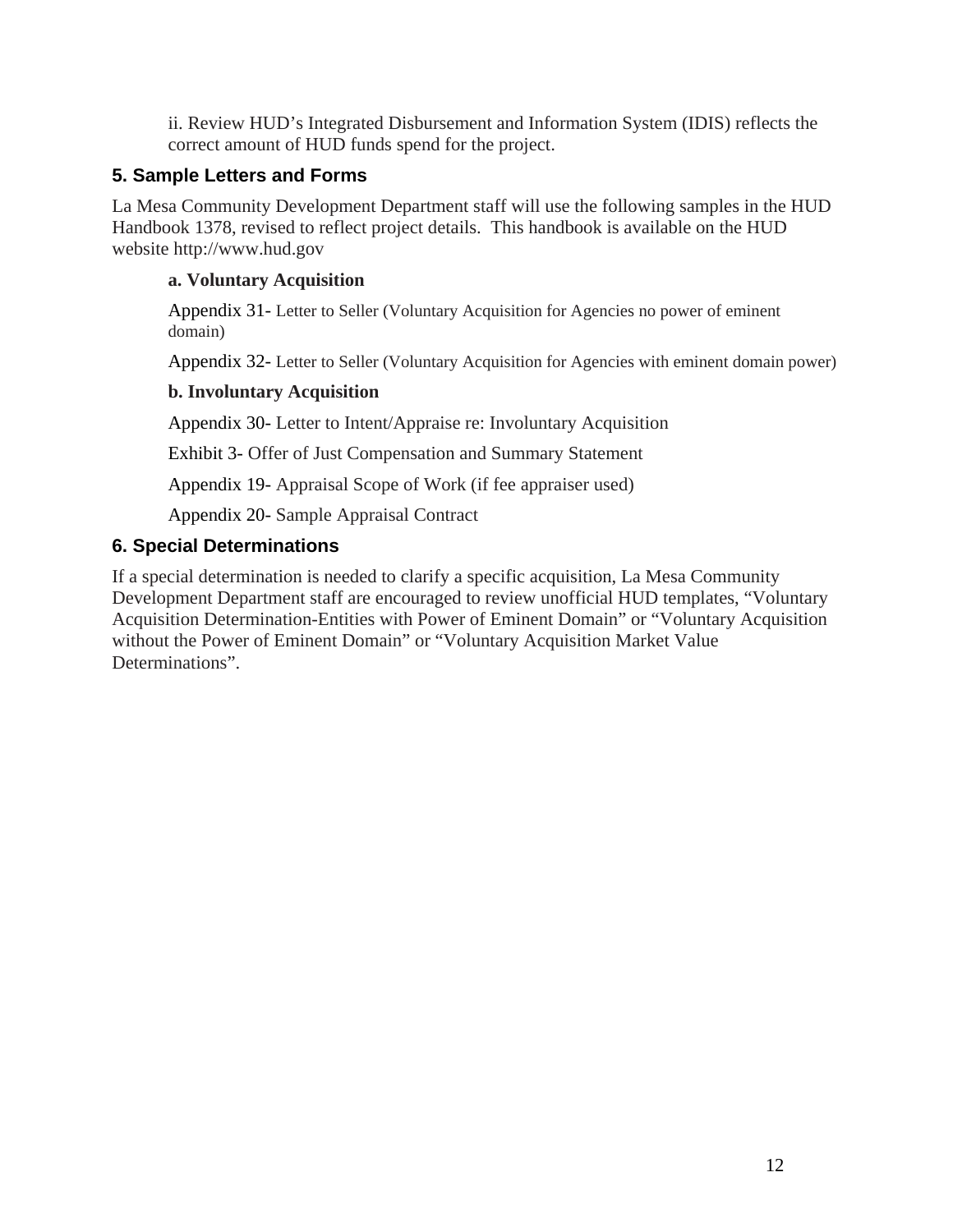## **Chapter 3 URA Relocation**

The purpose of the URA with respect to relocation is to ensure that eligible persons are provided with the amount of relocation assistance they are eligible for. Persons include residential homeowners and renters, businesses owners and renters and people who have property on the site.

This section determines who is eligible, how to plan for relocation, track occupants, provide required notices and provide correctly computer relocation assistance.

## A. Eligibility

## **1. Persons Displaced**

The URA requires that relocation assistance be provided to any person, renter or owner, as defined at 49 CFR 24.2(a) (9) (i) that is displaced as a direct result of a federally assisted project involving acquisition, demolition or rehabilitation. Displaced persons include individuals, households, businesses, non profit organizations, and persons storing property on the site. Review HUD Handbook Chapter 1- Paragraph 1-4 (I) and HUD program regulatory definitions for the source of HUD funding used: CDBG, HOME, HOPWA, ESG, SHP, SPC, SRO for more information.

## **2. Persons Not Displaced**

A person is not considered displaced and is not eligible for permanent relocation assistance if the file documents that he or she:

1) has been legally evicted,

2) has no legal right to occupy the property;

3) was required to move only temporarily and could return to the same or similar unit under the same terms conditions or

4) is not legally present in the U.S. La Mesa Community Development Department staff should review the 49 CFR 49.2(a) (9) (ii) and HUD Handbook 1378 Chapter 1 Paragraph 1-4(J) and the following paragraphs for a further explanation of who is not considered displaced.

Staff is reminded that everyone who is eligible for relocation benefits must receive them. The denial of relocation benefits to any person on the property in question must be fully documented and approved by the La Mesa Community Development Department staff project manager.

#### **a. Legal Evictions**

i. La Mesa Community Development Department staff will review HUD Handbook 1378, Section 1-4(J) (1)) prior to initiating the legal eviction process.

ii. Relocation benefits may be denied due to eviction only if the file documents that state and/or local laws, were properly followed i.e., there was a valid reason for the eviction, the timing and wording of eviction notices were correct, and the court upheld the conviction. Reasons for evictions under State law include: failure to pay rent, violations of any provision of the lease or rental agreement, material damage to the rental property, substantially interference with other tenants and use of the rental property for an unlawful purpose. Refer to following state website: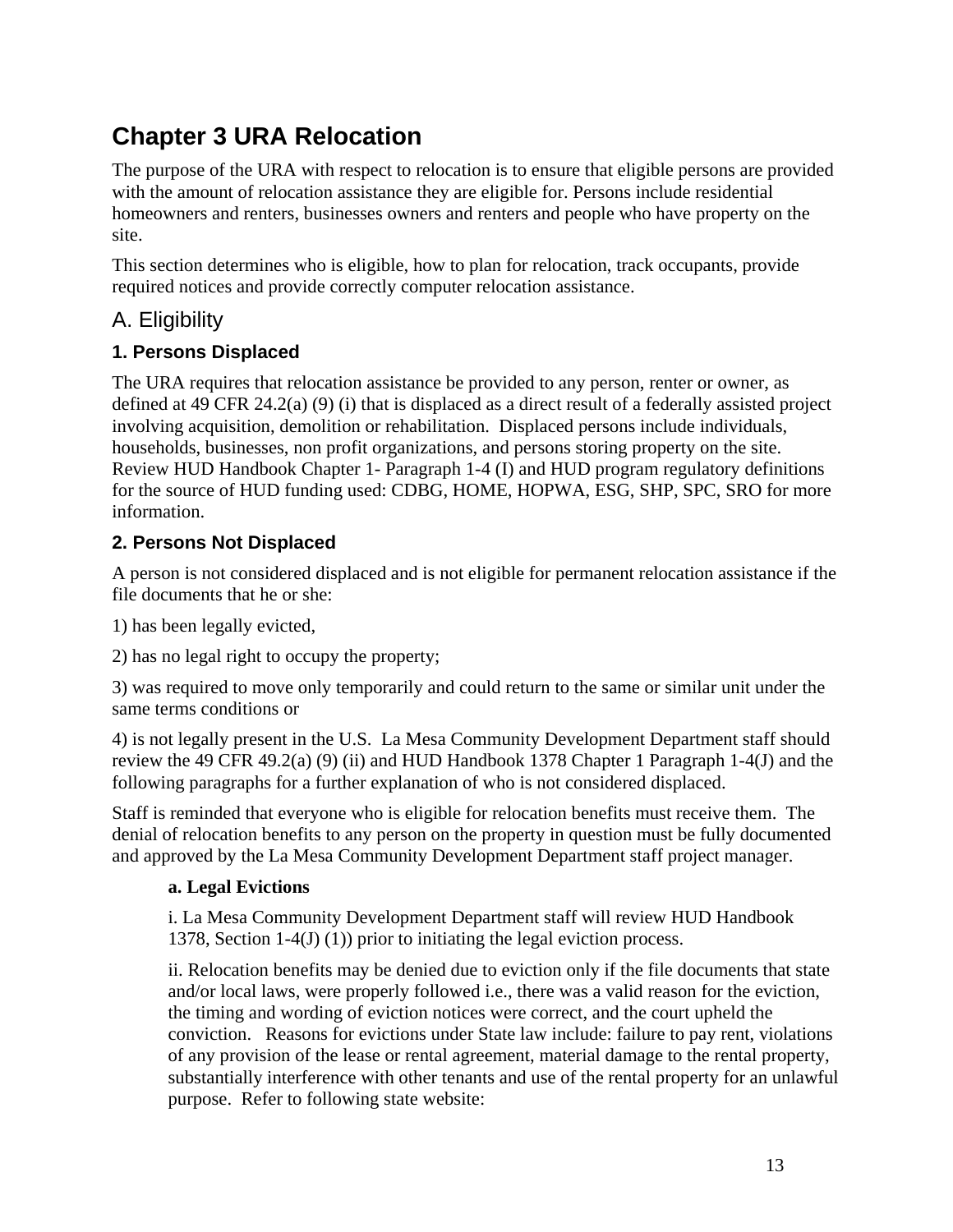www.dca.ca.gov/publications/landlordbook/terminations.shtml or www.dca.ca.gov/publications/landlordbook/evictions.sthtml.

iii. If the eviction is due to non payment of rent, the file must document that the person was notified that he or she had not paid rent for at least two months. For all evictions the file must also contain a copy of the three day notice to quit(s) that shows the reason for the eviction, and evidence of the final disposition of the eviction i.e., a court document showing the eviction was upheld.

iv. Denials of assistance to any person evicted must be approved be accompanied in the file by a determination based on the facts of the case signed and approved by La Mesa's staff project manager.

v. Displaced persons evicted after the Initiations of Negotiations (ION) date or who did not move timely from the project when notified to do so may not be denied relocation benefits. See HUD Handbook 1378 Exhibit A for more on the ION date.

#### **b.** Unlawful Occupancy- 49 CFR  $24(a)(9)(ii)(K)$ .

To determine whether an occupant is a lawful tenant La Mesa Community Development Department staff or consultant will assess the following:

1) whether he or she had an agreement with the owner to pay rent, if not, is there other evidence that demonstrates payment to the owner,

2) whether the occupant lived in the unit without the owner's permission or knowledge, or

3) whether the occupant was engaged in illegal activity on the property.

Any occupant whose name is not on the lease must be given the opportunity to provide other evidence (driver's license, utility bill, and other official correspondence) that he or she lived in the unit and qualifies for relocation assistance. To deny relocation benefits based on illegal activity the file must document that the activity was illegal, that it was known by the authorities and legal action had begun. If a person is currently in jail or is in another governmental institution determine whether the stay is temporary or permanent. If the stay is temporary, relocation benefits will be made if the person is otherwise eligible. If the person has a criminal record, call the local HUD office for guidance.

**c. Temporary Displacement** – See page 34 for more on temporary relocation.

i. Temporary displacement occurs when the displacement is for less than 12 months and the person returns to the same type of unit under the same or reasonable rental conditions including the same rent for 12 months. Activities, like minor rehabilitation, lead based paint or other abatement activities cause temporary rather than permanent relocation. Persons temporarily displaced under these conditions are not eligible for permanent relocation benefits; however, tenants whose rent increases beyond their ability to pay the rent are considered economically displaced.

ii. If the temporary relocation exceeds 12 months, the displaced person is considered permanently displaced, permanent relocation payments are due and a Notice of Eligibility must immediately be issued. To ensure that the temporary procedures are followed, La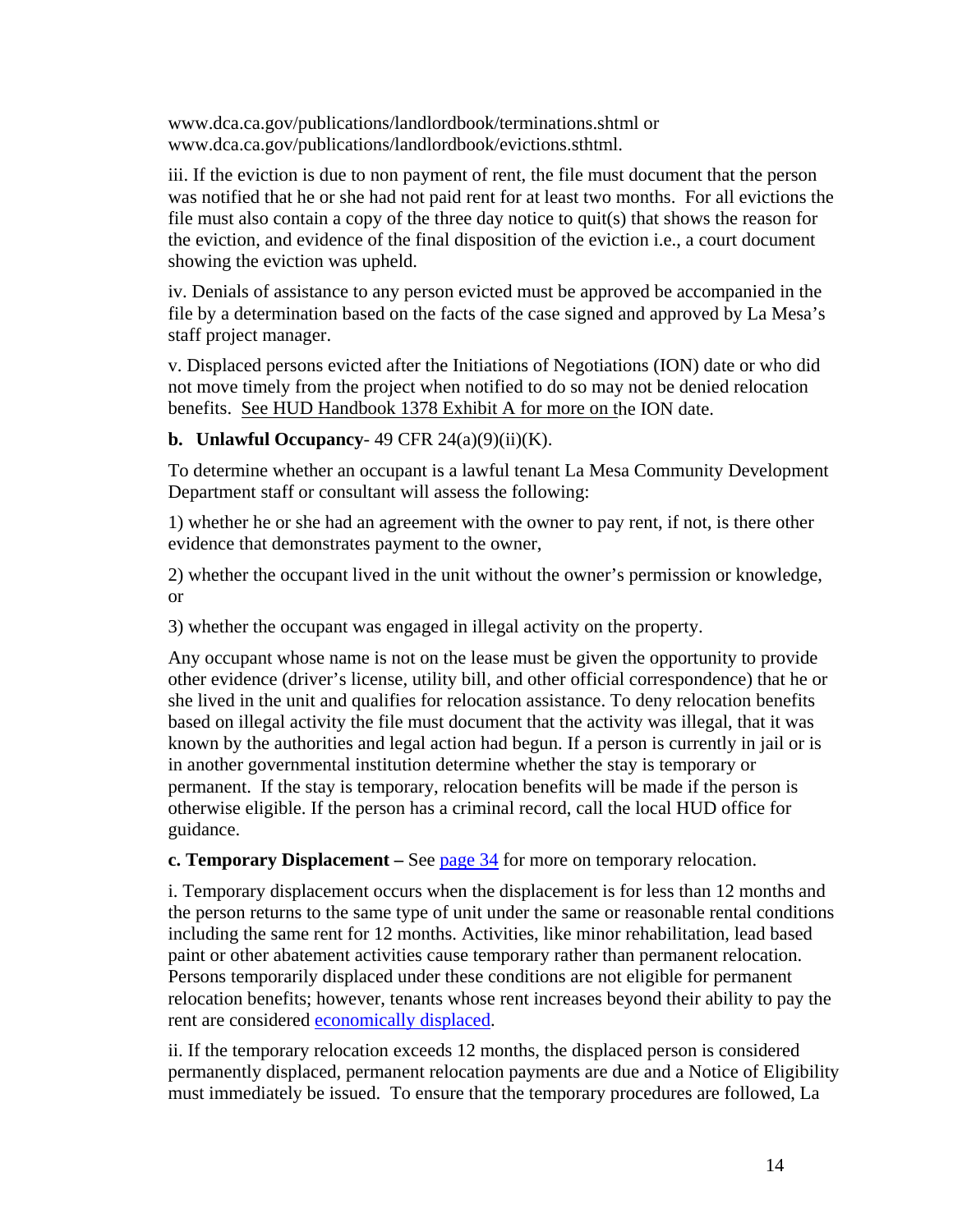Mesa Community Development Department staff should review the progress of the relocation at the  $8<sup>th</sup>$  month. If the 12 months will be exceeded a Notice of Eligibility should be issued 30 days before the permanent relocation will begin. Temporary relocation payments may not be deducted from the permanent relocation due. The full amount of the permanent relocation will be paid.

#### **d**. **Persons Not Legally Present in the U.S. \*\***

 i. Public Law 105-117 prohibits aliens who are not lawfully present in the United States from receiving relocation assistance but also provides exceptions for "exceptional and extremely unusual hardship" to such a person's spouse, parent or child who is a citizen or legal resident of the U.S. Health and safety and family unity are two exceptions identified. The law also allows for other exceptions that have significant or demonstrable adverse impacts. See 49 CFR 24.208 and FHWA Questions and Answers covering illegal aliens.

ii. The City of La Mesa will comply with Public Law 105-117 by: 1) obtaining proper certifications of residency from persons being paid relocation benefits with HUD funds, 2) citing the U.S. legal residency requirement in the General Information Notices and Notices of Eligibility Notices and 3) documenting any exceptions granted. Certifications of legal residency will documented by using the HUD claim form which contains a block for the household head to sign certifying legal residency. No other certification or proof of legal residency will be required.

iii. If relocation benefits are disallowed because the person lacks legal residency in the U.S the file will document either that the person declined to sign the residency certification and/or was notified in writing to submit the certification by a specific deadline and did not submit it.

iv. Exception requests will be signed by the head of the household, and will state the reason for the exception is being requested. Exceptions must be approved by City of La Mesa Project Manager. In defining hardship under the family unity exception, the City of La Mesa will expand the definition of family to include siblings, grandparents, nieces and nephews.

v. If some household members are legal residents and others are not, the City of La Mesa will pro-rate moving expenses based on the percentage of household members or business owners who are in the U.S. legally. Unless an exception is requested, replacement housing payments will be paid according the methodology developed by the Federal Highway Administration (FHWA). See FHWA Question Number 55. Replacement Housing Payments may not be based on the percentage of household members legally in the U.S. For circumstances that require a special determination, La Mesa Community Development Department staff are encouraged to review HUD's unofficial template "Legal Residency Exemptions".

#### **e. Vacancies**

Vacancies in units occur for various reasons, some are personal and some are connected to the HUD project. Applicants for HUD funding will be required to provide a history of occupancy during the six months prior to the application. Tenants that move because the owner fails to renew a lease or move as a condition of the purchase agreement so that the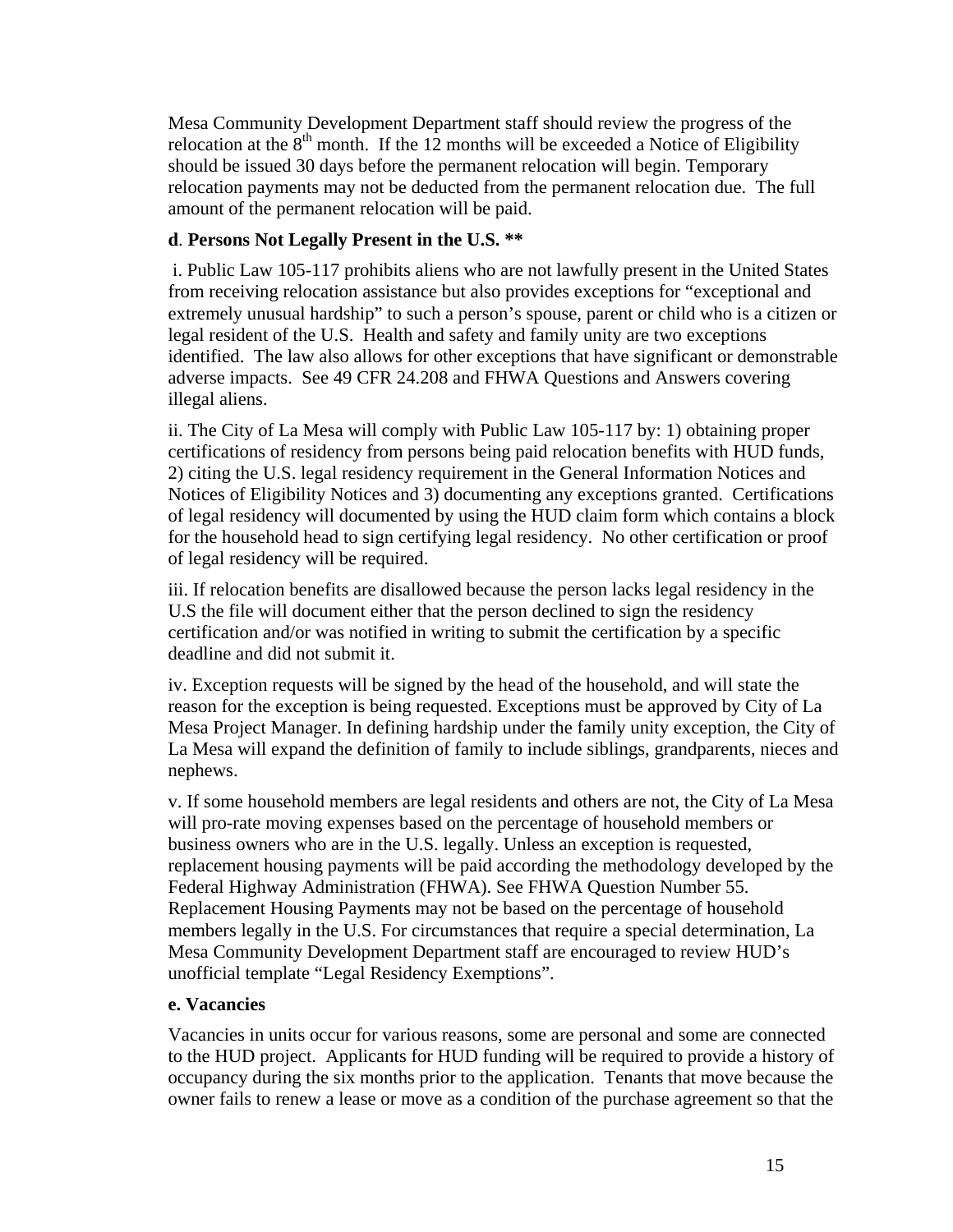owner may sell the property as vacant may not be excluded from receiving Federal relocation benefits. La Mesa Community Development Department staff will review the circumstances of all occupants who vacate their unit within six months of the application to determine if the unit was vacated as a result of the HUD funding request. If so, tenants will be re-contacted and assessed for eligibility for URA relocation benefits. See HUD Handbook 1378 Section 1-4(I)(4).

## B. Relocation Planning

Applicants for projects involving occupied buildings will be required to submit a preliminary and a final relocation plan. The preliminary plan will be submitted during the application and a final plan will be submitted at the time a project is approved and a contract with the City of La Mesa is executed. Prior to preparing a relocation plan staff will review the URA requirements at 49 CFR 24.205, HUD Handbook 1378 Section 2-2 and FHWA Questions and Answers covering 49 CFR 205. La Mesa Community Development Department staff will use Exhibit 2 checklist to ensure that the final relocation plan contains the following elements.

#### **1. Contents of Preliminary Relocation Plan**

- a. The estimated # of currently occupied units in the building and # vacated in the last year
- b. The estimated # of households to be displaced (permanently or temporarily) by bedroom size, the current rents for each bedroom size and the estimated # of households that are low income.
- c. The estimated cost of relocation based on the number of households to be displaced. The replacement housing payment will be estimated as the difference between current project rents (or, if tenants are low income, 30 % of their estimated income) and other comparable, available units in the community
- d. A statement regarding who will carry out the relocation (specific relocation firm, or name or title of La Mesa Community Development Department staff.
- e. A statement regarding what funds will be used for the relocation and evidence that those funds are committed to the relocation
- f. A complete list of tenants by unit. If it is not possible to provide the names of tenants, the applicant will provide a timeline for providing the names and La Mesa Community Development Department staff will determine what date the names will be required.
- g. The specific steps the sponsor will take to minimize project displacement.

#### **2. Contents of Final Relocation Plan**

#### **a. Residential Relocation Data To Be Included**

i. The estimated number of households to be displaced including owner/tenant status, value and rental rates of properties to be acquired, family characteristics, impacts on minorities, the elderly, large families and disabled persons.

ii. The estimated number of comparable replacement dwellings (including price ranges and rental rates) available to fulfill the needs households displaced. Refer to last resort housing if not enough comparable homes available.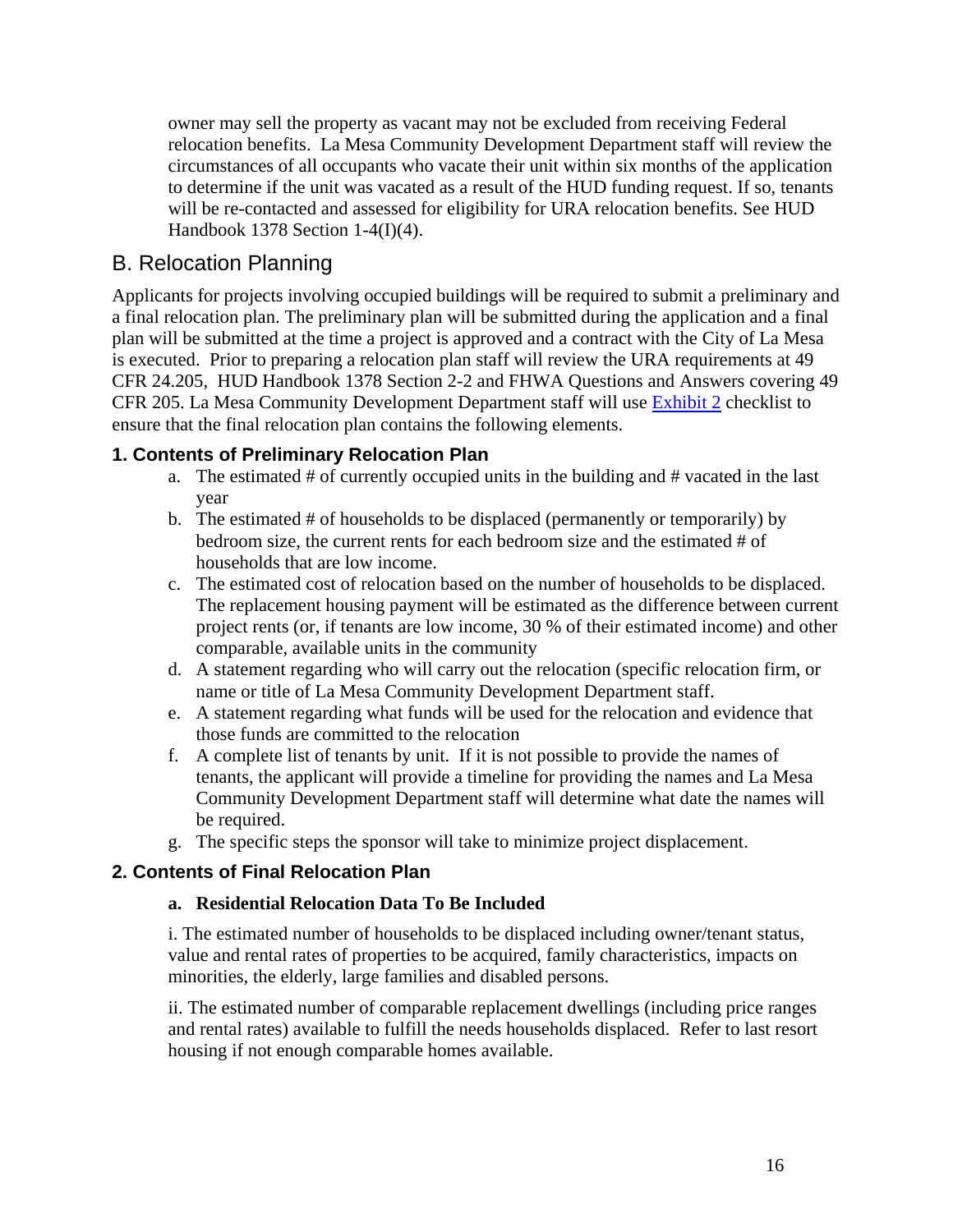#### **b. Business Relocation Data to Be Included**

i. The estimated number, type and size of the businesses, farms, and non-profit organizations to be displaced, the number of employees affected and anyone with only personal property.

ii. The estimated number of available replacement business sites. (If sites are unavailable, state the impact on businesses being displaced

iii. An explanation of any complex or lengthy moving processes for small businesses with limited financial resources and/or an analysis of business moving problems iv. The need for any special relocation advisory services.

#### **c. Actions To Be Taken to Minimize Displacement**

i. The City will stage rehabilitation so that occupants can stay in the unit as long as possible or be moved to another unit in the same building rather than off site

ii. The City will ensure that temporary displacement lasts no longer than 12 months and tenants are returned to the same or similar unit under the same conditions and

iii. The City will provide Notices of Non Displacement to all occupants eligible by HUD program rules to stay.

#### **d. Relocation Costs to Be Included**

i. For moving expenses multiply the number of people expected to be displaced by the fixed moving rate for the size unit

ii. For replacement housing payments multiply the difference between the current rent comparable market rents by 42 months. Income should be considered whenever available. If income is not available a range should be provided that estimates at the low end that all replacement housing will be based on a rent differential between the replacement and comparable rent and at the upend end estimates should project that all or most of the persons in the project are low income.

iii. Add in the cost of any consultant fees

#### **e. Timeline for Noticing**

 During the planning process La Mesa Community Development Department staff should review the timing requirements of the URA required notices. Staff should establish a timeline as soon as possible to insure that are notices are sent timely. See notices on page 19 of this manual.

## C. Initiations of Negotiations (ION)

The key date for establishing eligibility for relocation assistance is the Initiations of Negotiations date. For projects involving eminent domain the ION is the date the Offer of Just Compensation is issued. The ION date for voluntary acquisitions varies by program but is generally the date the City of La Mesa commits to a project. This commitment is evidenced by an executed agreement with a non- profit housing developer or other third party to do the project or, if the City of La Mesa purchases the property directly from the owner, the date the purchase agreement is signed. Site control could also be a factor. See URA Regulations at 49 CFR 24.2 (a)(15), HUD Handbook 1378 Section 1-4 T, Exhibit A and HUD program regulations CDBG and HOME.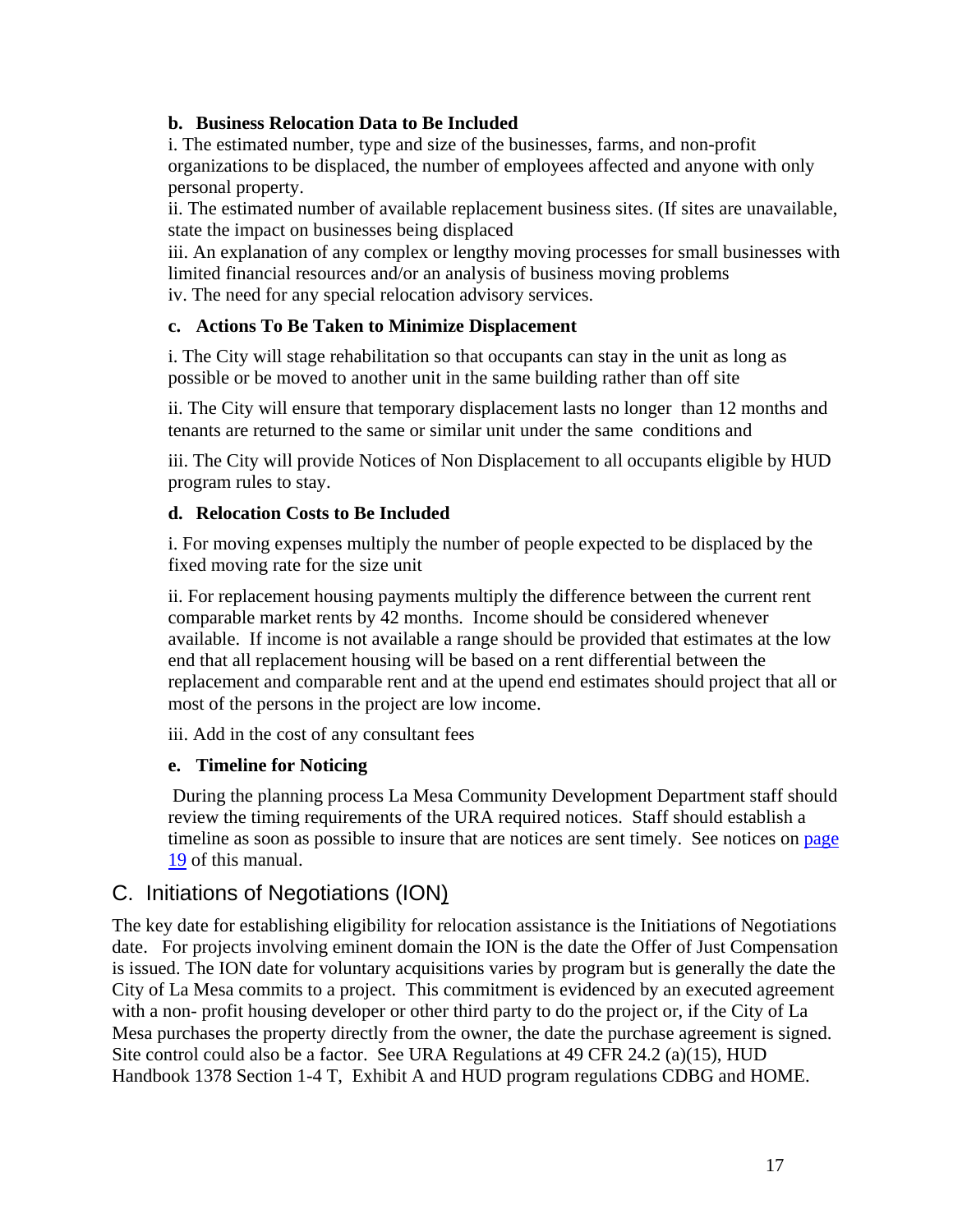## D. Occupancy Lists

## **1. Overview**

La Mesa Community Development Department staff will ensure that occupants are tracked at each stage of the project (application, approval, contract execution, implementation and closeout) to ensure that:

1) all eligible persons are paid all relocation benefits they are due,

2) no occupant was asked to leave to avoid paying them HUD relocation assistance,

3) no occupant leaves the site prematurely without being informed of their eligibility for benefits and

4) anyone denied relocation benefits can be documented as not eligible for benefits. See Exhibit Part 1A for a checklist to be used for this purpose.

If at any time during a review of occupancy, La Mesa Community Development Department staff learn that any occupant who left the property did not receive a properly worded General Information Notice, Move In Notice, or Notice of Eligibility and left the project without receiving relocation benefits he or she will located, re-contacted and, if eligible, paid full relocation benefits. The decision not to pay any occupant relocation benefits must approved by the Project Manager. The file for anyone not receiving relocation assistance (moving or replacement housing) must completely document the reason no relocation assistance was paid.

## **2. Projects Involving Acquisition or Acquisition and Rehabilitation**

The applicant for HUD funds will be required to provide a list of persons occupying the project site on the date the applicant first made an offer for the property and on the date escrow closed.

For each occupant who left during this period the applicant will provide:

1) the amount of any relocation assistance provided and,

2) if no relocation payment was made an explanation for the non-payment.

If it is not feasible for the applicant to provide a list of occupants at the time of application, the reason will be documented, and a new date established by La Mesa Community Development Department staff as to when the list will be provided. An occupant list must be provided no later than the contract execution date. Staff will review the application data and the purchase agreement to determine whether any person was displaced for the HUD project and, if so, whether re-contact is necessary to determine the person's eligibility for HUD relocation assistance.

## **3. Funding Projects When Acquisition and/or Demolition Occurred Within Year Prior to Application**

The applicant for HUD funds will be required to provide a list of persons occupying the project site on the date the property was originally acquired or demolished and, for each occupant the applicant will provide: 1) the amount of any relocation assistance provided and: 2) if no relocation payment was made an explanation for the non-payment. La Mesa Community Development Department staff will review the data and determine if any person on the list was displaced because of the HUD project and if so, whether re-contact is necessary and whether the person is potentially eligible for HUD relocation assistance.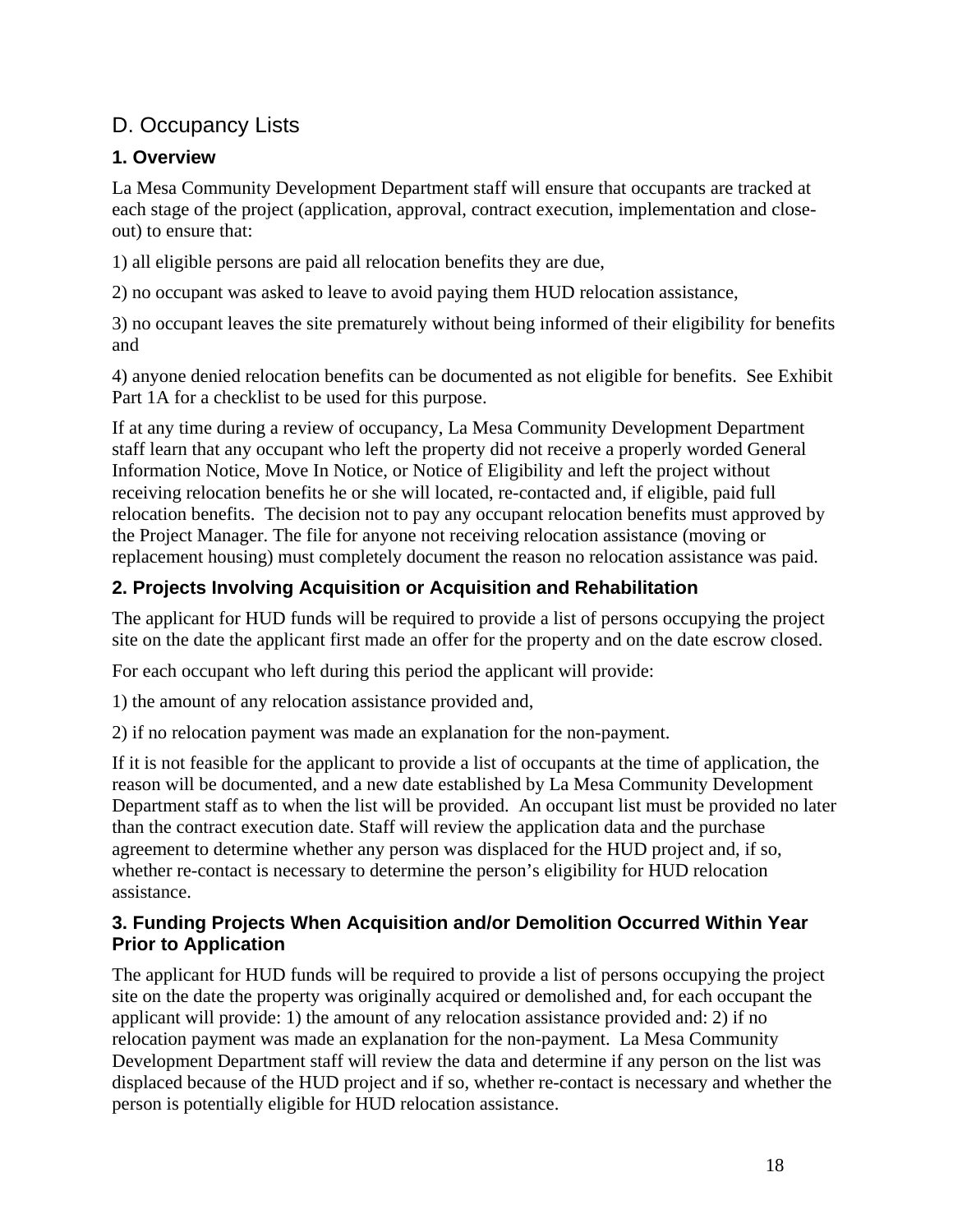## **4. Rehabilitation Projects Where Applicant Controls Site**

The applicant for HUD funds will be required to submit list of all persons occupying the site on the application date. City staff will review the list of occupants at contract execution and at project completion to determine if anyone was displaced because of the HUD project and if so, whether re-contact is necessary to determine eligibility for relocation benefits.

## E. Relocation Notification Process

## **1. Overview of Noticing Process**

La Mesa Community Development Department staff will ensure that project occupants are notified about the HUD project, informed how the project will affect them and provided with information on their rights under the URA. The notification process will include holding meetings and/or issuing all notices including General Information Notices, Move-In Notices, Notices of Non Displacement and Notices of Eligibility. All notices provided to occupants must be worded properly and delivered timely. For those who are unable to read and understand English, a notice in their own language will be provided. To review the notification process, staff will use Relocation Checklist Exhibit 2, Part V.

## **2. Delivery of Notices**

HUD Handbook 1378 Section 2-3(J). Letters will either be personally delivered and confirmed by occupants' signature or sent certified returned mail return receipt accepted. A copy of the postal delivery will be placed in the file. E-mail is not acceptable proof of delivery. If the occupant rejects personal delivery or the certified mail, staff will document delivery attempts.

See also URA regulations at 49 CFR 24.5.

#### **3. Meetings**

 If more than five households will be relocated, a meeting for all affected tenants will be held. To document meetings the following information will be placed in the files: meeting notices, (with date and time), method of distribution, personnel conducting the meeting, agenda, information provided including any hand-outs, a list of attendees and the name of any translators.

See HUD Handbook 1378, Section 2-2 D.

#### **4. General Information Notice (GIN)**

The GIN informs project occupants whether they might be displaced because of a Federal project and explains what protections they are afforded under the URA. See 49 CFR 24.203(a). Staff will provide all occupants with a HUD brochure about relocation concurrent with the GIN either the one for residential tenants, the one for homeowners.

**a**. **Wording and Review of the General Information Notice-**The wording of the GIN will vary depending on whether the property is residential or commercial and whether the tenant is eligible to stay or will be permanently displaced. Staff will use the sample notices in HUD Handbook 1378. New language, specific to the project, may be added but language should not be deleted unless approved by La Mesa Community Development Department staff.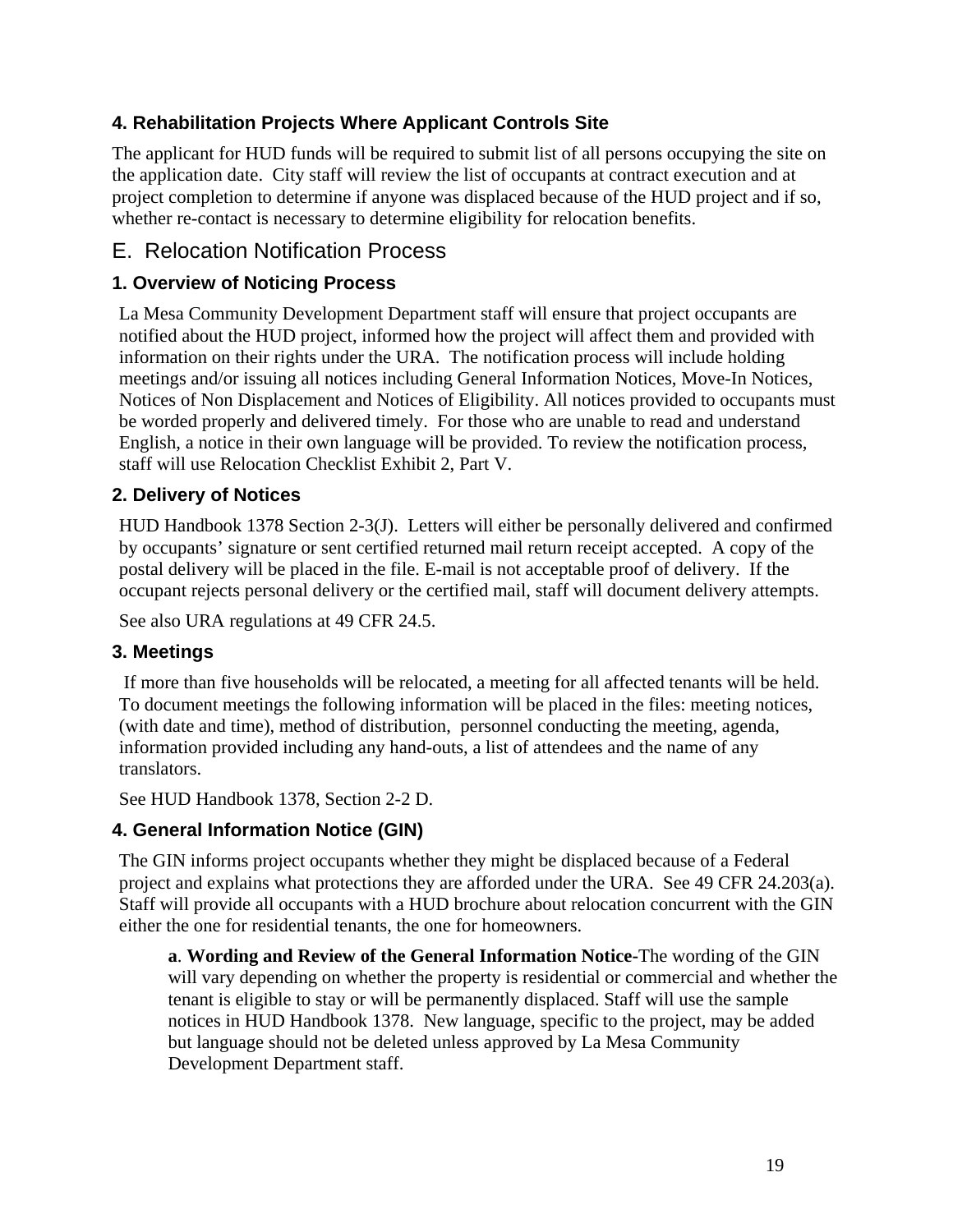**b. Timing of General Information Notices -**Staff will ensure that General Information Notices are send timely as follows per HUD Handbook 1378 Section2-4(B. In no case may a General Information Notice be sent after the Initiations of Negotiations date. For a discussion of the ION date see page 24 and URA Regulations at 49 CFR 24.2 (a)(15), HUD Handbook 1378 Section 1-4 T, Exhibit A and HUD program regulations CDBG, HOME, HOPWA, ESG, SHP, SPC and SRO. A General Information is only valid until the project is committed as evidence by an agreement between the sub-recipient developer/sponsor and grantee or the Offer of Just Compensation.

#### **i. Voluntary Acquisition**

#### A) **Acquisition or Acquisition/Rehabilitation Projects Not Owned by Applicant**

A GIN must be submitted as soon as feasible (i.e., after the loan is approved, at close of escrow or execution of loan agreement). If it is not feasible for the applicant to issue a GIN at the time of application, the reason will be documented and provided at a date that is feasible but in case later than the date the agreement with the City of La Mesa is executed.

#### B) **Projects Involving New Construction where Acquisition and/or Demolition have occurred prior to request for HUD funding-**

If tenants are on site, a GIN must be submitted at the time of the application. If tenants are not on the site La Mesa Community Development Department staff will verify the timing of the acquisition or demolition and determine if those activities are part of the request for HUD funding. If yes, an occupant list will be reconstructed, former tenants located and General Information Notices sent to those who are potentially eligible.

#### C**) Projects Involving Rehabilitation Where the Application for Funds is for Rehabilitation of a Building Already Owned by the Applicant**

A GIN must be submitted at the time of application.

#### **ii. Involuntary Acquisition**

General Information Notices will be provided to tenants on the day the Notice of Intent to Appraise is issued.

#### **5. Move-In Notice**

 The purpose of the Move-In Notice is to allow owners to continue to rent units during the application for Federal funding without incurring additional relocation liability. Tenants who sign a properly worded Move-In Notice are not eligible for URA assistance.

See HUD Handbook 1378 Section 2-3(I).

La Mesa Community Development Department staff will ensure that Move In Notices are provided to all new tenants who move into the project after the application for HUD funding. The Sample Move in Notice at Appendix 29 of HUD Handbook 1378 will be used.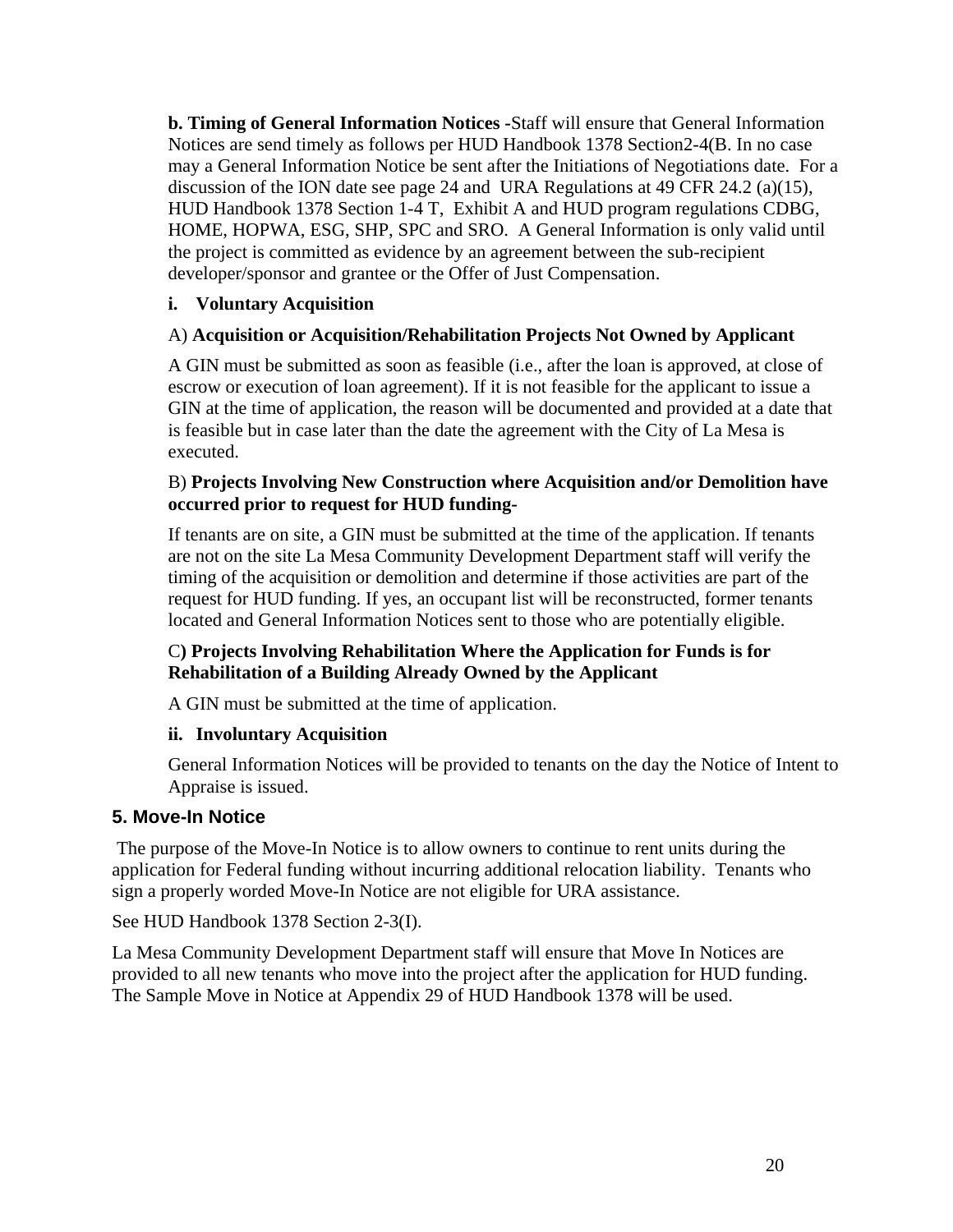#### **6. Notice of Non Displacement**

The purpose of the Notice of Non Displacement is to notify occupants who will not be required to move that they may continue to reside in their homes under the same lease terms and conditions thus preventing unnecessary departures and lowering relocation costs.

See also HUD Handbook 1378 Section 2-3(d).

#### **a. Wording of Non Displacement Notice**

The Notice of Non Displacement informs occupants that:

1) The project described in the GIN notice has been approved,

2) they should not move now,

3) they will not be required to permanently move from the building,

4) the conditions under which they will be permitted to stay, including their rent, and

5) the conditions under which any temporary displacement will occur.

The sample Notice of Non Displacement in HUD Handbook 1378 will be used.

#### **b. Timing of Non Displacement Notice**

Tenants must receive the NOE on or shortly after the ION date which for many HUD programs is the execution of binding loan agreement. Please see Exhibit A for a discussion of the ION date by HUD program. **Failure to deliver such notice at this time could substantially increase the cost of relocation. A** tenant who moves after the date of the executed agreement before receiving a Notice of Non Displacement is eligible for permanent relocation assistance. A General Information Notice does no substitute for a Non Displacement as it is only for proposed project. After the project is approved and a tenant's income and other eligibility cannot be assessed can a Non Displacement Notice be issued.

#### **2. Notice of Eligibility for Relocation Assistance**

The purpose of the Notice of Eligibility (NOE) is to notify occupants of their eligibility for specific relocation benefits i.e., advisory, moving and residential or business relocation assistance. The timing and wording of the NOE is critical. Staff will see that Notices of Eligibility are worded properly and issued timely. See 49 CFR 24.203(5)(b) and HUD Handbook 1378 Section 2-3©. If a HUD brochure was not sent with the GIN, send it with the NOE.

#### **a. Wording of the Notice of Eligibility (NOE)**

i. The first paragraph of the notice will show the name and address of the project, the funding source, and the date the occupant is eligible for relocation assistance.

ii. The NOE will describe the occupants' specific eligibility for relocation assistance according to whether the occupant is a homeowner or renter or is a residential or commercial tenant. It will describe moving options, advisory services, and, for residential occupants, the exact amount of replacement housing assistance that will be provided. The NOE shows will show how the replacement housing payment was calculated for that person i.e., the rent and utility amounts and/or the persons' income, if applicable.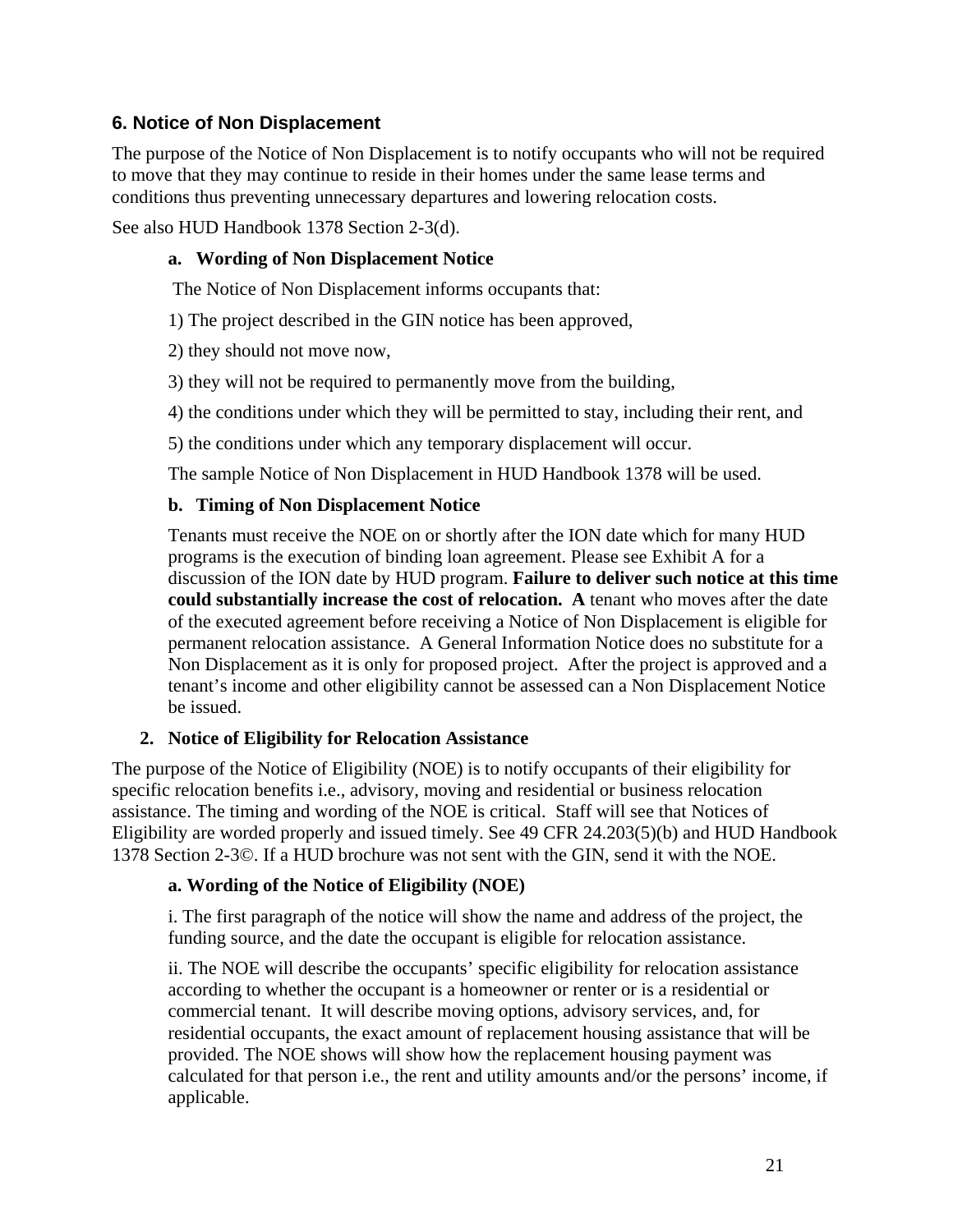iii. The NOE will instruct occupants not to move and to continue to pay their rent and explain that another notice will be issued no less than 90 days before the occupant must move.

iv. The NOE will contain the addresses of at least three comparable housing units. One of them will be identified as the most comparable unit and will be used to establish the amount of the replacement housing payments. Averaging of comparable units is not allowed.

v. The comparable unit will be inspected to show the unit is decent, safe, and sanitary. Documents in the file must show that replacement units meet URA, local housing standards or Section 8 Housing Quality Standards if there are no local housing standards. La Mesa Community Development Department staff will use Exhibit 6 as the URA inspection form. For more information on inspections see page 33.

#### **b. Timing of Notice of Eligibility**

Notices of Eligibility are due on the Initiations of Negotiations (ION) date. The ION date varies according to type of acquisition and the entity carrying out the acquisition. See 49 CFR 24.203(b) and HUD Handbook 1378 Section 1-4T- and Appendix A for more.

La Mesa Community Development Department staff will use the sample notices provided in HUD Handbook 1378 whenever possible. Modifications to the HUD sample must be approved by the Project Manager.

#### **i. Voluntary Acquisition-Entities without the Power of Eminent Domain**

For projects involving property acquisition by non profit organizations, the Notice of Eligibility should be issued as soon as possible after the date the sub-recipient, CHDO, or sponsor executes a contract with the City of La Mesa to use HUD funds for the project. All occupants legally residing on the property on that date are eligible for full relocation assistance.

#### **ii. Voluntary Acquisition Entities with the Power of Eminent Domain-**

For projects involving property acquisition by government entities with the power of eminent domain that elect not to use it, the Notice of Eligibility is due on the date the government entity executes the purchase agreement.

#### **iii. Involuntary Acquisition- Entities with the Power of Eminent Domain**

 For projects involving properties purchased under threat of eminent domain, the Notice of Eligibility is due on the date the Offer of Just Compensation is issued to the property owner.

#### **8. Ninety Day Notices**

Each occupant to be displaced must receive at least 90 days written advance notice before being required to move. This notice cannot be given before the person has been issued a notice of eligibility for relocation assistance or before being notified of the availability of a comparable replacement dwelling. The notice must specify the date by which the property must be vacated or if that date is not known, the occupants must be informed that they will receive another notice at least 30 days before the day they must move. See 49 CFR 24.203(b). Please see the sample notice at Exhibit 4.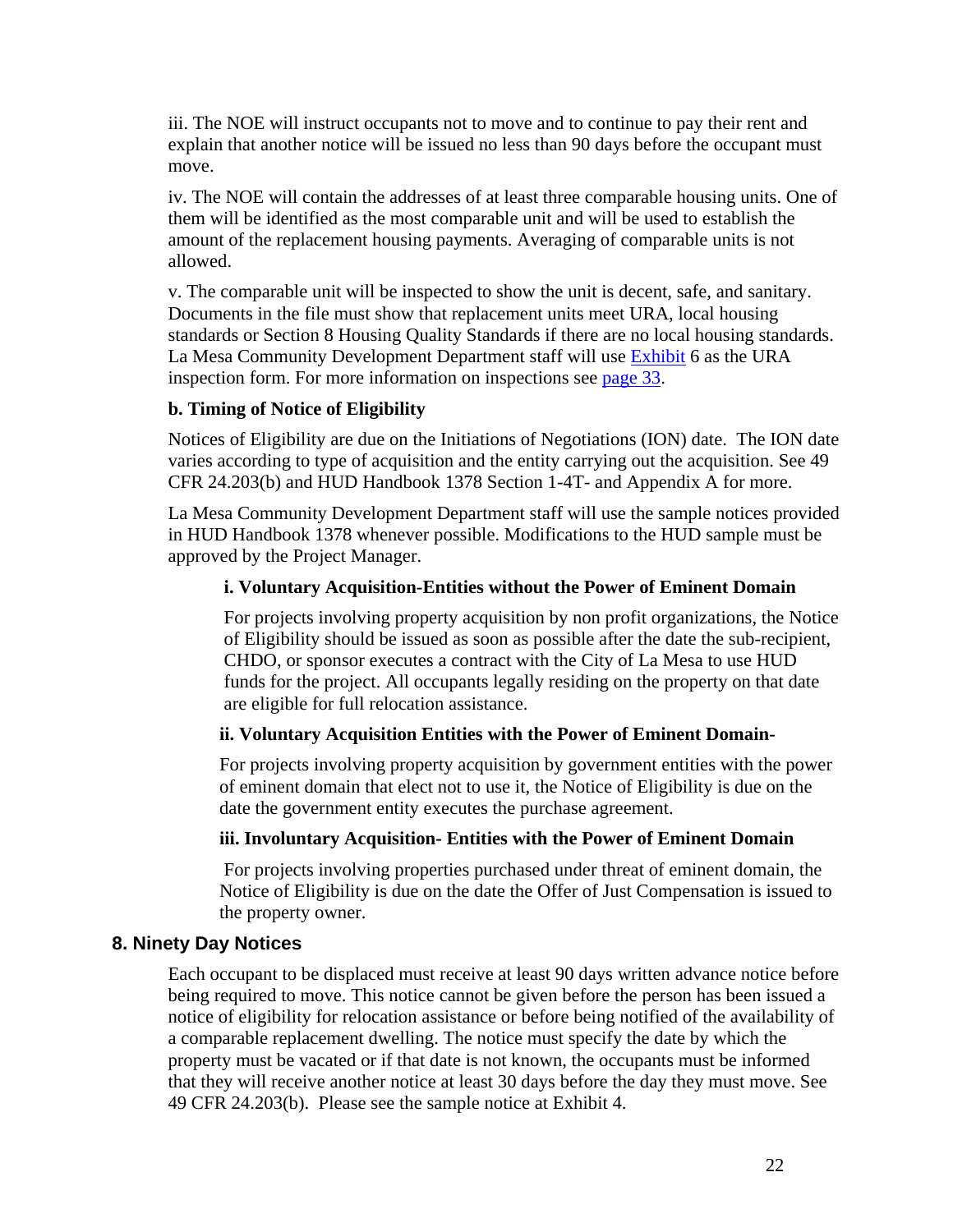#### **9. Temporary Displacement Notices**

The purpose of the Temporary Displacement Notice is to give tenants reasonable advance written notice of the location, terms and conditions of the temporary move and of their eligibility for reimbursement of all reasonable out of pocket expenses. La Mesa Community Development Department staff will use the HUD sample notice of nondisplacement for temporary relocation in HUD Handbook 1378, Appendix 4. Notices should not be issued until a temporary relocation plan is in place. Please see further discussion of temporary relocation on page 33 of this manual.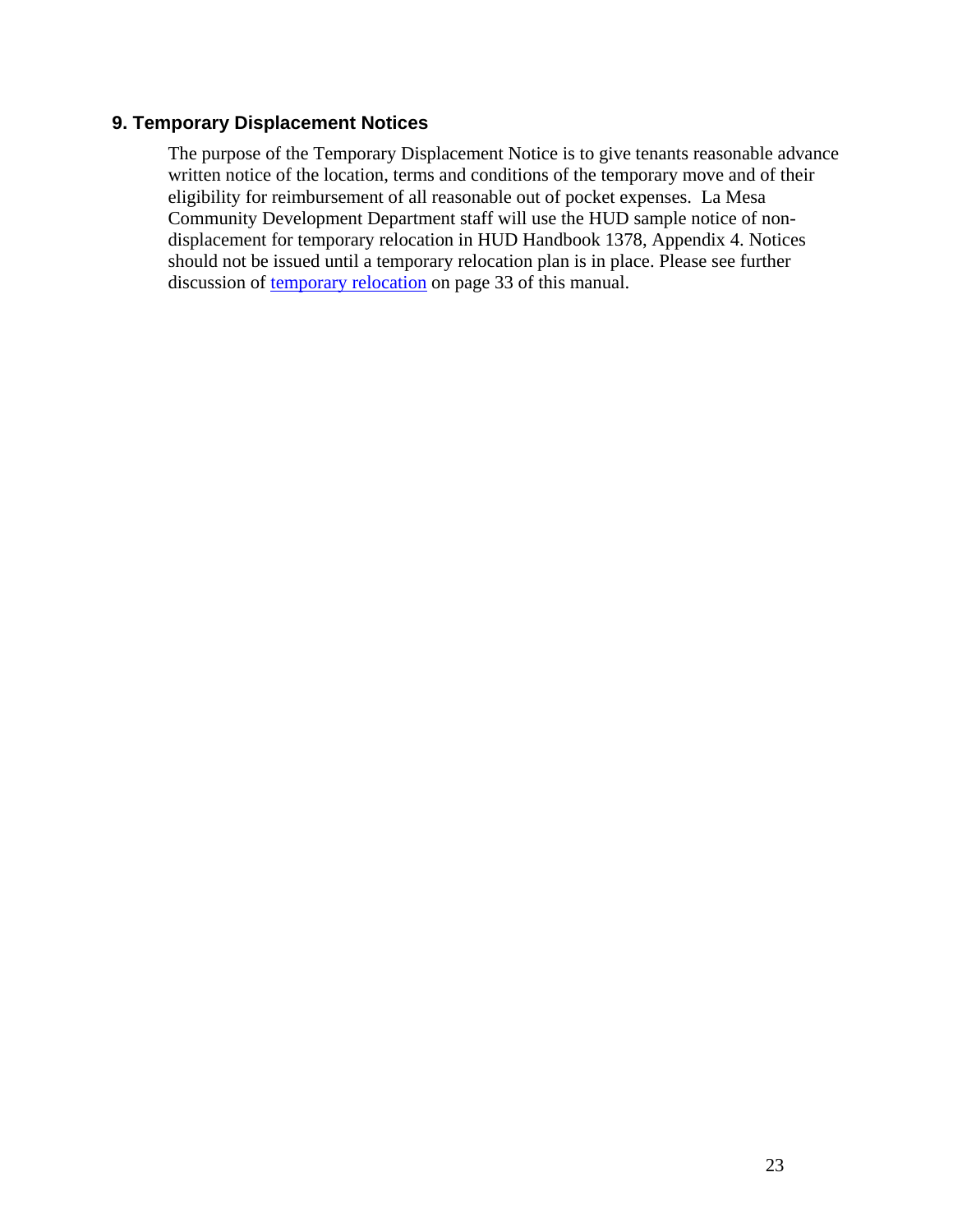## **Chapter 4 URA Residential Relocation Assistance**

## A. Overview

Upon project approval occupants will be interviewed to determine their eligibility for the following types of relocation assistance: advisory services, moving expenses and replacement housing payments. Advisory services and moving expenses are provided to all displaced persons while replacement housing payments are only provided to homeowners and residential tenants who are displaced if the cost of finding comparable replacement housing exceeds the cost of the displacement housing. Replacement housing must be shown by inspection to be decent, safe and sanitary and meet local occupancy standards. Replacement housing for a homeowner is another similar home while replacement housing for a renter is a replacement housing payment representing the difference between the rent the person currently pays and how much a new rental unit would cost for forty-two months. Low income renters would use income instead of their current rent as the comparative base in the calculation of their replacement rental housing. See page 31 for homeowner relocation assistance and pages 31-32 for renter assistance.

## B. Permanent Relocation

#### **1. Intake process**

The sample intake form shown in HUD Handbook 1378 Appendix 8 or similar form will be completed for each occupant. It will modified, if necessary, to fit special circumstances. It will be completed as soon after the project is approved as possible so that occupants can be issued the appropriate notices in a timely manner.

#### **2. Notices**

The sample notices provided in HUD Handbook 1378 will be used. It will be modified to show the City of La Mesa letterhead, the project name and HUD funding source on it. Timing, wording and delivery of notices will conform to Pages 16-18 of this manual.

Sample General Information Notice- Residential Not Displaced- Appendix 2

Sample General Information Notice- Non Residential Not Displaced Appendix 2a

Sample General Information Notice- Residential Tenant to Be Displaced- Appendix 3

Sample General Information Notice- Non Residential Tenant Displaced- Appendix 3a

Sample Move In Notice- Appendix 29

Sample Notice of Eligibility- Appendix 6 for residential and Appendix 7 for business

Sample of Non Displacement/Temporary Displacement- Appendix 4

Sample Notice of Eligibility- Homeowner- Appendix 5

Sample Ninety Day Notice- Exhibit 4

#### **3.Advisory Services**

La Mesa Community Development Department staff will ensure that the advisory services listed in 49 CFR 24.205 are offered and that files document for each residential displaced person what advisory services were needed and what advisory services were provided. See HUD Handbook 1378 Section 2-6 and use Exhibit 7A to document the file.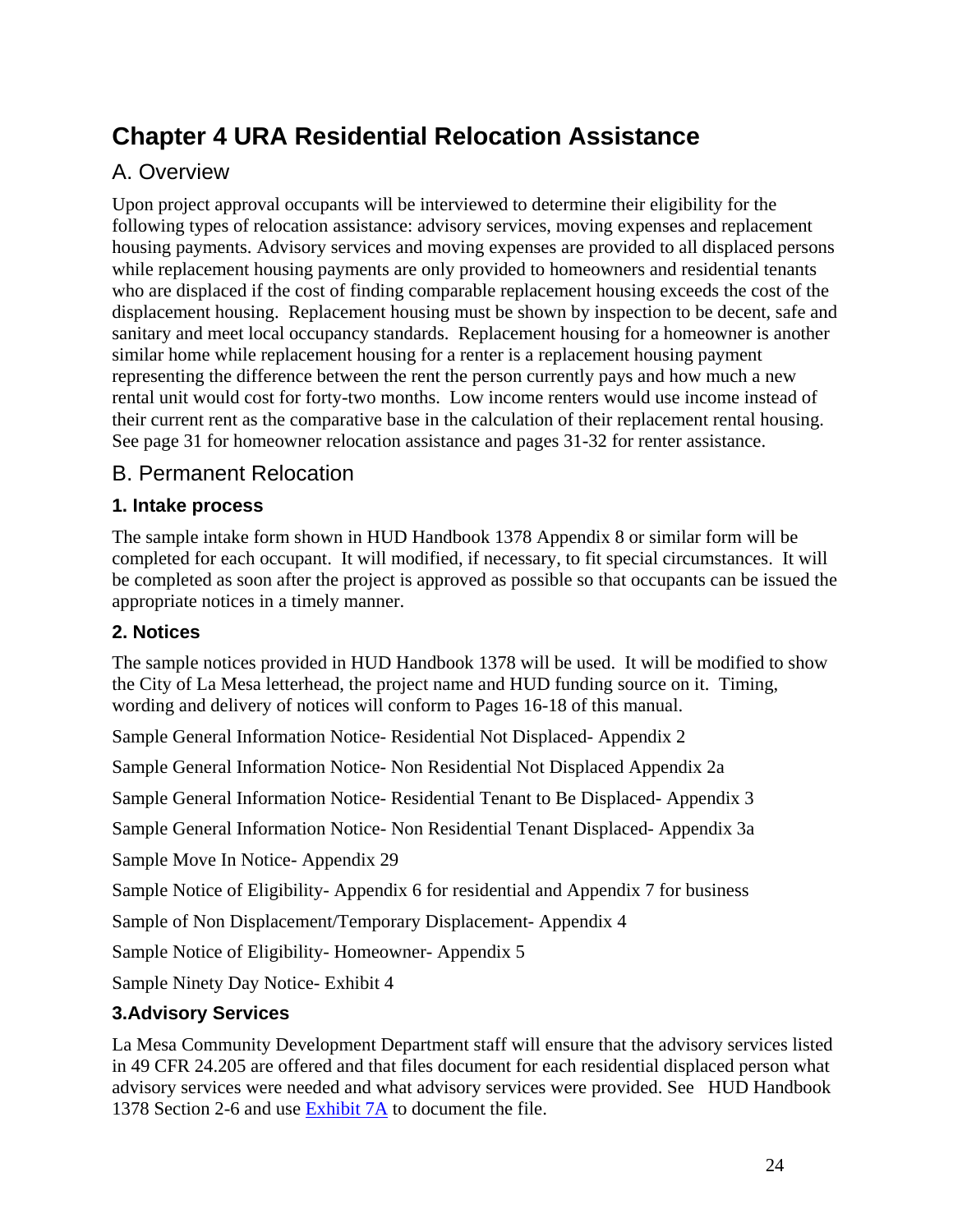- a. Explanation of relocation payments and process for filing claims
- b. Explanation of other relocation assistance including government assistance
- c. Specific list of comparable housing units and the one that is most comparable
- d. Reasonable opportunity for minority persons to re-locate in an area of non minority concentration
- e. Transportation to comparable housing
- f. Counseling (i.e. assistance finding replacement housing, childcare while looking for housing, landlord negotiations).

#### **4. Moving expenses**

a. Displaced persons are eligible for the cost of moving personal property from the displacement housing to the replacement housing. The La Mesa Community Development Department staff will follow the URA regulations at 49 CFR 24.301 and HUD Handbook 1378 Paragraph 3-2. Payment will be based on the reasonable cost of moving based on actual moving costs or the fixed payment as provided in the California fixed schedule.

b. La Mesa Community Development Department staff will: 1) document claims with receipts for actual expenses or a copy of the fixed scheduled, 2), explain any unusual circumstances, 3)document the file with proof of the payment of moving expenses. Use Appendix 11 in HUD Handbook 1378 as the Residential Claim form for moving expenses and Exhibit Number 5 for the California Fixed Schedule. Moving expenses will be prorated for households who have some members who are legal residents of the U.S. and some who are not legal residents.

#### **5. Replacement Housing Payments for Homeowners**

- a. Homeowners who have occupied their homes for more than 180 prior to the date on the Notice of Just Compensation and Summary Statement and who are displaced involuntarily are entitled to a replacement housing payment in addition to the purchase price of their home. Property owners who are properly documented as voluntarily selling their property are not eligible for relocation assistance. See pages 9-11 for a description of the voluntary acquisition process. A property owner who receives an eminent domain letter for "tax purposes" is considered eligible for relocation as the acquisition is not considered voluntary.
- b. The replacement housing payment for homeowners is the difference between the price of the displacement home and the price paid for the replacement home or a comparable home (whichever is lower), plus any additional mortgage financing costs, and reasonable incidental expenses. La Mesa Community Development Department staff will follow HUD Handbook 1378 Section 3-4 and 49 CFR 24.401).
- c. A comparable as defined 49 CFR  $24.2(a)(6)$  and 49 CFR  $24.2(a)(6)$  Appendix A same reference must be decent safe and sanitary, functionally equivalent, adequate in size for its occupants, in an area without adverse environmental conditions, in a location no less desirable, on a typical size site and improvements, is currently available, is within the displaced person's financial means. In addition to the price, the terms of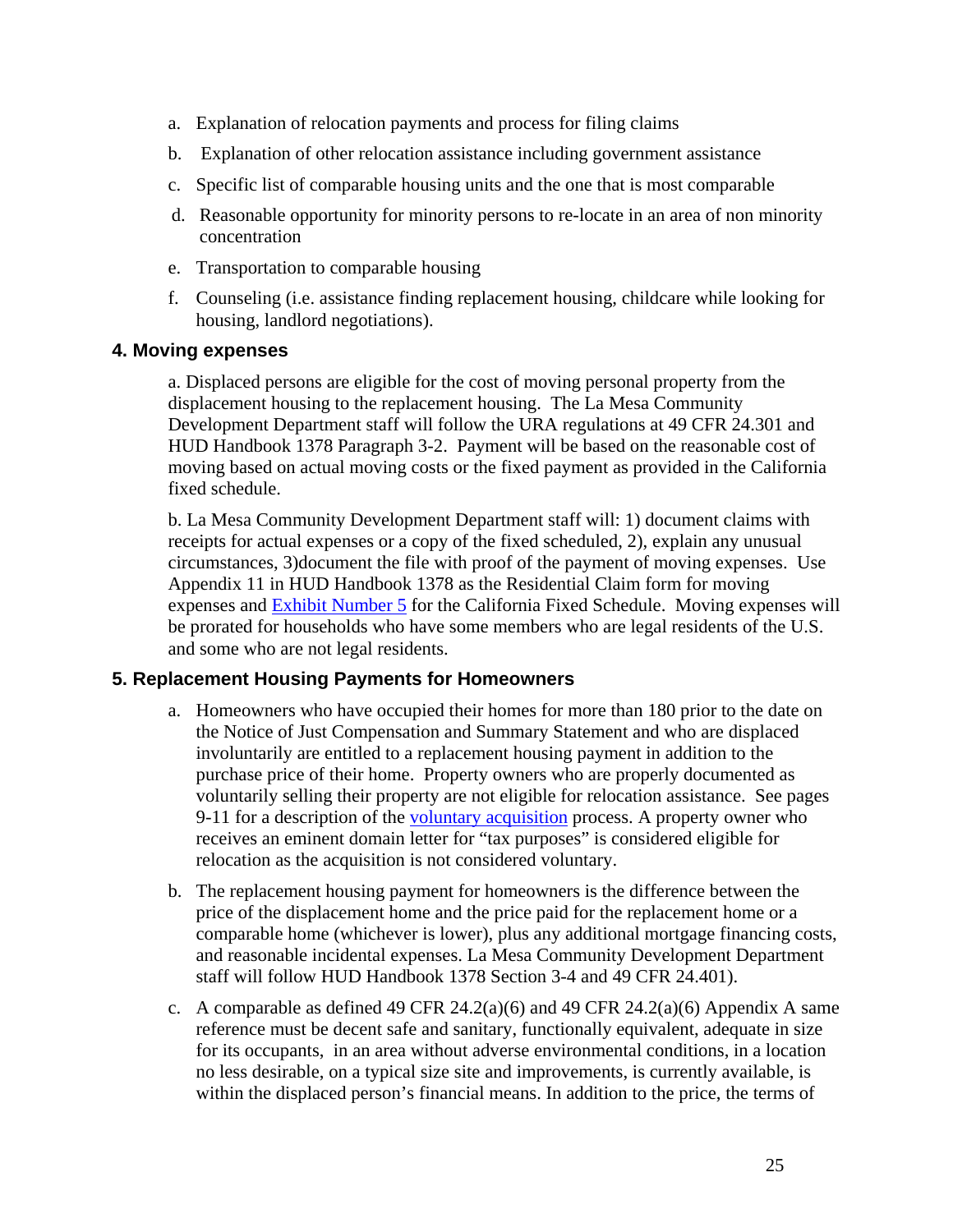the mortgage must be compared to see if an interest rate adjustment and mortgage differential payments needs to be included in the replacement housing payment. Addresses of three comparable homes will be provided on the Notice of Eligibility and the most comparable home will be used as the basis for computing the replacement housing payment. The comparability of homes will be documented on Appendix 12 of HUD Handbook 1378. If the RHP is based on the comparable home La Mesa Community Development Department staff will ensure that file documents support this decision with a written determination is placed in the file.

d. Legal residency in the U.S. is required for URA relocation assistance. The certification on the HUD claim form is sufficient for this purpose.(See Page 28 for residency requirements.)

## **6. Replacement Housing Payments (RHP) for Renters**

Persons who have resided at the displacement rental units for at least 90 days qualify under 49 CFR 24.402. See HUD Handbook 1378 Section 3-5. Persons who have not resided at the displacement unit for at least 90 days qualify under 49 CFR 24.404(c)(3). See HUD Handbook 1378 Section 3-6.

#### **a. Replacement Housing Payment Calculation Methodology**

i. The RHP is calculated as the difference between the rent and utilities at the displacement unit and the rent and utilities at either a comparable unit or the actual replacement unit, whichever is lower, for forty two months. The exception is for persons who meet the HUD "low to moderate income limit". For these persons the calculation will be based on the difference between the household's rent at a comparable unit or the actual replacement unit, whichever is lower, and thirty percent of the household's gross income. See 49 CFR 24. 402 and HUD Handbook 1378 Section 3-5 for more details on calculating the RHP.

**ii.** La Mesa Community Development Department staff will ensure that the RHP is calculated correctly, that the income used in the calculation is placed in the file and is for the correct time period and that documentation of the RHP calculation is in the file.

#### **b. Documentation of RHP Calculations**

- i. Rent **-**Documents verifying the amount of rent at the displacement, comparable, and replacement units must be in the file. If a rental agreement is not available for the displacement unit, rent receipts for several months will be obtained. A rent roll from the previous landlord is also acceptable documentation of the rent.
- ii. Utilities

A) Tenants will be asked to provide their actual utility bills for the previous 12 months. If 12 months of bills are not available and a fewer number is reasonable, document that one year's utility bills are unavailable and use the bills provided. If the renter is unable or unwilling to provide the utility bills and bills cannot be obtained from the utility company obtain a statement from the tenant authorizing the use of the San Diego County Housing Authority (HA) utility schedule.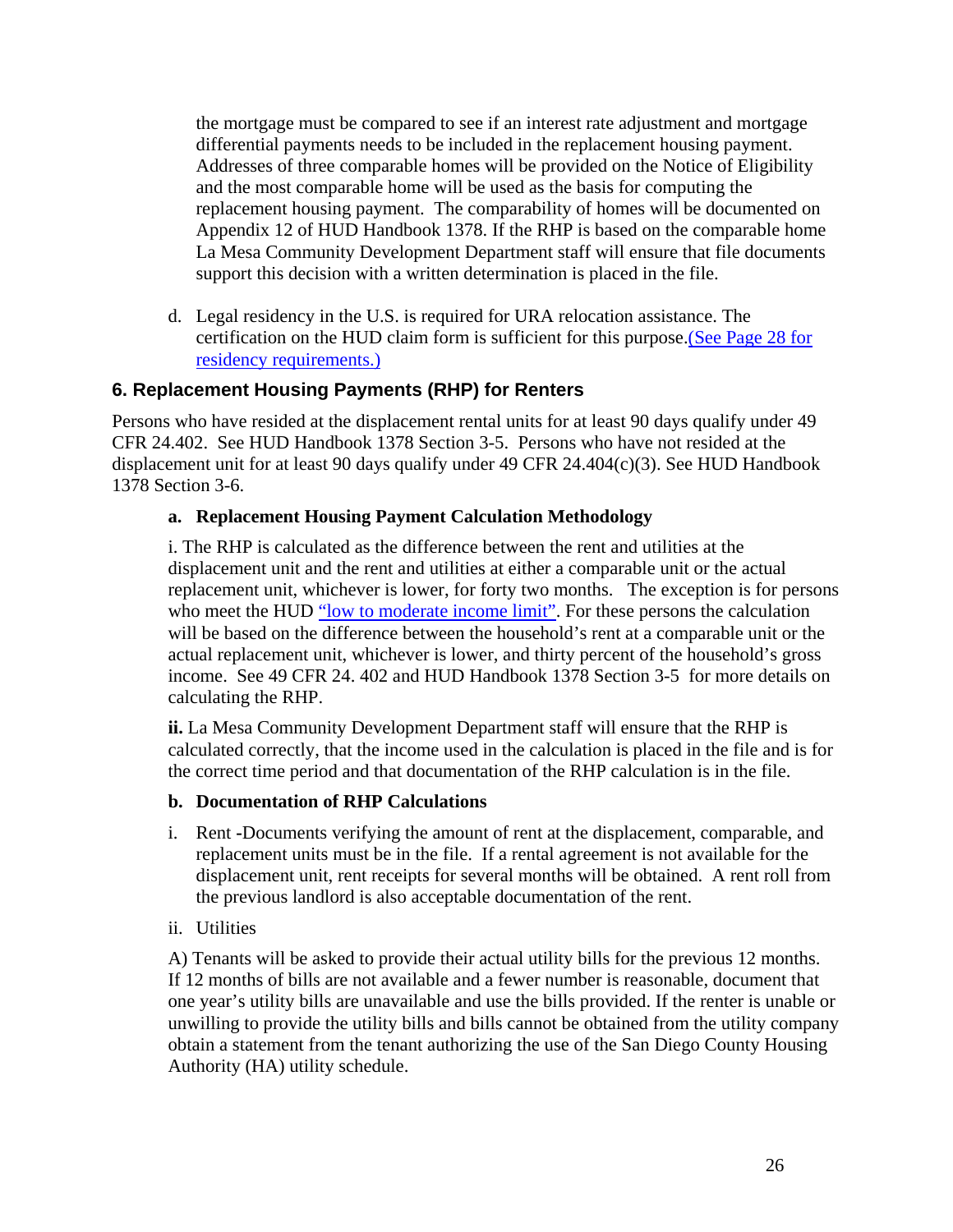B) The file must document the type of utilities at the displacement, comparable and replacement units. For the displacement unit use the lease or, if no lease is available use a signed statement or intake form with utility information. For the comparable unit use a utility schedule and for the replacement use the new lease and /or inspection form.

C) If the utility schedule is used, identify the source of the schedule and compare the type of utilities existing at the displacement, comparable and replacement unit with the utility schedule amounts for each type of utility. Adjust for any differences. [Use Exhibit 15 to document the file. If the tenant moves out of the City of La Mesa's jurisdiction use the new jurisdiction's utility schedule, If a special determination is needed staff should first review HUD's unofficial template for Utilities.

#### iii. Household Income

Household income is defined as total gross income received for a 12 month period from all sources. See 49 CFR  $24.2(a)(14)$ . For an explanation of how to document income see HUD Handbook 1378 Section 6-2(c) (1) (C). La Mesa Community Development Department staff will ensure that the low-income formula will be used to calculate the RHP for low-income households. A rent to rent calculation will only be used for a person who appears to be low income if the file contains a letter, documented as received by the tenant that: a) describes the amount of the benefit that would be payable if income documentation were to be provided, b) describes the type of documentation required and c) gives a date the documentation must be received.

A) Evidence of wages or self employment. Self certification of periodic self employment may be accepted as proof of income to the extent it is part of other income for the entire household. However it should not be accepted in lieu of regular employment or self employment tax return. Employment should be documented by pay stubs, wage statements from employers or tax returns.

B) Evidence of pension income from social security, VA, private pensions, unemployment or other government assistance will be an award letter, copy of check or copy of electronic payment to the bank.

C) When a household's documented income is less than its rent and/or other expenses and the income would qualify it either for higher benefits under the URA or for benefits under Section 104(d), La Mesa Community Development Department staff or consultants will take the following actions.

- a) Ask the household to provide bank statements, a list of household expenses and a statement of how expenses are met given their stated income.
- b) If the statement does not adequately explain how expenses are met, La Mesa Community Development Department staff will send a letter to the head of the household that states that the income does not adequately document how the household can meet its expenses, requests additional income documents to be submitted 30 days from the date of the letter and explains the consequences of not providing the information (i.e., relocation payments will be based on a rent to rent calculation). If the household does not respond within 30 days, document the file and base relocation payments on the difference between the displacement rent and the lower of the rent at the comparable unit or rent at the replacement unit.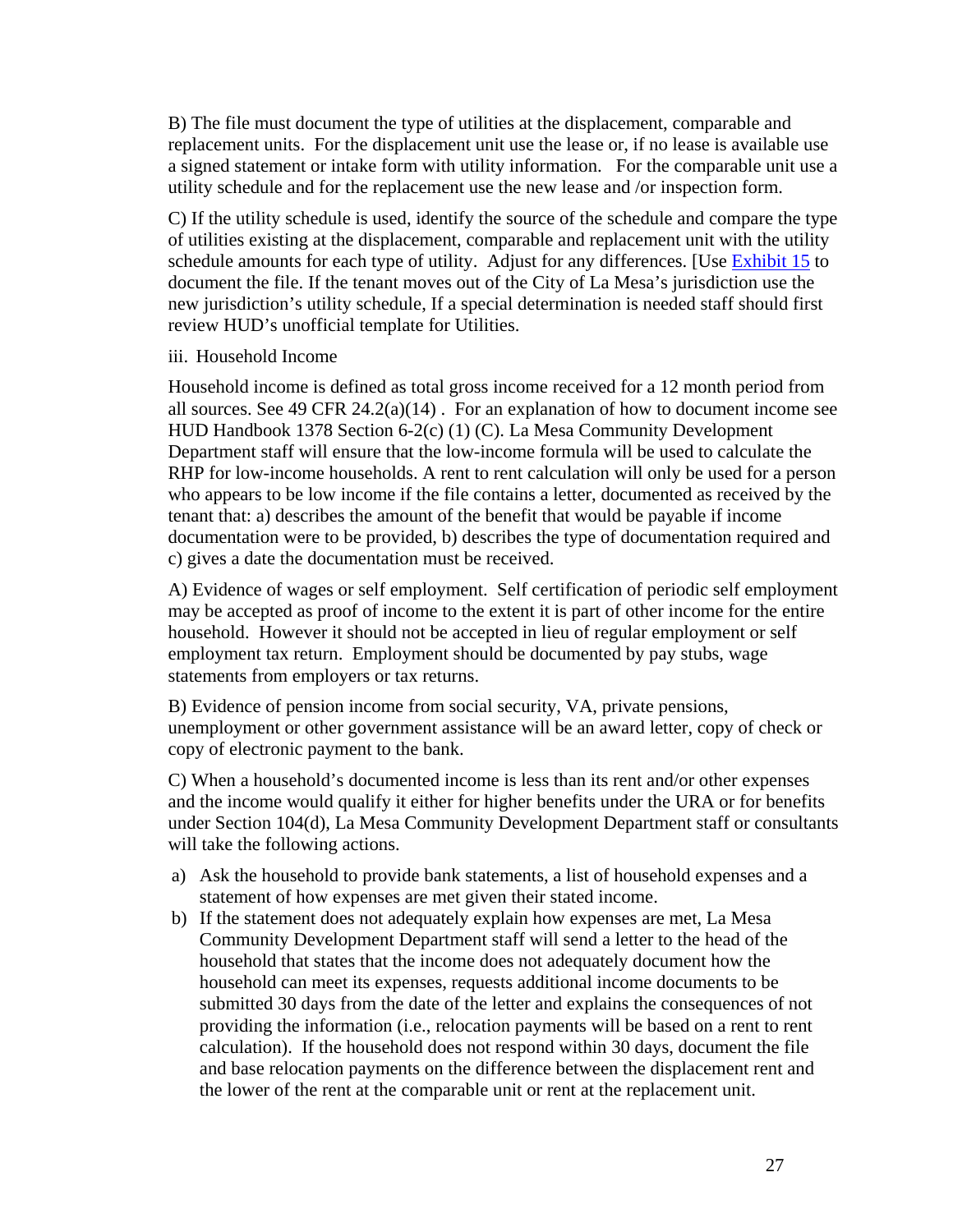- c) If the household is drawing down their savings in order to make expenses, a copy of the bank statement will be sufficient proof of meeting expenses.
- d) La Mesa Community Development Department staff will review all the evidence and documents supporting whether household's low income can be accepted and used for the RHP calculation. Staff will review HUD's unofficial Rent to Rent Template and complete a written determination.
- e) The Project Manager will approve Relocation Housing Payments for any households who appear to be low income but whose relocation payment will be based on the rent to rent calculation.
- iv. Legal Residency and Replacement Housing Payments

The City of La Mesa will consider exception requests that meet the criteria 49 CFR 24.208 . If an exception is not made, La Mesa Community Development Department staff will follow the Federal Highway Administration (FHWA) "URA Frequently Asked Questions (FAQ)" Section 105-117 to determine the amount of RHP to be provided to households that have at least one person who is a legal resident of the U.S but also have other household members who are not legal residents of the U.S. To document legal residency in the U.S., the head of the household will sign the legal residency certification which is on the HUD claim form and show on the form how many household members are legal residents of the U.S.

- v. Comparability
- vi. La Mesa Community Development Department staff will ensure that all displaced persons are offered comparable housing as defined in the URA at 49 CFR 24.2(d) and Appendix A 49 CFR 24.2(d) . Briefly, it must be decent safe and sanitary, functionally equivalent, adequate in size for its occupants, in an area without adverse environmental conditions, in a location no less desirable, typical size site and improvements, currently available, within financial means of the tenant (usually 30 percent of income) and government have a similar subsidy. The addresses of at least three comparable homes must be provided to the displaced tenants prior to giving them a Ninety-Day Notice to vacate their unit. (See page 29). These three addresses, including the one designated as the most comparable unit, will be shown on the Notice of Eligibility. The most comparable unit will be used as the basis for computing the replacement housing payment. Averaging comparable rents is not permitted. For more information, see 49 CFR 24.204, 49 CFR 24.403 and HUD Handbook 1378, Chapter 1 Paragraph 1-4(F).
- vii. La Mesa Community Development Department staff will use the HUD comparability form shown in HUD Handbook 1378 Appendix 12 to document the three comparable rental units and the one designated as the most comparable. If the same building is used as the comparable unit for several displaced renters, the file will show that the number of units available at the same rent will accommodate the number of displaced persons provided that building as a comparable unit.
- viii. If the RHP is based on a comparable unit La Mesa Community Development Department staff will ensure that file documents support this decision and a written determination is placed in the file. See HUD's unofficial template on Comparable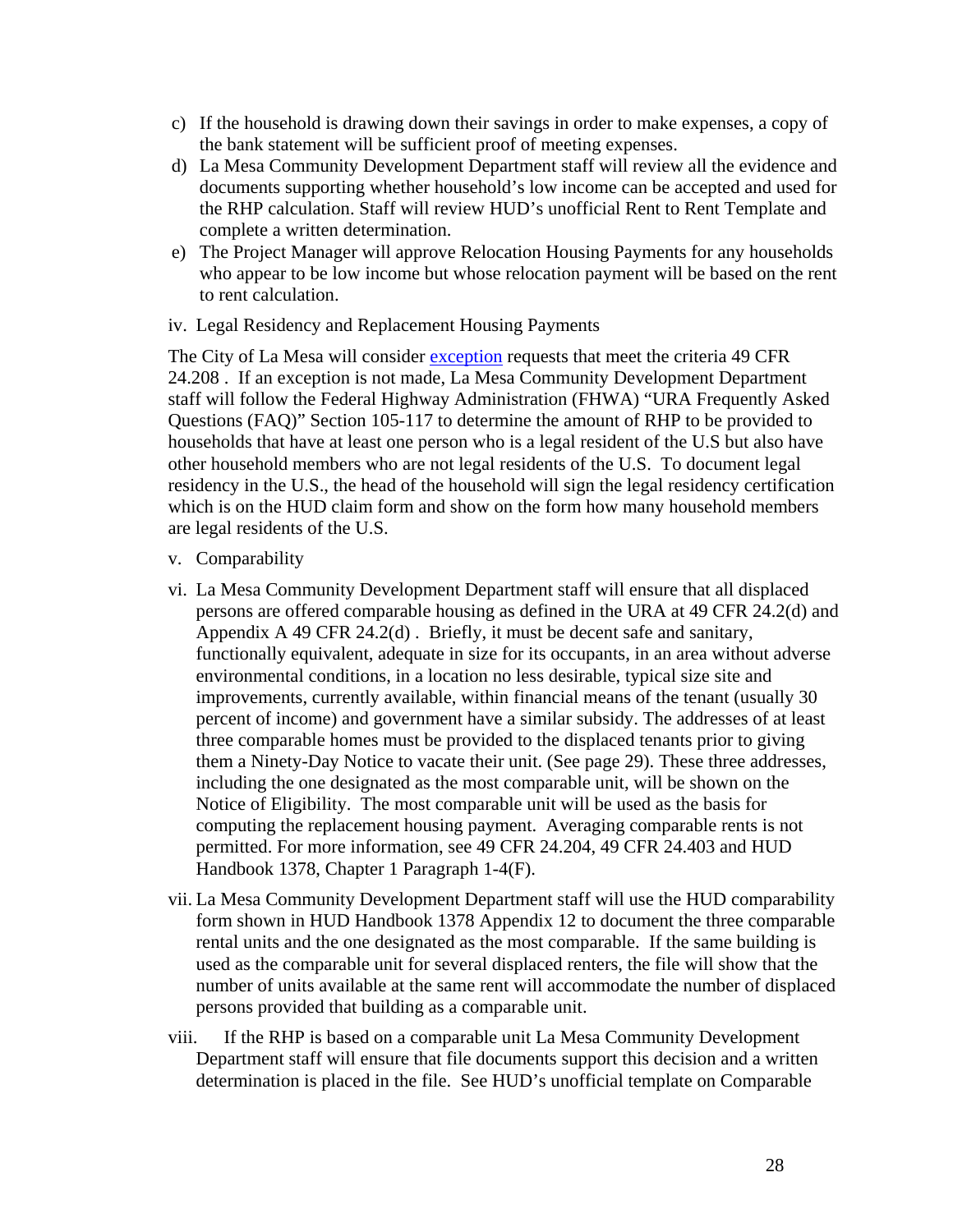Housing Determination, Comparable Housing Used in Computing Replacement Housing Payment.

- ix. Non -Payment of RHP
- A) La Mesa Community Development Department staff will thoroughly review all situations where no replacement housing payment will be made. Staff will review all relevant documents, HUD Handbook 1378 Section 6-2 and HUD's unofficial templates: Non Payment of Relocation Assistance Due to Eviction, Non Payment of Residential Relocation Due to Failed Inspection, Non Payment of Relocation Due to Lack of U.S. Residency, Non Payment of Residential Relocation Due to Unlawful Occupancy and Non Payment of Relocation Determination Due to Tenant Departure.
- B) A written determination justifying the decision not to pay URA relocation benefits will be prepared by staff and signed by the Project Manager's Department Head. The determination and supporting documents will be placed in the file. The person(s) affected will be sent a written notice of their ineligibility for URA relocation assistance that describes the reasons for the persons' ineligibility and their right to appeal the decision.

#### **vi. Waivers**

i. Waivers are prohibited per 49 CFR 24.207(f) and HUD Handbook 1378 Section 1- 8(B).

Neither La Mesa Community Development Department staff nor any other project participant (sponsor, sub-recipient, developer, etc) will request a waiver of relocation benefits from any eligible occupant. Similarly an occupant may not waive relocation assistance for which they are ineligible.

ii. Waivers obtained by the applicant or previous property owner will be scrutinized carefully and HUD guidance requested.

iii. In rare circumstances a waiver may be appropriate. One example is if the person is selecting a higher benefit in another program. In this event the displaced person must be provided a Notice of Eligibility that explains the exact amount of the estimated benefit, must sign a statement saying they understand the specific amount they may be waiving and the reason the benefit is not being claimed. La Mesa Community Development Department staff will review the facts, compare benefits and prepare a written justification. For a sample determination, see HUD's unofficial template "Non Payment of Relocation Due to Waiver".

#### **c. Down payments**

Down payments to purchase a home will be paid as a lump sum directly to the escrow company. Prior to payment La Mesa Community Development Department staff will review the claim form, purchase agreement, escrow documents and inspection reports to ensure that the person has qualified for a loan or has other means of purchasing the balance of the property, the amount of the down payment is correct and the house meets URA decent safe and sanitary standards. These documents and proof of the payment to the escrow company will be placed in the file.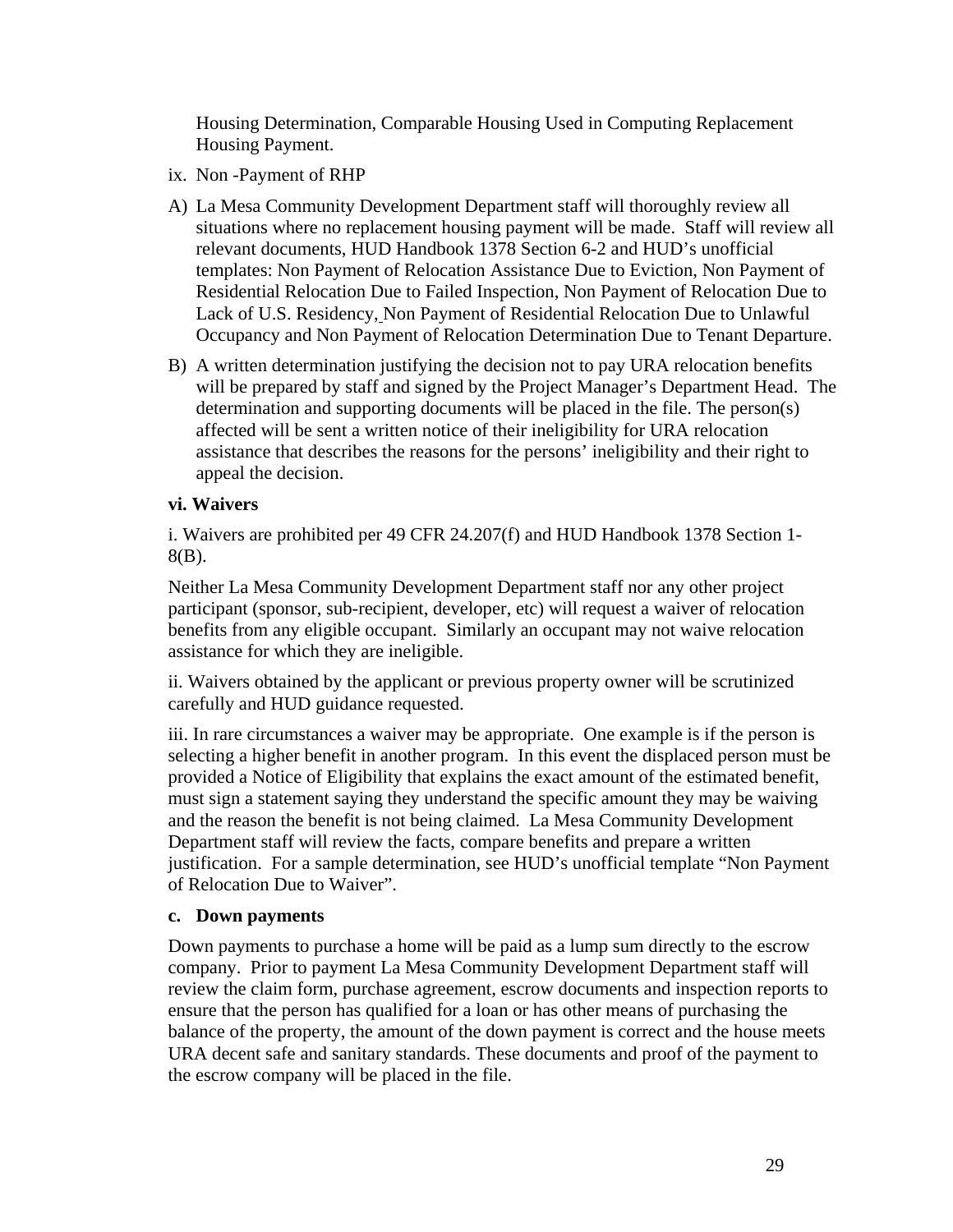#### **d***.* **Lawful Occupancy**

To determine whether persons are lawful occupants of the displacement unit, La Mesa Community Development Department staff will obtain the following documents in the file: signed intake form, lease or rent receipts, utility bills, driver's license, mail, or other identification. If these documents show that the occupant was living in the unit at the time of the displacement, the person will be considered "displaced". If anyone is listed on the original intake form who does not receive relocation assistance La Mesa Community Development Department staff will document the reason.

#### **e. Occupancy Standards**

In referring displaced tenants to a replacement housing unit, the City of La Mesa will follow the occupancy standard shown below and document the file with a copy of the occupancy standard and evidence it is met: The occupancy standard to be used for all relocations is based on two people per bedroom and one person in the living room

#### **f. Uneconomic Rent**

If a tenant pays more than 25 percent less rent than the fair market value because of family or friendship ties, the City will use the Fair Market Rent to compute the Replacement Housing Payment.

#### **g. Economic Displacement**

La Mesa Community Development Department staff will avoid, whenever possible, economic displacement. A person will be considered permanently displaced and eligible for all relocation benefits if he or she will not be able to return to a unit like the one they vacated at the same rent for at least a year. Please see Exhibit 24 for more information.

#### **7. Special Types of Housing**

#### **a. Section 8**

i. Public housing residents who are being displaced from public housing will be provided with referrals for a comparable public housing unit, or, if possible be given a portable Section 8 voucher. In this case no replacement housing payment will be made, only a security deposit and advance to facilitate a timely move.

ii. Current Section 8 tenants will be given a transfer voucher to a like unit within the City of La Mesa. Please note that the new Section 8 voucher could be for a unit with fewer bedrooms if the composition of the household is smaller than it was at the time the original voucher was provided. The City of La Mesa is not obligated to find an available unit in another jurisdiction however if the receiving jurisdiction is able to accept the new voucher, document the file accordingly.

iii. If available, a new Section 8 voucher may be offered to a qualified low income household. However, if the household requests a Replacement Housing Payment, a replacement housing payment must be provided.

iv. For addition information about Section 8 situations please see 49 CFR 24.2 (a)(6)(14) and Appendix A with the same citation. See also FHWQ Question and Answers #103, HUD Handbook 1378 (3-5)(B-3). For Section 104 Section 8 questions see 24 CFR 42.350(e)(1)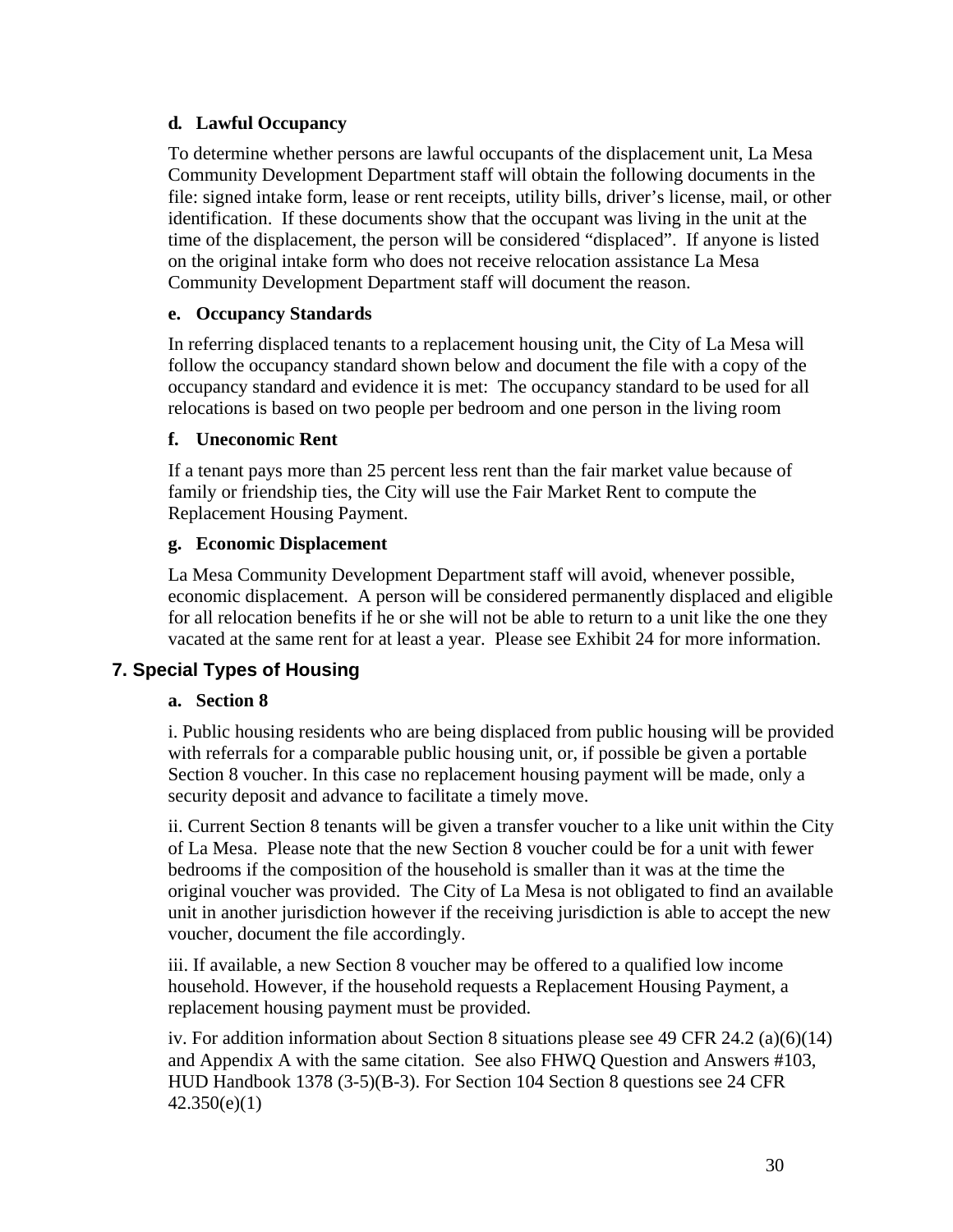v. La Mesa Community Development Department staff will ensure that the tenant file contains evidence that:

- A) The General Information Notices and Notices of Eligibility that were sent were modified to address Section 8 situations.
- B) Tenants were provided with at least 3 comparable units
- C) Replacement units met the Section 8 inspection criteria
- D) The Housing Authority has signed a contract for each new Section 8 tenant.
- E) Any extra payments, reduced payments, or no payments are completely justified.

#### **b. Shelter Plus Care Assistance**

La Mesa Community Development Department staff will work with the housing authority to place **t**enants who are being displaced from Shelter Plus Care leased housing to another Shelter Plus care unit. Prior to making such a referral La Mesa Community Development Department staff will consult with the local HUD office to ensure the persons' move can be qualified under SPC regulations.

#### **c. Homeless Facilities**

i. Emergency shelters are not considered permanent housing so the residents are not eligible for replacement housing payments. Instead, emergency shelter residents will either be moved at no cost by the sponsor or given up to \$50 to move their own personal property.

ii. Transitional housing is considered permanent housing so displaced residents are eligible for relocation assistance and will be referred to comparable housing which, in this case, would be similar type of transitional housing i.e., shared living dormitory to shared dormitory, shared room to shared room or a private rental unit to a similar sized rental unit with the same kinds of services. If the housing is provided at no cost to the resident, as part of a HUD or other government grant program, a Replacement Housing Payment will not be made. In cases where displaced occupants are paying rent, then the usual formula would be used to calculate a replacement housing payment. The usual moving payments will apply.

iii. La Mesa Community Development Department staff will ensure that the tenant relocation file shows that the replacement housing is comparable; the replacement homeless facility has accepted the homeless person(s) and that the services are comparable to the displacement homeless facility.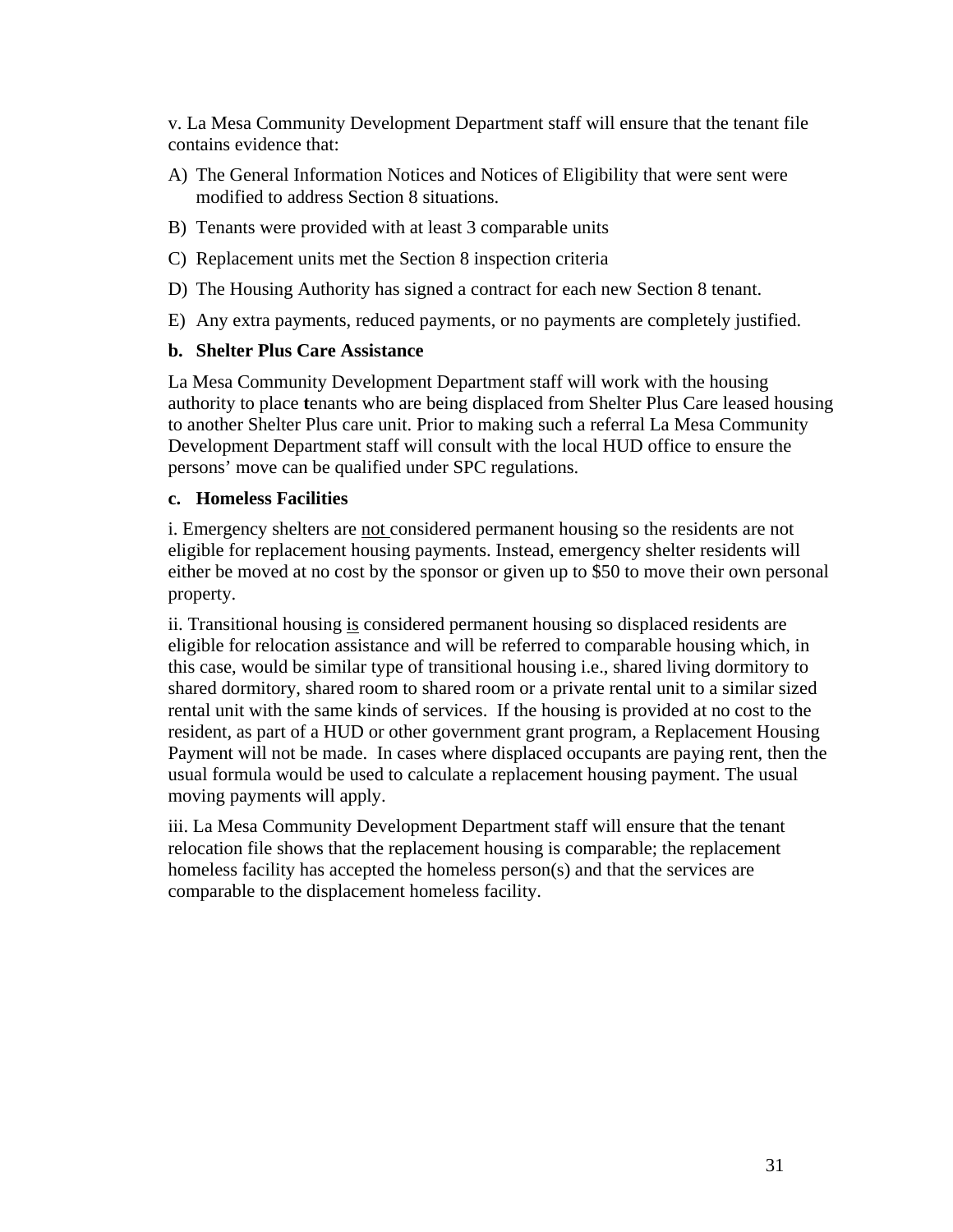#### **d. Motels/Hotels**

Displaced persons residing in a motel or hotel on a permanent basis are considered permanently housed and are eligible for permanent relocation assistance. Residence of 90 days is not required. La Mesa Community Development Department staff must determine whether the persons' stay at the motel/hotel is temporary or permanent by contacting the landlord and obtaining a record of the person's hotel stay. Staff should also obtain evidence that motel is the person's permanent residence (receipt of mail, voters registration, driver's license, etc). Another motel may only be used as comparable housing if it is available for permanent residency and contains the same types of amenities (including cooking facilities) as the displacement unit. To determine if Section 104(d) applies review the monthly rent to determine if rents qualify as low income dwellings and the income of residents to see if they have low income.

#### **e. Board and Care Facilities**

Tenants being displaced from board and care facilities will be relocated to a comparable facility that offers the same level of services for the same price. Assistance from HUD may be necessary in order to establish comparability as HUD has no fair market values for board and care homes. Files will be thoroughly documented to show comparability.

#### **f. Rehabilitation Treatment Facilities and Half Way Houses**

Persons residing in drug and alcohol rehabilitation treatment facilities should be referred to another similar treatment facility. Persons living in half way houses would be referred to another halfway house.

#### **g. Mobile Homes**

Both tenants and owners of mobile homes are eligible for relocation assistance, moving expenses and replacement housing. La Mesa Community Development Department staff will carry out this relocation to comply with 49 CFR 24.501. See also definition of mobile home at Appendix A, 49 CFR 24.2(a)(17), HUD Handbook Section 3-9 and Federal Highway Administration Questions and Answers Part F.

#### **8. Relocation Payment/Claim Process**

#### **a. HUD Claim Forms**

HUD claim forms will be used to document moving expenses and replacement housing, down payment, homeowner assistance. Use HUD Handbook 1378 Appendix 13 for 180 Day Homeowner claims and Appendix 14 for Rental Assistance or Down payment claims.

#### **b. Payment Schedule**

Home owner and down payment assistance will be provided as a lump sum while replacement housing payments for rental assistance will be paid in three installments. The first installment will be an advance to cover first and last month's rent which the second and third payments will be paid in successive months..

#### **c. Review of Claims**

i. The Project Manager will review all claim forms prior to payment specifically the calculation of all payments and supporting documentation. Supporting documentation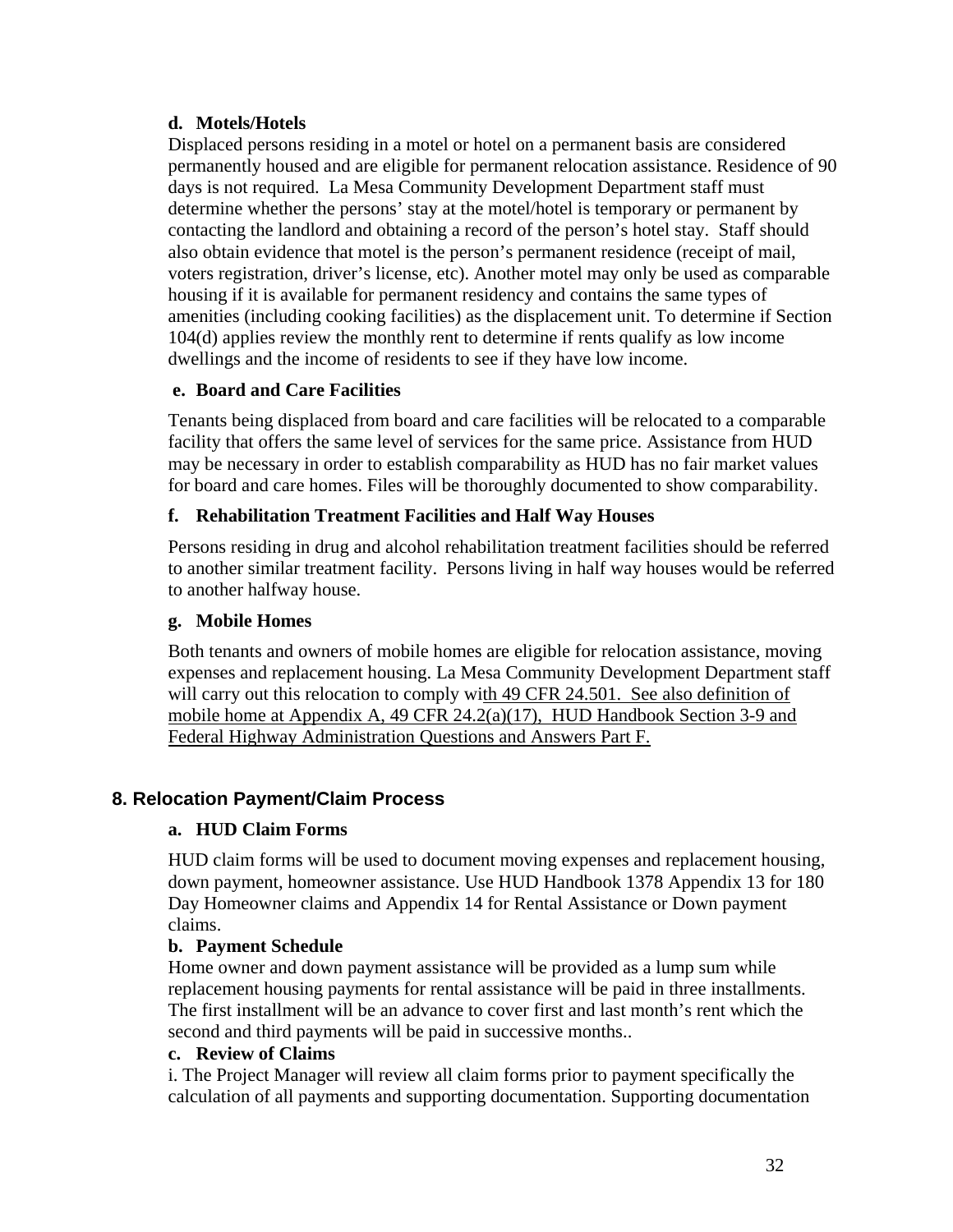will include: leases and utility schedules for displacement, comparable, and replacement units, an inspection report, evidence of legal residence if required, and for low income claimants income documentation. Please see Exhibit 2, Part IV for a complete list of review items. Although it is not necessary to review all leases and utility receipts prior to payment these documents must be reviewed prior to project closeout.

ii La Mesa Community Development Department staff will forward the relocation claim with a request for payment to the Finance Department. Payment will be provided by wire transfer to the escrow company, if down payment or homeowner assistance or by check if it is rental assistance. A copy of the check will be maintained in the file. Whenever possible a receipt from the recipient will be obtained. No back rent may be deducted from the relocation without the written permission of the recipient.

#### **9. Inspections**

a. The URA at 49 CFR 24. 403(b) requires that replacement housing be inspected to see that it meets the decent, safe and sanitary standard as defined in 42 CFR 24.2. (a)(8) These standards require compliance with local housing standards for both occupancy and habitability. For occupancy standards see page 30 of this manual.

La Mesa Community Development Department staff will not use or allow its relocation consultants to use the backup URA criteria listed at 24 CFR 24.2 (a)(8)(ivii). This section can only be used by jurisdictions without a state or local housing code, La Mesa Community Development Department staff will ensure that the file contains documentation that the housing is inspected prior to making the final relocation payment and that the criteria used is the correct City of La Mesa code.

- b. If the replacement housing fails the inspection, the replacement housing payment cannot be made. Notify the tenant of the items not meeting the inspection standard and give them a 30 day deadline to provide evidence of compliance. If the non conforming item is not cleared, notify the tenant in writing that payments will be suspended until items comply.
- c. If the displaced person moves out of state, La Mesa Community Development Department staff will contract with a qualified inspector in the area of the move to do the inspection. The cost of the inspection will be considered part of the relocation budget. A self inspection by the displaced person is not allowed unless that person is a documented to be qualified inspector.

## **10. Special Circumstances**

La Mesa Community Development Department staff will follow the policies listed in the "URA Frequently Asked Questions (FAQ)" issued by the Federal Highway Administration (FHWA) for circumstances not specifically described by the URA or if not listed staff will consult with local HUD relocation staff and place a written determination and supporting documents in the file.

## **11. Last Resort Housing**

The URA describes monetary limits for replacement housing in 49 CFR 24.401 (\$22,500 for homeowners) and 49 CFR 24.402 (\$5,250 for renters). However if the replacement housing payment, which is properly calculated, exceeds the monetary limits, the last resort housing provision in 49 CFR 24.404 will be invoked and the full 42 months of URA replacement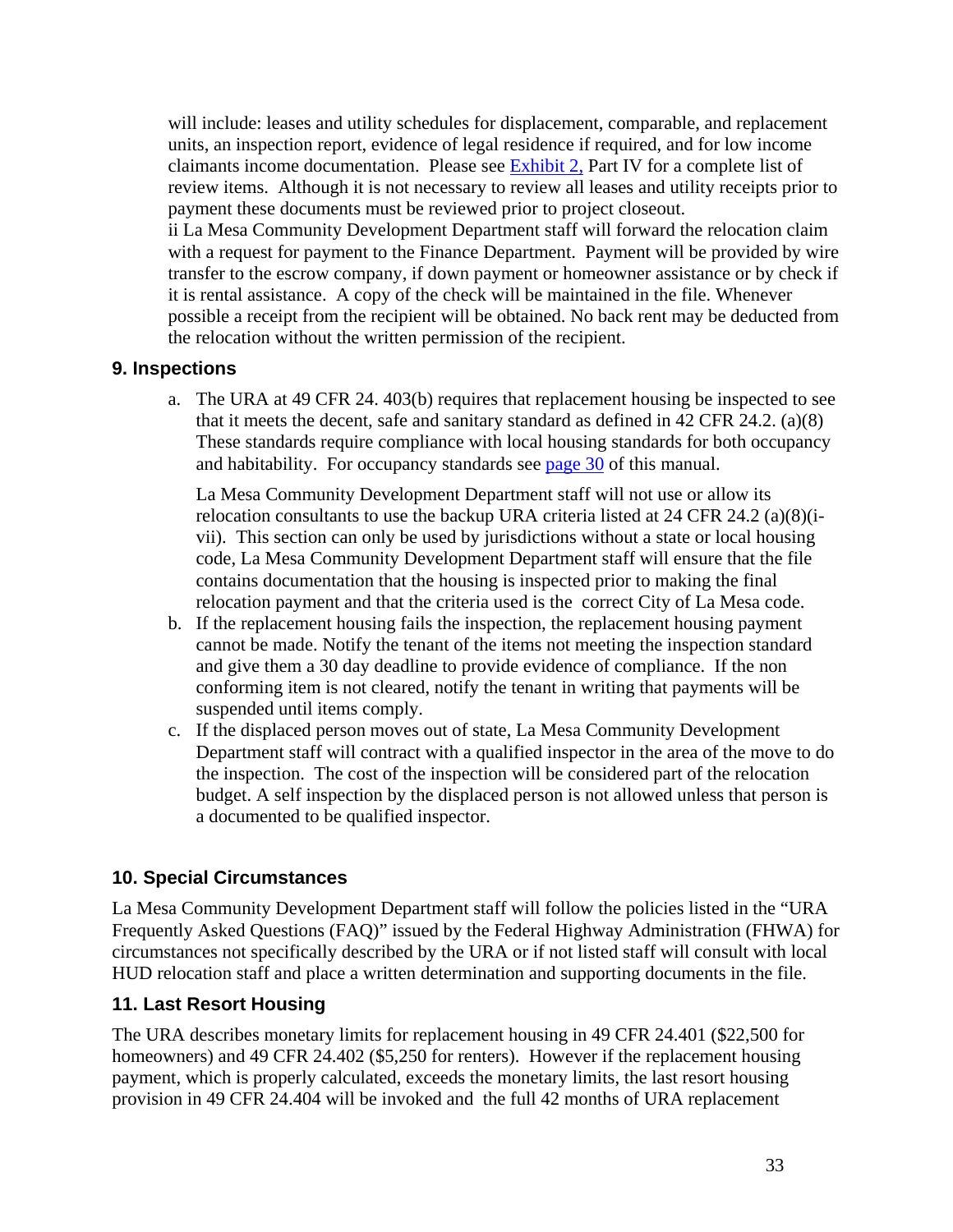housing payments will be paid. La Mesa Community Development Department staff will not impose any monetary caps on replacement housing payments. Review HUD Handbook 1378 Section 3-3 and HUD Information Bulletin issues by the Los Angeles HUD Office on April 27, 2007. In addition displaced renters residing less than 90 days at the displacement unit will also be paid based on 49 CFR 24.404.

# C. Temporary Residential Displacement and Relocation

Residential occupants who are temporarily relocated from HUD funded projects are not eligible for permanent relocation benefits but they are eligible for out of pocket expenses for temporary relocation. The URA as revised in January 2005 defines temporary relocation as relocation that lasts no longer than 12 months. In carrying out temporary relocation La Mesa Community Development Department staff will consult URA regulations at Appendix A 49 CFR 24.2(a)(9)(ii)(D) and HUD Handbook Chapter 2 Section 2-7.In addition, La Mesa Community Development Department staff should consult HUD program regulations for CDBG and HOME during the planning stage of the project. For business relocation see page 36 in this manual.

## **1. Temporary Relocation Plan**

If temporary displacement is expected to occur, La Mesa Community Development Department staff will ensure that a temporary relocation plan is completed and implemented fairly. Refer to the sample temporary plan at Exhibit 12 A. The plan will outline the types of out of pocket expenses that will be paid i.e., lodging, meals, transportation, utilities and child care. The temporary relocation plan should be made available to all affected persons.

## **2. Temporary Displacement less than 4 Months**

Temporary assistance will be paid for out of pocket expenses as outlined in the Temporary Relocation Plan. Typical out of pocket expenses would be lodging (hotel or apartment) food (per diem or cooking facilities) and expenses related to utilities, transportation, child care, etc.

## **3. Temporary Displacement Between 4 and 6 Months**

Temporary relocation will be based on the difference between the rent and utilities at the temporary displacement unit and the temporary replacement unit. The size unit will be based on the occupancy standard for permanent housing as identified as page 30 of this manual. Income will not be considered in the temporary calculation. The fixed moving rate will be used to pay for the move to and from the displacement and replacement unit. Occupants being displaced will also be reimbursed for any other reasonable out of pocket expenses for the move as identified in the relocation plan.

 Typical out of pocket expenses would be lodging (hotel or apartment) food (per diem or cooking facilities) and expenses related to utilities, transportation, child care, etc.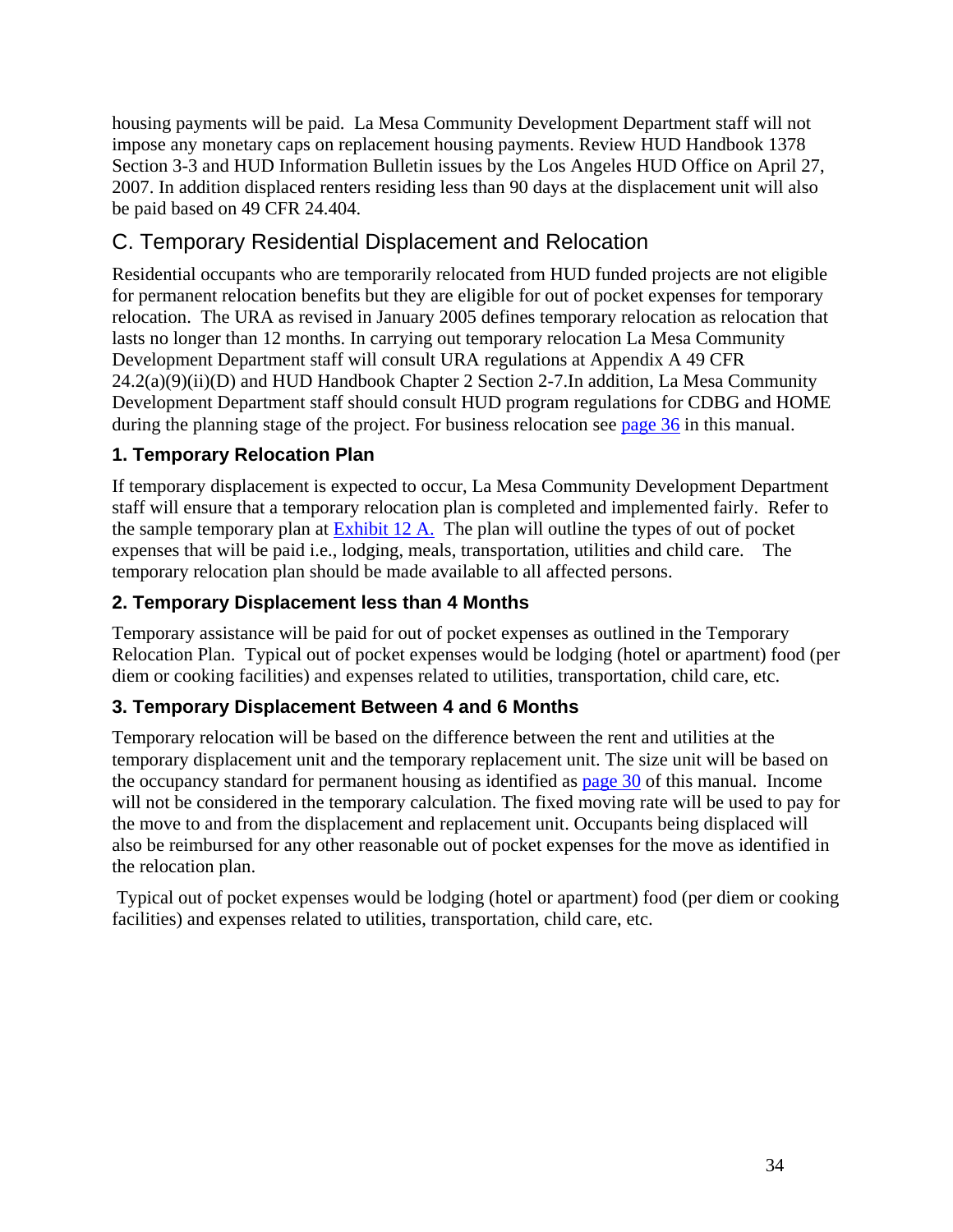### **4. Temporary Displacement Between 6 and 12 months.**

Staff will evaluate whether rehabilitation that is projected to take over 6 months is likely to end in permanent relocation and determine whether it would be more cost effective to pay permanent relocation benefits from the beginning rather than incur additional costs for the additional temporary relocation. Temporary relocation payments will be based on the difference between the rent and utilities at the temporary displacement unit and the temporary replacement unit. The size unit will be based on the occupancy standard as identified on page 30 of this manual. Income will not be considered in the temporary calculation. The fixed moving rate will be used to pay for the move to and from the displacement and replacement unit. Occupants being displaced will also be reimbursed for any other out of pocket expenses for the move including utility reconnections.

#### **5. Temporary Displacement That Lasts Over 12 Months**

- a. If the displacement lasts more than 12 months the person is considered permanently displaced and eligible for permanent relocation assistance. Shorter term temporary relocation typically occurs in projects when lead based paint is being abated, pests are being eliminated or rehabilitation of units is not substantial. Longer term temporary relocation occurs when rehabilitation is more substantial. For more information about lead based paint program relocation, see Exhibit 23.
- b. Persons whose temporary displacement becomes permanent will receive a Notice of Eligibility ninety days prior to the end of the 12 month period. All permanent relocation benefits will be due including advisory services, moving expenses and replacement housing. A person may elect to stay permanently as the temporary displacement unit or may choose another replacement unit. Low income tenants will be paid permanent relocation based on their income.

#### **6. Notice of Temporary Displacement**

A Notice of Temporary Displacement will be issued to all tenants who will be temporarily relocated temporarily from the project.

#### **7. Temporary Relocation Claims**

With respect to claims, La Mesa Community Development Department staff will use Exhibit 12B in this manual for simpler temporary relocations and Appendix 15 of HUD Handbook 1378 for more complex claims. Staff will review all claims and ensure that payments are based on actual receipts. Please note that persons may not receive an amount equal to a hotel stay for staying with relatives.

#### **8. Special Determinations**

If a special determination is needed, La Mesa Community Development Department staff will review HUD's unofficial template, Temporary Relocation Assistance Determination and put a determination in file.

#### **9. Documentation**

Files will document the location of the temporary relocation, the amount claimed, supporting documentation for the claims and proof of payment.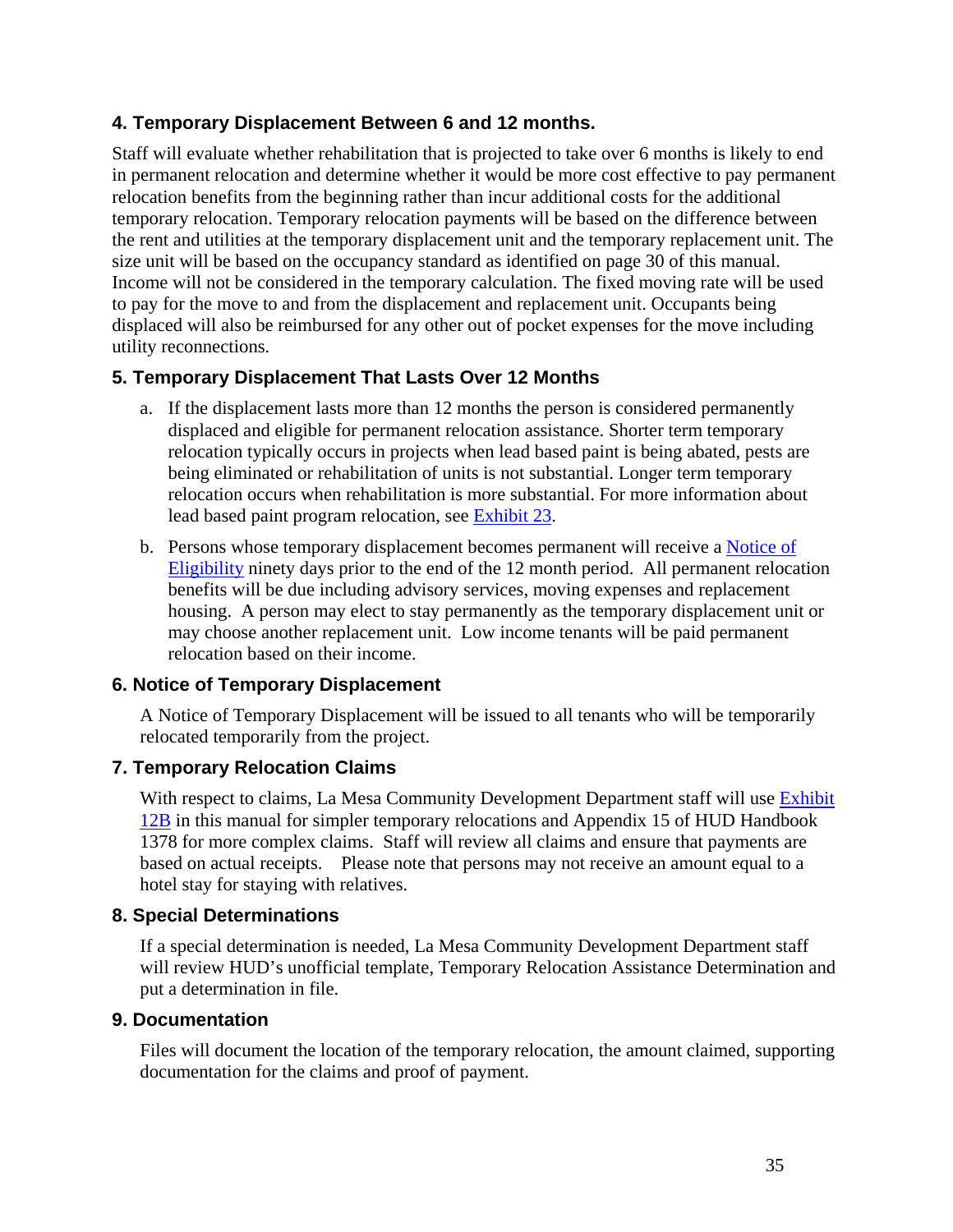# **Chapter 5 URA Business Relocation**

# A. Displaced/ Eligible Business

- 1. To qualify for relocation assistance, the business must meet the definition of "displaced person" as defined at 49 CPR 24.2(a) (9).
- 2. A businesses is defined in the URA at 49 CFR 24.2 (a) (4) as any lawful activity, (except a farm operation, which is defined at 49 CFR 24.2(a) 12), that primarily purchases, sells, leases or rents personal and other real property for the manufacture, processing or marketing of products, commodities or other personal property or sells services to the public or see outdoor advertising. Non-profit organizations also classified as non residential and treated like businesses.
- 3. Businesses may be owned by one person, a partnership, or a corporation. Businesses include self employed persons who are housed under a single roof and share expenses or who lease their space from someone else. Examples of these kinds of businesses are swaps meets, business incubators and beauticians.

# B. Ineligible Businesses

1. Businesses engaged in unlawful or illegal activities are not eligible for relocation assistance but they are entitled as a person with personal property on the site. Refer to paragraph number 4 on page 29 for personal property only moves. A business that is operating on a site that is not zoned for that type of business is not considered "unlawful" will not be excluded from receiving relocation benefits.

2. Business owners who are not legal residents of the U.S. are not eligible for URA relocation assistance. If some of the owners are legal residents the relocation will be pro-rated according to the percentage of owners who are legal residents.

3. To deny relocation benefits to any business for the above reasons La Mesa Community Development Department staff will document that the business was operating a business illegally (i.e., ordinance establishing the business is illegal and notification to cease) or the businesses did not provide the legal residency certification as requested within the specified time limit.

# C. Planning

## **1. Relocation Plan**

If the project requires any businesses to be displaced La Mesa Community Development Department staff will ensure that a relocation plan is developed as early as possible in the project phase See relocation planning in these procedures and 49 CFR 24.205 and HUD Handbook 1378 Section 2-2 for more information about relocation planning for business displacement.

## **2. Minimizing Displacement**

As part of the planning process La Mesa Community Development Department staff will minimize business displacement by:: asking sponsors, CHDO's, and/or sub-recipients not to increase tenant rents for at least one year after rehabilitation is completed, to stage rehabilitation or make other arrangements to keep the business open during rehabilitation.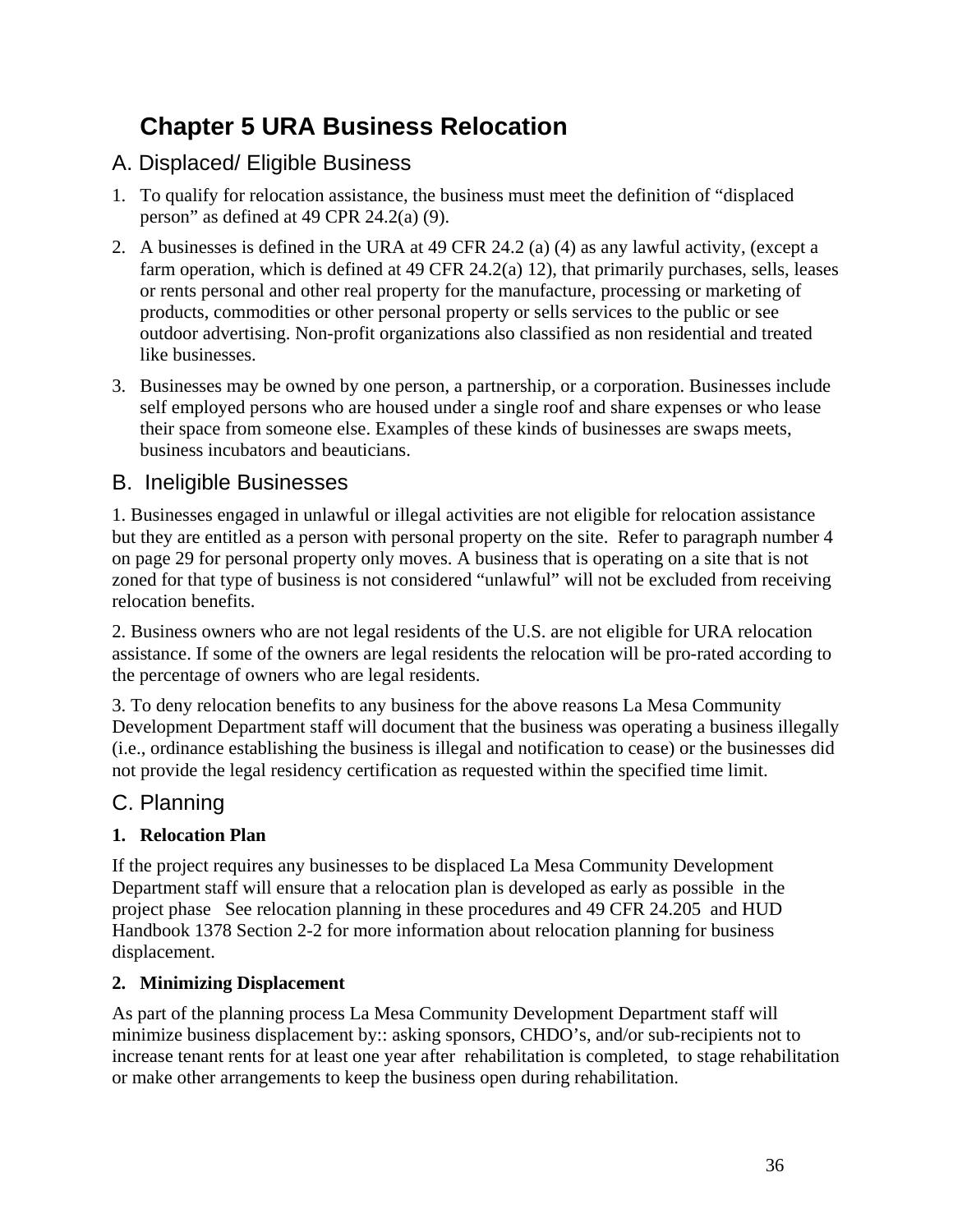# D. Notices

The notices will be worded properly, issued according to the same time limits and proof of delivery requirements shown on pages 19-22 of this manual. La Mesa Community Development Department staff will use the sample forms provided in HUD Handbook 1378 according to the timeline and other requirements shown in Chapter 2 of this handbook: Businesses will be provided with HUD Brochure-Non Residential Relocation when the General Information Notice is issued..

- 1. General Information Notice Non residential Tenant Not Displaced Appendix 2a in HUD Handbook 1378 or General Information Notice- Non Residential Tenant Displaced Appendix 2b will be issued as soon in the project process as possible either at application or other submission.
- 2. Notice of Eligibility- Appendix 7- To be issued after the Initiations of Negotiations (ION) date has passed and interviews are completed See page 17 of this manual for an explanation of the ION date.
- 3. Notice of Non Displacement- To be issued after the Initiations of Negotiations to business tenants who will not be permanently displaced. See Appendix 4 in HUD Handbook 1378.
- 4. Temporary Displacement- any notice of temporary displacement

# E. Intake

## **1. Interviews**

La Mesa Community Development Department staff will ensure that business and other nonresidential tenants are interviewed as soon as possible after the project has been approved. They will also ensure that the business' needs and preferences are documented and that they are provided with all required notices and advisory services. (See page 38 of this manual for more information on advisory services). Staff will use the HUD sample intake form, Appendix 9, or similar form to document the interview.

## **2. Business Notification of Move Date**

As part of the intake, La Mesa Community Development Department staff will notify the displaced businesses in writing that they are required to give the date they plan to start the move so that staff or relocation consultant may inspect and inventory the property to be moved. Relocation assistance may not be withheld for the lack of a move date unless the file documents that the business was provide timely notification of the requirement, did not provide a date for the move, had no reasonable explanation for the lack of notification or moving expenses could not be documented or were unreasonable. See HUD Handbook, Section 4-3(A) (7), and 49 CFR 24.301(i).

## **3. Equipment Inventory**

La Mesa Community Development Department staff will ensure that the file documents all equipment on site to be moved and that, for most moves, an appraisal that covers furniture, fixtures and equipment (FF and E) will be obtained and any tenant leaseholds is documented. In less complex moves, if an appraisal is not needed to establish values a chart listing the FF and E may be used.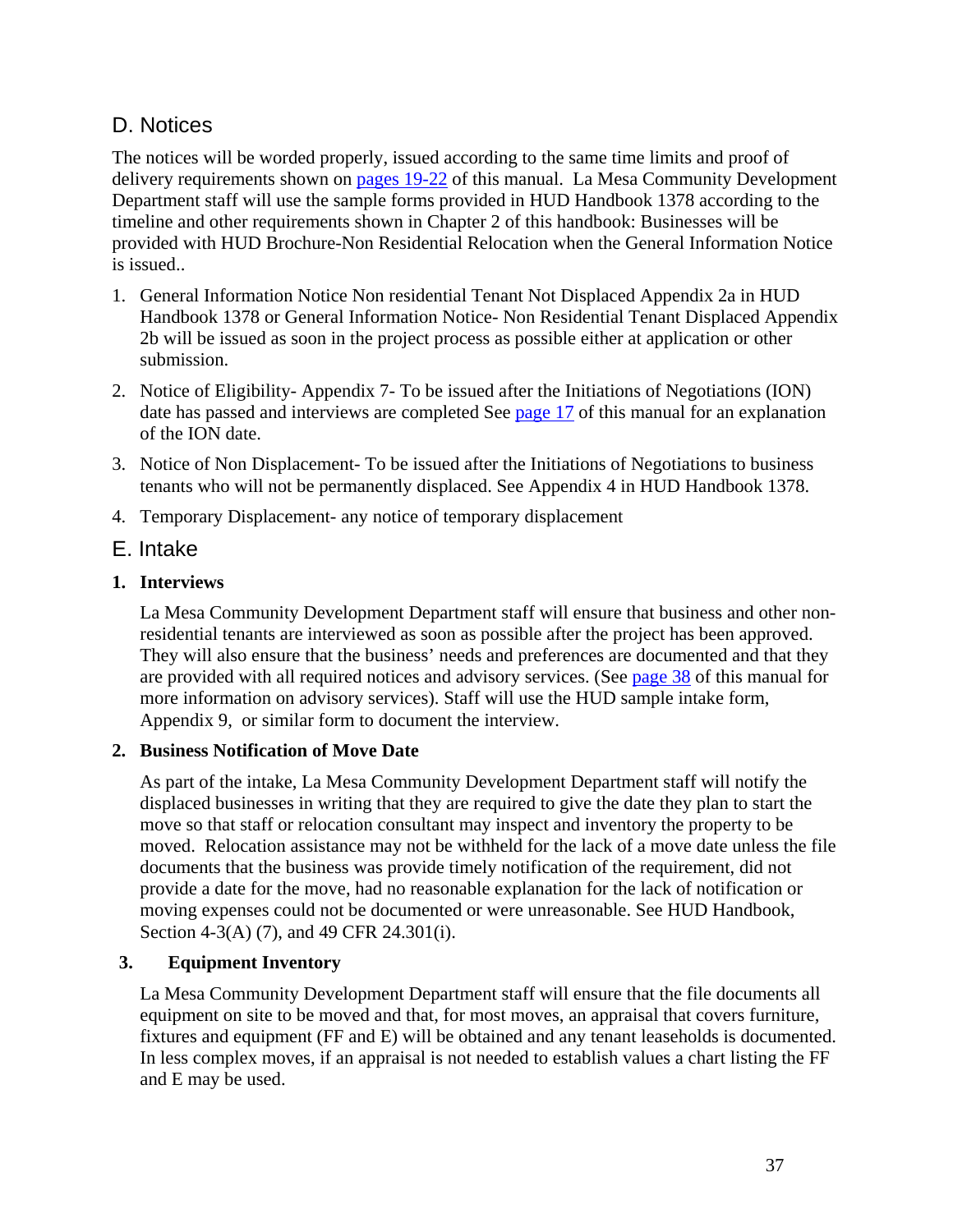### **Furniture, Fixtures, Equipment Inventory Format**

| Qty | Description of Item | Status- (Equipment to be<br>moved, dismantled or<br>reassembled or substituted | Other special<br>circumstances or<br>comment |
|-----|---------------------|--------------------------------------------------------------------------------|----------------------------------------------|
|     |                     |                                                                                |                                              |
|     |                     |                                                                                |                                              |
|     |                     |                                                                                |                                              |
|     |                     |                                                                                |                                              |

## F. Relocation Assistance

Businesses are eligible to receive advisory services and moving expenses and either reestablishment expenses or a fixed in-lieu payments. Fixed in-lieu payments are typically provided to businesses going out of business. To obtain in lieu payments, the business must meet specific criteria. Businesses are not required to obtain a "comparable replacement site" as in residential relocation nor are they eligible for Section 104(d) relocation benefits.

#### **1. Advisory Services**

La Mesa Community Development Department staff will work closely with developers/consultants to ensure that businesses are provided with all required advisory services shortly after contract execution. Files will document that the following types of advisory services, listed in 49 CFR 24.205 (c) (2) (i) are provided to all businesses/non profits displaced. See also HUD Handbook 1378 Chapter 2.. Use Exhibit 7B to document advisory services.

- a. Information regarding their eligibility for relocation benefits and procedures for obtaining them. Use HUD brochures shown in the resource portion of this manual.
- b. Needs and preferences with respect to finding an appropriate replacement site i.e., space required, utility hook ups, permits, type of facilities, equipment installation, location, re-establishment at the new location
- c. The need for any outside specialist
- d. Identification of personality and realty issues
- e. The time required to vacate
- f. The difficulty locating displacement sites
- g. The need for any advance relocation assistance

#### **2. Moving and Other Expenses**

Displaced businesses are eligible for reimbursement of reasonable, necessary actual moving expenses associated with transporting of the business and personal property to a location no more than 50 miles away. La Mesa Community Development Department staff may consider a move further than 50 miles if justified by unusual circumstances. Here is a list of the most common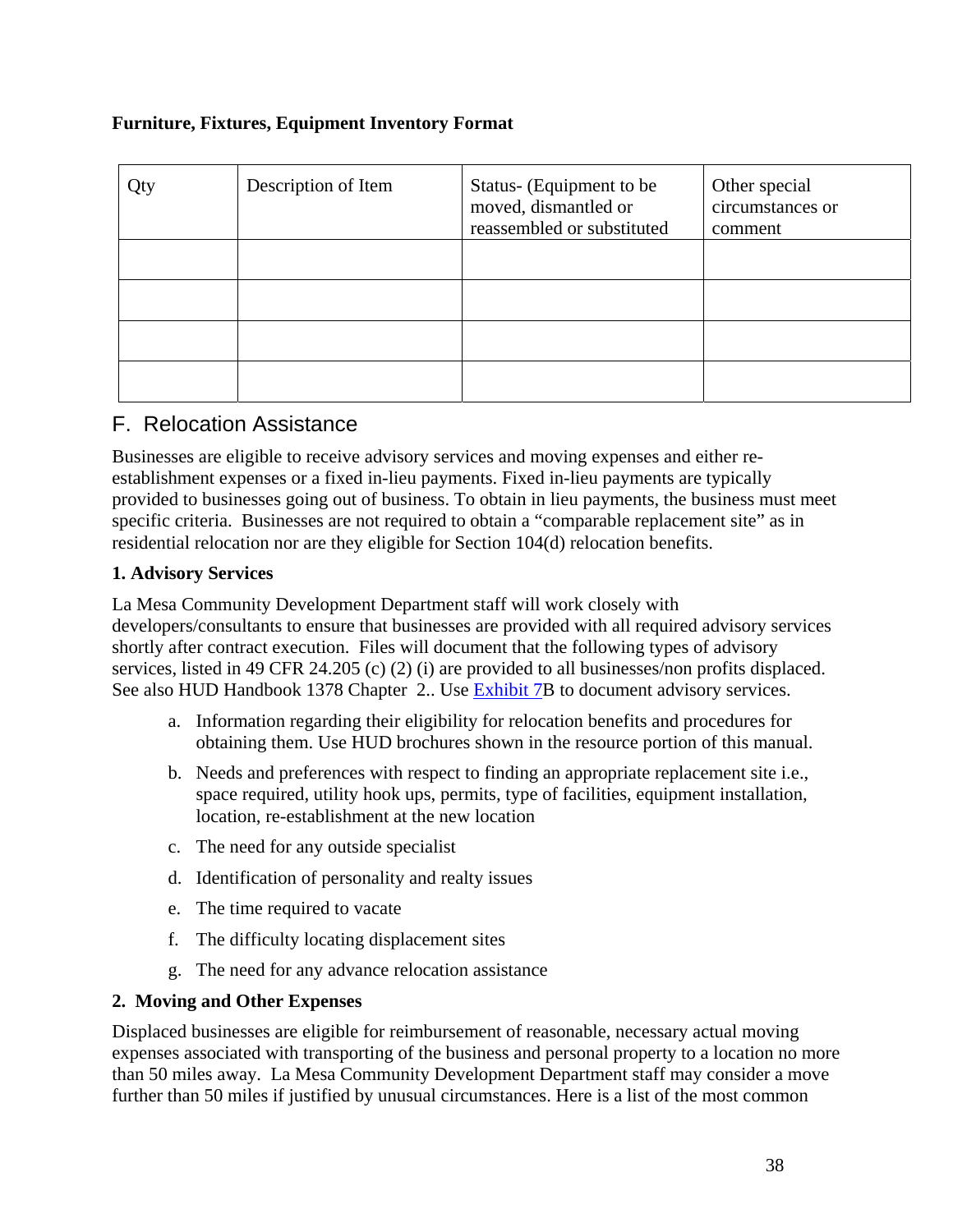types of eligible moving expenses. Refer to 49 CFR 24.301, 49 CFR 24.303 , 49 CFR 24.306., HUD Handbook 1378 (4-3) and FHWA Questions and Answers 57-83 for more details.

- Transportation costs at 49 CFR 24.301 $(g)(1)$ .
- Packing, crating, unpacking and uncrating at 49 CFR  $24.301(g)(2)$
- Disconnecting, dismantling, removing, reassembling and reinstalling appliances, machinery, equipment, utilities, and other personal property at 49 CFR 24.301 (g)(3).
- Storage of personal property for up to 12 months (or longer, if approved) at 49 CFR 24.301 (g)( 4)
- Insure the replacement value of the property in connection with the move and storage 49 CFR 24.301(g) (5 )
- Replacement value of property lost stolen/damaged in the move- 49 CFR  $301(g)(6)$
- Other moving related not listed as ineligible under 49 CFR 24.301(h)
- Mobile home disassembly, repairs, modifications, non refundable fees. See 49 CFR 24.301(g) (8-10)
- Licenses, permits or fees required at the replacement site based on its reusable life. See 49 CFR 24.301(g)(11)
- Professional services to plan the relocation move the property and/or install the equipment at the new site. See also HUD Handbook 1378 Section 4-5 A(2).
- Re-lettering signs at 49 CFR49  $301(g)(17)$ .
- Actual direct loss of tangible personal property as a result of the move. See 49 CFR  $24.301(g)(13)$  and HUD Handbook 1378 Section 4-3(A)(3)
- The reasonable cost for reselling an item not to be relocation- 49 CFR 24.301(g)(15)
- Purchase of substitute personal property- See HUD Handbook 1378 Section 4-3 A4 and 49 CFR 24.301(g)(16)
- Searching for a replacement location.- See 49 CFR 24.301(g)(17) not to exceed \$2,500.
- Low value/high bulk. See also HUD Handbook Section 4-2. See also 49 CFR 24.301(g)18)
- Utility connections (See HUD Handbook 1378 Chapter 4 Section 4-5 A (1) and 49 CFR 24.303 (a) and for discretionary utilities see 49 CFR 24.306.
- Professional services (See HUD Handbook 1378 Chapter 4 Section 1-5 A (2) and URA 49 CFR 24.303 (b),
- Impact Fees –See HUD Handbook 1378 Chapter 4 Section 4- Section 4-5 (A) (3) and URA 49 CFR 24.303(c)).
- Reasonable and Necessary Expense- Expenses caused by the move which are not expressly stated as ineligible or identified specifically as a re-establishment may be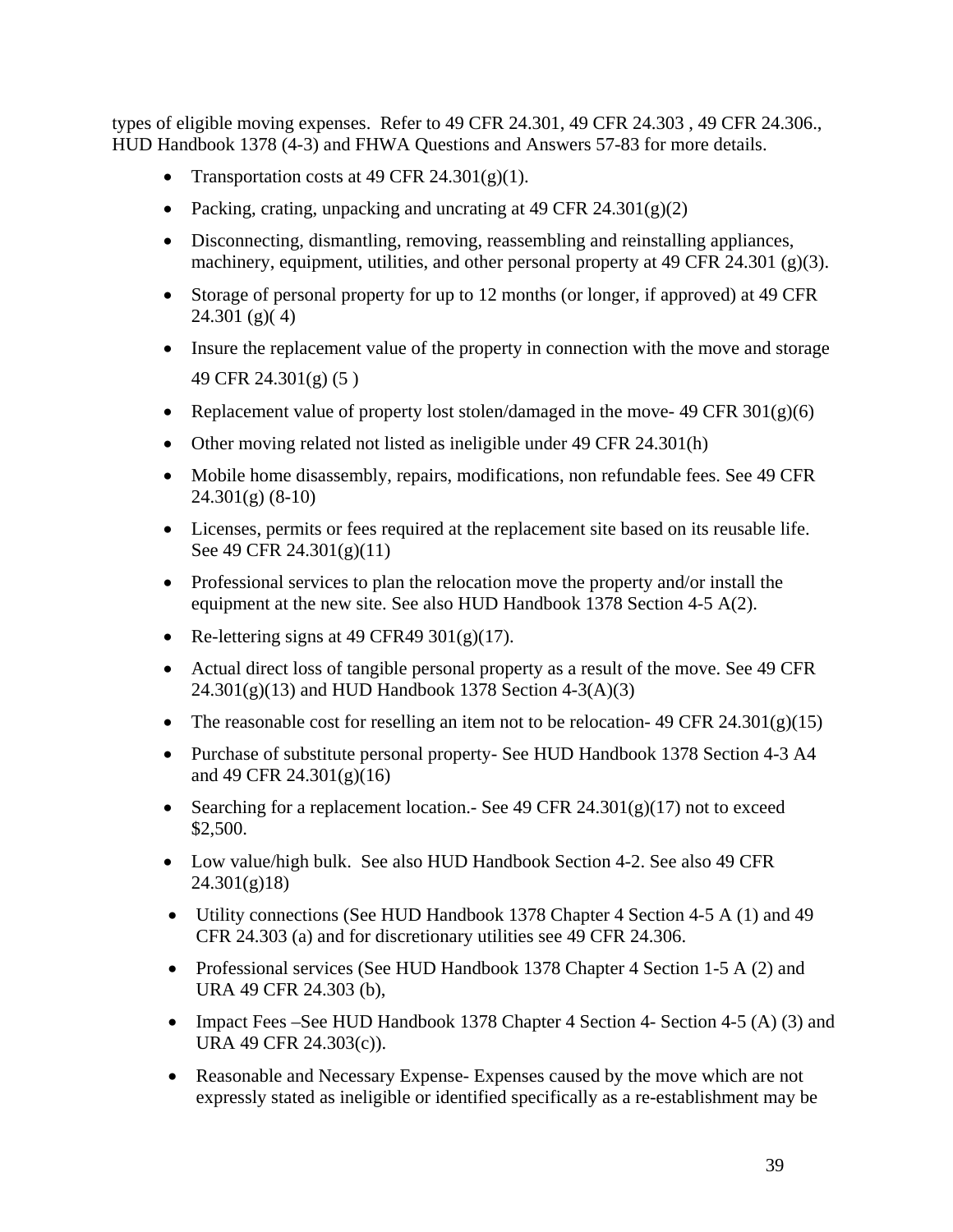considered reasonable and necessary. (To use this category staff must prepare a written determination. See unofficial HUD template "Business Necessary and Reasonable")

## **3. Re-establishment Expenses (See 49 CFR 24.304)**

Up to \$10,000 can be paid for eligible re-establishment expenses (49 CFR 24.304) to: 1) bring the replacement site up to code, modify the replacement site to accommodate the business, 2) construct and install new signage, 3) advertise the new location and 4) pay for two year increases in the cost of operations. Since \$10,000 often does not cover all the expenses associated with the new building, La Mesa Community Development Department staff should determine if some items are eligible under the moving expense category or can qualify as reasonable and necessary. See 49 CFR 24.304 and HUD Handbook 1378 Section\_4-6.

## 4. **In-Lieu Payments**

Some small businesses may be eligible to choose a fixed payment, of between \$1,000 and \$25,000 rather than payments for actual moving expenses. See 49 CFR 24.305 and HUD Handbook Chapter 4 Section 4-7 for further information.

## **5. Multiple Businesses**

Sometimes multiple businesses (i.e., a swap meet, business incubator, hair salon) occupy a single unit or site. Businesses that are identified as separate entities will be eligible for the reestablishment or in lieu relocation benefits. If one single entity is established as the business, only that entity will receive relocation benefits with consideration given to needs of its connected organizations. To determine what entities are entitled to business re-establishment or in lieu payments La Mesa Community Development Department staff or consultants must conduct a personal interview on the premises and document whether the same premises and equipment are shared, work areas are clearly defined and separate, some employee duties are co-mingled and whether each entity files a separate tax return, holds a separate license, and/or has a separate accounting system.

# G. Ineligible Expenses

Some business relocation expenses are ineligible under the URA i.e., loss of goodwill, loss of profits, loss of trained employees, personal injury, cost of operating the business at the new location for two year. Refundable security and utility deposits are also ineligible. For a complete list see 49 CFR 24.301:.

# H. Types of Moves

Displaced businesses may hire commercial mover or move themselves. In either case, moving expense claims must be supported by at least two bids or actual receipts broken down by labor and requirement. See URA 49 CFR 24.301 (d). City of La Mesa**]** staff and or consultants will attend the meeting between and the bidders to ensure all the equipment is included in the bids. Staff will review the bids, evaluate the costs included in the bid, review the conditions of the move and participate in the selection of the mover. If a business moves itself the amount to be paid will be no more than the amount paid a commercial moving company taking into considering overhead and profit and the hourly rate for labor will be no more than the industry average. See Exhibit 13B for the City of La Mesa policy on self moves.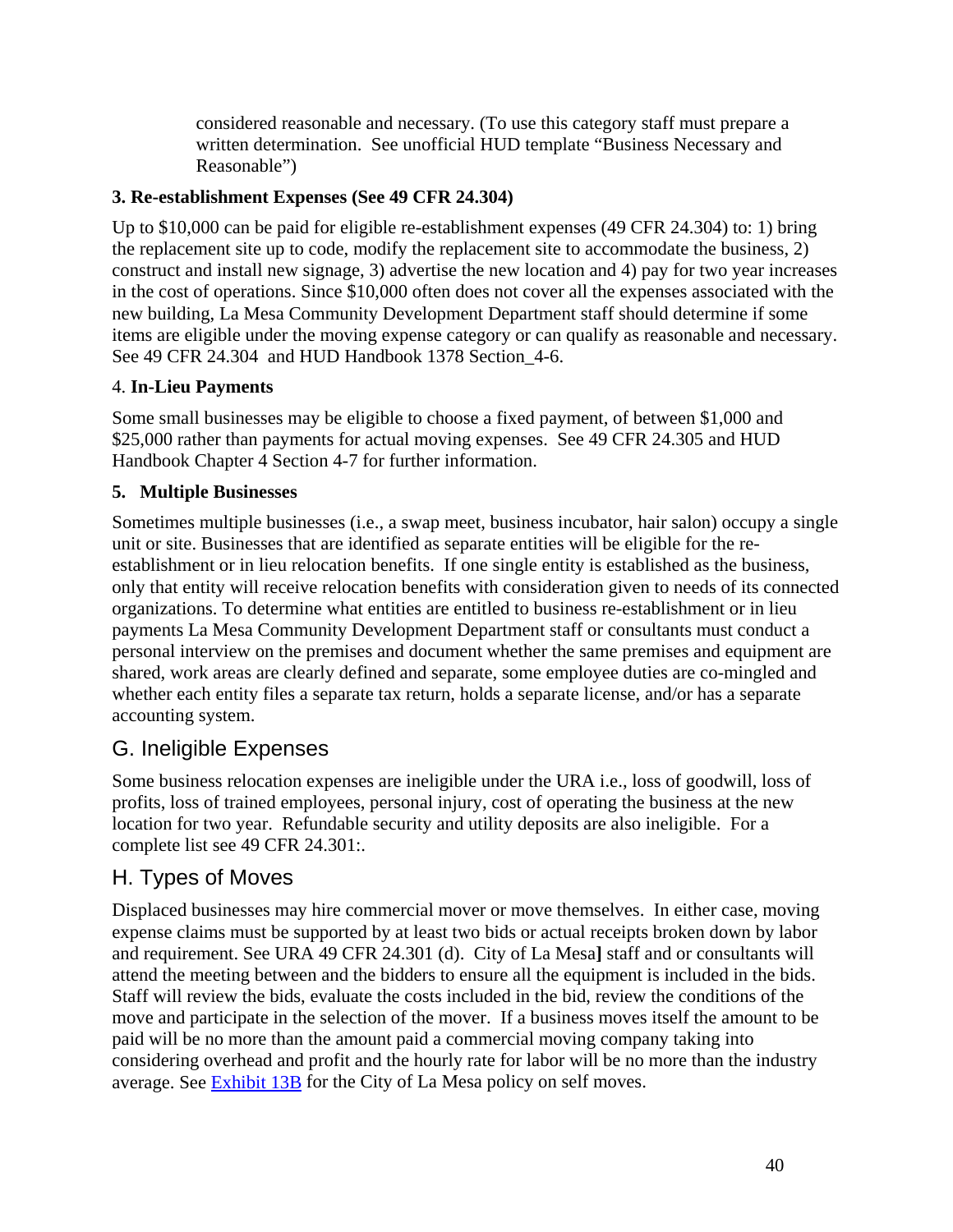# I. Business Claims

1. **Claim Form-La Mesa Community Development Department staff** will use HUD Form 40055 "Claim for Actual Reasonable Moving and Related Expenses - Businesses, Non Profit Organizations, and Farm Operations" for business claims and ensure that claims are supported by actual receipts and any special determinations. See Appendix 16 in HUD Handbook 1378.

**2. Non Payment of Business Relocation-** La Mesa Community Development Department staff will completely document the rationale for not paying business relocation to persons who appear displaced. In writing the determination, staff will review HUD's unofficial template on Non Payment of Business Relocation".

# J. Temporary Business Relocation

**La Mesa Community Development Department staff** will review the feasibility of mitigating the effects of the project (i.e. rehabilitation) on the business, versus temporarily or permanently relocating businesses. If temporary relocation is too complex or costly and permanent relocation is more cost effective, permanent relocation payments will be made. See HUD Handbook 1378 Sections 2-7 (D) and 4-8.

# K. Multi Use Projects

For multi-use projects, where residential and businesses exist in the same project, and rehabilitation of residential and/or commercial areas will affect the access to the business, La Mesa Community Development Department staff should determine the need for temporary relocation assistance. Since the URA does not require the payment of temporary relocation benefits to businesses; La Mesa Community Development Department staff should determine whether to pay temporary relocation out of non HUD funds so that a business may not be unduly affected by a short term loss of business.

# L. Differences in California State and Federal Business Relocation Laws

1. Loss of Good Will -California state law allows the payment of loss of goodwill" but the URA does not; therefore the City of La Mesa will not use HUD funds to pay for any loss of goodwill.

2. Global Settlements- California state law allows the use of global settlements but the URA does not; therefore the City of La Mesa will not use global settlements for projects triggering the URA. If there is a settlement, the file will identify all relocation assistance paid with HUD funds and document that all costs were eligible, specifically the eligibility citation.

# M. Personal Property Only

A person that is not being displaced from a dwelling, a business, farm or non profit organization, but owns personal property that must be moved must be compensated for the cost of moving their personal property. This includes a mini storage facility. To facilitate the move of some personal property La Mesa Community Development Department staff may request that the owner of the property transfer the property to the City of La Mesa for disposal. See 49 CFR 24.301(e) and Handbook 1378 Section 4-4. If property is abandoned La Mesa Community Development Department staff will evaluate whether it is cost effective to pay for the removal of the property as part of demolition or rehabilitation as long as the property owner is duly notified.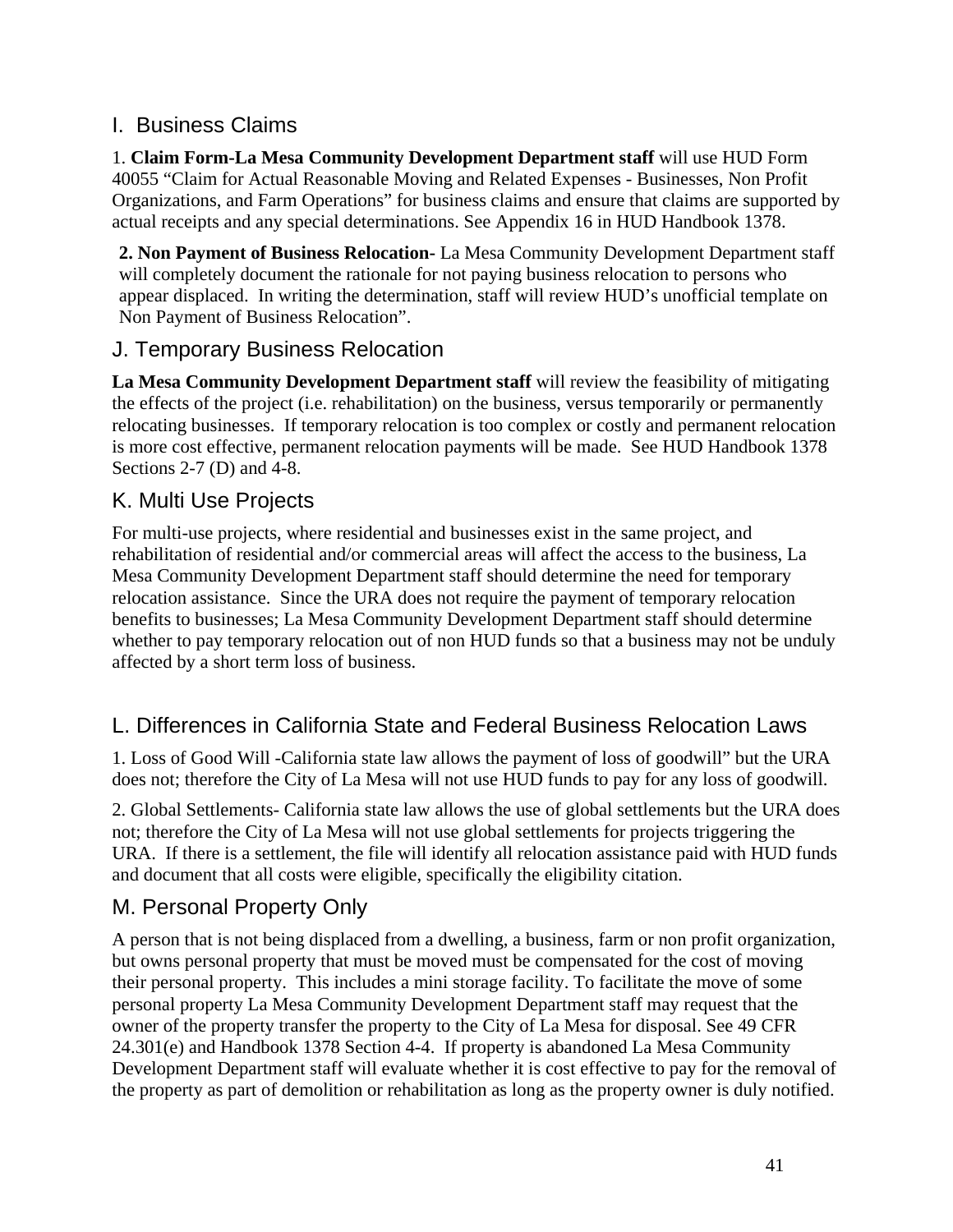# **Chapter 6 Grantee Oversight of Relocation Process**

This section details the steps La Mesa Community Development Department staff will take to ensure that all projects that involve acquisition, rehabilitation and demolition projects comply with the URA relocation requirements. For additional information on levels of staff responsibility see Exhibit 28.

## A. NOFA/Pre-Application

a. If a NOFA is issued, La Mesa Community Development Department staff will ensure that the NOFA will be clearly worded to require compliance with URA if the project involves acquisition, demolition or rehabilitation.

b. If a NOFA is not issued, staff will ensure that any pre-application materials clearly show URA requirements.

## B. Application Process

1. At application La Mesa Community Development Department staff will identify which projects must comply with the URA and Section 104(d). Information about occupants (residential and business) will be requested. (how many, what size, what type, homeowners and renters, temporary and permanent, actual names of residential and business occupants including those who have left within the last six months).

2. Staff will request a preliminary relocation plan, review the relocation liability associated with the application and will determine if the estimated relocation cost is reasonable, what funds will be used to pay for the relocation and whether those funds are currently available and the project is still feasible. See  $\frac{Exhibit 2}{2}$  Part 1 for the checklist to be used. If Section 104(d) is triggered please see Section III on page 44 in this manual. A relocation consultant should be identified.

# C. Project Approval

Upon approval of the project for funding, La Mesa Community Development Department staff will take the following actions. See Exhibit 2, Part 2 for the checklist to be used.

- 1. Require the final relocation plan be completed and review it to ensure it meets the URA requirements at 49 CFR 24.205 and HUD Handbook 1378 section of planning (2-2).
- 2. Determine who will hire and/or pay for the relocation consultant. Staff will either oversee the selection of a relocation consultant or approve the consultant selected by the third party developer.
- 3. Review the occupancy list, and determine the timeline for accomplishing the relocation including: the date when issuing General Information Notices will be issued, interviews with occupants begin and Notices of Eligibility or Non Displacement will be issued.
- 4. Review that the wording the General Information Notices meets the criteria outline on page 21 of this and ensure all notices are sent as soon as possible. Review the wording of the contract with the third party developer to ensure compliance with the URA and/or Section 104(d).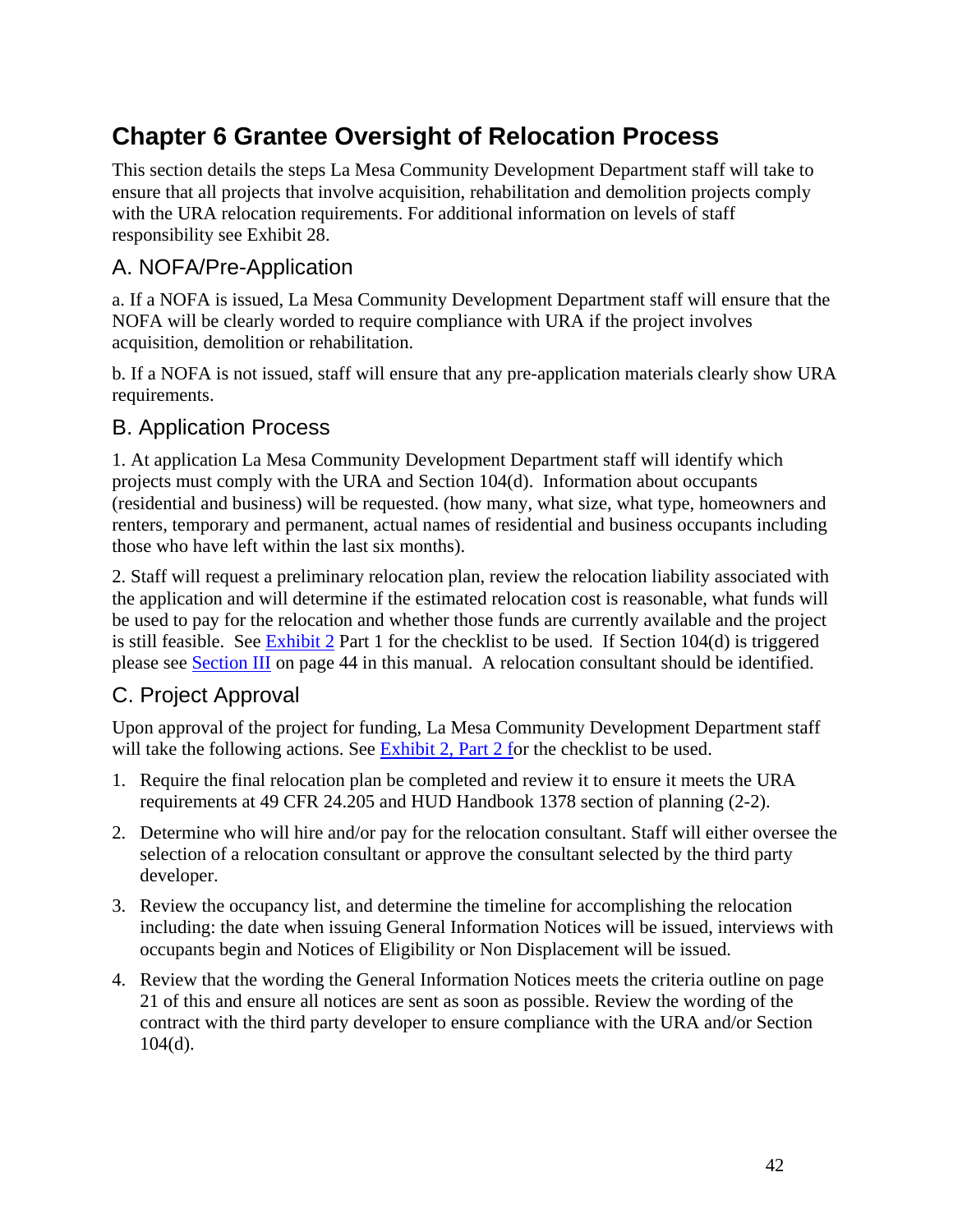## D. Contract Execution (See Exhibit 2 Part 3 for the checklist to be used.)

- 1. Meet with the relocation consultant and the third part developer too go over the URA/Section 104(d) requirements, the County/City procedures, documentation requirements and reports required
- 2. Determine if a meeting of residents or businesses is desired and if so, either conduct the meeting or oversee the process with the consultant or third party developer leading the meeting
- 3. Review the occupancy with the one provided during the application process list to ensure all residents are accounted for and all General Information Notices have been issued.
- 4. Ensure that for any occupant have left the project or have not been targeted to receive relocation assistance the file documents the decision not to provide benefits.
- 5. Ensure that all initial interviews have been completed and Notices of Eligibility or Notices of Non Displacement are ready to be issued. (Wording is correct and delivery process in place).

# E. Project Implementation

- 1. Review monthly reports to ensure relocation is proceeding smoothly and all eligible persons have received relocation assistance.
- 2. Review claims ( form completed correctly, correct amount payment, amount paid supported by evidence of lease, utilities, income and DSS utilities,
- 3. Ensures payment is made and proof of payment is in fileFor business relocation ensures that business receive all the relocation assistance they are eligible for including advisory services and moving expenses, 3)no ineligible expenses are paid for with HUD funds, 4) files are properly documented (i.e. claim forms, equipment inventory, proof of payment. See Exhibit 2 and Part IV (E) of this manual for a list of items to be reviewed
- 4. Prepare written special determinations as needed to explain the rational for taking specific actions. See Exhibit 30 for a list of unofficial templates that may be consulted for the special determinations. Sample templates include those for not paying relocation benefits, documenting amount paid for properties, exempting non U.S legal residency and performing replacement housing calculations.

## F. Project Completion **(**See Exhibit 2 Part 4 for the checklist to be used)

- 1. Review files to ensure they are completed and properly organized
- 2. Review files to ensure they contain signed claim forms, proof of payment and documentation supporting the calculation of benefits was correct i.e., leases, utilities receipts and/or schedules and comparability of housing offered
- 3. Review income documentation to ensure payee met income standards
- 4. Verify that replacement unit was comparable and occupancy standards.
- 5. Verify that inspections met the decent, safe, sanitary housing standard.
- 6. Review files to ensure that all special determinations are in the file. If not done during project implementation, prepare after review of unofficial HUD templates. See Exhibit 30.
- 7. Review files to ensure that all legal residency exemptions are documented
- 8. Verify that any person who was not paid relocation assistance was not eligible
- 9. No waivers were obtained or they were properly documented as qualifying a waiver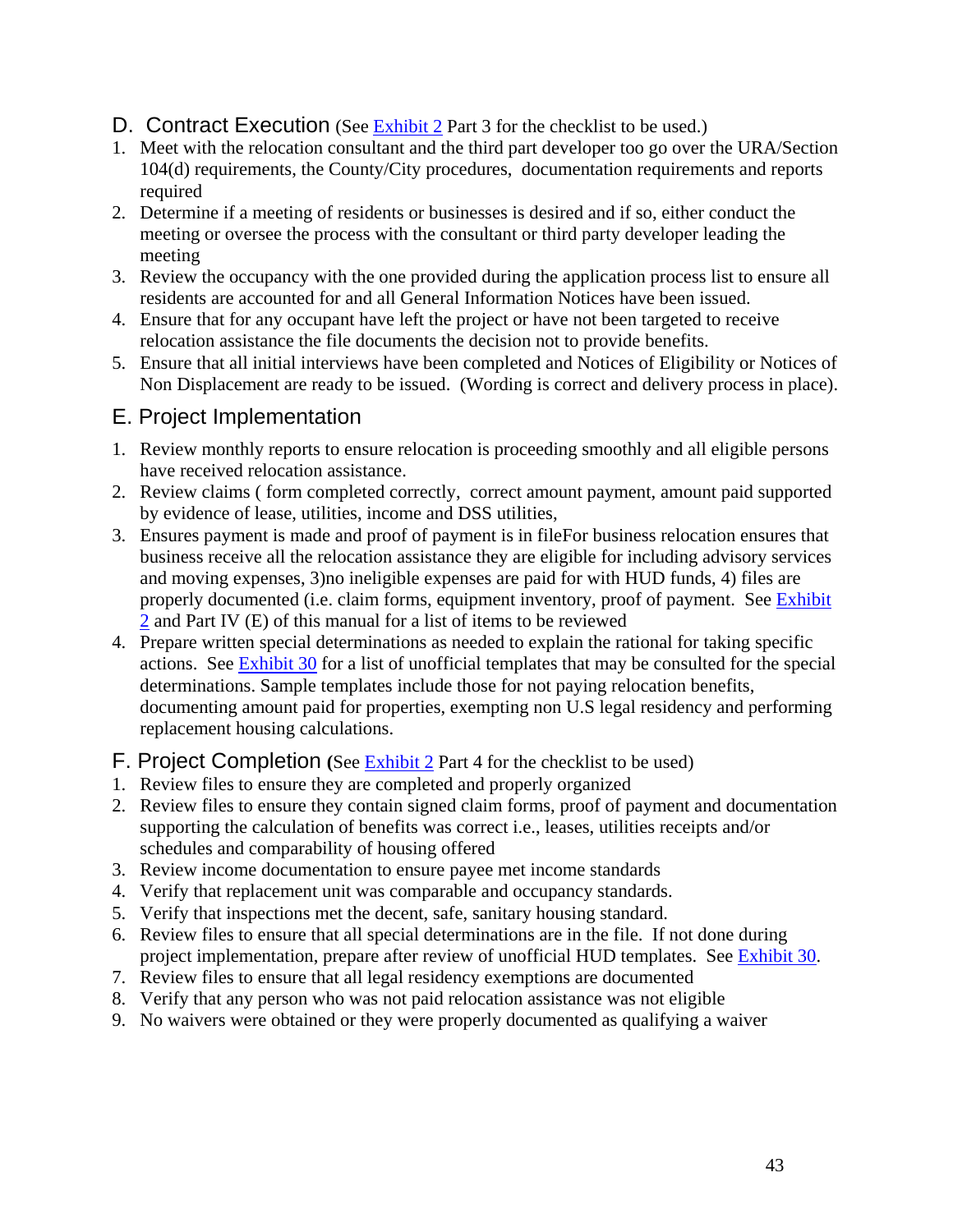# **Chapter 7 Section 104(d) of the Housing and Community Act of 1974**

# A. Overview

Compliance with Section 104(d) is triggered when Community Development Block Grant (CDBG) funds, including Section 108 loans, and/or HOME funds are used in a project that demolishes or converts lower income dwellings for a use other than low income housing (i.e., commercial, industrial, market rate housing, or other non housing public use). Lower income dwelling units are defined as those with market rents (including tenant or owner paid utilities) that do not exceed the fair market rent (FMR). The income of the person living in the unit is not a factor in defining definition of lower income dwelling. See 24 CFR Parts 42.

# B. Project Definition

La Mesa Community Development Department staff will review Page 2 Project Definition of this manual to determine what activities and geographic boundaries comprise the project and will require compliance with Section 104(d). When triggered, Section 104(d) applies to the whole project, not just a specific parcel or activity within the project. A single unit of housing converted triggers compliance for all the units in the building. If HUD funds did not fund the demolition or conversion but are requested for subsequent acquisition, rehabilitation or new construction compliance with Section 104(d) will also be triggered. Consult with the local HUD relocation as needed.

# C. Planning

During the earliest phase of planning for the project La Mesa Community Development Department staff will:

- 1. Note the presence of CDBG or HOME funds.
- 2. Identify the physical boundaries of the project and all activities that will take place in it
- 3. Determine whether demolition or conversion of a low mod dwelling will occur. Converting one unit of low mod housing dwelling to a housing that is no low income triggers compliance for all the units in the project not just for the unit converted.
- 4. Include the Section 104 (d) relocation assistance in the relocation plan for that project.
- 5. Include the Section 104 (d) in the estimate of relocation assistance in the relocation plan.
- 6. Hire a relocation consultant experienced with Section 104(d) relocation benefit requirements.

# D. Dual Eligibility

If the HUD project triggers compliance with both Section 104(d) and the URA, La Mesa Community Development Department staff will calculate the relocation assistance under both programs and use the calculation that is more advantageous to the displaced person. If the URA is more advantageous even though the Section 104(d) replacement housing payment is higher (i.e., greater flexibility of down payment assistance) the file will document that the household made an informed decision The household will not receive benefits under both regulations only the one that is higher or more advantageous.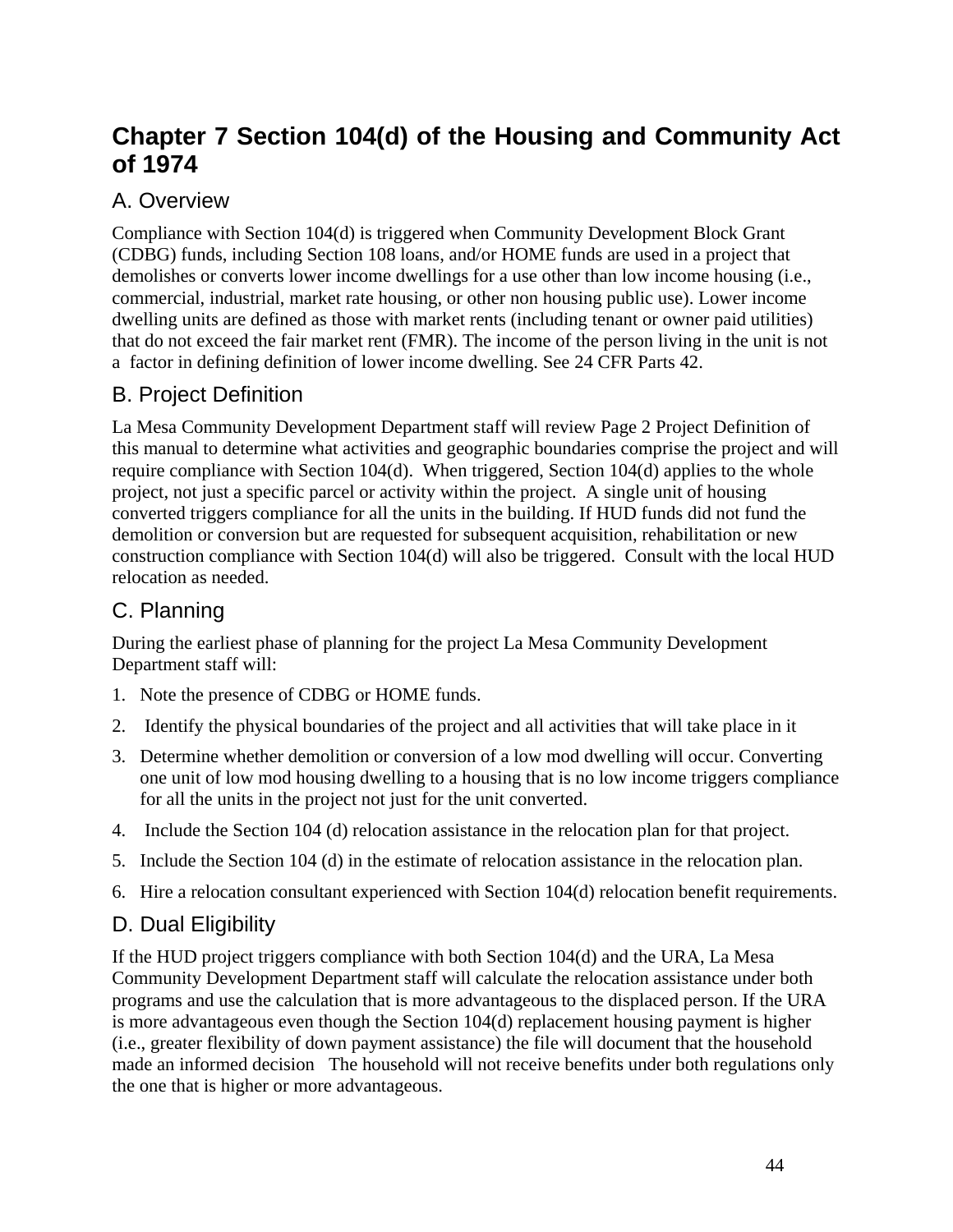# E. Requirements

## **1. Anti Displacement Plan**

24 CFR 570.606 (c) of the CDBG regulations requires the City of La Mesa to adopt, make public and certify that they are following a residential anti-displacement and relocation assistance plan. 42 CFR 375 directs that the plan provide the steps that will be taken to minimize displacement resulting from any HOME or CDBG funded activities. The City of La Mesa has published a Residential Anti-Displacement and Relocation Assistance Plan (RARAP) in its most recent Consolidated and Annual Plans. See Exhibit 10.

### **2. One for One Replacement Plan Requirement (See One for One Replacement Template)**

#### a. **Description of Plan**

24 CFR 42.375 (c) requires the City of La Mesa to prepare and publish a One for One Replacement Plan before it enters into a contract committing CDBG or HOME funds for a project that will demolish lower income dwelling units or convert them to another use. The following information will be made public: 1) a project description, 2) the project's location on a map, 3) the number of dwelling units being demolished or converted, 4) the name, address and number of units identified as replacement dwellings, 5) the time frame for providing the replacement units, 6) source of funding for the replacement units and 7) the basis for concluding that the replacement units will remain affordable for 10 years. The Project Manager will be responsible for the Plan.

#### b. **Units to Be Replaced**

i. The City of La Mesa will replace all vacant or occupiable lower income dwelling units that are demolished or converted to another use. Substandard units that are suitable for rehabilitation, that have been vacant for over three months will not be replaced. See definition of vacant occupiable dwelling unit in 24 CFR 42.305.) If one unit in a building is demolished or converted Section 104(d) applies to the whole building. La Mesa Community Development Department staff must ensure that all persons displaced, if income requirements are met, should be reviewed for eligibility for the required 60 months replacement housing payments.

ii. Replacement units must be: 1) located within the City of La Mesa's jurisdiction, 2) be in standard condition, and 3) be designed to remain affordable for 10 years. For each unit being replaced, the number of bedrooms replaced must equal the number of bedrooms lost. Replacement must occur within a four year time period specifically within one year of application or within three years of the beginning of demolition or conversion can be counted as replacement units.

iii. Low income dwelling unit refers to a dwelling unit with a market rent, including utilities, that does not exceed the Fair Market Rent (FMR) (See 24 CFR 42. 305). The income of the person is not a determining factor in the definition of low-income dwelling unit. A motel room, for example, may be considered a low income dwelling unit if it rents at the FMR, if it rents for more than the FMR it would not be considered a lowincome dwelling unit.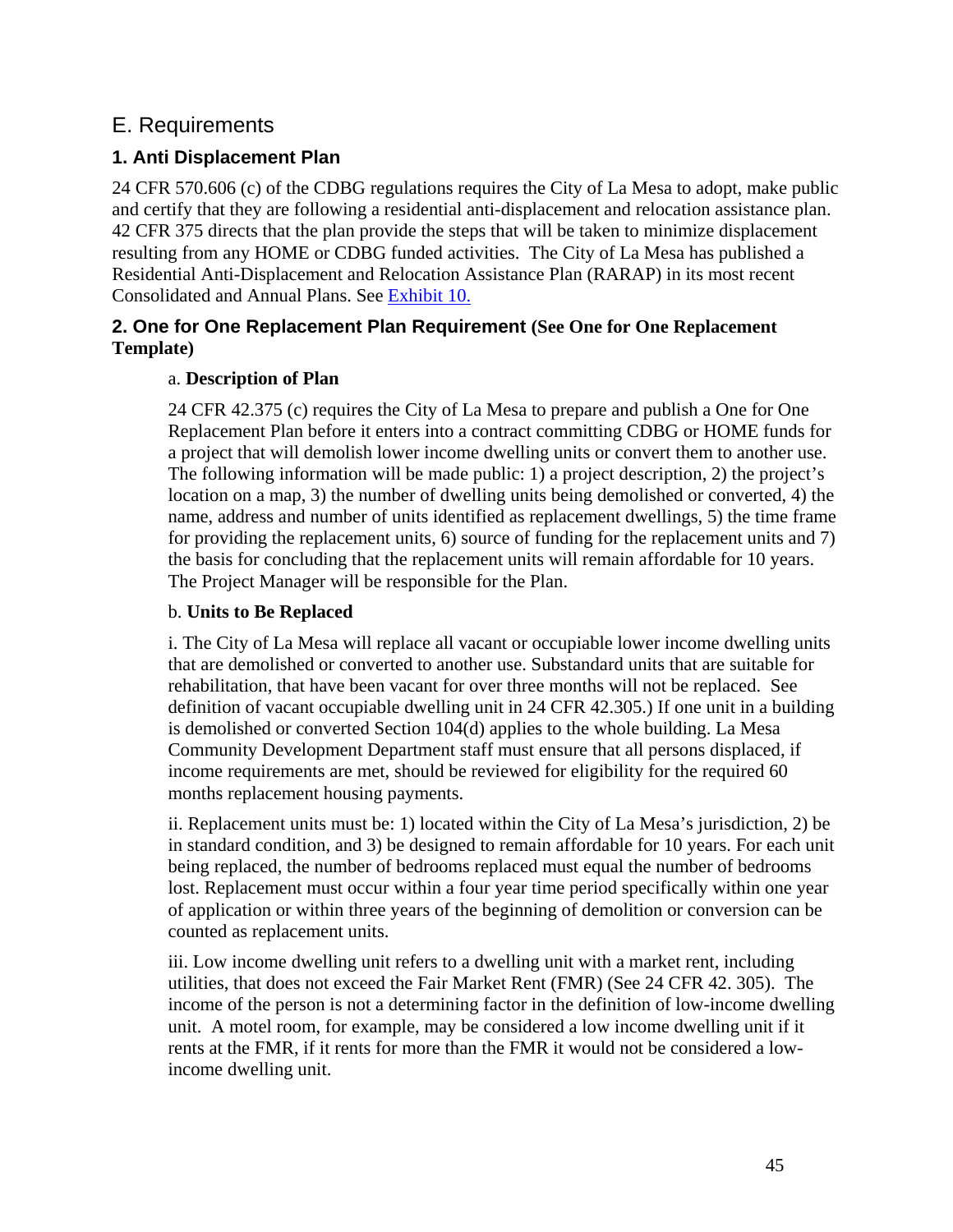#### c. **Application Process**

Applicants for HUD funding must state in its application how many lower income dwelling units will be demolished or converted. If the project being requested eliminates lower income dwellings than it replaces, the CITY OF LA MESA will not fund it unless replacement units are found.

#### **d. Project Log**

Staff will maintain a log that: 1) lists all lower income dwellings demolished or converted to other use and shows address, the number and types of units and 2) a list of replacement units by address, number and time of units, 3) date of occupancy and 4) proof of affordability restrictions.

#### **3. Relocation Assistance**

#### **a. Advisory Assistance**

 Per 24 CFR 42.350 advisory services are the same as the URA. Refer to 49 CFR  $24.205(c)$  of the URA regulations and " $\frac{\text{advisor}}{\text{w}}$  assistance" on page 24 of this manual.

#### **b. Moving and Other Expenses**

Per 24 CFR 42.350 moving and related expenses are paid either at a fixed rate per the California state Moving Schedule, or displaced persons are reimbursed for reasonable, actual moving costs as stated in the URA guidelines. (See "moving expenses" on page 25 of this manual and 49 CFR 24.301 of the URA. In addition, security deposits and credit checks are also eligible costs for displaced persons under Section 104(d).

#### **c. Replacement Housing Payments**

#### i. Eligibility

Eligibility for replacement housing payments is limited to low and moderate income families only. Legal residence in the U.S not required. See  $\frac{Exhibit 8}{ }$  for income limits prior to 2010 and link for 2010 income limits.

#### ii. Calculation

Section 104(d) Replacement Housing Payments are for 60 months. The amount is based on the difference between the Total Tenant Payment and the rent for a comparable unit or the actual rent at the displacement unit, whichever is less. The Total Tenant Payment is based on the HUD regulations at 24 CFR Part 813 replaced by Part 5. It adjusts income by subtracting specific exclusions. The most common exclusions are for children, disabled and elderly persons and for extra medical expenses. For a complete list of exclusions see Part 5 Family income. For further information on computing income see the following website:

http://www.hud.gov/offices/cpd/affordablehousing/training/web/calculator/definitions/part5.cfm

iii. Down payment-Replacement Housing Payments instead of being applied to another rental unit may be applied to a down payment for a new housing, but only housing identified as a cooperative. For additional information on the definition of cooperative, see HUD RAP dated April 2007.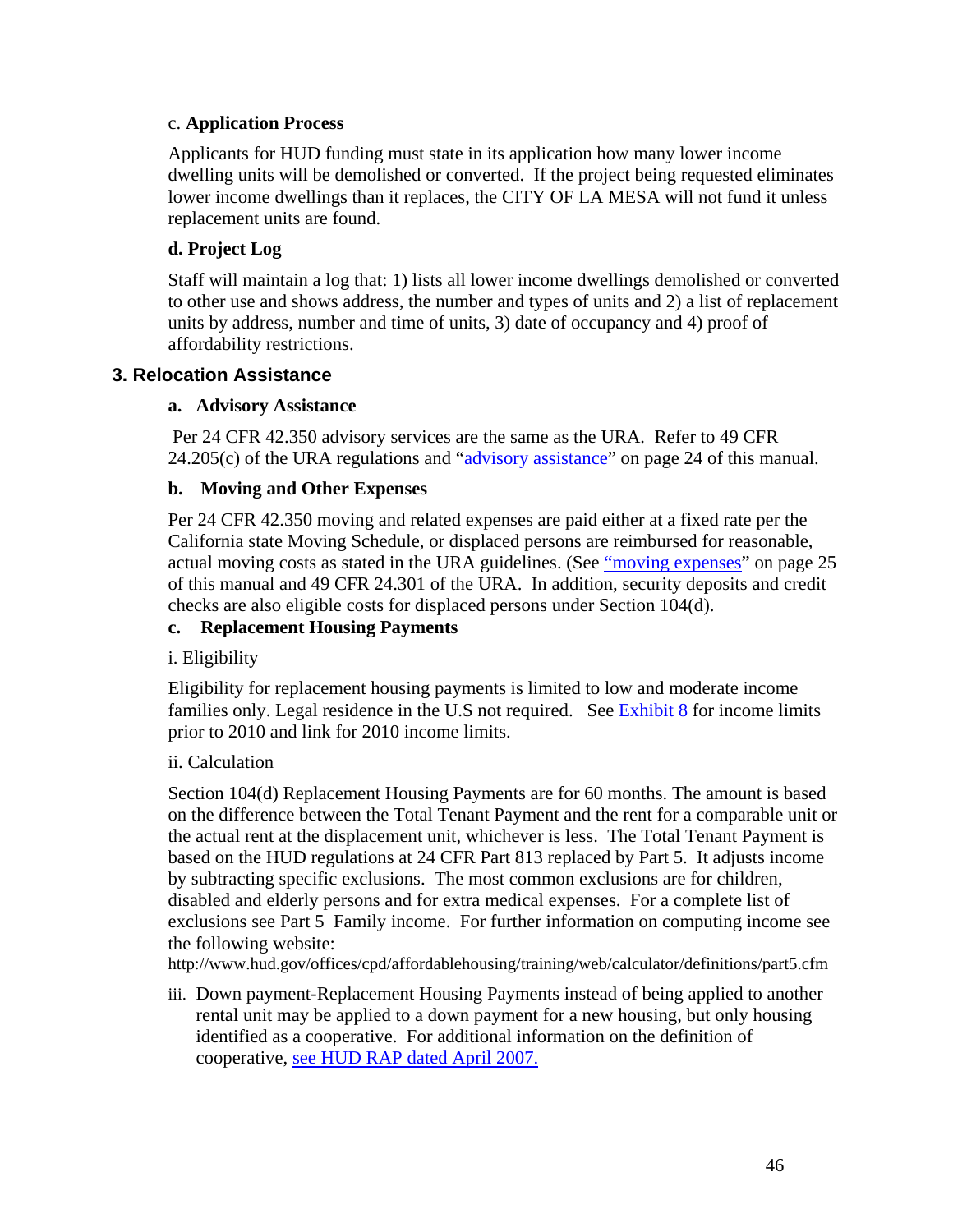- iv. Section 8- If a Section 8 voucher is offered to a displaced person who is eligible for Section 104(d) relocation benefits in lieu of Replacement Housing Payments, the household is required to accept it. If the voucher is not accepted, no replacement housing payment is due. For more information see 24 CFR 42.350 (e)(1).
- v. Income Issues-If a displaced household's income appears to be low income but cannot be verified see "household income" on page 27 of this manual. If a special determination is needed see HUD's unofficial templates: "Section 104(d) Determination of Income" or "Rent to Rent Determination for Potential Low Income Tenants.
- vi. Comparable Replacement Dwelling Unit- Meets 49 CFR 24.204 and 49 CFR 24.2 (d)(1-6) and 24 CFR 42.305 which references the Total Tenant Payment standard.
- d. Temporary Housing

See interim living costs at 24 CFR 42.350(d) for reimbursement of out of pocket expenses.

## **4. Section 104 (d) Notices**

 The following notices are required for Section 104(d) projects: General Information Notice, Move In Notice, Notice of Non Displacement, and the Notice of Eligibility. The City of La Mesa will use the URA HUD sample notices in HUD Handbook 1378 for the first three notices and for the Notice of Eligibility will use either Appendix 25 or Appendix 26 depending on whether Section 8 vouchers are available. Timing of notices is the same as the URA. See section on notices of this manual. A HUD Section 104(d) brochure should be sent with the GIN or no later than the NOE.

## **5. Claim Forms**

The City of La Mesa will use the HUD claim form shown in the HUD Relocation Handbook 1378, Appendix 27.

## **6. Grantee Oversight of Section 104 Compliance**

La Mesa Community Development Department staff will determine at each phase of the project what actions need to be taken to guarantee compliance with Section 104(d) is with respect to the following:

## **a. NOFA/Pre-Application**

If a NOFA is issued, La Mesa Community Development Department staff will ensure that the NOFA will be clearly worded to require compliance with Section 104(d) if the project involves demolition or conversion of any low income dwellings. If a NOFA is not issued, staff will ensure that any pre-application materials clearly show Section 104(d) requirements.

#### **b. Application**

i. The Project Manager will review the application to see if the project involves the demolition or conversion of any low income dwellings. If so, staff will ensure that the application lists which occupants may be low income and eligible for Section 104(d)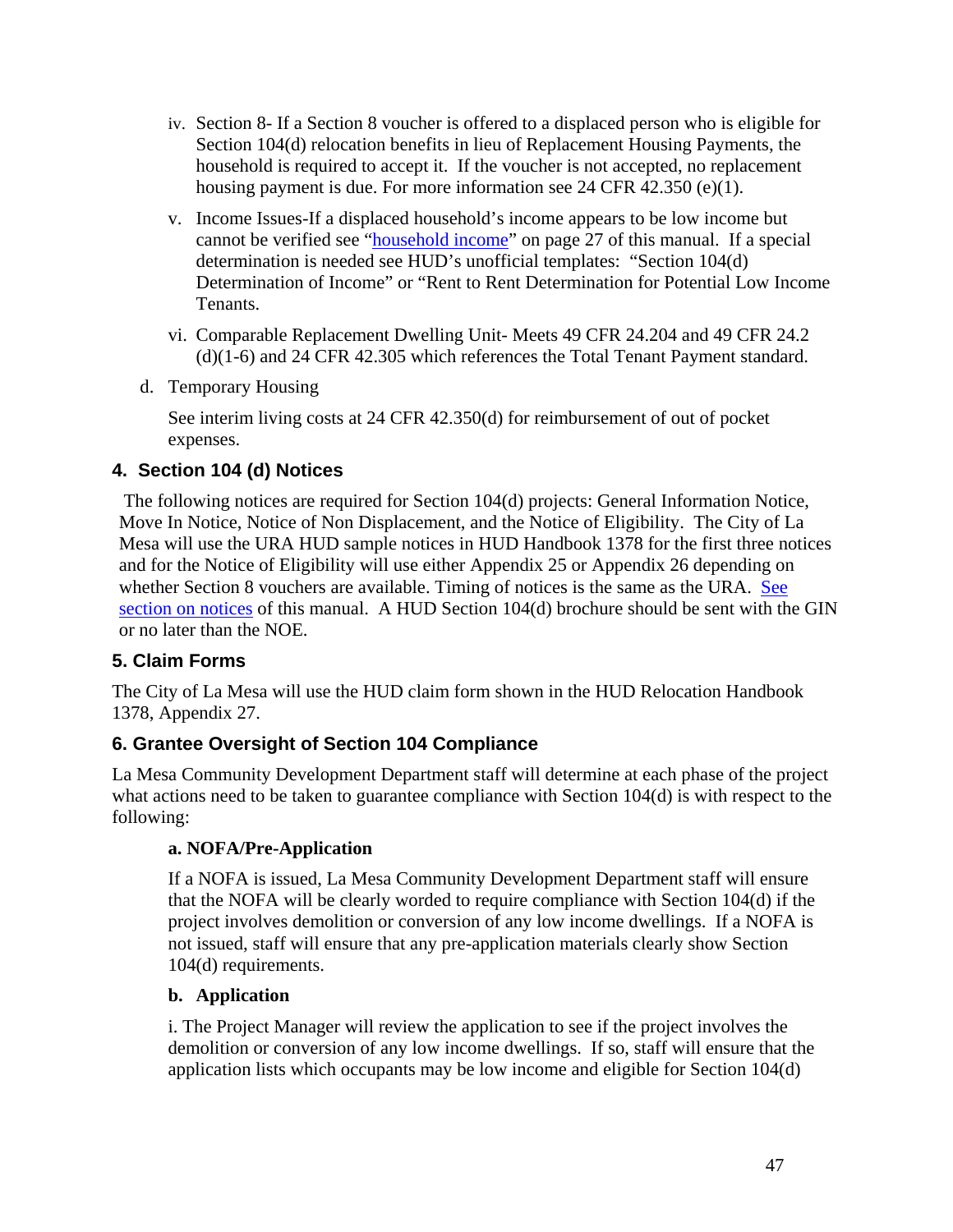relocation assistance and estimates the amount needed for the required relocation assistance.

ii. La Mesa Community Development Department staff will ensure that the final relocation plan describes: the applicability of Section 104(d) to the project and the requirements to publish a One for One Replacement Plan and pay relocation assistance to eligible displaced tenants. . Staff should ensure that the General Information Notices are is issued either upon application or shortly thereafter.

#### **c. Project Approval**

La Mesa Community Development Department staff will review the project file to ensure that all notices are delivered timely including General Information Notices, Move In Notices and Notices of Eligibility (HUD Handbook 1378 Appendix 25 or Appendix 26) and refer to Section 104(d).

#### **d. Project Implementation**

**i.** Relocation Assistance -La Mesa Community Development Department staff will review the project file to ensure that:

- A) Section 104(d) claims form (Appendix 27 in HUD Handbook 1378) are used
- B) All eligible low income persons are provided Section 104(d) benefits or the file documents that the household refused to provide income documentation.
- C) Replacement Housing Payments have been calculatedly correctly ( i.e., 60 instead of 42 months used, and the income is based on the Total Tenant Payment (TTP) with exclusions property applied
- D) Legal residency was not a factor in eligibility that is no one was excluded from receiving Section 104(d) assistance because of lack of legal residency in the U.S.
- E) Income documentation establishes the household's income qualifies as low income.

#### ii. One for One Replacement Plan

La Mesa Community Development Department staff will develop a One for One Plan Replacement Plan that contains the elements required by 24 CFR Part 42.375 and publish it in the Consolidated Plan and on the City of La Mesa's website. See review of One for One Replacement Plan.

#### **e. Close-Out**

La Mesa Community Development Department staff will ensure that the One for One Replacement Plan meets the required criteria, is published on the City of La Mesa's website and is added to the overall one for one replacement housing log. If the housing designated as the replacement housing is not completed or time or does not meet the affordability criteria another site will be selected and an amended One for One plan republished. In addition, La Mesa Community Development Department staff will review the project and tenant files to ensure that files contain all appropriate notices, claim forms, proof of payment and other documentation supporting the amount paid.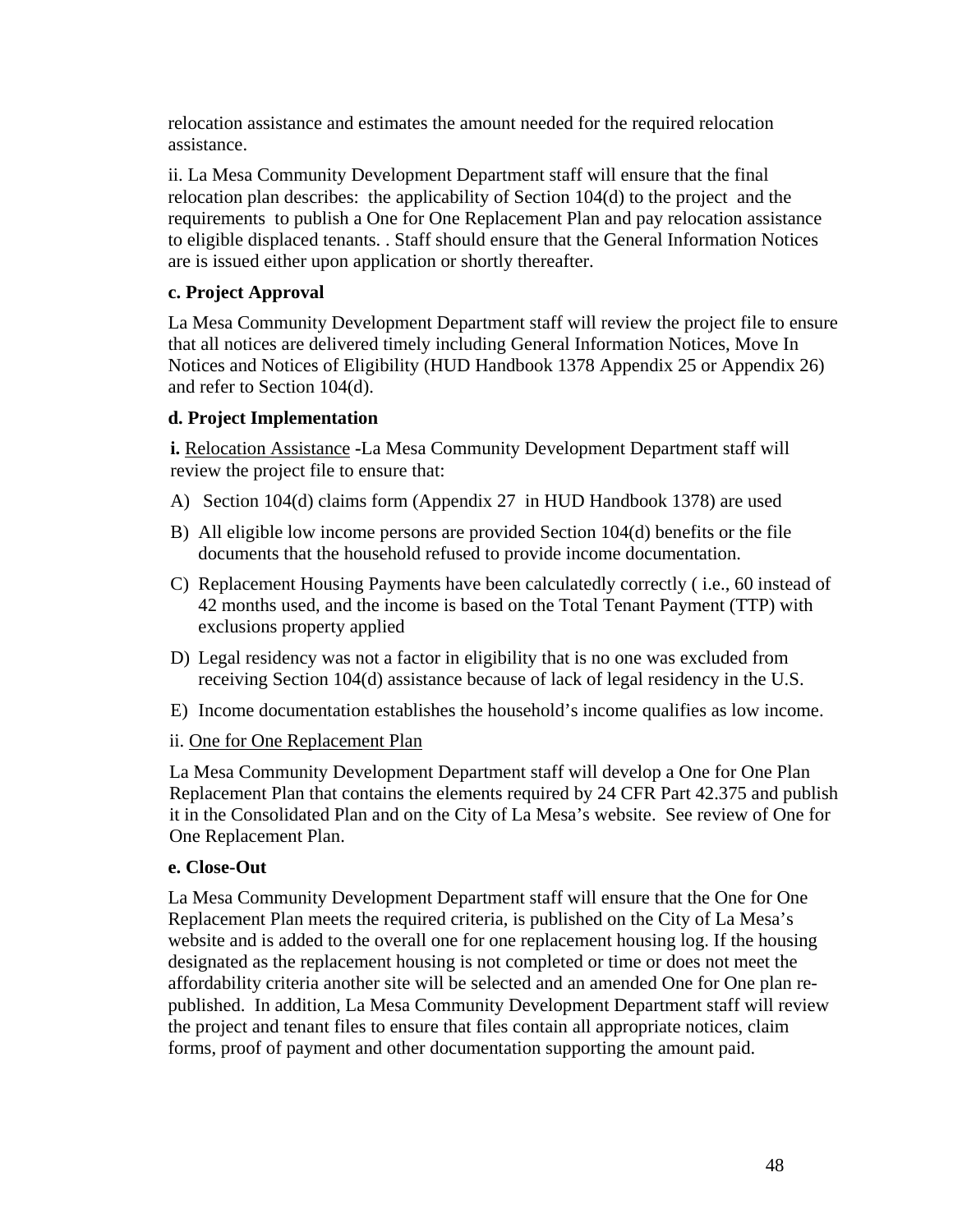# **Chapter 8 Record Keeping**

La Mesa Community Development Department staff will review 49 CFR 24.9 and Chapter 6 of HUD Handbook 1378 and these procedures for a list of records that must be maintained for projects involving acquisition and relocation. The checklist designated Exhibit 1 for acquisition and Exhibit 2 for relocation will be used. Staff will ensure that the following documents are placed in the file.

# A. Acquisition Files

## **1. Notices**

a. For voluntary acquisition the "voluntary" letter to the seller

b. For involuntary acquisition: Notice to Appraise, Offer of Just Compensation and Summary Statement and any other correspondence related to the purchase.

## **2.Documents Related to the Purchase**

Including purchase agreement, escrow settlement papers

## **3.Documents Related to the Property Value.**

An appraisal or other estimate of value for voluntary acquisitions and an appraisal and review appraisal for involuntary acquisitions. If three months has passed a second appraisal may be necessary.

# B. Relocation Files

## **1. Record Retention**

Acquisition and relocation records will be retained until three years after a project is completed and closed out. A project may be closed out when all the funds have been spent, program objectives met, displaced persons relocated and audits completed. See HUD Handbook 1378 Section 6-1 (D).

## **2. Availability and Confidentiality of Records**

Records are considered confidential information, and the contents should only be available to authorized La Mesa Community Development Department staff, HUD personnel or other audit staff. Upon written request, information may be released to affected persons or their designated representative. See HUD Handbook 1378 Section 6-2 (a) for more details.

## **3. Project Relocation File**

- a. Summary List of Occupants on site as the following dates: Application, Approval, Contract Execution and Project Completion
- b. Record of any meetings held and information covered at the meeting
- c. Summary List of Occupants who were paid and how amount they were paid, if not paid, the reason why. Summary list of occupants not paid and reason why not paid
- d. Fixed Payment Schedule used to compute moving expense
- e. Section 8 income limits used in Section 104(d) eligibility or URA RHP calculations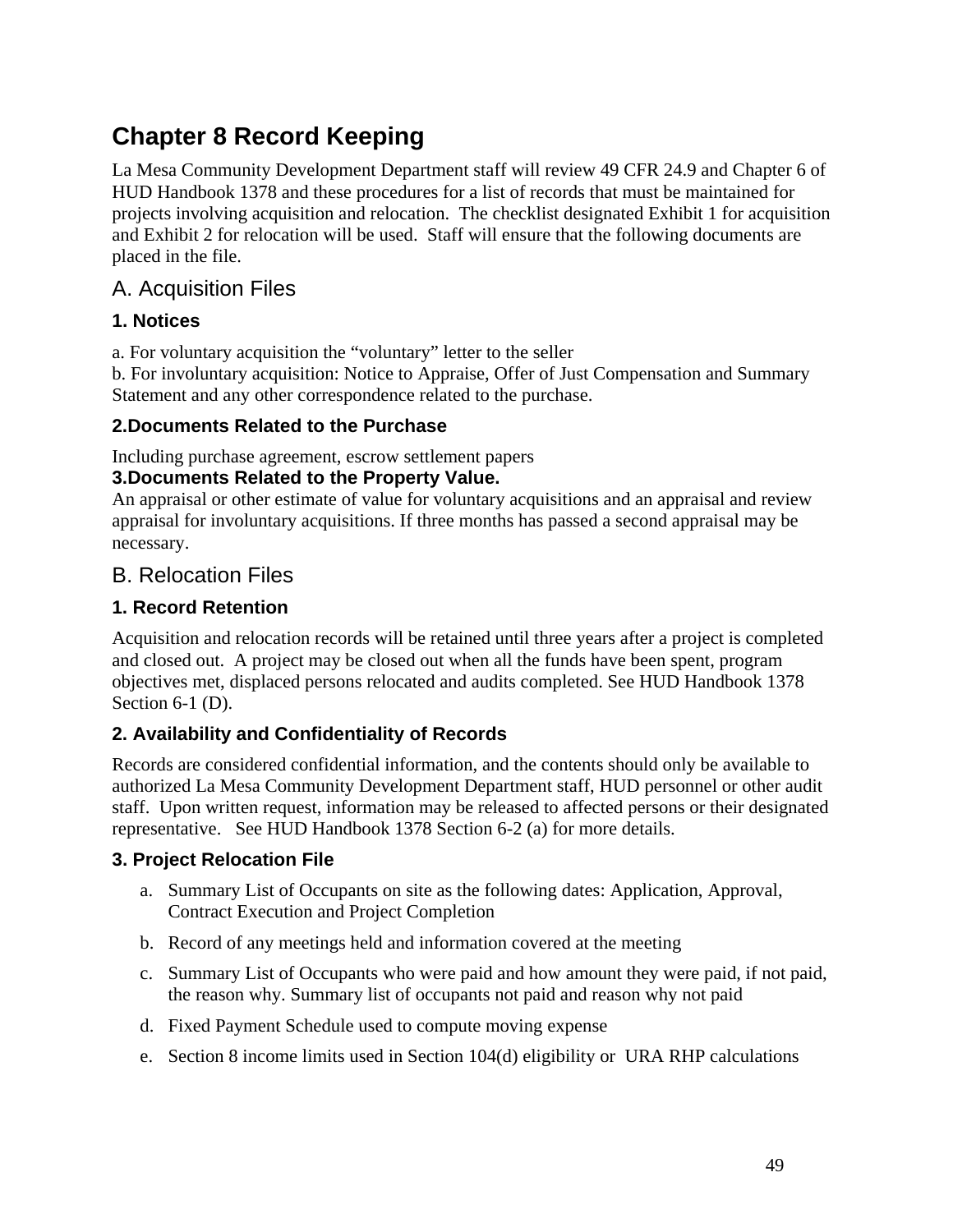## **4. Relocation Files for Individual Residential Tenants (Tenant Files)**

- a. Site Occupant Record (HUD Handbook 1378) Appendix 8 for residential and Appendix 9 for business occupants.
- b. Notices (FIN, NOE, Notice of Non Displacement, Move-In, etc) and proof of delivery
- c. Claim Form (URA or Section 104(d) whichever applies)
- d. Supporting documentation of replacement housing payment claim i.e., intake form, lease or rent receipt, utility receipts or property completed utility schedule See HUD Handbook 1378 Section 6-2(d)
- e. Evidence of income, if part of the housing payment calculation: wages, self employment, government and private pensions (i.e., SSA, SSI, VA), rental income, etc. See HUD Handbook 1378 Section 6-2 C (2).
- f. Section 104(d) income calculations—evidence of Part 5 exclusions
- g. Explanation of any special circumstances (calculation or otherwise
- h. Evidence of Section 8 transfer, if applicable
- i. Evidence of comparability of designated unit HUD Handbook 1378- Appendix 12)
- j. Proof of payment of moving expense (fixed schedule or receipts);
- k. Security deposits and credit checks (Section 104(d) only)
- l. Proof of payment of relocation housing payment/ receipt by claimant
- m. Record of Inspection (In town and out of town moves)
- n. Appeals, exceptions to legal residency requirement if any, explanations, correspondence
- o. Advisory services provided
- p. Evidence of down payment (escrow, price paid, proof of payment)

## **5. Individual Homeowner Files**

- a. Notices and proof of delivery
- b. Claim forms
- c. Appraisal of displacement home
- d. List of comparable homes (HUD Comparability Form)
- e. Purchase price of new home and other incidentals per the purchase agreement and final escrow settlement), and proof of payment- wire transfer
- f. Inspection of replacement home
- g. Log of advisory services provided

## **6. Businesses Tenant Files**

- a. Notices and proof of delivery
- b. Business Claim Form
- c. Appraisal or other documentation of fixtures, furniture and equipment and leasehold interest, if any. (Provide an explanation for any furniture, furniture, equipment that is not moved.
- d. Receipts for all moving expenses and proof of payment
- e. Receipts for re-establishment and proof of payment
- f. Log of advisory services provided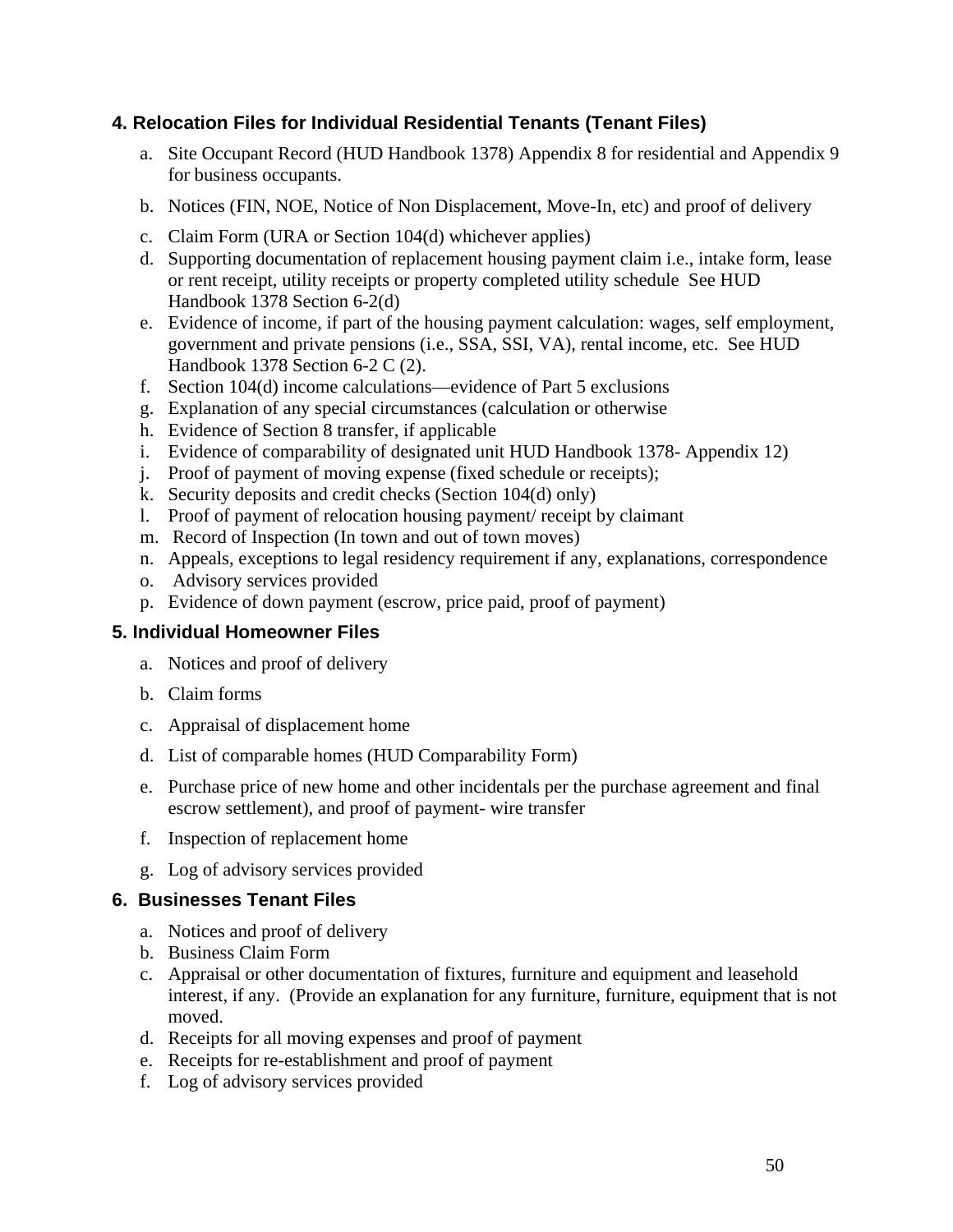# **Chapter 9 Appeal Process**

# A. Overview

It is the City of La Mesa's goal to resolve most acquisition and relocation issues informally with La Mesa Community Development Department staff and or consultants. If the issue is not resolved informally then the occupant will be directed to file a formal appeal according to the following procedures. See 49 CFR 24.10 and HUD Handbook 1378 Paragraph 1-10. Staff should also consult HUD program regulations CDBG and HOME, as some programs give low income tenant a right to a HUD appeal.

# B. Issues That Can Be Appealed

Any occupants who are dissatisfied with the City of La Mesa's decision concerning their status as a displaced person, the comparability of their new housing, the timing of their move, the adequacy of their temporary relocation, the amount of their relocation payments or any other aspect of the relocation may appeal the decision.

# C. Informal Resolution

1. Any occupants dissatisfied with his or her relocation should discuss it first with the consultant, and then, if unsatisfied, with the sponsor and then the designated City of La Mesa Project Manager.

2. If the issue is not resolved informally, La Mesa Community Development Department staff will document the reason for the decision and the person may then file an appeal in writing.

3. If the issue is resolved at this stage, staff or consultant will summarize in writing any discussions with the occupant and document the reasons for the decision in the file. La Mesa Community Development Department staff

# D. Written Appeal

## **1. Timeline**

A written appeal must be addressed to the La Mesa Community Development Director within 60 days after the date the person received their Notice of Eligibility or Non Displacement, relocation payment or when they first became aware of the problem.

## **2. Items to Be Included in the Appeal**

- a. Name, address, and signature of the claimant
- b. Date of the incident; date of the appeal
- c. Name and address of the project
- d. A description of the issue being appealed with all the pertinent facts
- e. A description of the actions taken to resolve the issue
- f. Supporting documentation. (i.e. notices, comparables, inspections, claim forms, payments)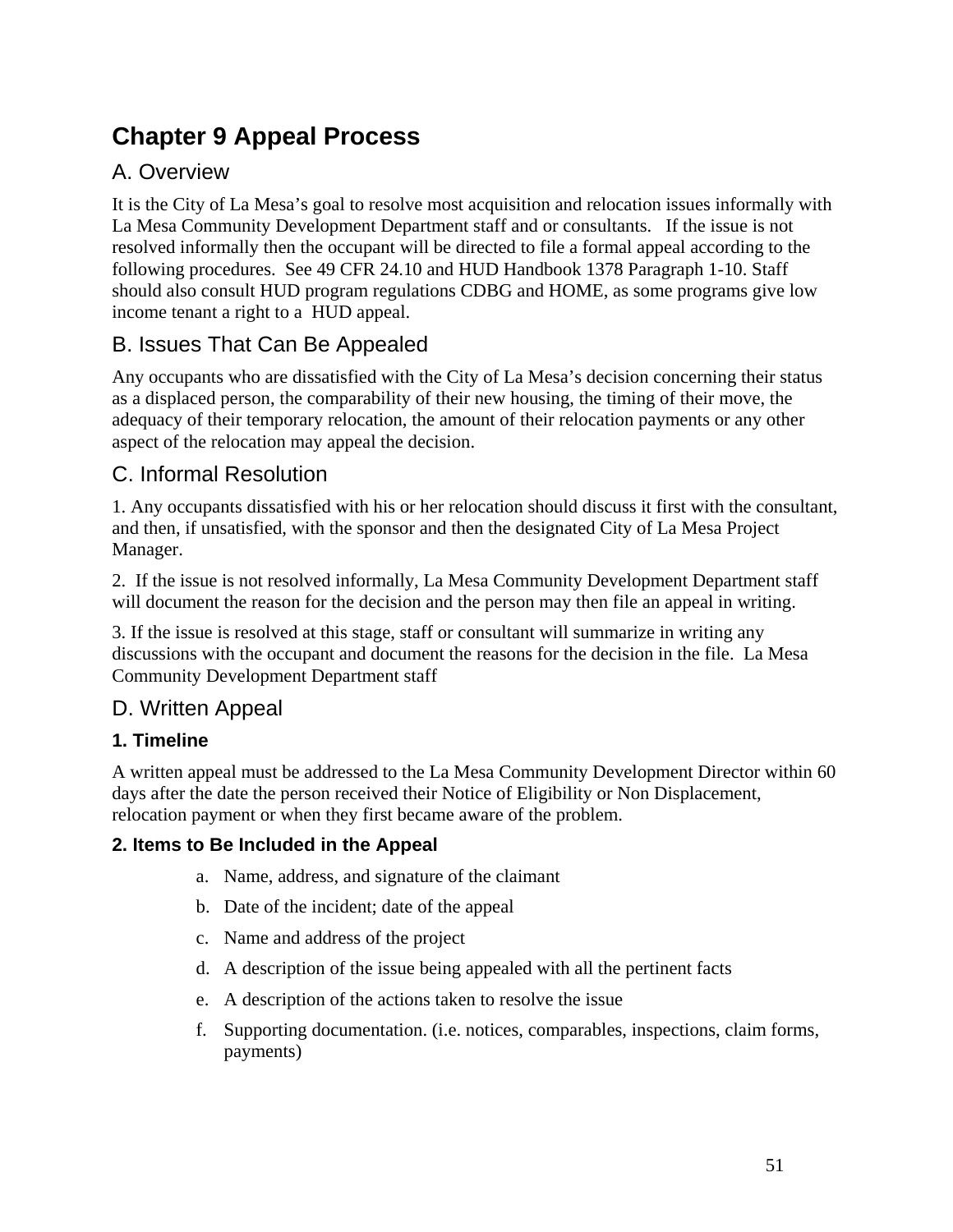## **3. Decision Maker**

The final decision on the appeal will be made by the City Manager

# E. Appeal Process

## **1. Staff Review**

La Mesa Community Development Department staff will review the appeal and prepare a package with all the information for the City Manager to review. The package will include:

- a. A summary of the issues/list of relevant facts
- b. All documents provided by the appellant,
- c. Documents supporting relevant facts
- d. All other pertinent file documents including
- e. Any consultant recommendations or special determinations
- f. All applicable Federal regulations, HUD policy and City of La Mesa policy

## **2. Hearing**

City Staff will arrange the location of the hearing, set the date and notify the appellant. The notification to the appellant will include directions to the hearing location, a description of the hearing process, and a list of any additional documents required.

The City Manager will consider all file documents, information submitted by the person, in making the determination.

# F. Right to Legal Counsel

The appellant has a right to legal or other representation and may elect to have a personal hearing. He or she may also inspect and copy all materials pertinent to the appeal and to seek judicial review of the agency's decision. The Project Manager will be responsible for coordinating the date of the hearing and/or arranging for materials o be copied/ and or inspected.

## G. Written Decision

The hearing committee will consider all the evidence presented and make a recommendation to the Agency head. Following the City Manager's final review, a written decision will be provided to the person within 15 days of the appeal's written submission to the City of La Mesa or a hearing, if requested. The decision will include the facts considered in the decision and if full relief is not granted, the decision will advise the person of the reason for the denial and the right of judicial appeal.

\*See HUD program regulations for CDBG and HOME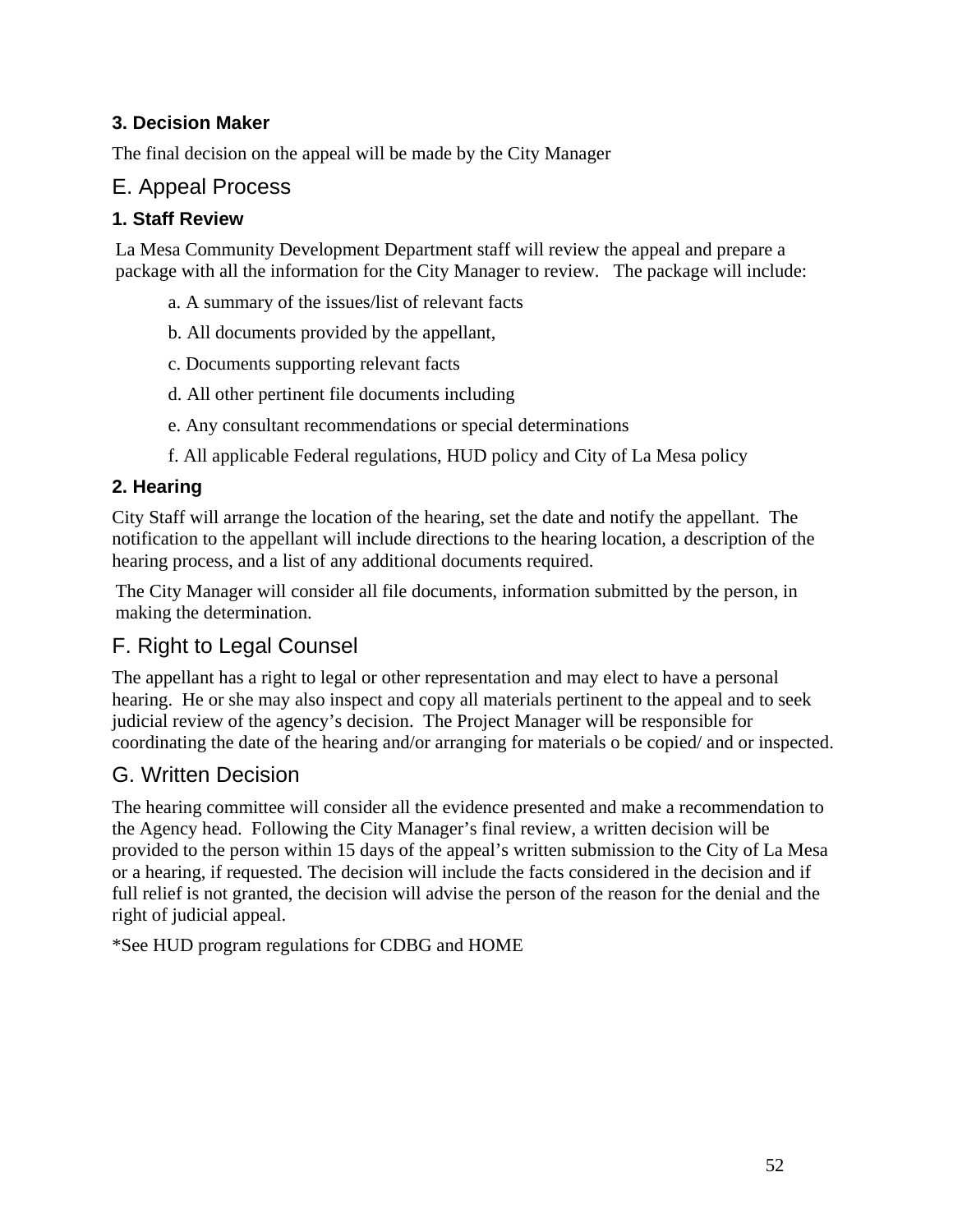# **Chapter 10 Other Acquisition/Relocation Issues**

A. Adding HUD Funds for Acquisition to an Existing Project

## **1. Compliance with other Federal laws and regulations**

La Mesa Community Development Department staff will review all Federal laws and regulations that may be triggered if HUD funds are added to existing projects. To determine what other Federal laws and regulations apply, review program regulations. For CDBG see 24 CFR Subpart K 570.600; for the HOME program see 24 CFR Subpart H 92.350-357 and Subpart K, for the ESG Program see 24 CFR 576.79; for the Supportive Housing Program (SHP) see 24 CFR 583.330. With respect to the National Environmental Protection Act regulations at CFR Part 58 before funds are committed. La Mesa Community Development Department staff will ensure that all statutory checklists are completed and signed and any required Requests for Release of Funds are approved by HUD prior to committing HUD funds to any project.

#### **2. Using HUD funds with Projects involving State Funds**

La Mesa Community Development Department staff will review the following issues involving the use of state funds to see if additional action is necessary to comply with all HUD regulations.

#### **a. General Information Notices**

A state general information notice does not substitute for a Federal General Information Notice since the language and timing is different. When HUD funds are added to a project a HUD General Information Notice is required to be issued to all occupants on the site.

#### **b. Legal residency in the U.S.**

The URA prohibits relocation assistance from being provided to persons who are not legal residents of the URA. The State of California does not have this requirement. If HUD funds are added to a project, residency information, which was not previously required, must be obtained from all persons on the project site.

#### **c. Definition of voluntary acquisition**

Under state law a property listed on the open market may be considered a voluntary acquisition. This is not true under the URA. To be considered voluntary under the URA a properly worded notice must be sent to the property owner. This may involve issuing a voluntary letter after negotiations are underway or completed and giving the owner the option to withdraw from the purchase.

#### **d. Business relocation**

Loss of good will and global settlements allowable under State law are not allowed under the URA.

#### **3. Tax Credit Projects**

Generally, the use of Federal tax credits alone in a project does not trigger compliance with the URA; but the URA is triggered when tax credit funds and HUD funds are used in the same project. The income targeting requirements for tax credit project are more restrictive than HOME or CDBG. City staff must be alert to situations where a sponsor, in order to receive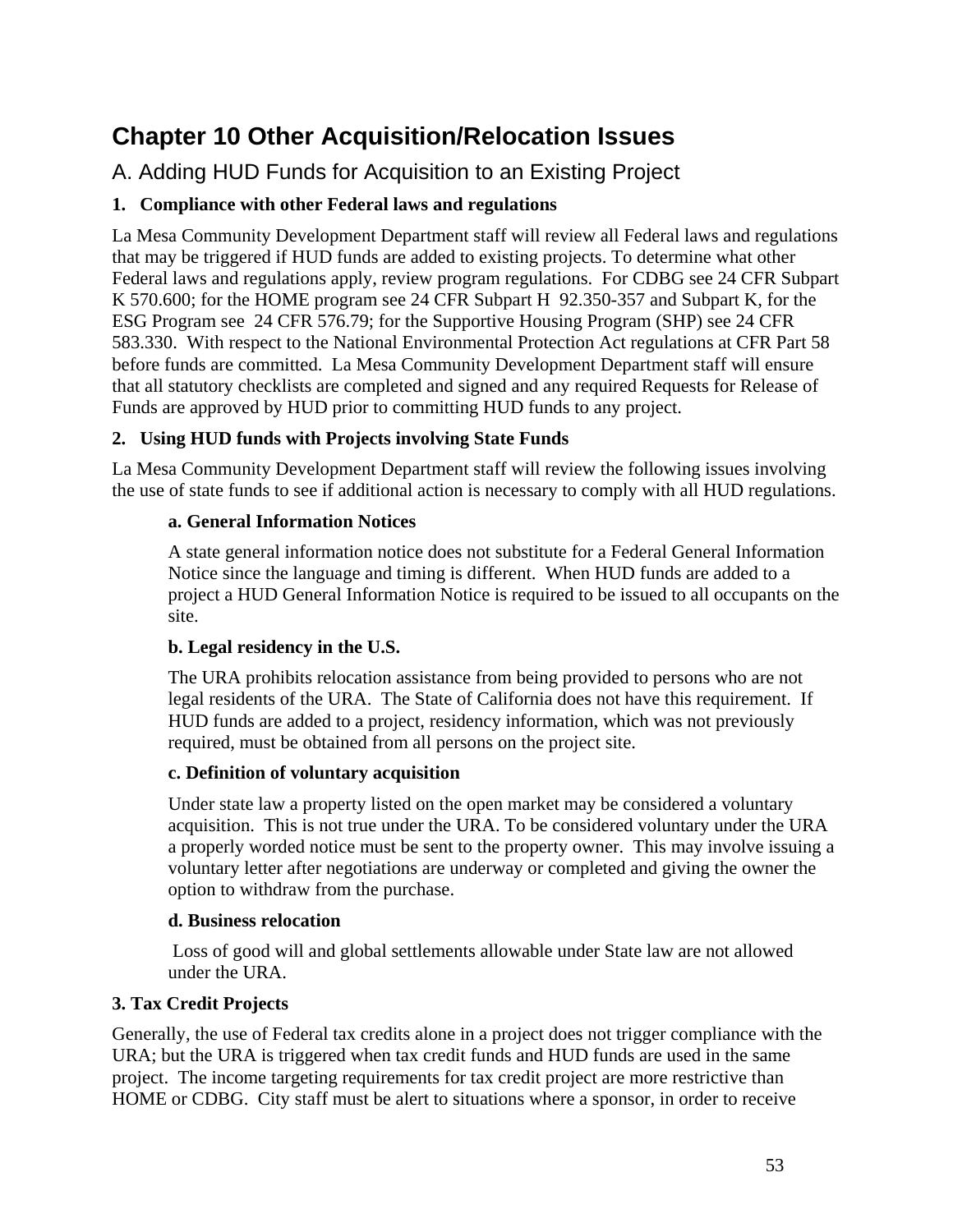maximum consideration in the tax credit application process, may decide to "voluntarily" displace tenants who would otherwise be eligible under HUD program rules to remain at the project. To ensure compliance with the URA HUD local relocation staff should be consulted to determine whether such displacement qualifies as voluntary. The wording of notices to occupants must be reviewed thoroughly.

# B. Using HUD Funds with Other Funding Sources for Relocation Payments.

If more than one funding source is used to provide relocation assistance, La Mesa Community Development Department staff will ensure that the City of La Mesa's accounting records clearly show, by person, which relocation benefits were paid with HUD funds versus which relocation was paid with other funds.

# C. Conflicts of Interest

A conflict of interest generally arises when the owner(s) of property being purchased with HUD funds has an interest in the entity purchasing the property either individually or as a member of a group like a Limited Liability Corporation (LLC) or a Trust. La Mesa Community Development Department staff will review acquisitions and take the following actions to ensure there is no conflict of interest.

- 1. Review the following HUD Conflict of Interest provisions : CDBG program, (24 CFR 570.611), HOME program, (24 CFR 92.356)and SHP program (24 CFR 583.330(e)) and
- 2. Obtain all ownership documents including grant deeds, tax liens, assignments, promissory notes, title reports to ensure that there is no conflict of interest and determine whether any parties involved in the new acquisition had a prior ownership interest in the property and/or will have an interest in the new ownership like tax credit investors, parent companies, housing developers, housing operators, and family trusts etc. If there is an apparent conflict of interest, request that City of La Mesa Counsel to make a written determination as to whether there is a conflict of interest. If there is a conflict of interest, the City of La Mesa will not fund the project.

# D. Program Income

If property is acquired, in full or in part by HUD, and held for a period with tenants paying rent to the acquiring agency, La Mesa Community Development Department staff must determine the applicability and/or use of program income. For the CDBG program see 24 CFR 570.500(a) and (b) and(c) for sub-recipient reporting see 24 CFR 570.504(c). For the HOME program see 24 CFR 92.502 (c) (2) and 24 CFR 92.503(a).

# E. Contracts with Consultants and Developers

## 1. Contracts with Relocation Consultants

The City of La Mesa will contract directly with relocation consultants. La Mesa Community Development Department staff will review the HUD Los Angeles Office Information Bulletin, Exhibit 14, prior to engaging the services of a consultant company to provide acquisition and/or relocation services. Consultants hired for HUD projects must have previous experience with HUD programs and knowledge of both the URA and Section 104(d). Staff will ensure that files include the selection process for the consultant. Contracts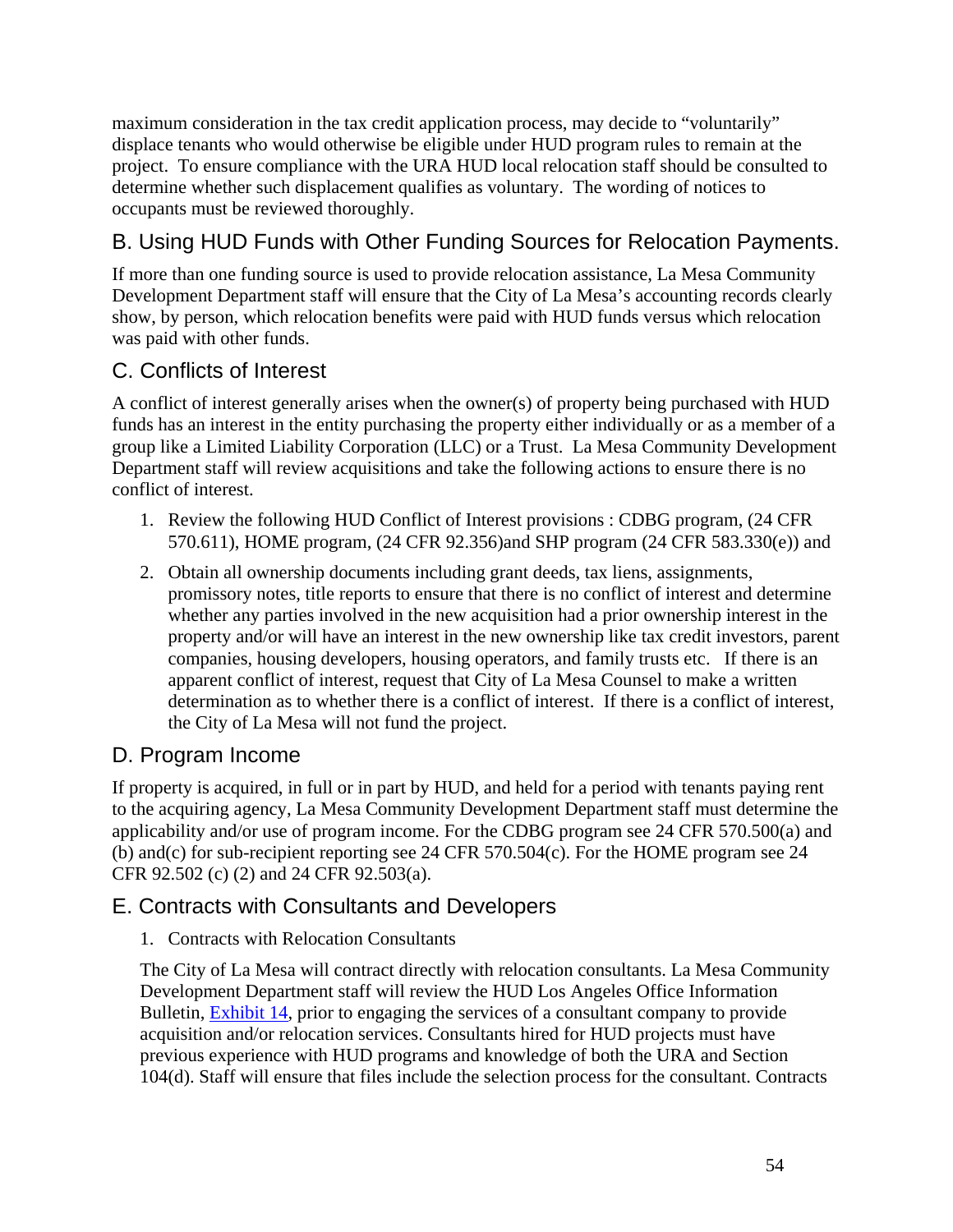with relocation consultant will contain the instruction to follow the procedures in this manual. Review the optional sample Request for Consultant Qualifications..

2. Contracts with Developers with regard to relocation

City of La Mesa contracts with developers for projects involving relocation will clearly state the developer's responsibility for complying with all Federal acquisition and relocation requirements i.e., the URA, HUD Handbook, HUD program regulations, Section 104 (d) and the procedures in this manual. Such contracts will not relieve La Mesa Community Development Department staff of their acquisition and/or relocation responsibilities as outlined in these procedures.

# F. Program Issues

Prior to approving an application for HUD funds that involves acquisition or relocation. La Mesa Community Development Department staff will review program specific rules for these activities.

## **1. CDBG (Including Section 108 Loans)**

a. Acquisition, demolition and rehabilitation are eligible activities under the CDBG program. Refinancing an existing mortgage is not eligible. Title to the property must transfer to a wholly separate entity in order to be an eligible acquisition.

b. Relocation is an eligible activity under the CDBG program. It is usually connected with acquisition, demolition or rehabilitation which triggers URA or Section 104(d) relocation assistance. Optional Relocation is also eligible under 24 CFR 570.606(d) when the relocation is not required by the URA or the payments exceed URA payments. When optional relocation payments will be made, an optional relocation plan will be developed.

c. CDBG projects must meet the national objective. Relocation meets the same national objective as the activity that triggered it. For example if the activity was qualified as low mod housing, the relocation will also qualify as low/mod housing. If the project met the slum/blight national objective, the relocation would qualify as slum blight. See 24 CFR 570.

d. Acquisition and relocation are discussed in 24 CFR 570.606. This section defines displaced and not displaced persons, establishes the Initiations of Negotiations date and describes the Residential Anti Displacement and One for One Replacements and other Section 104(d) requirements. Use of real property requirements are at 24 CFR 570.505.

## **2. HOME**

a. Eligibility- Acquisition and rehabilitation are eligible under the HOME program. Refinancing of existing debt may only be funded if carried out by housing that is being rehabilitated with HOME funds. (See 24 CFR 92.205 (b)).

b. Income Targeting- The HOME program establishes income requirements. See 24 CFR 92.215 and 92.252. A person occupying the building at the time of the acquisition who does not meet these income limits must be displaced.

d. Relocation- HOME funds may only be used to pay for relocation costs for HOME projects, either relocation required under the URA or Section 104(d), or optional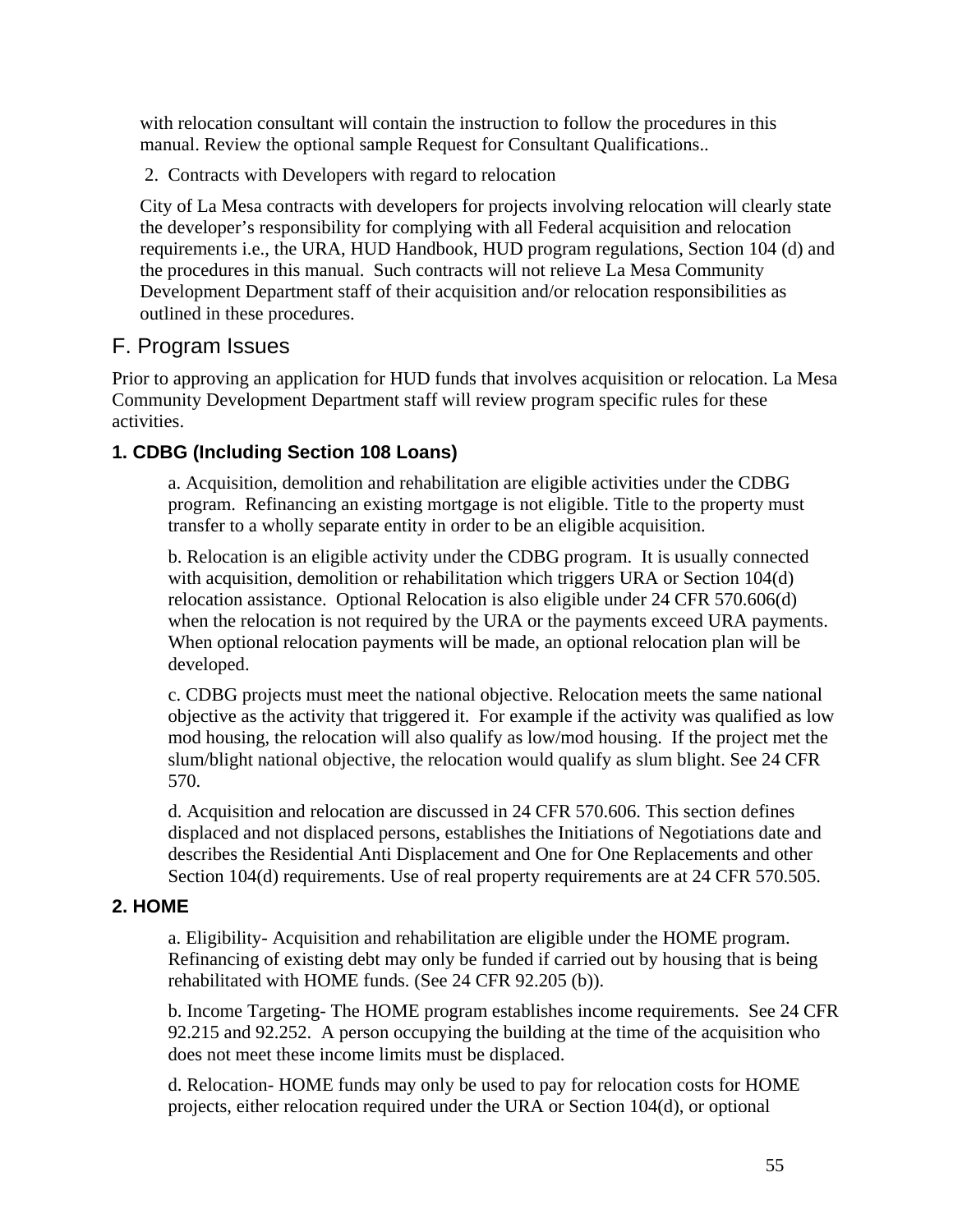relocation. HOME funds cannot be used to pay relocation for a project funded with other, non-HOME funds. See 24 CFR 92.206(e) and HUD RAP September 2007.

e. Acquisition and relocation policies are covered under 24 CFR 92.353. These regulations address minimizing displacement, temporary relocation, relocation assistance and define displaced and not displaced persons. Property standards are found at 92.251.

## **3. Lead Based Paint**

This program provides grantees assistance in abating lead based hazards. As a result some households may have to relocate temporarily. The URA applies but the lead based programs regulations provide additional guidance. See Exhibit 23 lead based paint programs. In general temporary relocation lead based paint abatement should follow the guidelines in HUD Handbook 1378 in Chapter 2 at paragraph 2-7 and Chapter 3 at Paragraph 3-5.

# G. Resident Return Policy

La Mesa Community Development Department staff will review program regulations, HUD Handbook Section 1-4 EE and City of La Mesa policies and develop a resident return policy for each project that states how many persons will return to the project, the timing for the return and the criteria that will be used to establish what persons are eligible to return and their priority for the return.

# H. Fair Housing and Equal Employment Opportunity (FHEO) **Considerations**

La Mesa Community Development Department staff will ensure that FHEO laws and regulations are followed. For issues to consider in projects involving acquisition and relocation please see document entitled "FHEO Considerations". For clarification please contact the Los Angeles HUD Office EEO Specialist.

# I. Developing and Maintaining a Resource Manual

La Mesa Community Development Department staff will develop and maintain a resource manual for acquisition and relocation that contains all the applicable statutes, regulations, HUD handbooks, program regulations and policy memoranda and will also include internet resources listed on Exhibits 29 and 30.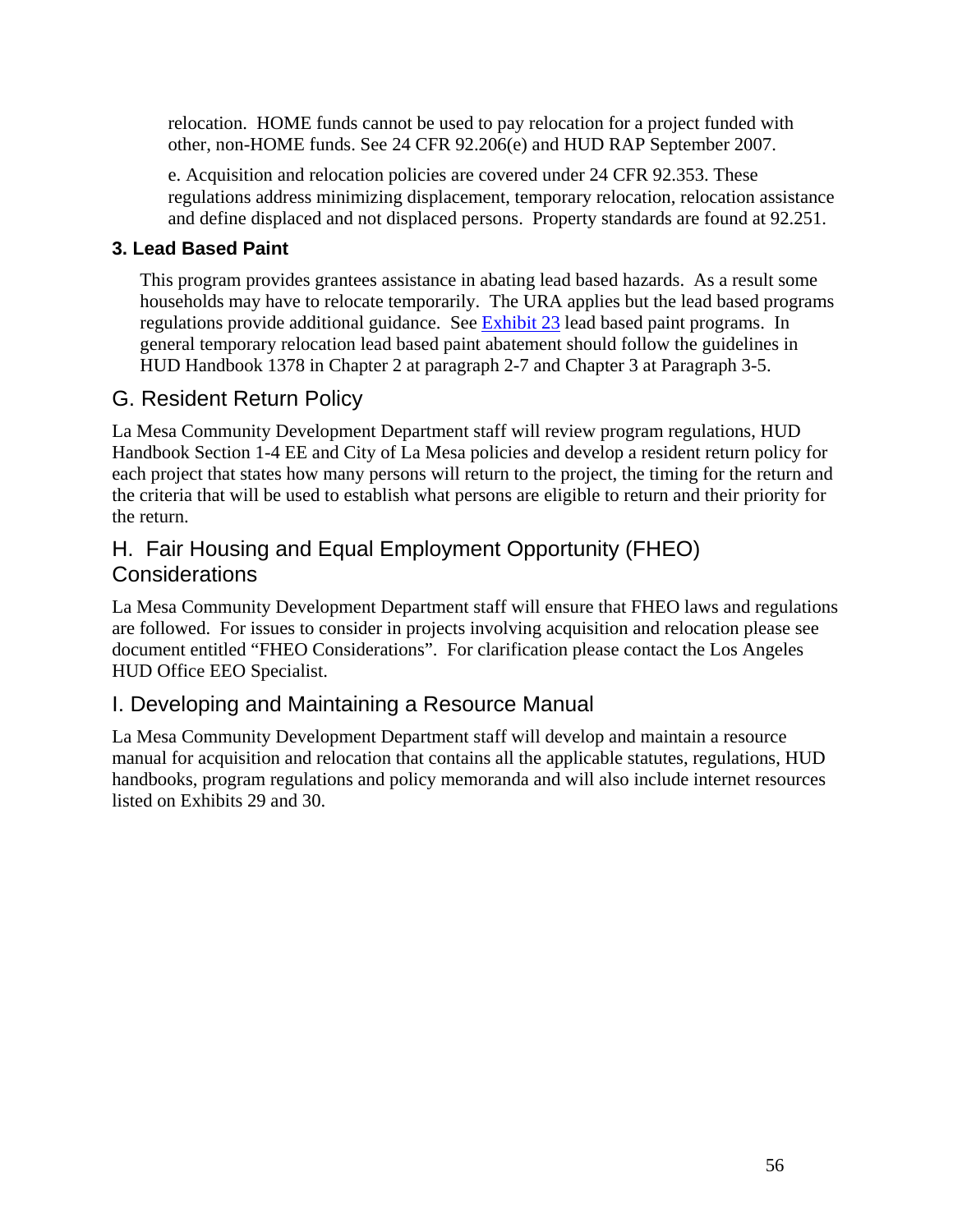# **HUD PROGRAMS COVERED BY URA AND/OR SECTION 104(d)**

The following HUD programs are subject to the requirements of the Uniform Relocation Assistance and Real Property Acquisition Policies Act of 1970, as amended, and/or section 104(d) of the Housing and Community Development Act of 1974.

| <b>PROGRAM</b>                                                                            | <b>REGULATION</b>                                                                      |  |
|-------------------------------------------------------------------------------------------|----------------------------------------------------------------------------------------|--|
| <b>Community Planning and Development</b>                                                 |                                                                                        |  |
| Community Development Block Grants (CDBG) Entitlement<br>Program                          | 24 CFR 570.606                                                                         |  |
| CDBG HUD-Administered Small Cities and Insular Area<br>Programs                           | 24 CFR 570.420(b)(3)(iv)/570.606                                                       |  |
| State CDBG Program                                                                        | 24 CFR 570.488/570.606                                                                 |  |
| Section 108 Loan Guarantees                                                               | 24 CFR 570.606/570.700                                                                 |  |
| <b>CDBG</b> Insular Area Grants                                                           | 24 CFR 570.405/570.606                                                                 |  |
| Brownfields Economic Development Initiative (BEDI)                                        | NOFA incorporates by reference 24 CFR 570.606                                          |  |
| Self Help Homeownership Opportunities Program (SHOP)                                      | Section 1 of the Housing Opportunity Program<br>Extension Act of 1996 (42 U.S.C. 12805 |  |
| Home Investment Partnerships Program (HOME)                                               | 24 CFR 92.353                                                                          |  |
| <b>Emergency Shelter Grants (ESG)</b>                                                     | 24 CFR 576.59                                                                          |  |
| Housing Opportunities for Persons with AIDS (HOPWA)                                       | 24 CFR 574.630                                                                         |  |
| Section 8 Moderate Rehabilitation Single Room Occupancy<br>(SRO)                          | 24 CFR 882.810                                                                         |  |
| Shelter Plus Care (S+C)                                                                   | 24 CFR 582.335                                                                         |  |
| <b>Supportive Housing Program (SHP)</b>                                                   | 24 CFR Part 583.310                                                                    |  |
| Urban Empowerment Zones (EZs) Round II                                                    | Grant Agreement incorporates URA by reference                                          |  |
| Historically Black Colleges and Universities Program (HBCU)                               | 24 CFR 570.404                                                                         |  |
| Economic Development Initiative (EDI)                                                     | 24 CFR 570.606 (competitive); 49 CFR Part 24 (non-<br>competitive)                     |  |
| Youthbuild                                                                                | 24 CFR 585.308                                                                         |  |
| <b>Special Purpose Grants</b>                                                             | 24 CFR 570.400/570.606                                                                 |  |
| Urban Development Action Grants (UDAG)                                                    | 24 CFR 570.457/570.606* Terminated                                                     |  |
| <b>Public and Indian Housing Programs</b>                                                 |                                                                                        |  |
| Community Development Block Grants for Indian Tribes and<br><b>Alaska Native Villages</b> | 24 CFR 1003.602                                                                        |  |
| HOPE VI                                                                                   | URA or Section 18, as applicable                                                       |  |
| Indian Housing Block Grant Program (IHCDBG)                                               | 24 CFR 1000.14                                                                         |  |
| Native Hawaiian Housing Block Grant Program (NHHBG)                                       | 24 CFR 1006.375                                                                        |  |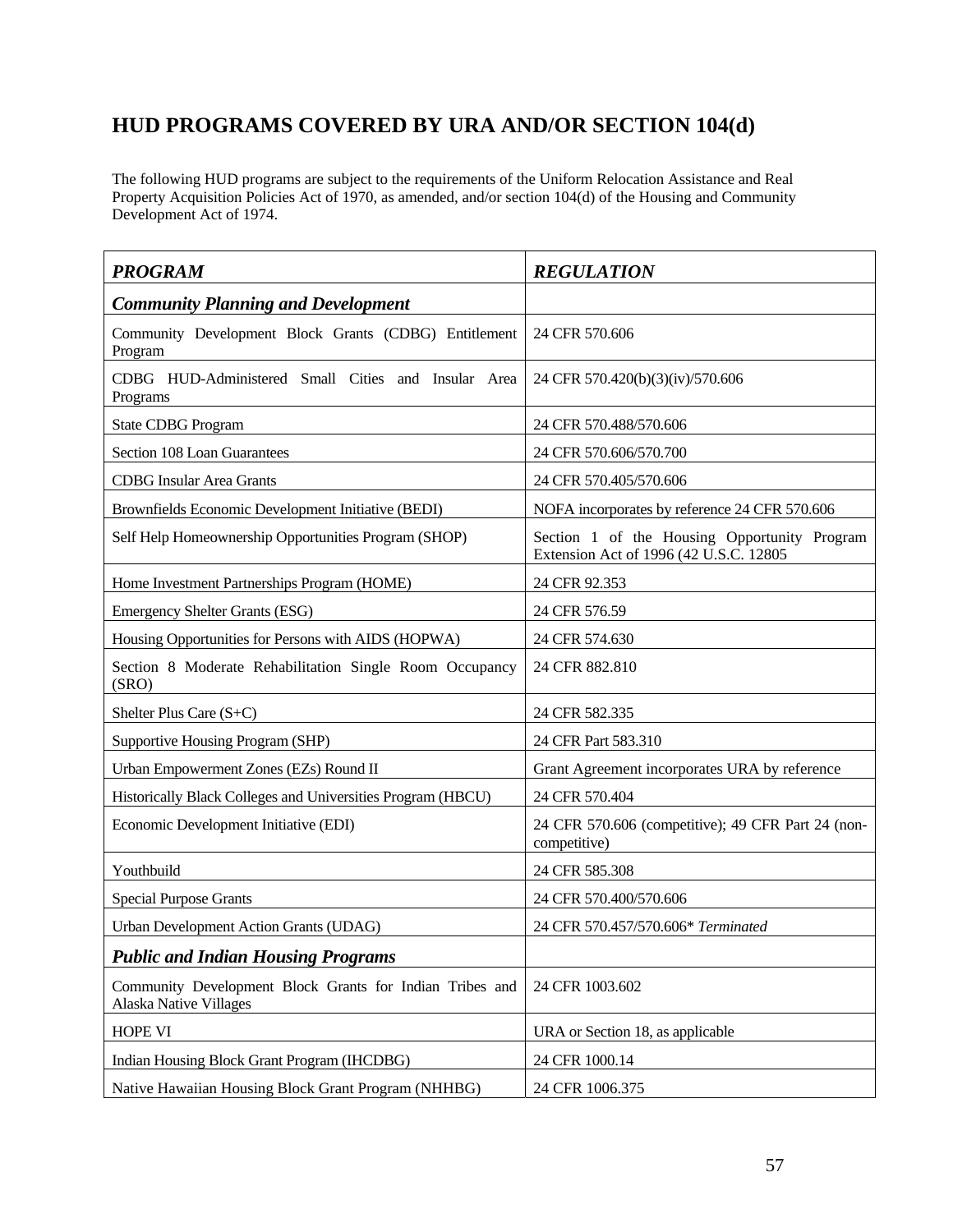| Project-Based Voucher Program and Project-Based Certificate<br>Program                       | 24 CFR 983.10                                                                                                                                        |  |
|----------------------------------------------------------------------------------------------|------------------------------------------------------------------------------------------------------------------------------------------------------|--|
| <b>Public Housing Capital Fund Program</b>                                                   | URA or Section 18, as applicable                                                                                                                     |  |
| Public Housing Homeownership (Section 32)                                                    | 24 CFR 906.24                                                                                                                                        |  |
| Required and Voluntary Conversion of Developments (Public<br>Housing)                        | 24 CFR 972.130 and 24 CFR 972.230                                                                                                                    |  |
| <b>Housing Programs</b>                                                                      |                                                                                                                                                      |  |
| Assisted Living Conversion Program                                                           | 24 CFR 891.510                                                                                                                                       |  |
| Disposition of Multifamily Projects and Up Front Grants                                      | 24 CFR 290.17                                                                                                                                        |  |
| Prepayment of Low Income Housing Mortgages                                                   | Prepayment not subject to URA, see 24 CFR<br>248.165. Resale or rehabilitation projects receiving<br>HUD financial assistance may be covered by URA. |  |
| Section 8 Loan Management Set-Aside for projects with HUD-<br>Insured and HUD-Held Mortgages | 24 CFR 886.338                                                                                                                                       |  |
| Section 202 Supportive Housing for the Elderly                                               | 24 CFR 891.155                                                                                                                                       |  |
| Section 811 Supportive Housing for Persons with Disabilities                                 | 24 CFR 891.155                                                                                                                                       |  |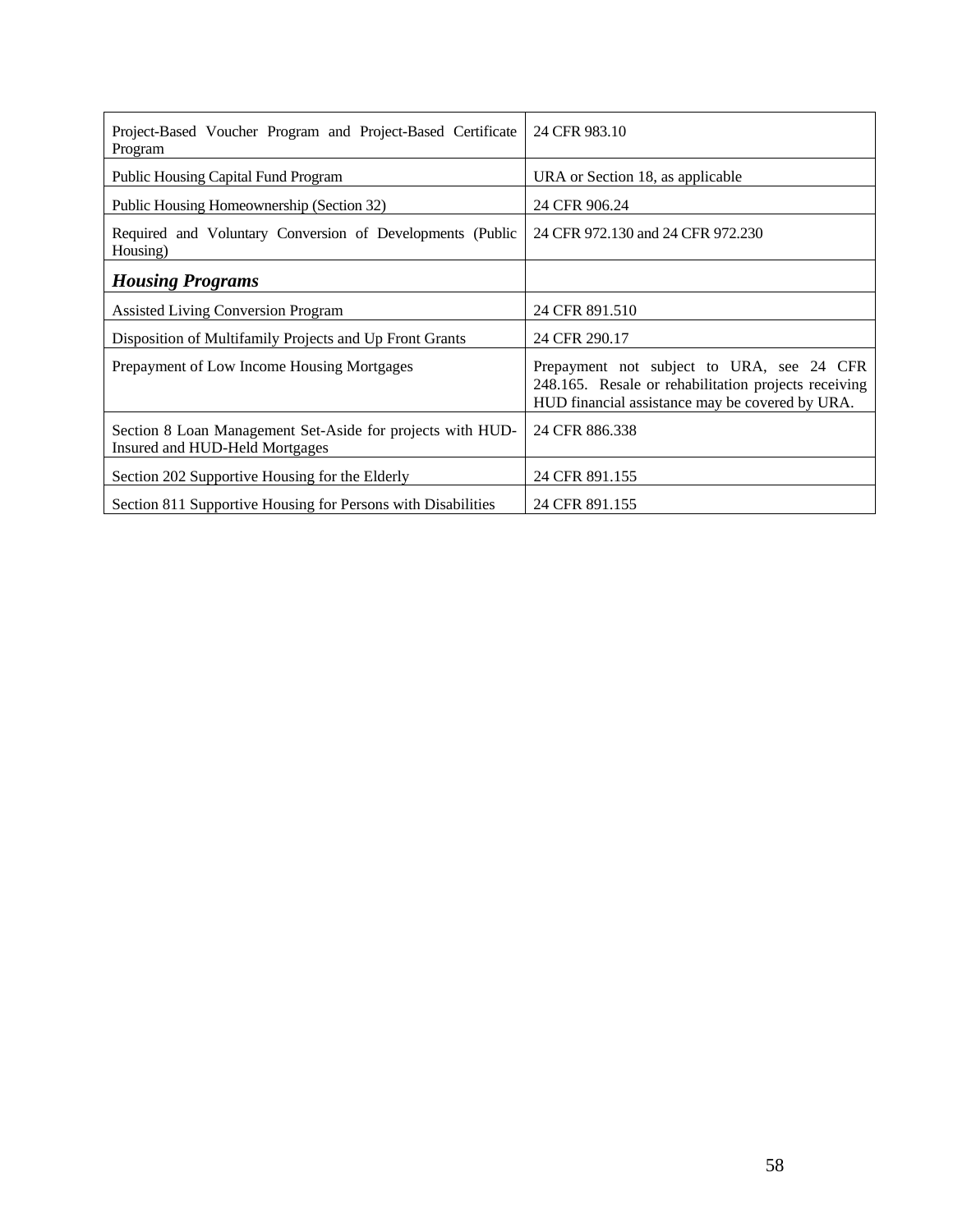# **Exhibit 1 Acquisition/Relocation Checklist**

#### **Part I NOFA Review**

#### **A. Regulatory Citations and Required**

\_\_\_\_\_Contains statement regarding compliance with URA

\_\_\_\_\_Program regulations regarding relocation

\_\_\_\_\_Compliance with Section 104(d) if HOME or CDBG funds will pay for acquisition, demolition or rehabilitation and low mod dwellings will be demolished.

#### **B. Project Information**

\_\_\_\_\_ Contains a statement requiring the number of low income dwellings to be demolished or converted, by bedroom size

Map of area where property is located (if more than one parcel, list all parcels and identify all owners)

\_\_\_\_\_Application identifies all activities connected to the site including any prior property acquisition

#### **B. Acquisition- Cites requirement to submit:**

\_\_\_\_\_For voluntary acquisition

Evidence that seller was notified that buyer did not have power of eminent domain

- \_\_\_\_\_ Requirement to provide evidence of fair market value
- \_\_\_\_\_ For government entities
	- \_\_\_\_\_Evidence that seller was notified will not use power of eminent domain
	- \_\_\_\_\_Evidence of fair market value
	- \_\_\_\_\_Evidence that property not part of designated area where all properties will be acquired

For eminent domain acquisitions- evidence of compliance with Subpart B of URA

**Letter to Appraise** 

- \_\_\_\_\_Offer of Just Compensation and Summary Statement
- **Example 3** Appraisal and Review Appraisals

\_\_\_\_\_Any settlement documents

Evidence of Ownership/Site control (Deed and Title insurance) or Purchase Agreement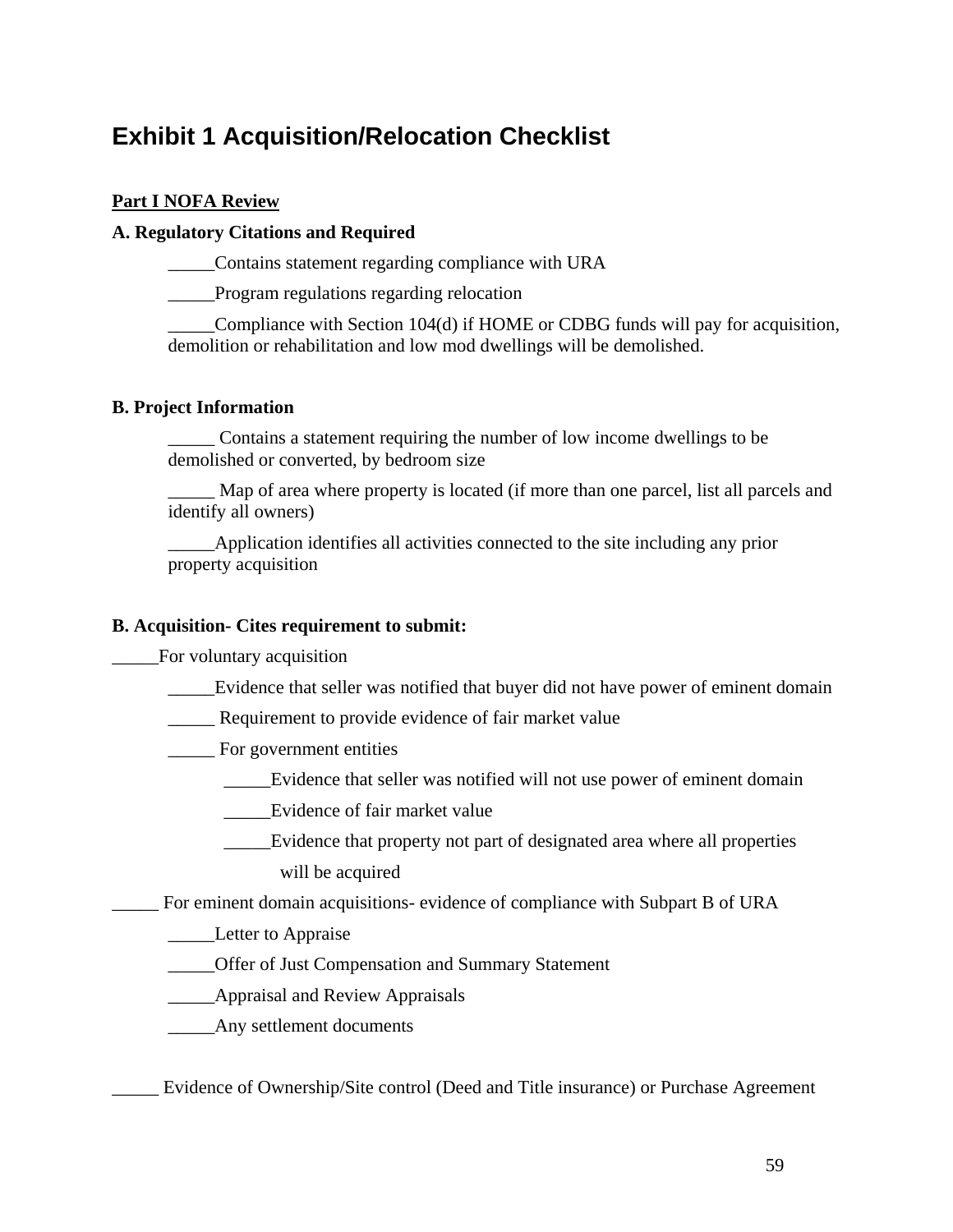Identity of Interest between Buyer and Seller and Owner if different than buyer

### **C. Relocation- List of Items Required to be Submitted during Application**

#### 1. Relocation Plan

- \_\_\_\_\_List of occupants currently on site and who left within last 6 months
- \_\_\_\_\_Explanation for any occupant departures in 12 months prior to application
- \_\_\_\_\_Description of the number of households expected to be displaced
- Defines relocations as permanent or temporary or none
- \_\_\_\_\_Estimate of relocation costs (including cost of relocation services)
- \_\_\_\_\_Source and commitment of funding for relocation
- \_\_\_\_\_Describes advisory services

\_\_\_\_\_Describes who will carry out relocation—status of staff---if not on board currently a timeline for hiring someone

2. Copy of General Information Notices Sent or Timeline for sending them out

#### **Part 2- Acquisition Review at Application -Voluntary Acquisition**

- 1. Governmental and Non Governmental Entities)
- \_\_\_\_Any letters of interest/negotiation (optional)
- \_\_\_\_Voluntary Letter or Language in Purchase Agreement
- \_\_\_\_Voluntary Letter Delivery
- \_\_\_\_Evidence of Fair Market Value/Basis for amount established (appraisal/other value)
- \_\_\_\_Purchase Agreement
- \_\_\_\_Tax credit projects- statements and/or documentation of any identity of interest

#### 2. Governmental Entities Only

- \_\_\_\_\_Statement/Evidence that project is not in a designated area where all of the properties are to be acquired
- \_\_\_\_\_Statement that agency will not acquire if negotiations fail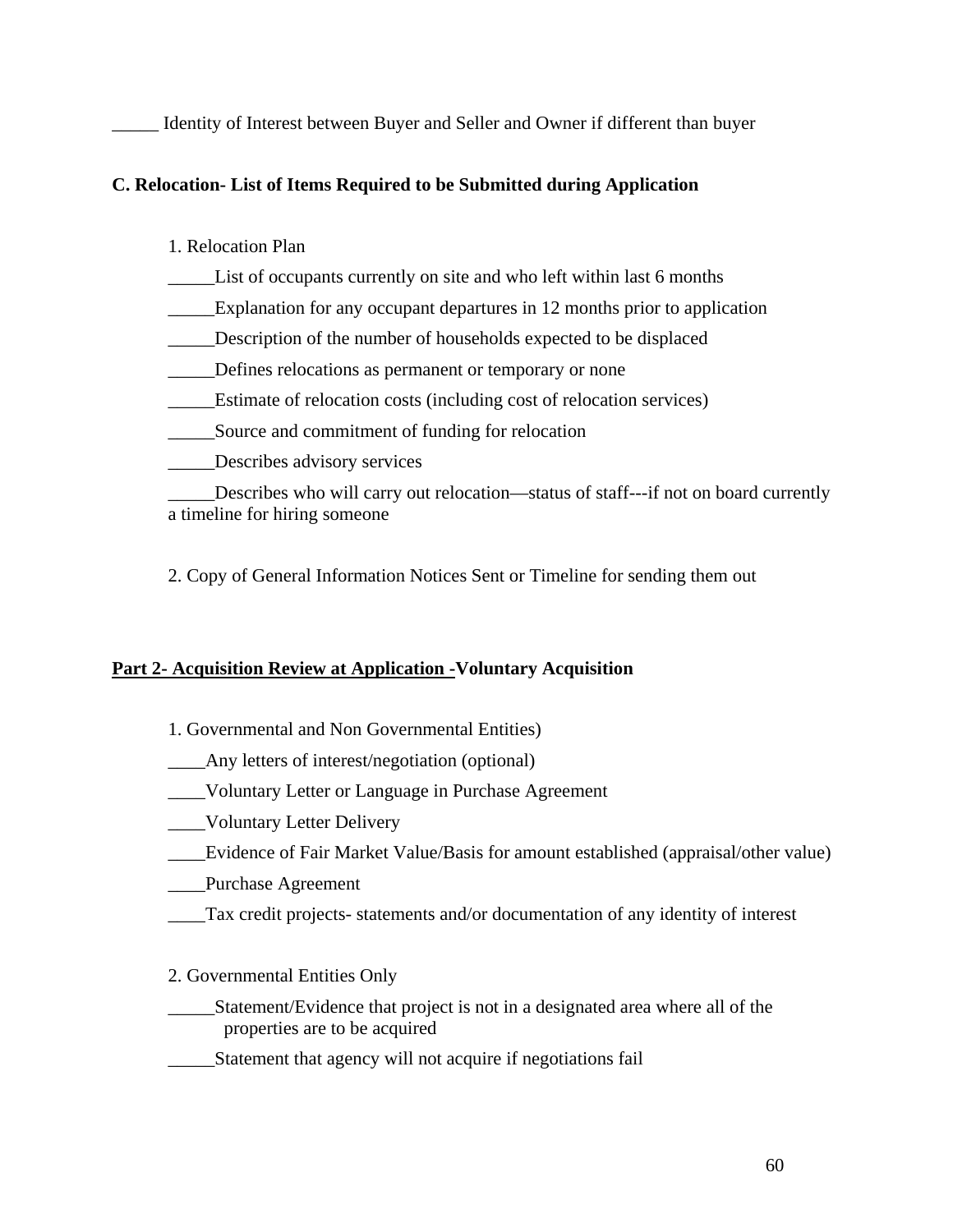#### **Part 3- Acquisition Review Involuntary Acquisition (Governmental Entities Only)**

- \_\_\_\_Letter to Appraise
- \_\_\_\_Offer of Just Compensation/Summary Statement
- \_\_\_\_Letters of Negotiation
- \_\_\_\_Appraisal
- \_\_\_\_\_Review Appraisal
- \_\_\_\_Purchase Agreement with Seller
- \_\_\_\_Administrative Settlement Justification
- \_\_\_\_If litigation, court settlement papers

#### **Part 4 Acquisition Review at Project Approval**

- \_\_\_\_\_Resolution of any identity of interest issues
- \_\_\_\_\_Final Escrow Documents
- \_\_\_\_\_County approval document
- **Executed agreement with County**

#### **Part 5 Acquisition Review at Project Completion Review**

- Deed Recordation
- File Documentation Review- Include all documents listed above

#### **Part 6 Project Review (Check program for definition of project otherwise use URA)**

Project Information (Where several parcels/owners involved)

- \_\_\_\_Map of Project showing project boundaries
- \_\_\_\_List of parcels in project and which are being acquired
- \_\_\_\_List of all owners and property addresses
- \_\_\_\_Sources and uses chart showing all properties/sources of funding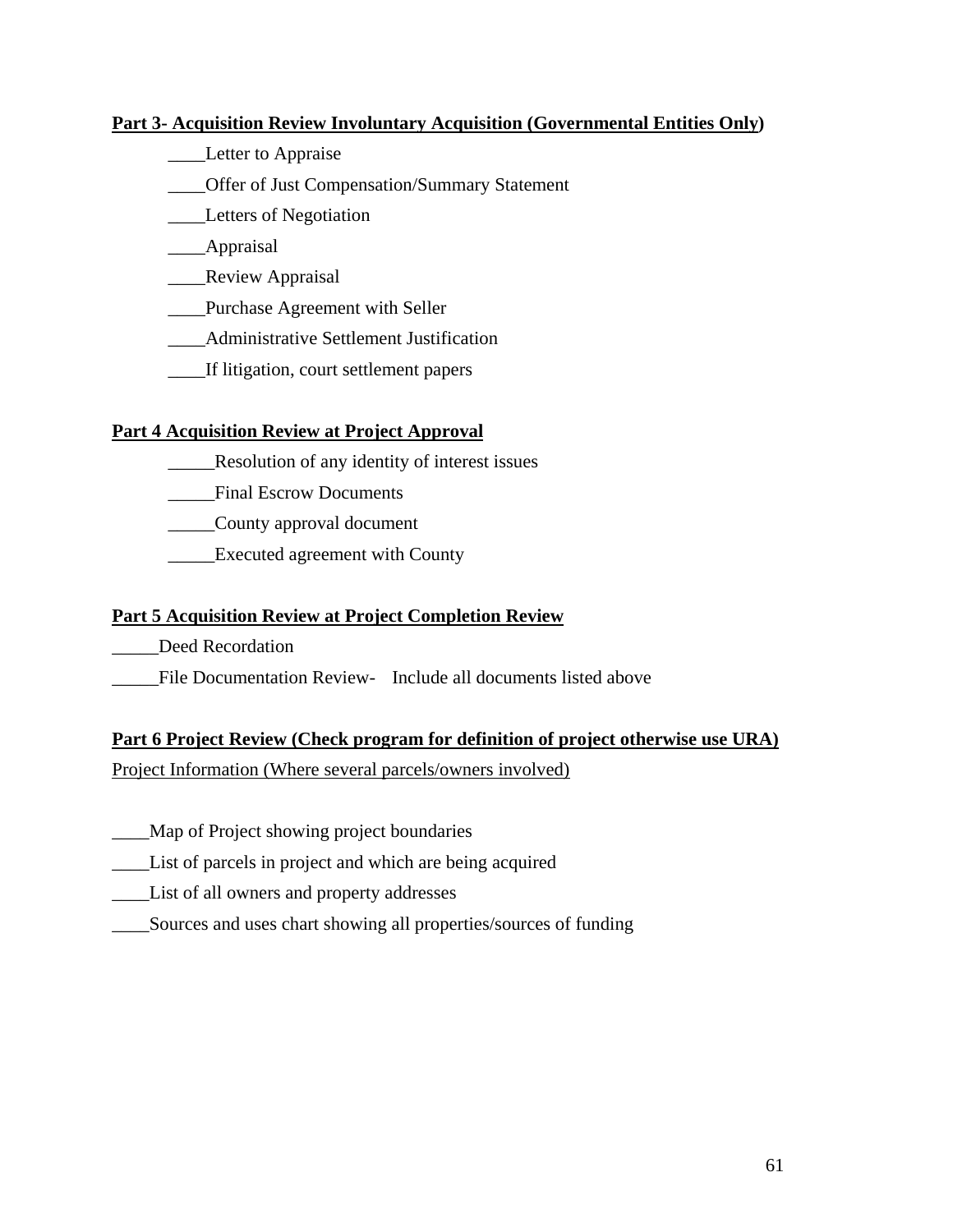# **Exhibit 2 Relocation Checklist**

#### **Part I Application/Planning Review**

A. Review applicability of Section 104(d)

- \_\_\_\_\_CDBG/Home Funded \_\_\_\_\_One for One Replacement Status
- Demolition/Conversion of low income Correct notices and benefits formula

**Units** 

B- Occupant Status

\_\_\_\_\_Names/addresses of who (which units) will be displaced?

\_\_\_\_\_Whether relocation is temporary or permanent

\_\_\_\_\_Will some tenants stay and other tenants go?

\_\_\_\_\_Based on income requirement

\_\_\_\_\_Based on tenant characters- seniors/disabled

\_\_\_\_\_Will rents for some tenants go up?

If no occupant list is available a list of how many units/household of what type to occupied/to be displaced

C- Preliminary Estimate of Costs

\_\_\_\_\_Number of household by units/bedroom size

\_\_\_\_\_Current rents in building \_\_\_\_\_Current rents in area/ project rents

\_\_\_\_\_Possible low income \_\_\_\_\_Are some tenants not in U.S. legally?

Section 104(d) payments

If exact information not available, develop a range of relocation costs

(from no low income occupants to all low income occupants)

\_\_\_\_\_If temporary relocation - (Less than 12 months)

\_\_\_\_\_How many persons for how long

\_\_\_\_\_Type of out of pocket: moving, housing/utilities, food

D. Relocation Staffing

\_\_\_\_\_Request Name of Organization who will carry out relocation

\_\_\_\_\_Request statement of relocation experience

\_\_\_\_\_Does sub-recipient/consultant has appropriate experience

\_\_\_\_HUD regulations \_\_\_\_Housing versus business)

Size of effort involved HOME/CDBG or other source of HUD funds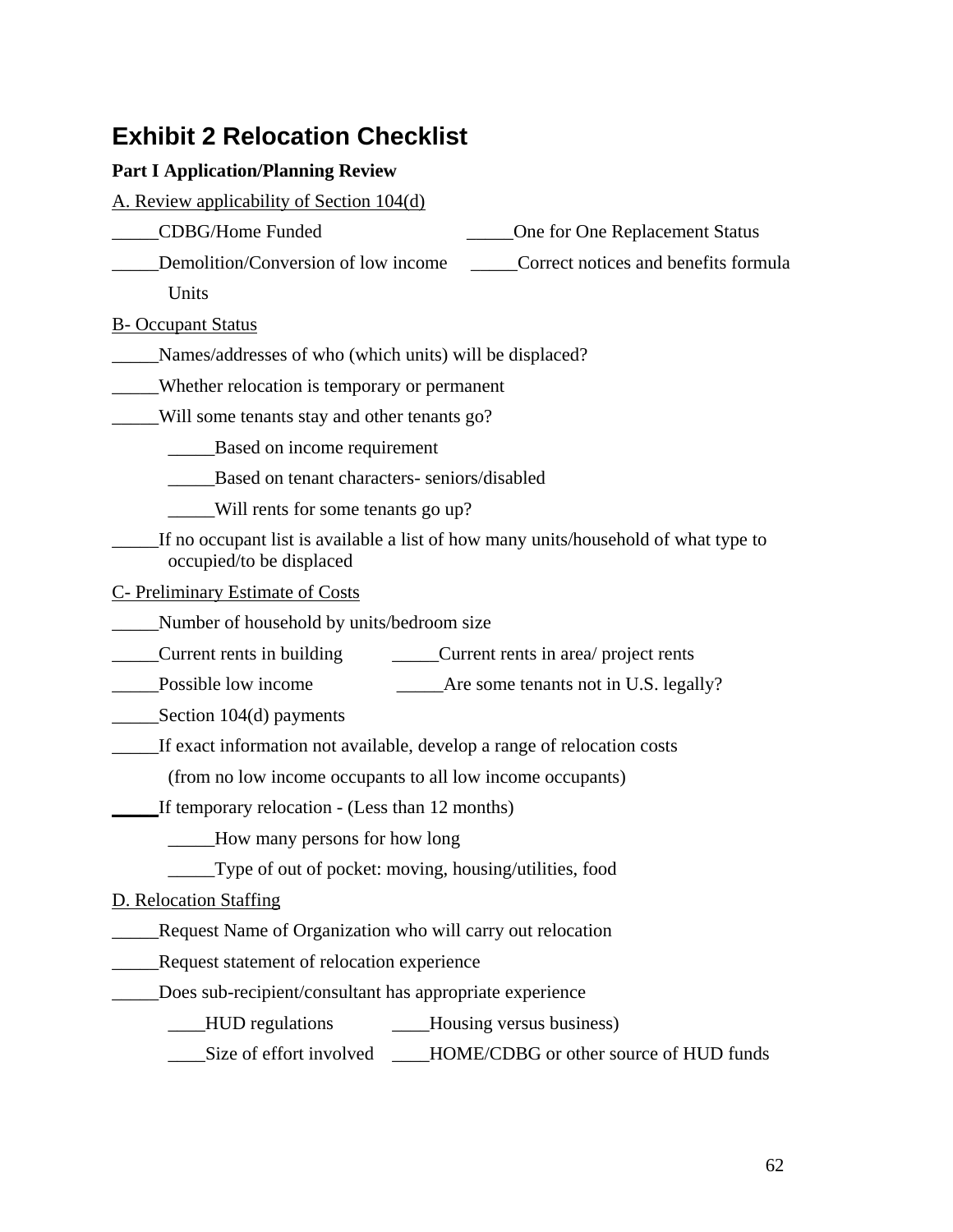| Did the application explain who will carry out the following relocation functions:                                                                                                                            |
|---------------------------------------------------------------------------------------------------------------------------------------------------------------------------------------------------------------|
| Prepare estimates<br>_______Interview occupants ______Send out notices<br>Find comparable housing _____Calculate benefits ______Advisory services                                                             |
| E. Funding Source for Relocation                                                                                                                                                                              |
| Name of entity/funding source for relocation provided                                                                                                                                                         |
| Status of funds for relocation- If not now in place, is there a future commitment                                                                                                                             |
| F. Occupant Notification                                                                                                                                                                                      |
| Meetings with tenants (Date, presenter, type of info)                                                                                                                                                         |
| <b>General Information Notice GIN</b>                                                                                                                                                                         |
|                                                                                                                                                                                                               |
| <b>Part 2- Project Approval Review</b>                                                                                                                                                                        |
| 1. Conduct Meeting with Sub-recipient/CHDO/sponsor/to go over Status of Relocation                                                                                                                            |
| <b>A. Review Relocation Staffing</b>                                                                                                                                                                          |
| _____Who is carrying out relocation?                                                                                                                                                                          |
| If consultant, is consultant on board?                                                                                                                                                                        |
| <b>B. Review General Information Notice</b>                                                                                                                                                                   |
| Status of GIN-has it been sent                                                                                                                                                                                |
| Review Wording of GIN if not already sent<br>$\overline{\phantom{a}}$                                                                                                                                         |
| Review method of delivery of GIN if not already sent                                                                                                                                                          |
| <b>C. Review Occupancy Lists</b>                                                                                                                                                                              |
| Who has moved in since application? Was there a move in notice?                                                                                                                                               |
| Compare current occupant list with application list- if anyone has dropped off the list is<br>there documentation as to why person left. If benefits were paid was the amount and<br>appropriateness correct? |
| D. Review Final Relocation Plan                                                                                                                                                                               |
| Final Number of persons being displaced has been determined                                                                                                                                                   |
| Type of Displacement has been determined                                                                                                                                                                      |
| Final Estimate of Costs has been made                                                                                                                                                                         |
| Availability of Comparable Units has been determined                                                                                                                                                          |
| Timeline for Issuing Notices                                                                                                                                                                                  |
| Procedures for Filing Claims have been set up                                                                                                                                                                 |
| Advisory services have been defined and checklist prepared                                                                                                                                                    |
| Appeal procedures have been set up                                                                                                                                                                            |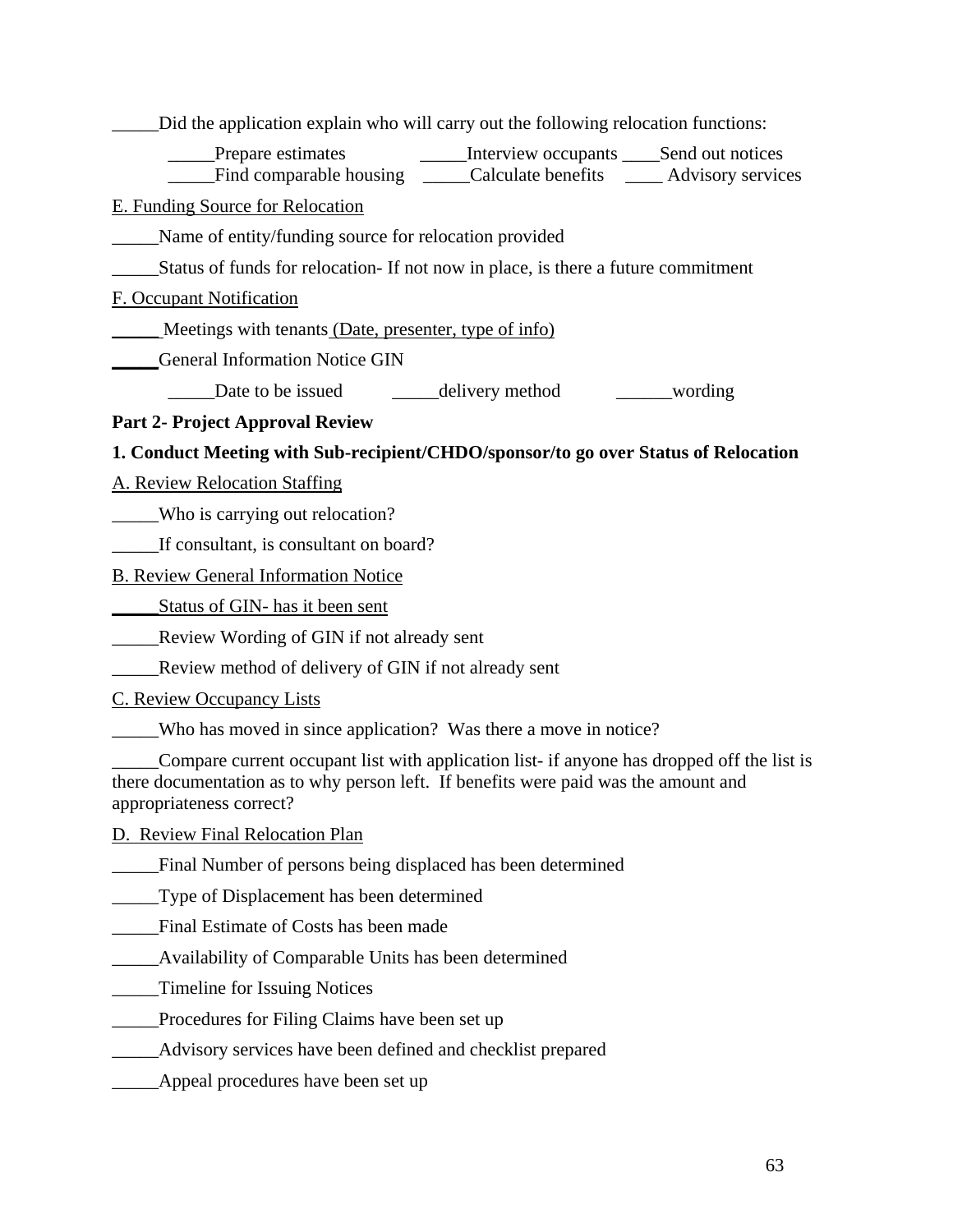- \_\_\_\_\_Plan has been finalized according to state and HUD rules
- Legal residency status has been reviewed and considered.
- E. Review Applicability of Section 104(d)
- \_\_\_\_\_Review funding sources (applies of CDBG/Section 108/HOME only)
- \_\_\_\_\_Correct Notices
- \_\_\_\_\_Correct Claim Forms?
- \_\_\_\_\_Covered in the Relocation Plan
- \_\_\_\_\_Formula for benefits is correct
- \_\_\_\_\_Number of months is correct
- \_\_\_\_\_Applied to all low income
- \_\_\_\_\_Applied irrespective of U.S. residency status
- \_\_\_\_\_One for One Replacement Plan Needed

#### **Part 3 Contract Execution Review**

1. Review the contract to ensure the following elements are contained in the body of the contract or as an exhibit:

Laws for which compliance is required- URA regulations, Public Law HUD Handbook and program citations

- \_\_\_\_Reference to use of City of La Mesa Relocation Procedures Manual
- \_\_\_\_Materials provided to developer/consultant
- \_\_\_\_Amount of budget for relocation and statement regarding funding source used to pay for relocation
- \_\_\_\_List of persons considered displaced and eligible for relocation benefits
- \_\_\_\_Reference to City of La Mesa Acquisition and Relocation Procedures Manual
- \_\_\_\_Payment of Claims- Supporting documentation requirements
- \_\_\_\_Reporting Responsibility (how often, what data)
- \_\_\_\_Monitoring/Access to Relocation Files
- \_\_\_\_Sponsor/developer's responsibility during HUD audit

2. Review and approve final Relocation Plan

3. Conduct meeting with developer/CHDO/sponsor, City project management staff, and/or relocation consultant. Invite HUD local relocation specialist.

**a.** Give a packet to the sub-recipient and/or relocation consultant that includes:

\_\_\_\_\_Copy of all laws for which compliance is required- URA regulations, HUD Handbook and program citations, Section 104(d), if applicable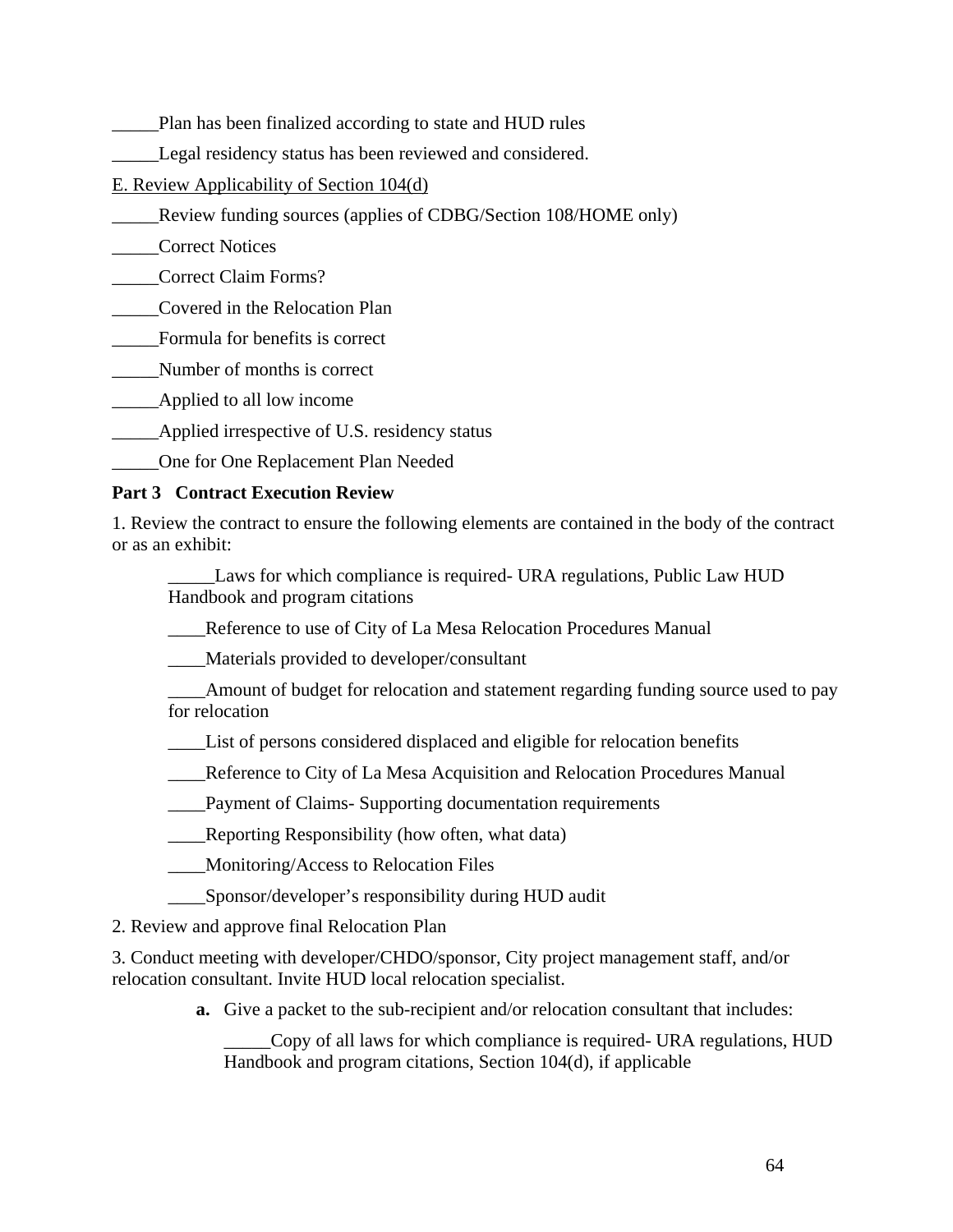\_\_\_\_Amount of budget for relocation; if not in contract source and commitment (If in relocation plan or budget, state that is the case)

\_\_\_\_List of persons considered potentially eligible for benefit

Periodic reporting Requirements

\_\_\_\_Levels of Responsibility for Reviewing Relocation Compliance

\_\_\_Developer staff responsible

\_\_\_Relocation staff review

\_\_\_ La Mesa Community Development Department staff reviews

\_\_\_\_Procedures for filing, documenting and paying claims

\_\_\_\_Monitoring/Access to Relocation Files

b. Review the List of Occupants with sub-recipient and/or relocation consultant

\_\_\_\_\_Compare the list of occupants as of ION with current occupant lists to see if any one has left; if so obtain information about the departure and determine if recontact is necessary. Check eviction documentation.

Determine the Presence of illegal aliens

\_\_\_\_\_Review the **[**City of La Mesa**'s**] exception policy

\_\_\_\_\_Review methodology for calculating benefit

Determine what tenants will be permanently displaced and will be paid relocation? This list will be provided as an attachment to the contract with the developer and/or relocation consultant.

Determine whether any tenants are eligible for other relocation benefits (i.e. Section 104(d), local ordinances)

\_\_\_\_\_Determine whether some tenants are eligible for temporary displacement

\_\_\_\_Temporary relocation policy is in place that covers all out of pocket expenses and its provisions are fair and equitable to displaced persons.

c. Review Timing, Wording, and Delivery of Notices

\_\_\_\_\_GIN- Status

\_\_\_\_\_Move In Notices

\_\_\_\_\_Notice of Displacement/Notice of Eligibility

\_\_\_\_\_Temporary Notices

d. Review City of La Mesa Relocation Manual for procedures for:

**\_\_\_\_\_**Interviewing tenants

Form to be used

Documents to be collected

\_\_\_\_Claim process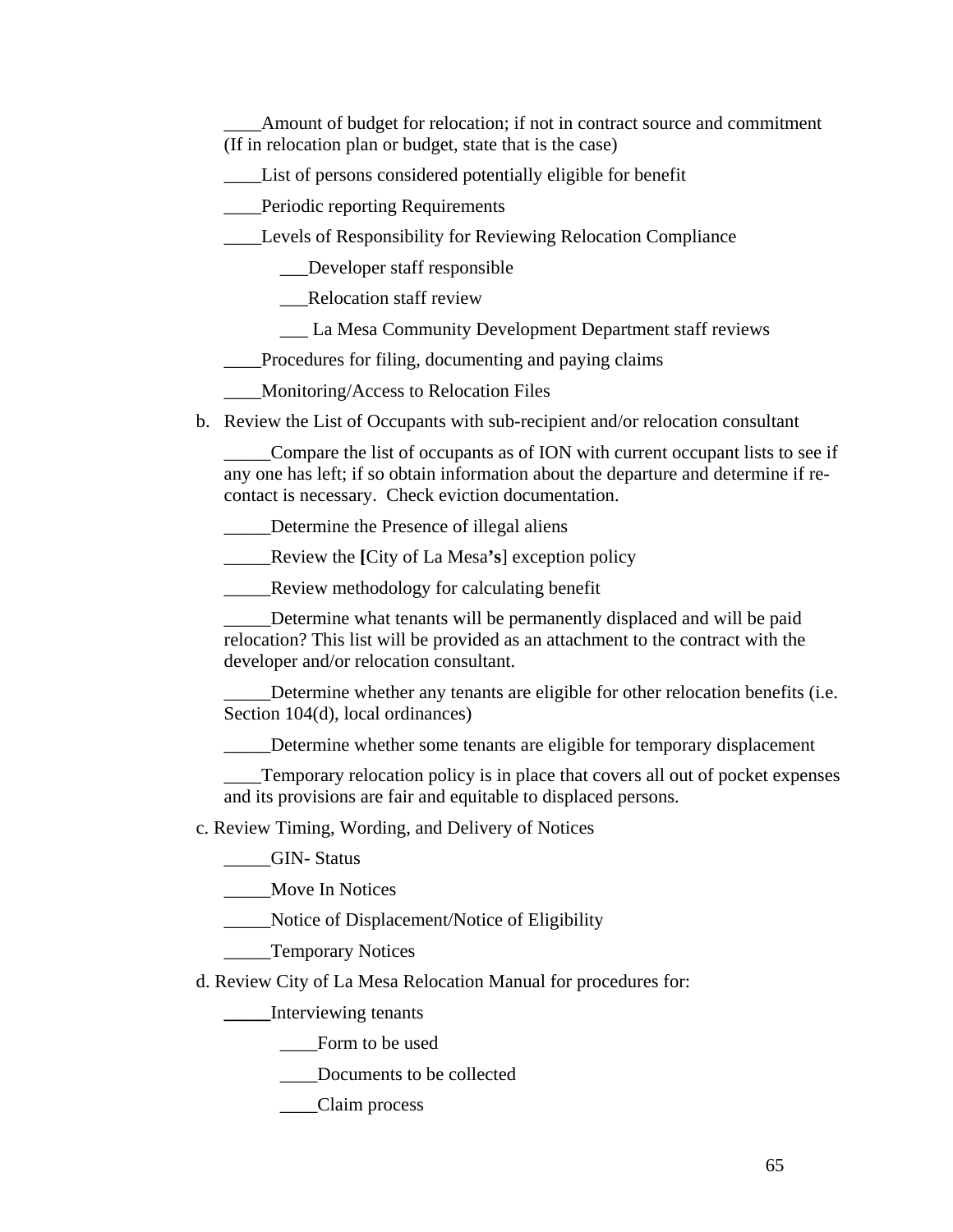\_\_\_\_Timely completion

\_\_\_\_Determining occupancy standards for replacement housing

\_\_\_\_Determining replacement housing inspection standards

\_\_\_\_Providing status reports

- \_\_\_\_\_Status reports to be provided regularly
- \_\_\_\_\_Review of claims

\_\_\_\_\_Payment Procedures

\_\_\_\_\_File documentation

\_\_\_\_\_Other

#### **Part IV Project Completion Review**

A. Occupancy List

\_\_\_\_Did everyone receive benefits?

\_\_\_\_If no benefits, agency has reviewed and approved

\_\_\_\_\_ Evictions were proper

\_\_\_\_\_\_Agency has reviewed and approved

B. Review of Claim Forms

\_\_\_\_\_Forms completed correctly

\_\_\_\_\_All Payments made

\_\_\_\_\_Inspections completed for both in-town and out of town replacement housing

\_\_\_\_\_Moving Expenses for Housing

\_\_\_\_\_Actual supported by received

\_\_\_\_\_Fixed according to updated CA schedule

C. Review of Rental Housing Replacement Housing

\_\_\_\_\_Comparable units- sufficient number and documented as comparable

\_\_\_\_\_Calculations are supportable

**EXECUTE:** Rent (Lease or rent receipts)

\_\_\_\_\_Utilities

\_\_\_\_\_Income

- Referred to correct unit size
- \_\_\_\_Correct income schedule used
- \_\_\_\_Section 8 Documentation of initial award or transfer
- \_\_\_\_Down payment documentation in file
- **Legal residency issues**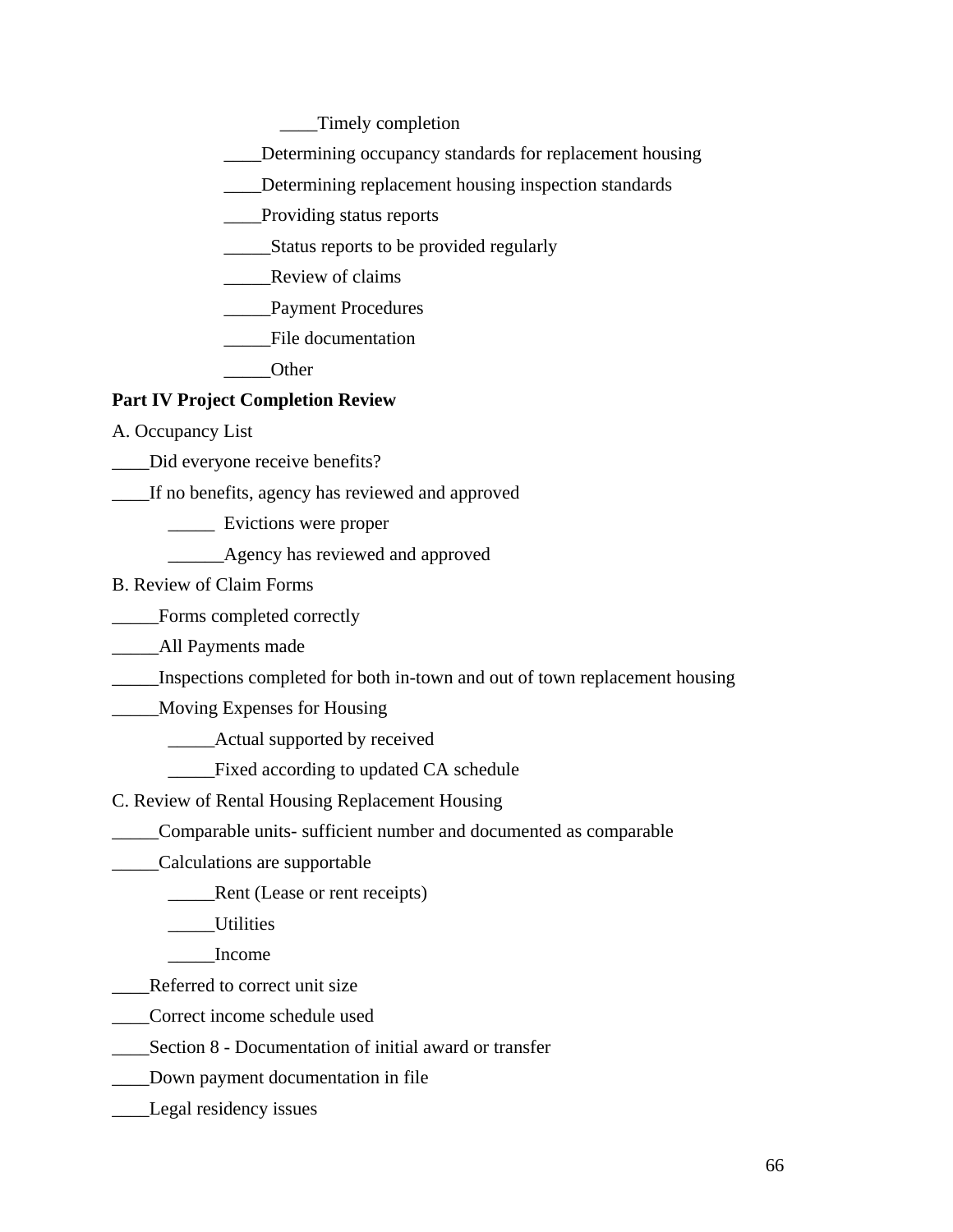**Exceptions approved or** 

\_\_\_\_\_\_\_FHWA methodology used

D. Review of Homeowners Replacement housing

Provided if acquisition was involuntary

**EXECUTE:** Replacement housing documented

E. Advisory Assistance

\_\_\_\_\_Assistance Documented

F. Review of Business Relocation

\_\_\_\_\_All equipment identified and accounted for (appraisal or other document)

\_\_\_\_\_Re-establishment

\_\_\_\_\_Moving expenses supported by bids/receipts

G. Review of Section 104(d)

\_\_\_\_\_Does the law apply?

\_\_\_\_\_#Units demolished/converted

\_\_\_\_\_Correct payments made?

\_\_\_\_\_Correct income formula used

\_\_\_\_\_Correct income limits applied

\_\_\_\_\_Number of months is correct

\_\_\_\_\_Security deposit included

**EXECUTE:** Applied to all low income and low income only

\_\_\_\_\_Applied irrespective of U.S. residency status

\_\_\_\_\_One for One Replacement Plan published

\_\_\_\_\_Units Replaced

H. Other Review

\_\_\_\_\_Advisory Assistance

\_\_\_\_\_Complaints settled.

\_\_\_\_\_Files Organized Properly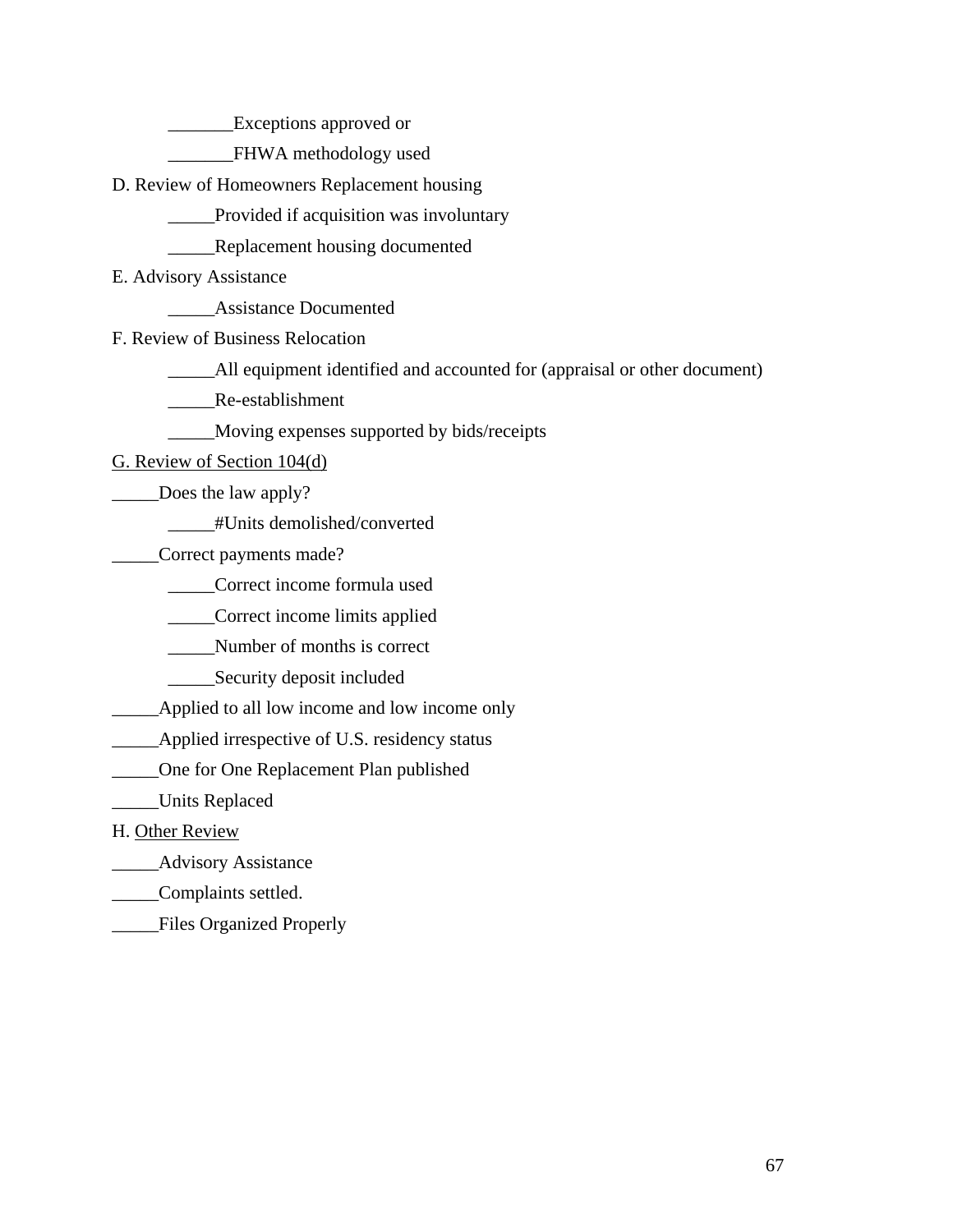#### **Exhibit 3 Offer Of Just Compensation**

Agency Letterhead

 *(Date)* 

 *(Name)* 

 *(Address)* 

 *(Address)* 

Dear the contract of the contract of the contract of the contract of the contract of the contract of the contract of the contract of the contract of the contract of the contract of the contract of the contract of the contr

The purpose of this letter is to make you an offer of just compensation for your property located at *(Address of Property)* .

 *(Name)* , *(Title)* ,

on behalf of the City of La Mesa, has established the amount of just compensation for your property at \$ .

This amount is based on the fair market value established by an appraisal and approved by a review appraiser.

The City of La Mesa proposes to purchase your property for the established fair market value stated above. Attached you will find a Summary Statement of the Basis for the Determination of Just Compensation.

If you have any questions about this matter, please do not hesitate to call me at *(Phone Number)*. I look forward to hearing from you soon.

Sincerely,

 *(Name) (Title) (Agency)* 

Attachment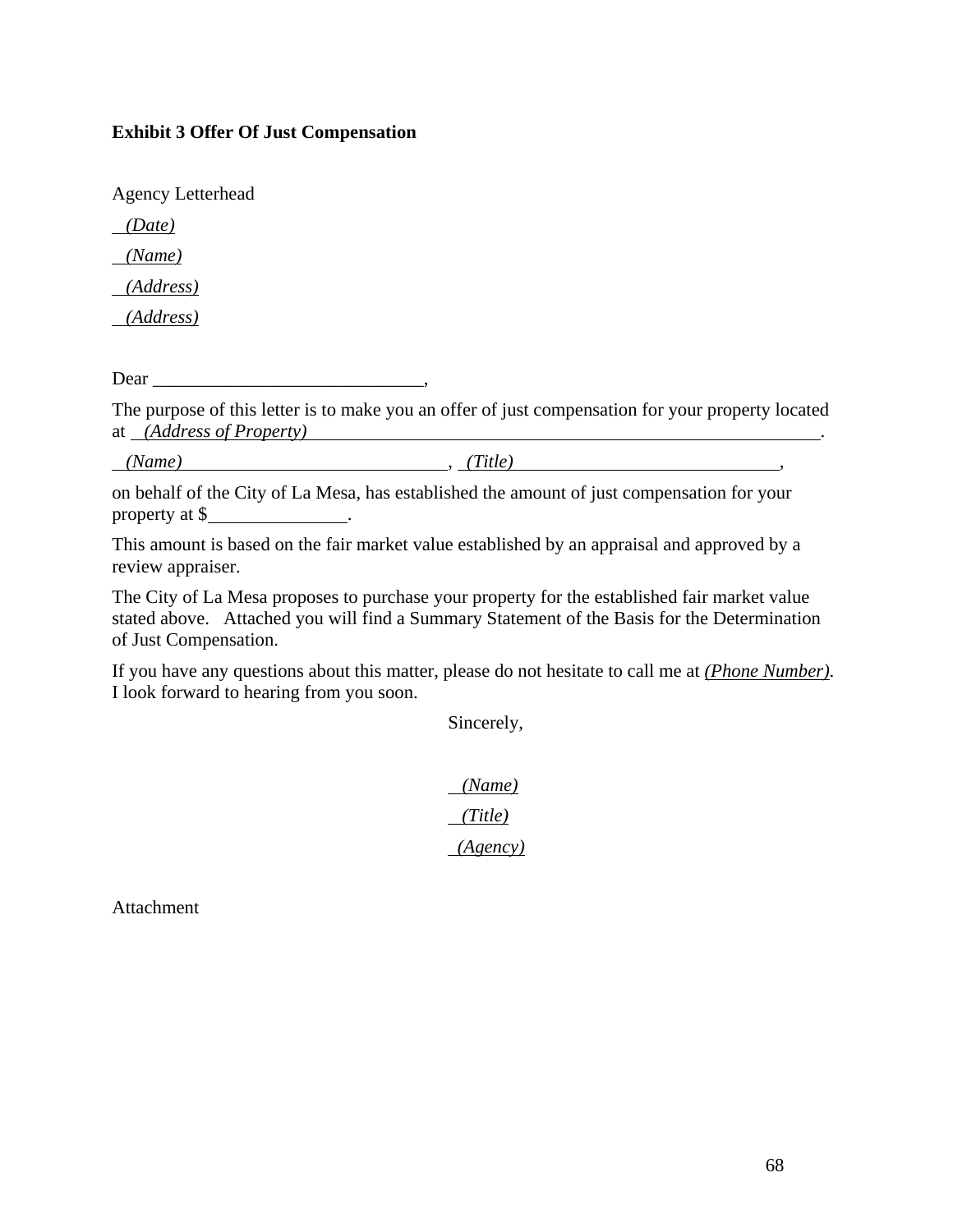#### **SUMMARY STATEMENT OF THE BASIS FOR THE DETERMINATION**

#### **Description and Location of Property:**

| and identified as: <i>(Lot Number, Subdivision, Plat, etc.)</i> , also being recorded in |  |
|------------------------------------------------------------------------------------------|--|
| <i>(Book, Page, and Date)</i> in the records located at _______________________.         |  |
| This is the same property described in a deed from                                       |  |
|                                                                                          |  |
|                                                                                          |  |
|                                                                                          |  |
| and on record at Tax Map: __________ Map Code: _________, Route #: ________.             |  |
| <b>Purpose of Purchase:</b>                                                              |  |

### **Interest in the Property:**

#### **Improvements:**

#### **Declaration of Offer:**

Based on the appraisal and the review appraisal prepared for the property to be acquired, the City of La Mesa hereby makes you an offer to acquire your property in the

amount of dollars (\$ .00). This offer is for the fair market value of your property and does not include any consideration of decrease or increase in value attributable to the project in which it is being acquired. If relocation payments are applicable, they are not represented in the amount identified in this offer letter.

Should you have any questions concerning this summary statement and the City's offer, please contact *(Name)* at the City of La Mesa Community Development Department, phone number \_\_\_\_\_\_\_\_\_\_\_\_\_\_\_\_\_\_\_\_\_\_\_\_\_\_.

\_\_\_\_\_\_\_\_\_\_\_\_\_\_\_\_\_\_\_\_\_\_\_\_\_\_\_\_\_\_\_\_\_\_\_\_\_\_ \_\_\_\_\_\_\_\_\_\_\_\_\_\_\_\_\_\_

SIGNATURE OF AUTHORIZING OFFICIAL DATE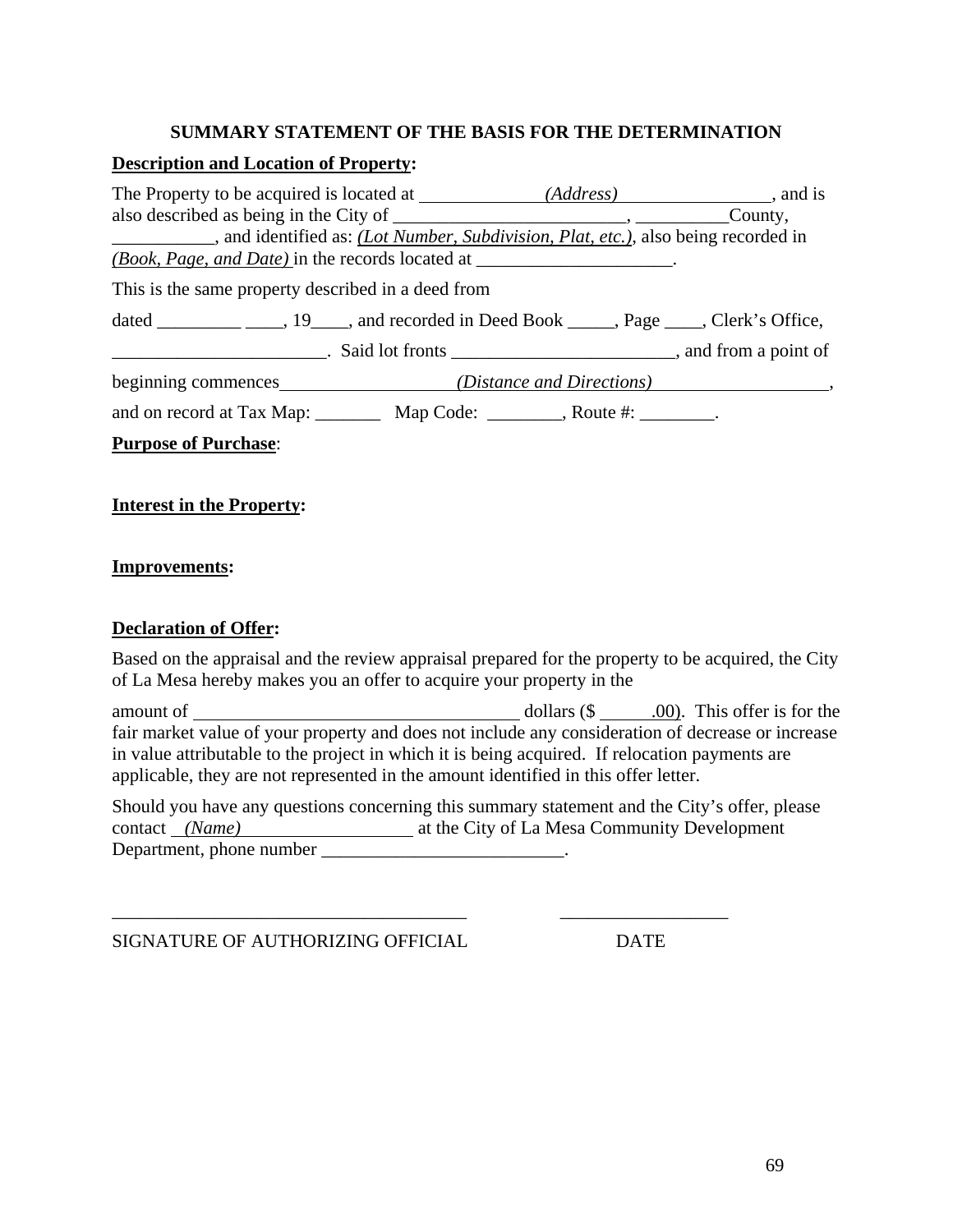## **Exhibit 4 90 Day Notice to Vacate**

#### *Agency Letterhead*

 You were issued a notice of eligibility for relocation assistance which identified the address of a comparable unit that was most representative of your present home. This notice informed you that it would be necessary for you to relocate in order for the Agency to carry out its project, and that you would not be required to vacate your unit without at least 90 days advance written notice of the date by which you must vacate.

 This is your 90-day notice to vacate the property. You must vacate the property no later than *90 days from the date of this Notice*.

 When you do move, you will be entitled to relocation payments and other assistance in accordance with Federal regulations implementing the Uniform Relocation Assistance and Real Property Acquisition Policies Act of 1970, as amended (URA). This assistance was outlined in the Notice of Eligibility for Relocation Assistance you previously received.

NOTE: Pursuant to Public Law 105-117, aliens not lawfully present in the United States are not eligible for relocation assistance unless such ineligibility would result in exceptional hardship to a qualifying spouse, parent, or child. All persons seeking relocation assistance will be required to certify that they are a United States citizen or national, or an alien lawfully present in the United States.

 We will continue to provide you with the address of other replacement housing units for you to consider, and provide transportation to inspect these units. Please remember that we cannot base your payment on any unit that is not a "comparable replacement home," and decent, safe and sanitary. Therefore, do not commit yourself to purchase or rent a unit until we inspect it.

 In addition to relocation payments and housing referrals, counseling and other services are available to you. However, in order for you to obtain a replacement housing payment, you must move to a decent, safe and sanitary home within one year after you vacate your present home. Therefore, do not move into your selected unit until it has been inspected and approved.

If you have any questions, please contact the Agency's representative.

This letter is important to you and should be retained.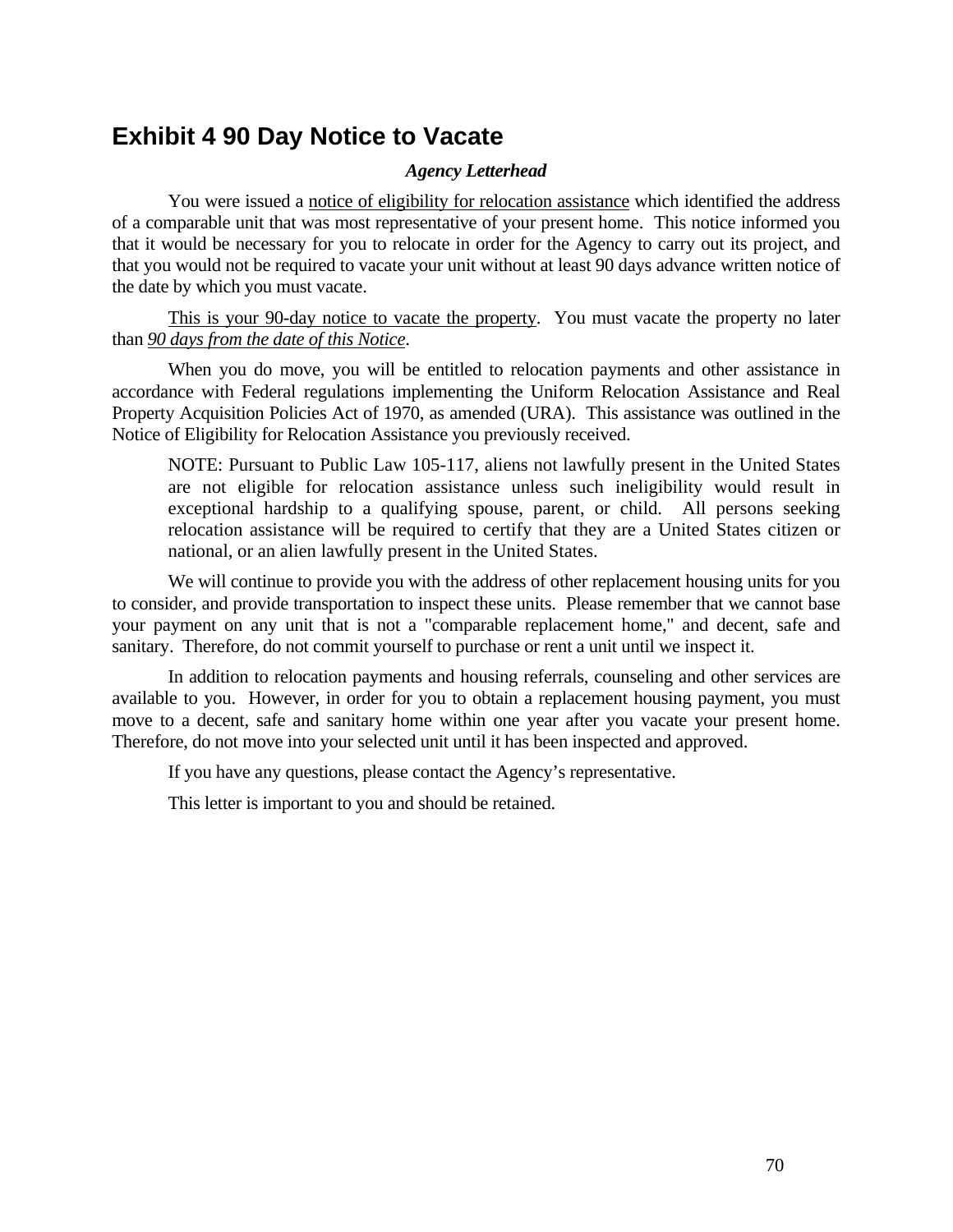# **Exhibit 5 Uniform Relocation Assistance and Real Property Acquisition Policies Act Fixed Residential Moving Cost Schedule**

Fixed Residential Moving Cost Schedules are set by the Federal Highway Administration and are update annually. The City of La Mesa will use the most recent schedule when determining residential moving expenses for relocation reimbursements.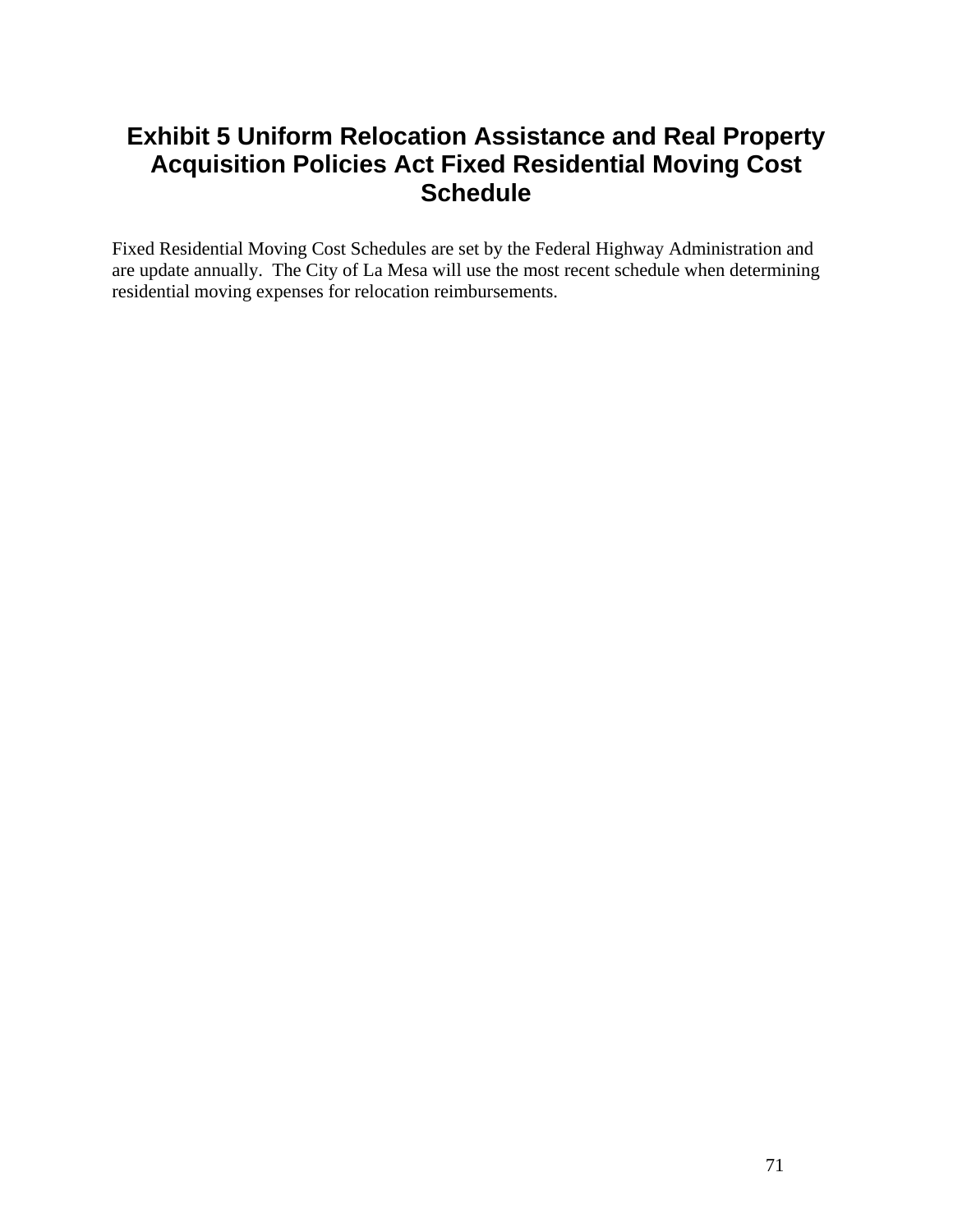# **Exhibit 6 Inspection Checklist**

| Name                                                                                                                   |
|------------------------------------------------------------------------------------------------------------------------|
| Project Name                                                                                                           |
|                                                                                                                        |
| Number of Bedrooms_____ Number of Baths ________ Square Footage______                                                  |
| Type of Kitchen Facilities: Full_____ Hot plate_____ Shared______________________                                      |
| Other: Explain                                                                                                         |
| Utilities: Indicate if included in lease                                                                               |
| Water Gas Electric Sewer Other                                                                                         |
| House is:                                                                                                              |
| 1. Structurally Sound                                                                                                  |
|                                                                                                                        |
| 3.                                                                                                                     |
| Safe electrical wiring adequate for lighting and other devices<br>4.                                                   |
| Heating system capable of sustaining a healthful temperature of approximately<br>5.                                    |
| 70 degrees unless climate does not require it _________                                                                |
| Adequate in size with respect to # of rooms and area of living space needed to<br>6.<br>accommodate displaced persons. |
| Unobstructed egress to safe, open space at ground level, if second floor, two means of<br>7.                           |
| Handicapped free of barriers that would preclude ingress/egress or use_________<br>8.                                  |
| Bathroom is:<br>9.                                                                                                     |
| Separate________ well lighted________ ventilated                                                                       |
| Private <sub>_______</sub><br>$\sin k$                                                                                 |
|                                                                                                                        |
| good working condition<br>Presence of toilet_________                                                                  |
| Properly connected to sources of water and sewage                                                                      |
| 10. Housekeeping dwelling with kitchen area that:                                                                      |
| Contains fully usable sink__________                                                                                   |
| Is properly connected to potable hot and cold water and to sewage/drainage_____                                        |
| Adequate connections for stove and refrigerator______                                                                  |
| Date Inspected                                                                                                         |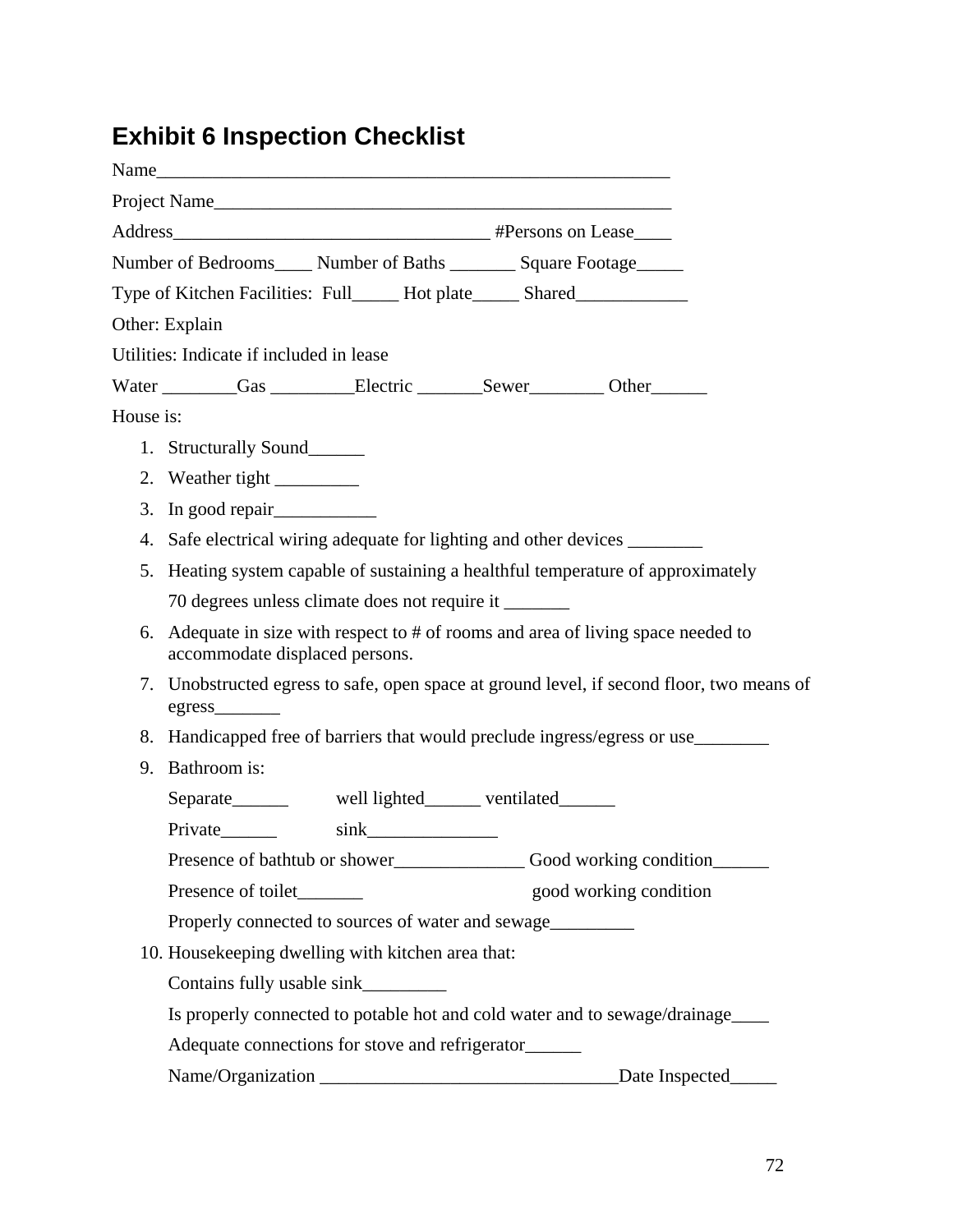# **Exhibit 7A Residential Advisory Assistance**

Name of Grantee/Sponsor Project Name\_\_\_\_\_\_\_\_\_\_\_\_\_\_\_\_

Name of Person \_\_\_\_\_\_\_\_\_\_\_\_\_\_\_\_\_\_ Address\_\_\_\_\_\_\_\_\_\_\_\_\_\_\_\_\_\_\_\_\_\_\_\_\_\_

| <b>Date</b><br>Identified | <b>Identification of Needs</b>           | <b>Date</b><br><b>Resolved</b> | <b>Resolution</b> |
|---------------------------|------------------------------------------|--------------------------------|-------------------|
|                           | <b>Explanation of Benefits</b>           |                                |                   |
|                           | Transportation                           |                                |                   |
|                           | Child Care                               |                                |                   |
|                           | Help with comparable Unit                |                                |                   |
|                           | Help with Credit                         |                                |                   |
|                           | Help with Landlord                       |                                |                   |
|                           | Disability/elderly issues                |                                |                   |
|                           | Referrals to other Government Assistance |                                |                   |
|                           | Assistance with claims                   |                                |                   |
|                           | Moving Assistance                        |                                |                   |
|                           | Other (Describe                          |                                |                   |
|                           |                                          |                                |                   |
|                           |                                          |                                |                   |
|                           |                                          |                                |                   |
|                           |                                          |                                |                   |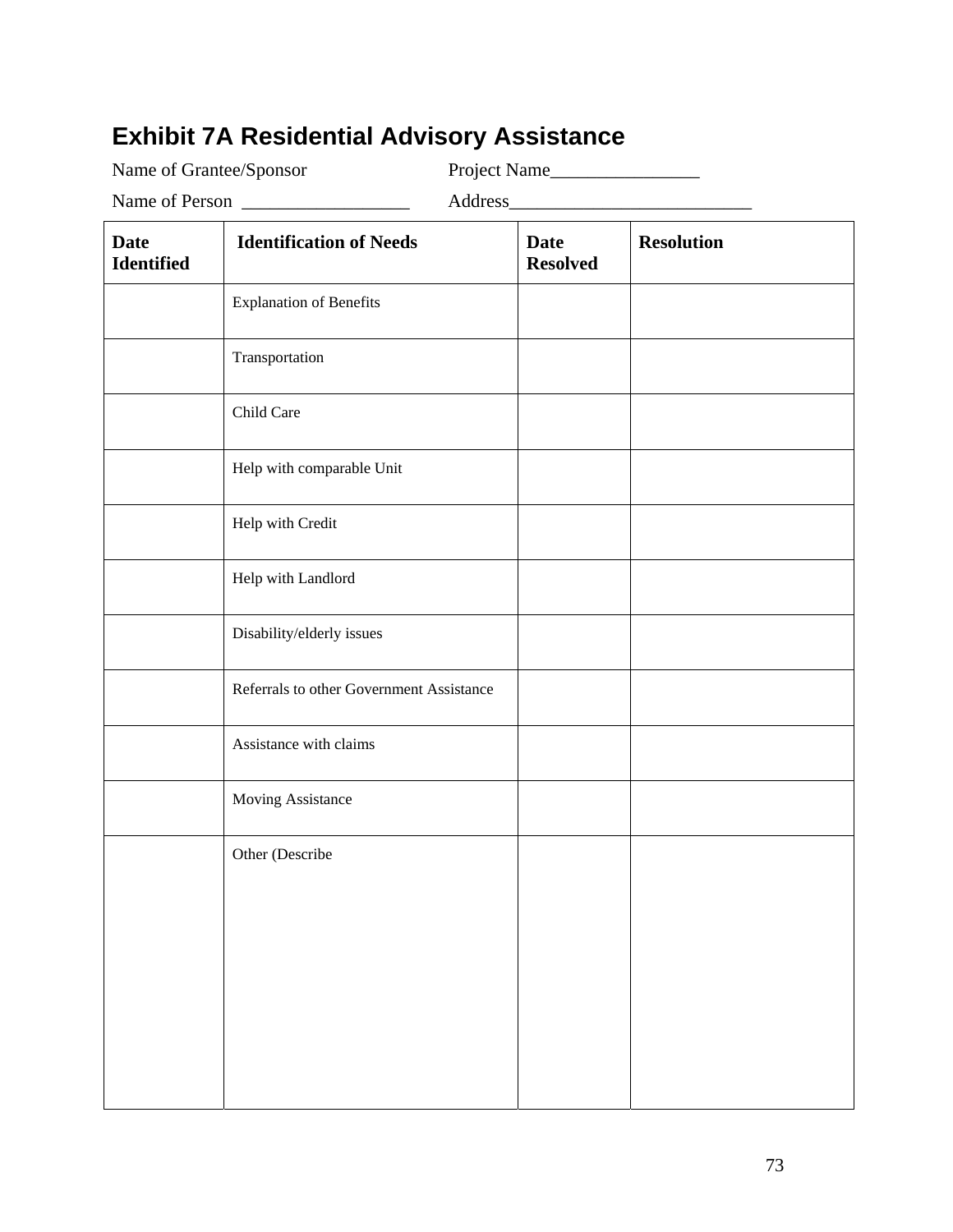# **Exhibit 7B Business Advisory Assistance**

Name of Business \_\_\_\_\_\_\_\_\_\_\_\_\_\_\_\_Type of Business\_\_\_\_\_\_\_\_\_\_\_\_\_\_\_\_\_\_\_\_\_\_\_\_\_\_\_

| <b>Date</b><br><b>Identified</b> | <b>Identification of Needs</b>            | <b>Date</b><br><b>Resolved</b> | <b>Resolution</b> |
|----------------------------------|-------------------------------------------|--------------------------------|-------------------|
|                                  | <b>Business Replacement Site</b>          |                                |                   |
|                                  | Space Required                            |                                |                   |
|                                  | <b>Utility Hook Ups</b>                   |                                |                   |
|                                  | Permits                                   |                                |                   |
|                                  | Number and Type of Rooms                  |                                |                   |
|                                  | Outbuildings                              |                                |                   |
|                                  | Location needs to market goods/services   |                                |                   |
|                                  | <b>Financial Considerations</b>           |                                |                   |
|                                  | <b>Other Space Considerations</b>         |                                |                   |
|                                  | Need for Outside Specialist               |                                |                   |
|                                  | Personnel Issues                          |                                |                   |
|                                  | Equipment                                 |                                |                   |
|                                  | Fixtures                                  |                                |                   |
|                                  | Furniture                                 |                                |                   |
|                                  | <b>Realty Issues</b>                      |                                |                   |
|                                  | Time Required to Vacate                   |                                |                   |
|                                  | Difficulty Locating Displacement Property |                                |                   |
|                                  | <b>Advanced Relocation Required</b>       |                                |                   |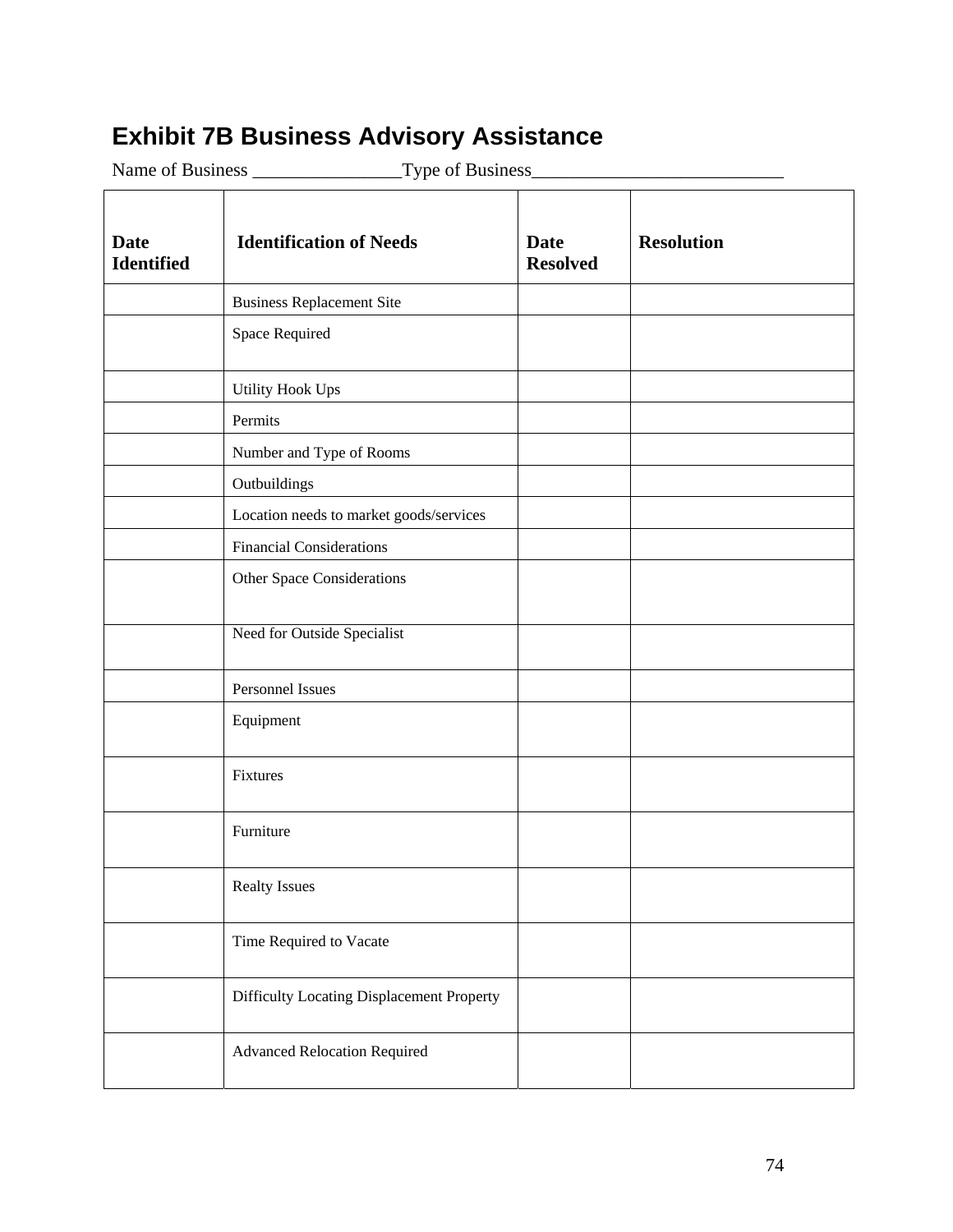# **Exhibit 8 Uniform Act (URA) Income Limits State Of California**

The City of La Mesa will use the most up to date household income limits when determining eligibility for relocation assistance. Income limits are determined annually by HUD and are posted to the HUD website.

www.hud.gov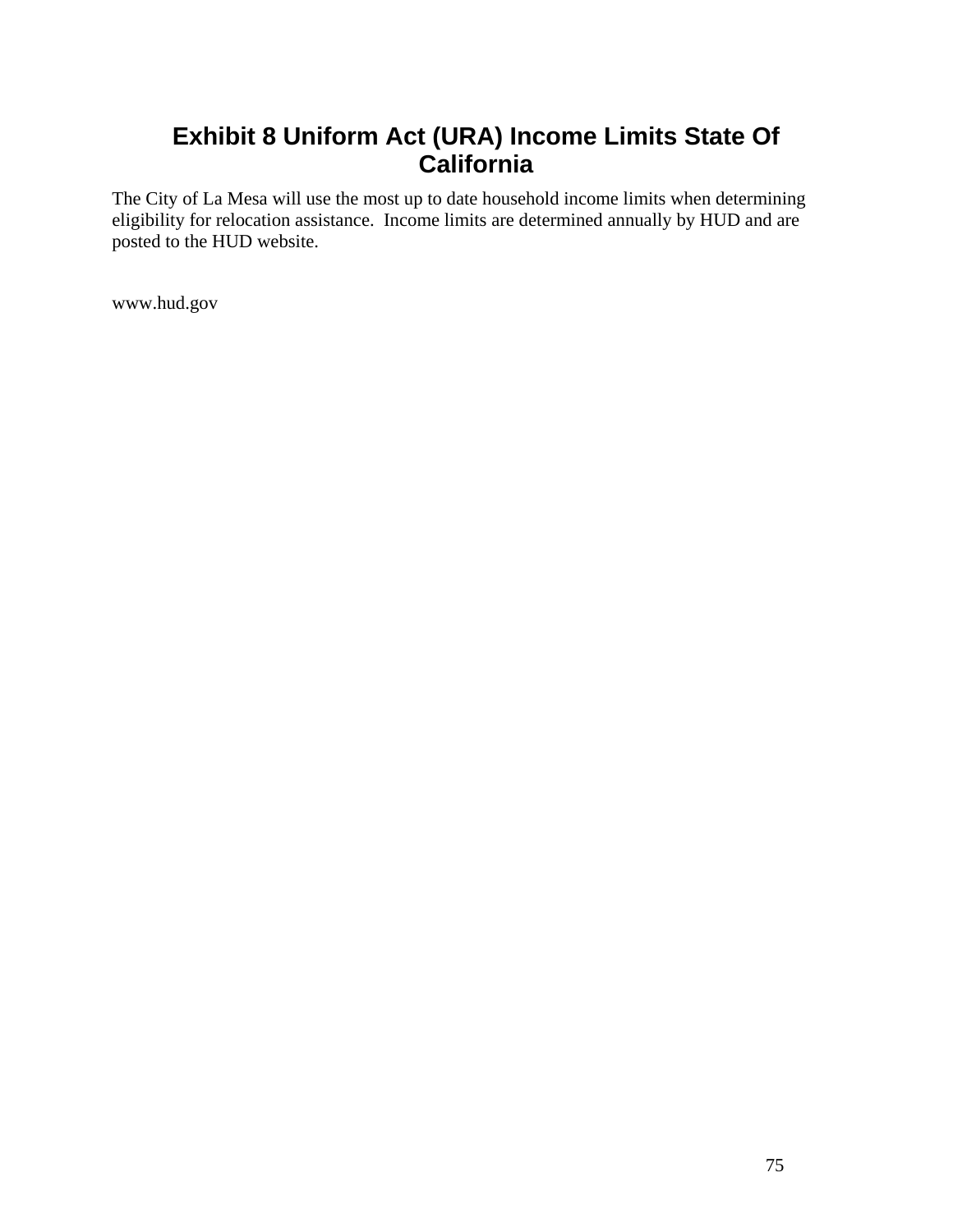| <b>Exhibit 9- Notice Procedures</b>            |                                                                                                                      |                                                                                                            |  |  |
|------------------------------------------------|----------------------------------------------------------------------------------------------------------------------|------------------------------------------------------------------------------------------------------------|--|--|
| <b>Type of Notice</b>                          | <b>When Notice Should Be Sent</b>                                                                                    | Who Will Send it                                                                                           |  |  |
|                                                |                                                                                                                      |                                                                                                            |  |  |
| <b>Involuntary Acquisition</b>                 |                                                                                                                      |                                                                                                            |  |  |
| Letter of Interest/Letter to<br>Appraise       | At appraisal                                                                                                         | La Mesa Community<br>Development Department staff in<br>charge of acquisition/eminent<br>domain process    |  |  |
| Just Compensation and Summary<br>Statement     | After appraisal and review<br>appraisal and value<br>determination                                                   | La Mesa Community<br>Development Department staff in<br>charge of acquisition or eminent<br>domain process |  |  |
| <b>Voluntary Acquisition</b>                   |                                                                                                                      |                                                                                                            |  |  |
| <b>Voluntary Notice</b>                        | Prior to purchase agreement or<br>after the fact if application<br>submitted after purchase<br>agreement is signed   | La Mesa Community<br>Development Department staff or<br>third party applicant                              |  |  |
| <b>Relocation Notices</b>                      |                                                                                                                      |                                                                                                            |  |  |
| <b>General Information Notice</b>              |                                                                                                                      |                                                                                                            |  |  |
| <b>Involuntary Acquisition</b>                 | Letter of Interest                                                                                                   | La Mesa Community<br>Development Department staff in<br>charge of eminent domain<br>process                |  |  |
| <b>Voluntary Acquisition</b>                   | Purchase Agreement                                                                                                   |                                                                                                            |  |  |
|                                                |                                                                                                                      | Notice provided by applicant,<br>reviewed by La Mesa<br><b>Community Development</b><br>Department staff   |  |  |
| Move In Notice/Notice to<br>Prospective Tenant | At time of move in; after<br>application submitted and<br><b>General Information Notice</b><br>sent to other tenants | Notice provided by applicant;<br>reviewed by La Mesa<br><b>Community Development</b><br>Department staff   |  |  |
| <b>Notice of Eligibility</b>                   |                                                                                                                      |                                                                                                            |  |  |
| <b>Involuntary Acquisition</b>                 | Offer of Just Compensation                                                                                           | La Mesa Community<br>Development Department staff in<br>charge of eminent domain<br>process                |  |  |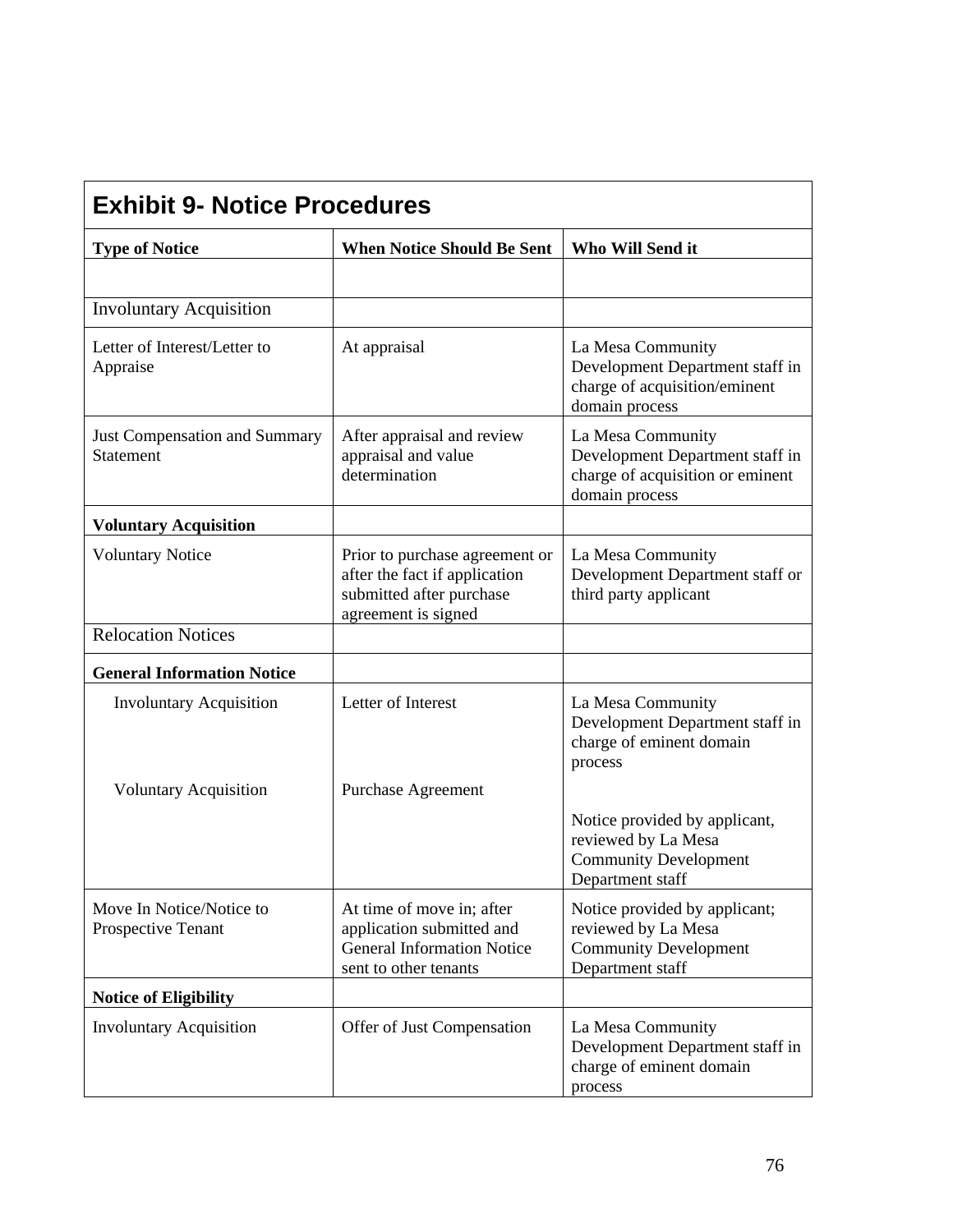| <b>Voluntary Acquisition</b><br>Project carried out by City of La<br>Mesa | Approval of Consolidated<br>Plan or Amendment to<br>Consolidated Plan listing<br>project site                          | La Mesa Community<br>Development Department staff in<br>charge of acquisition                                                                                                          |
|---------------------------------------------------------------------------|------------------------------------------------------------------------------------------------------------------------|----------------------------------------------------------------------------------------------------------------------------------------------------------------------------------------|
| Project carried out by third party<br>applicant                           | Execution of contract between<br>City of La Mesa and third<br>party applicant or contractor<br>and site control exists | Notice provided by applicant;<br>reviewed by La Mesa<br><b>Community Development</b><br>Department staff                                                                               |
| <b>Ninety Day Notices</b>                                                 | 90 Days prior to vacate<br>assuming-cannot issue until<br>address of comparable unit<br>provided to displacee          | Notice provided by La Mesa<br><b>Community Development</b><br>Department staff or provided by<br>applicant and reviewed by La<br>Mesa Community Development<br>Department staff        |
| Notice of Non Displacement                                                | Same timing as Notice of<br>Eligibility                                                                                | Notice provided by La Mesa<br><b>Community Development</b><br>Department staff or provided by<br>applicant and reviewed by La<br><b>Mesa Community Development</b><br>Department staff |
| <b>Temporary Notice</b>                                                   | No less than 90 days before<br>temporary relocation starts                                                             | Notice provided by La Mesa<br><b>Community Development</b><br>Department staff or provided by<br>applicant and reviewed by La<br><b>Mesa Community Development</b><br>Department staff |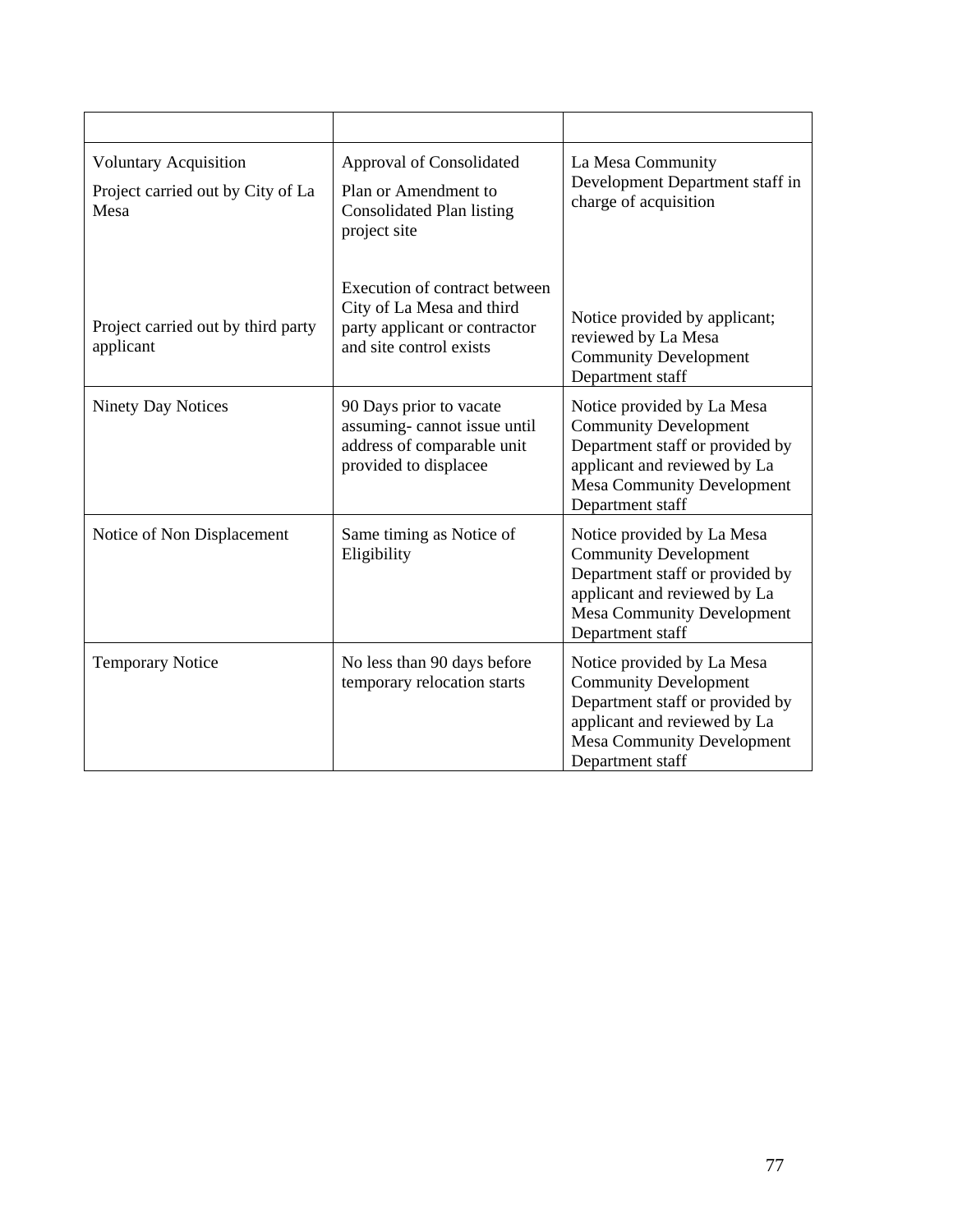# **Exhibit 10 City of La Mesa Residential Anti-Displacement and Relocation Assistance Plan**

**Community Development Block Grant & Home Investment Partnerships Programs**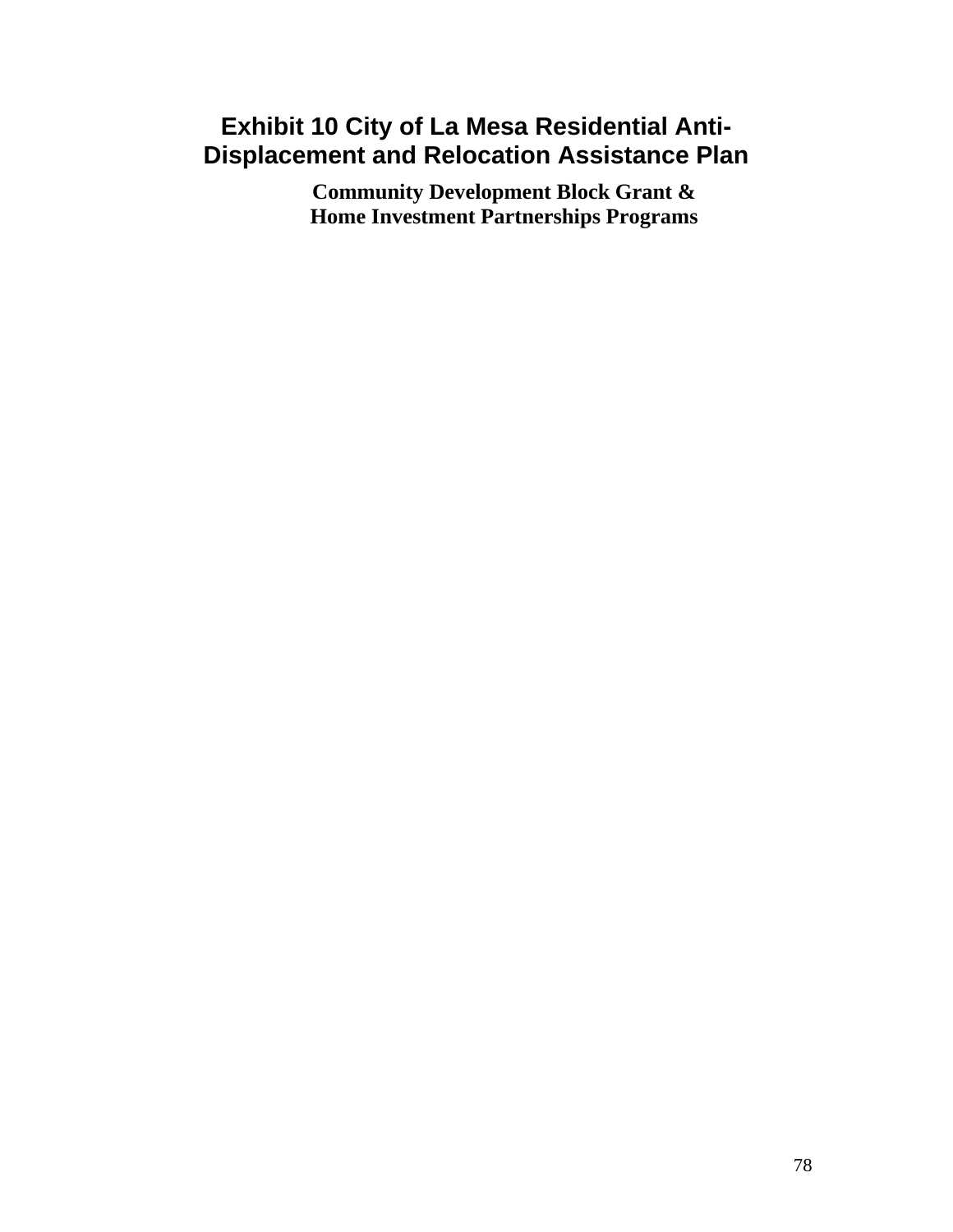#### **City Of La Mesa Acquisition, Anti-Displacement and Relocation Assistance Plan**

This Residential Anti-displacement and Relocation Assistance Plan (RARAP) is prepared by The City of La Mesa in accordance with the Housing and Community Development Act of 1974, as amended; and HUD regulations at 24 CFR 42.325 and is applicable to the City's CDBG, and HOME-assisted projects.

The City will review all instances of property acquisition involving CDBG or HOME funding, including third party acquisitions that will ultimately involve federal funding. Early in the process prior to any purchase and/or displacement, the City will consult with HUD staff and with professional relocation specialists, to determine the correct approach to implementation of relocation regulations.

With the assistance of relocation consultants, the City will provide the applicable notices on the correct schedule.

## **Minimize Displacement**

Consistent with the goals and objectives of activities assisted under the Act, the City of La Mesa will avoid the displacement of people from their homes when implementing CDBG or HOME funded projects. Should displacement and relocation be unavoidable, the City of La Mesa will take the following steps to minimize the direct and indirect impacts on people affected by the City's actions:

- □ Coordinate code enforcement with housing maintenance and rehabilitation programs to maintain the quality of the housing stock and to avoid deterioration and private sector disinvestment in residential neighborhoods.
- Evaluate housing codes and rehabilitation standards in reinvestment areas to prevent undue financial burden on established owners and tenants.
- Stage rehabilitation of apartment units to allow tenants to remain in the building/complex during and after the rehabilitation, working with empty units first.
- □ Arrange for facilities to house persons who must be relocated temporarily during rehabilitation.
- □ Identify and mitigate displacement resulting from intensive public investment in residential neighborhoods.
- □ Implement the adopted regulations in the Condominium Conversion Ordinance to provide reasonable protections and relocation assistance to tenants of apartment units faced with conversion to a condominium.
- Provide homeowners and tenants with information on assistance available to help them remain in their neighborhood in the face of revitalization pressures.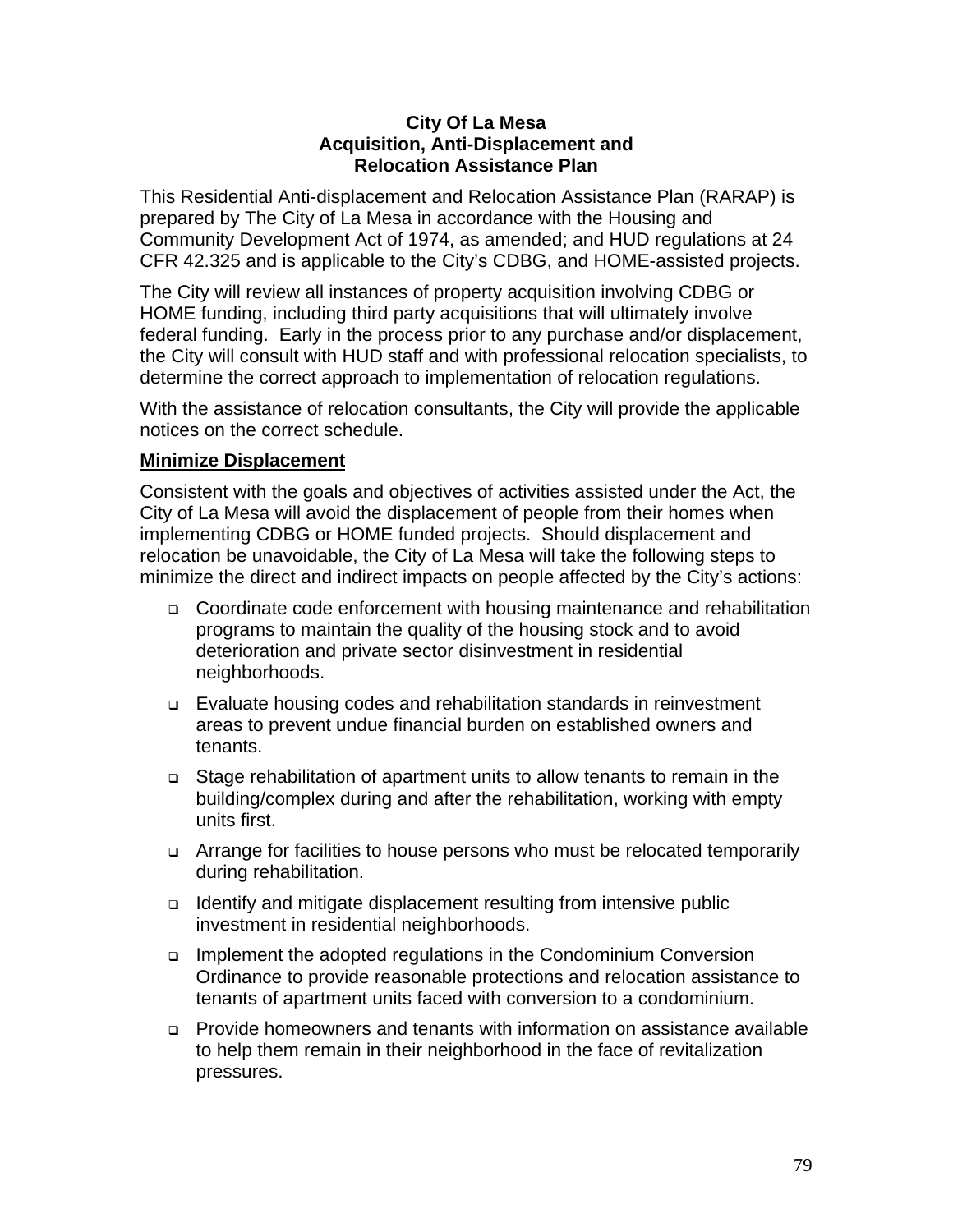- □ To avoid displacement, give priority to rehabilitation of housing, as opposed to demolition, unless the demolition is unavoidable due to the nature and extent of the proposed project.
- If feasible, demolish or convert only dwelling units that are not occupied or vacant occupiable dwelling units (especially those units which are "lowerincome dwelling units" (as defined in 24 CFR 42.305).
- Only those properties deemed essential to the need or success of the project will be demolished or converted.

## **Relocation Assistance to Displaced Persons**

La Mesa will provide relocation assistance for lower-income tenants who, in connection with an activity assisted under the CDBG or HOME Programs, move permanently or move personal property from real property as a direct result of the demolition of any dwelling unit or the conversion of a lower-income dwelling unit in accordance with the requirements of 24 CFR 42.350. A displaced person who is not a lower-income tenant, will be provided relocation assistance in accordance with the Uniform Relocation Assistance and Real Property Acquisition Policies Act of 1970, as amended, and implementing regulations at 49 CFR Part 24.

Relocation assistance to displaced persons shall include the following components:

- 1. Interview the persons being displace to determine eligibility for relocation benefits
- 2. Assist the eligible displaced persons to file a claim for relocation benefits
- 3. Verify and document the claim, including documentation of the comparable housing and inspection of the replacement units
- 4. Pay the claim
- 5. Document the paid claim.

## **Voluntary Acquisition and Relocation**

The City of La Mesa and a property owner can negotiate an amicable agreement for the acquisition of residential property, which does not trigger relocation for the owner occupant property owner. The City of la Mesa will inform the property owner that it will not use eminent domain procedures if the purchase negotiations fail. The City will document the value of the property through a professional appraisal or comparable methodology. The City will inform the owner of is estimate of the fair market value in writing before seller enters a sales contract. A sample voluntary acquisition letter is included as Attachment A. If a tenant is displaced, relocation assistance will be provided.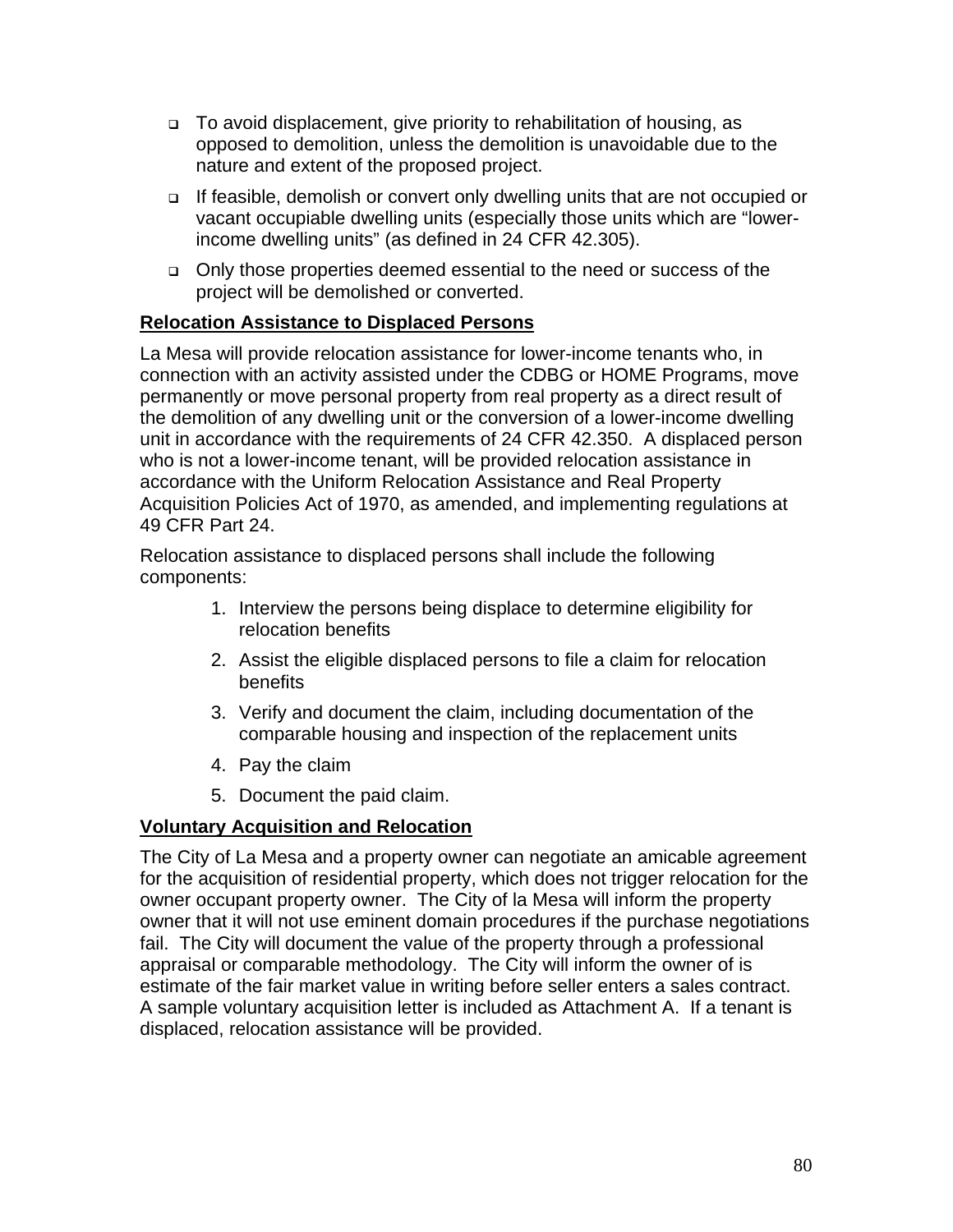## **One-for-One Replacement of Lower-Income Dwelling Units**

The City of La Mesa will replace all occupied and vacant but suitable for occupancy lower-income dwelling units demolished or converted to a use other than lower-income housing in connection with a project assisted with funds provided under the CDBG or HOME Program in accordance with 24 CFR 42.375.

Before entering into a contract committing La Mesa to provide funds for a project that will directly result in demolition or conversion of lower-income dwelling units, La Mesa will publish a notice in a newspaper of general circulation and hold a public hearing before the City Council. The City Council will consider the circumstances of the project and determine if a waiver from the requirement for one for one replacement should be pursued.

The City will submit to HUD the following information in writing:

- 1. A description of the proposed assisted project;
- 2. The address, number of bedrooms, and location on a map of lowerincome dwelling units that will be demolished or converted to a use other than as lower- income dwelling units as a result of an assisted project;
- 3. A time schedule for the commencement and completion of the demolition or conversion;
- 4. To the extent known, the address, number of lower-income dwelling units by size (number of bedrooms) and location on a map of the replacement lower-income housing that has been or will be provided.
- 5. The source of funding and a time schedule for the provision of the replacement dwelling units;
- 6. The basis for concluding that each replacement dwelling unit will remain a lower-income dwelling unit for at least 10 years from the date of initial occupancy; and
- 7. Information demonstrating that any proposed replacement of lowerincome dwelling units with smaller dwelling units (e.g., a 2-bedroom unit with two 1-bedroom units), or any proposed replacement of efficiency or single-room occupancy (SRO) units with units of a different size, is appropriate and consistent with the housing needs and priorities identified in the HUD-approved Consolidated Plan and 24 CFR 42.375(b).

To the extent that the specific location of the replacement dwelling units and other data in items 4 through 7 are not available at the time of the general submission, La Mesa will identify the general location of such dwelling units on a map and complete the disclosure and submission requirements as soon as the specific data is available.

## **Replacement not Required Based on Unit Availability**

Under 24 CFR 42.375(d), the City of La Mesa may submit a request to HUD for a determination that the one-for-one replacement requirement does not apply based on objective data that there is an adequate supply of vacant lower-income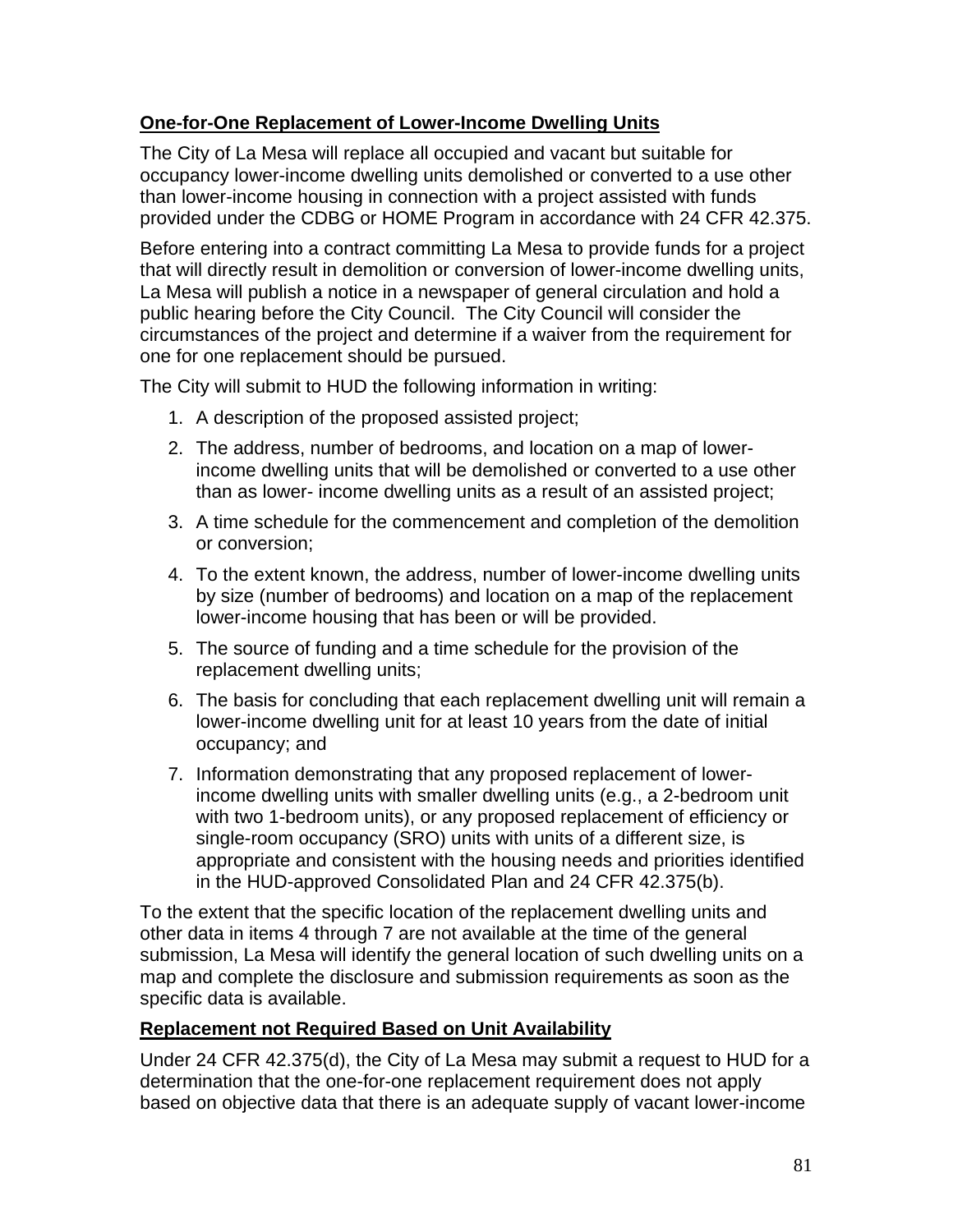dwelling units in standard condition available on a non-discriminatory basis within the area.

## **Contacts**

The Community Development Department is responsible for tracking the replacement of lower income dwelling units and ensuring that they are provided within the required period. The phone number for the Community Development Department is 619-667-1177.

The Community Development Department is responsible for providing relocation payments and other relocation assistance to any lower-income person displaced by the demolition of any dwelling unit or the conversion of lower-income dwelling units to another use. The phone number for the Community Development Department is 619-667-1177.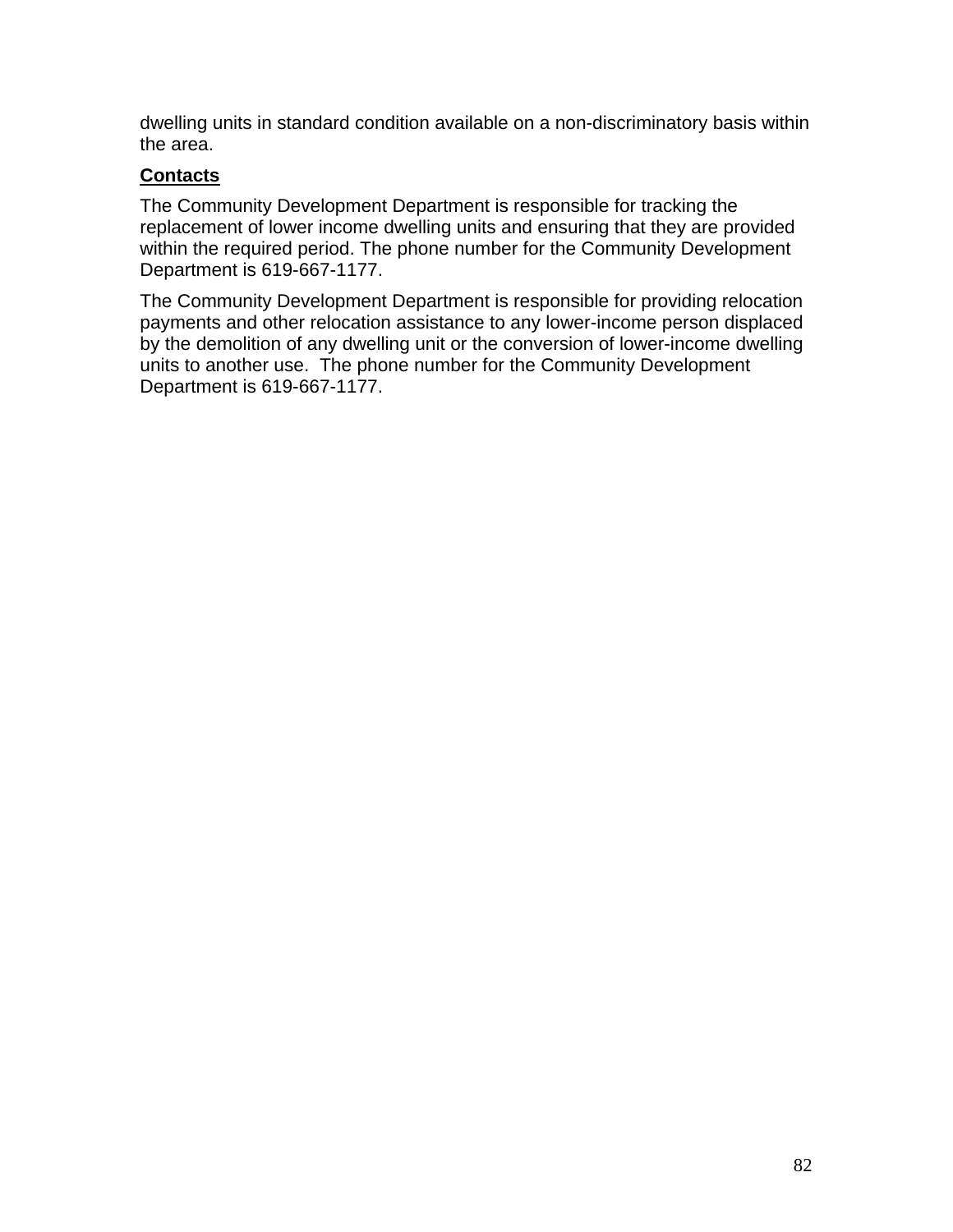## Attachment A

Voluntary Acquisition Informational Notice

Grantee or Agency Letterhead (date)

Dear the contract of the contract of the contract of the contract of the contract of the contract of the contract of the contract of the contract of the contract of the contract of the contract of the contract of the contr

The City of La Mesa is interested in acquiring property you own at (address)

\_\_\_\_\_\_\_\_\_\_\_\_\_\_\_\_\_\_\_\_\_\_\_\_\_\_\_ for a proposed project which may receive funding assistance from the U.S. Department of Housing and Urban Development (HUD) under the \_\_\_\_\_\_\_\_\_\_\_\_\_\_\_ program.

Please be advised that, the City of La Mesa possesses eminent domain authority to acquire property, however, in the event you are not interested in selling your property, or if we cannot reach an amicable agreement for the purchase of your property, we will not pursue its acquisition under eminent domain.

Your property is not a necessary part of the proposed project and is not part of an intended, planned, or designated project area where substantially all of the property within the area is to be acquired.

The City of La Mesa is prepared to offer you  $(\$)$  \_\_\_\_\_\_\_\_\_\_\_\_\_\_\_\_\_\_\_\_\_\_\_\_\_\_\_\_\_\_\_\_\_ to purchase your property. We believe this amount represents the current market value of your property based on a professional appraisal.

Please contact us at your convenience if you are interested in selling your property.

In accordance with the Uniform Relocation Assistance and Real Property Acquisition Policies Act (URA), owner-occupants who move as a result of a voluntary acquisition are not eligible for relocation assistance.

If you have any questions about this notice or the proposed project, please contact

(name)\_\_\_\_\_\_\_\_\_\_\_\_\_\_\_\_\_\_\_\_\_\_\_\_\_\_\_\_, (title)\_\_\_\_\_\_\_\_\_\_\_\_\_\_,

(address)\_\_\_\_\_\_\_\_\_\_\_\_\_\_\_\_\_\_\_\_\_\_\_\_\_\_\_\_\_\_\_\_\_, (phone)\_\_\_\_\_\_\_\_\_\_\_\_\_\_\_\_\_\_\_.

Sincerely,

(name and title)

NOTES.

 1. The case file must indicate the manner in which this notice was delivered (e.g., certified mail, return receipt requested) and the date of delivery.

2. Tenant-occupants displaced as a result of a voluntary acquisition may be entitled to URA relocation assistance and must be so informed per 49 CFR 24.2(a)(15)(iv) – Initiations of negotiations, and 49 CFR 24 Appendix A - 24.2(a)(15)(iv).

3. This guideform may only be used if all of the requirements of 49 CFR 24.101(b)(1)(i)-(iv) are met.

4. This is a guideform. It should be revised to reflect the circumstances.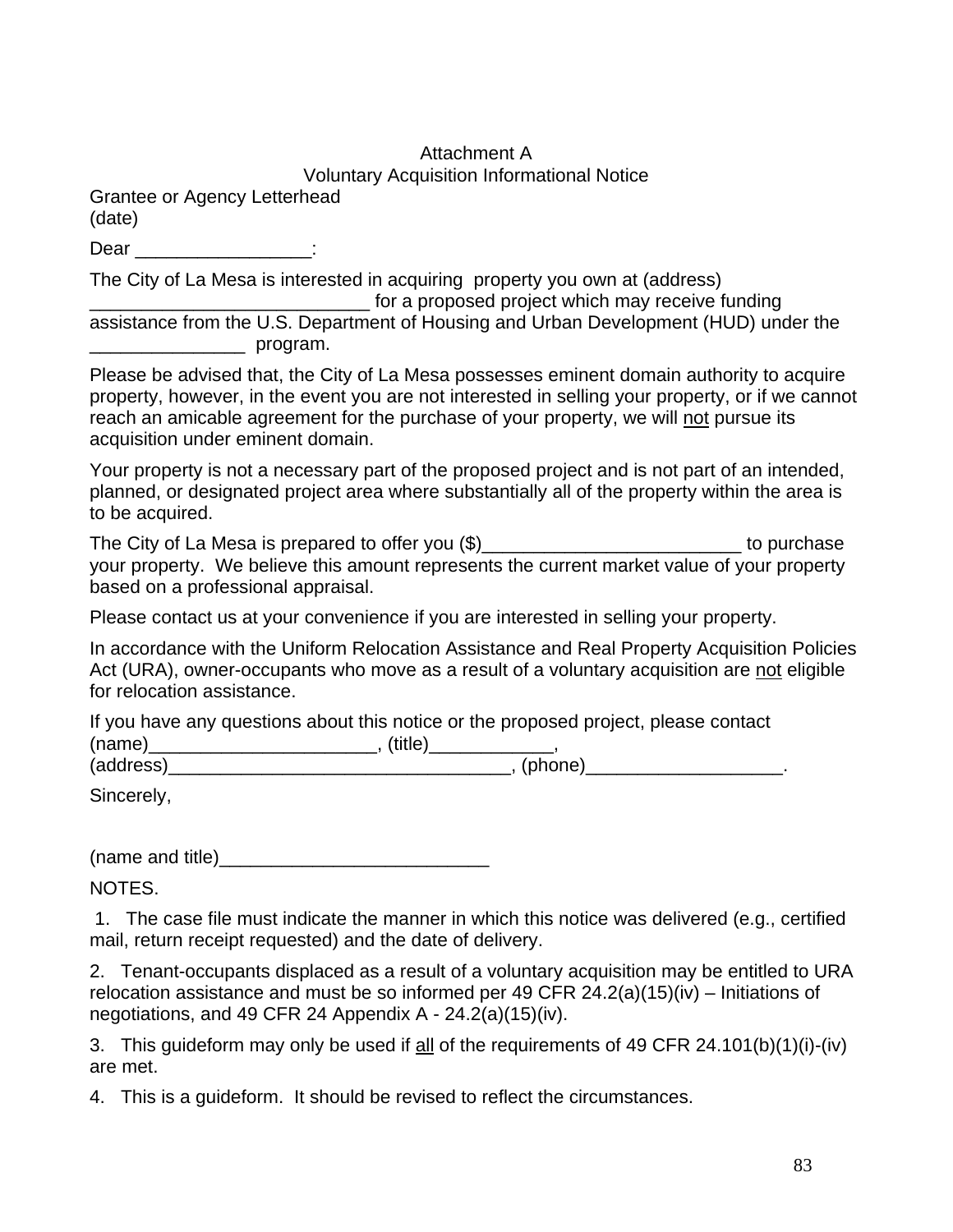# **Exhibit 11 City of La Mesa One-For-One Replacement Plan 20XX**

To comply with the Housing and Community Development Act of 1974 (42 U.S.C 5304(d)), the City of La Mesa has prepared the following One for One Replacement Plan. The regulations at 24 CFR 42.375 require that all occupied and vacant occupiable lower-income dwellings that are demolished or converted to a use other than as lower-income dwelling units, in connection with an assisted Community Development Block Grant (including any Section 108 loans) and/or HOME activity must be replaced with comparable lower income dwelling units.

The City certifies that the replacement units are, 1) in standard condition, 2) located in the City of La Mesa's jurisdiction, 3) will be made available for occupancy within one year before the displacing activity is made public and 3 years after the demolition or conversion commence and 4) sufficient in number and size to house no fewer than the number of occupants who could have been housed in the units that are demolished or converted. The number of occupants who could have been housed in units is consistent with the City of La Mesa's housing occupancy code.

**Date information about displacing activity made public: INSERT DATE**

**Date Demolition Begins**: **INSERT DATE** Date Demolition Ends: **INSERT DATE**

**Source of Funding for the Displacement Units**: **NAME FUNDING SOURCE**

**Time Schedule for Replacing Units**: **INSERT DATE**

**Occupancy:** Insert Date of Occupancy

**Basis for concluding each replacement dwelling unit will remain a lower income dwelling unit for at least 10 years from the date of initial occupancy:** Describe basis of on going affordability

| <b>Displacing Activity</b>                                   | <b>IDIS</b><br>Project # | <b>Address</b>                    | Date<br>Demolished or<br><b>Converted</b>         | <b>Funding</b><br><b>Source</b> | $\#$ Units | <b>Bedrm</b><br><b>Size</b> |
|--------------------------------------------------------------|--------------------------|-----------------------------------|---------------------------------------------------|---------------------------------|------------|-----------------------------|
| Insert<br>of<br>activity<br>name<br>causing the displacement | $20XX-$<br>0XX           | Address displacement<br>occurring | MM/DD/YYYY                                        | Name<br>funding<br>source       |            |                             |
| <b>Total Dwellings Demolished/Converted</b>                  |                          |                                   |                                                   |                                 |            |                             |
| <b>Replacement Housing</b>                                   | Project#                 | <b>Address</b>                    | Date Available<br>Term of<br><b>Affordability</b> |                                 |            |                             |
| Name of replacement project                                  | None                     | Address of replacement<br>project | <b>Insert Date</b><br>Name Terms                  | Name<br>funding<br>source       |            |                             |
| <b>Total Replacement Dwellings</b>                           |                          |                                   |                                                   |                                 |            |                             |

**Please see attached map for location of units demolished and replacement units.**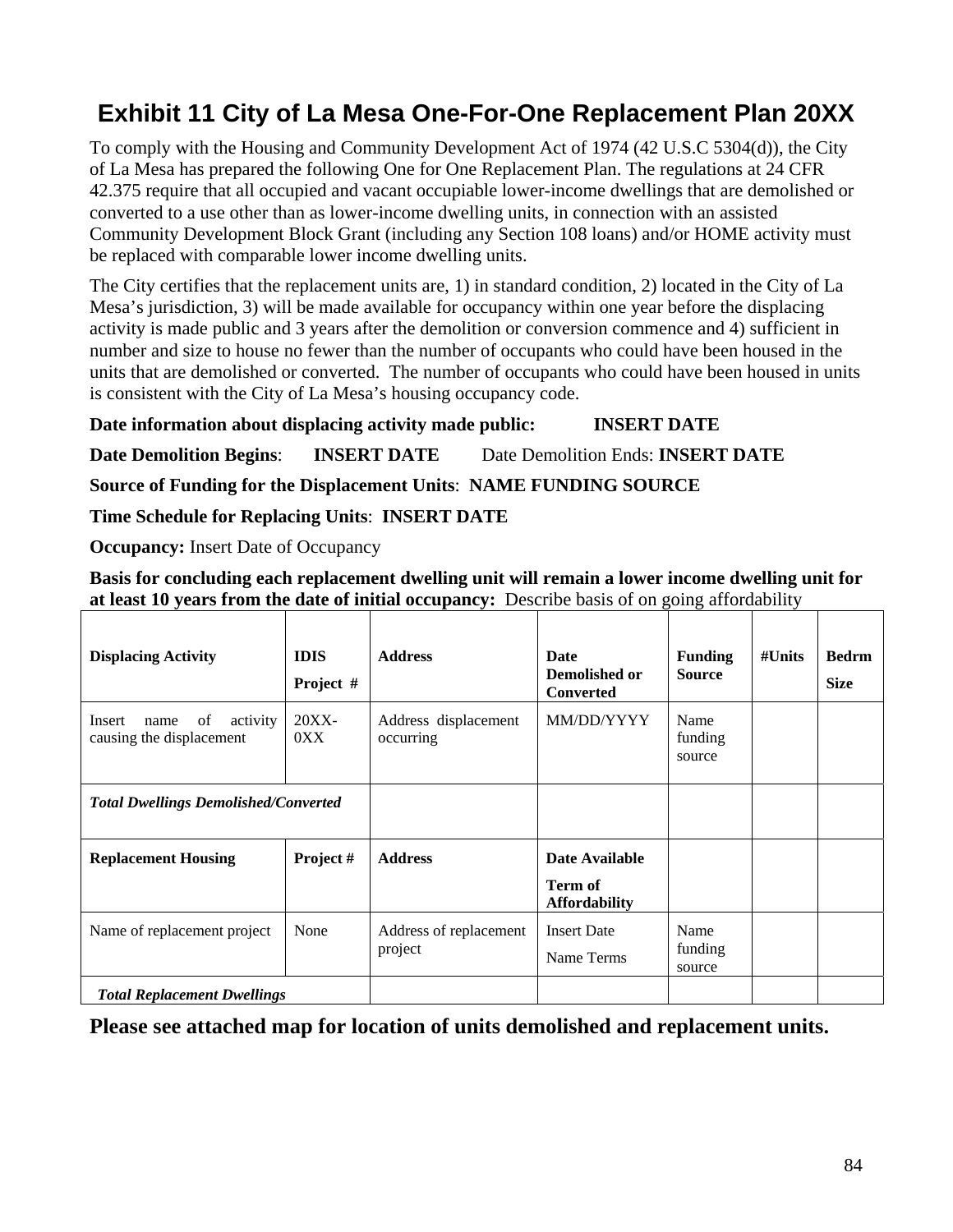# **Exhibit 12A City Of La Mesa Temporary Relocation Plan**

This plan will cover residential tenants who will not be required to move permanently but who must relocate temporarily for the development. Such tenants must at a minimum be provided with the following. Please see 49 CFR 24.2(a)(9)(ii)(D), Appendix A and HUD Handbook 1378 Section (1-4) II and (4-8).

## **1. Notices**

Persons being temporarily displaced will be provided with a Notice of Non Displacement/Temporary Displacement stating the following. See Appendix 4 in HUD Handbook 1378 for a sample notice.

- a. The date and approximate duration of the temporary relocation.
- b. The displacement is not permanent, and that if the relocation exceeds 12 months, permanent URA relocation assistance will be paid.
- c. The address of the suitable, decent, safe, and sanitary dwelling to be made available for the temporary period.
- d. The terms and conditions under which the tenant may lease and occupy a suitable, decent, safe, and sanitary dwelling in the building/complex upon completion of the project.
- e. The type of out of pocket temporary relocation expenses to be paid.

#### **2. Reimbursement for Out of Pocket Expenses**

Reimbursement will be made for the following types of all reasonable out of pocket expenses incurred in connection with the temporary relocation. Stipends will not be paid for staying with friends or relatives. With the exception of food, which will be paid on a per diem basis, payments will be made directly to the vendor or reimbursement receipts will be required for reimbursement. Please see Exhibit 12B for a sample claim.

- a. Cost of moving to and from the temporary occupied housing
- b. Cost of lodging (stay at a hotel or apartment)
- c. Per Diem allowance for food: \$35 per day for adults, \$20 for children under the age of 12. If lodging includes cooking facilities no food allowance will be paid.
- d. Additional utility costs including cable and internet service
- e. Additional transportation or child care costs
- f. Other costs approved by the Project Manager.

#### **3. Advisory Assistance**

Temporarily displaced persons will be provided with appropriate advisory services to assist them in finding a temporary unit, obtaining transportation and child care to find temporary housing and filing a claim for reimbursement for out of pocket expenses.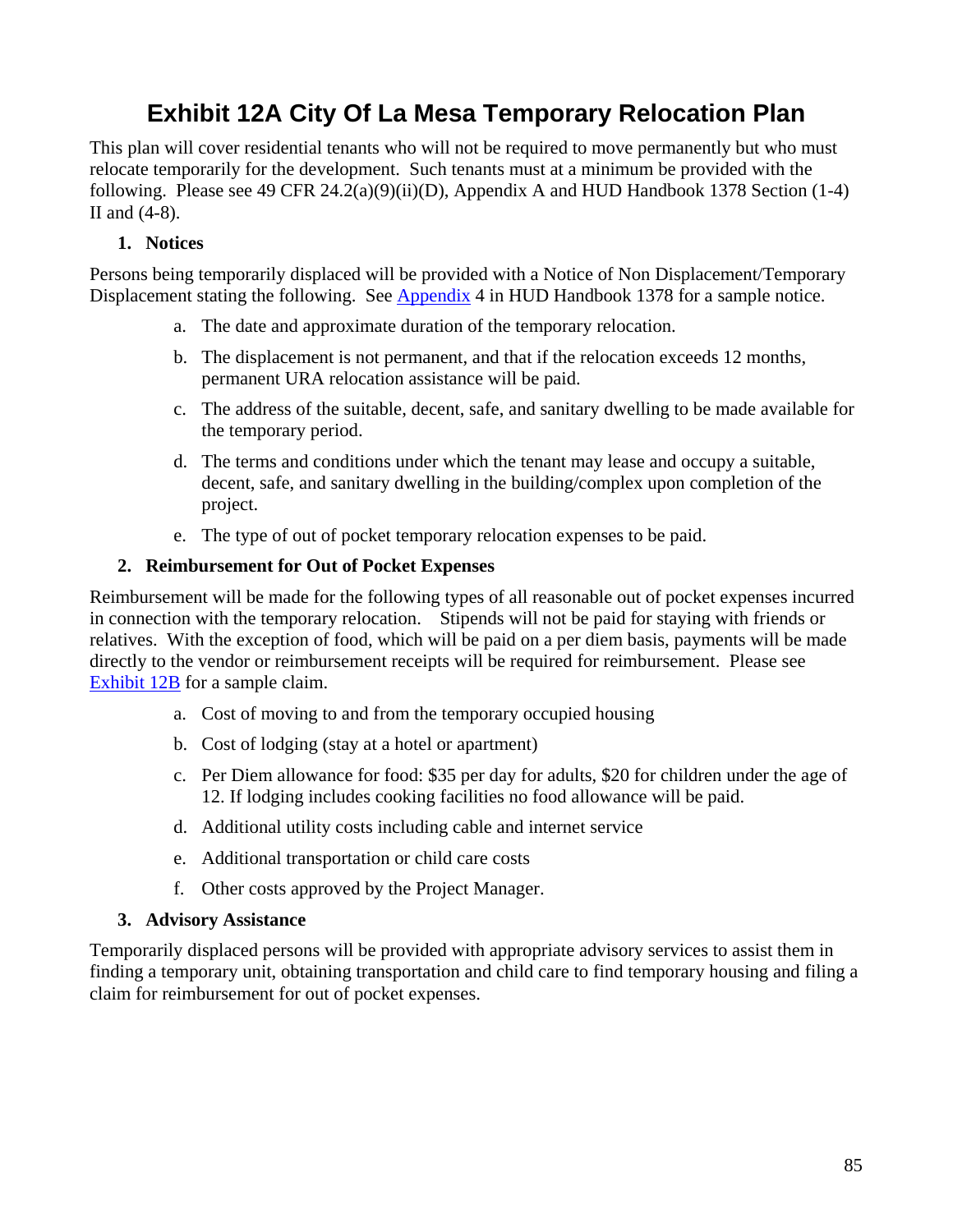## **TEMPORARY RELOCATION POLICY (IF 12 Month Limit To Be Exceeded)**

After 9 months of temporary relocation, the Project Manager will evaluate the project to determine whether or not the relocation will exceed the 12 month limit.

If so, the following actions will be taken:

- 1. All affected displaced tenants will be sent a letter that explains:
	- a. how much longer the temporary relocation is expected to last,
	- b. their eligibility for permanent relocation assistance under the URA\* and
	- c. a Notice of Eligibility. See page\_12\_in these procedures for additional information.
- 2. If the relocation is not expected to exceed the 12 months limits for more than a few months, tenants will be given the option to remain in their temporary unit for a specified period of time and return to the project. In this event,
	- a. The letter will provide a deadline for tenants to state their intention of staying.
	- b. Displaced tenants who wish to stay will state their intention to stay in writing and temporary relocation benefits will continue until they return to the project. The file will reflect that they received a Notice of Eligibility which explains the exact amount of benefits due them. The tenants' request to stay will be acknowledged in writing with a caveat that if they changes their mind that additional temporary relocation benefits will be deducted from their permanent relocation benefits.
- 3. Following the interview each tenant who will be displaced for more than 12 months will receive a Notice of Eligibility and provided all relocation assistance for which they are eligible.
- 4. A 90 Day Notice will be provided at the same time as the Notice of Eligibility. This notice will give tenants 90 days in which to move. Temporary benefits will continue until the earliest of the date the person vacates the unit or the date on the 90 day letter at which time the permanent relocation will be calculated to start.
- 5. Claims will be filed, supporting documentation will be obtained and relocation assistance paid made per the City of La Mesa's usual procedures.
- 6. If a situation arises where a special determination is needed, the Project Manager will be the approving signatory.

\*Or Section 104(d) if this law has been triggered.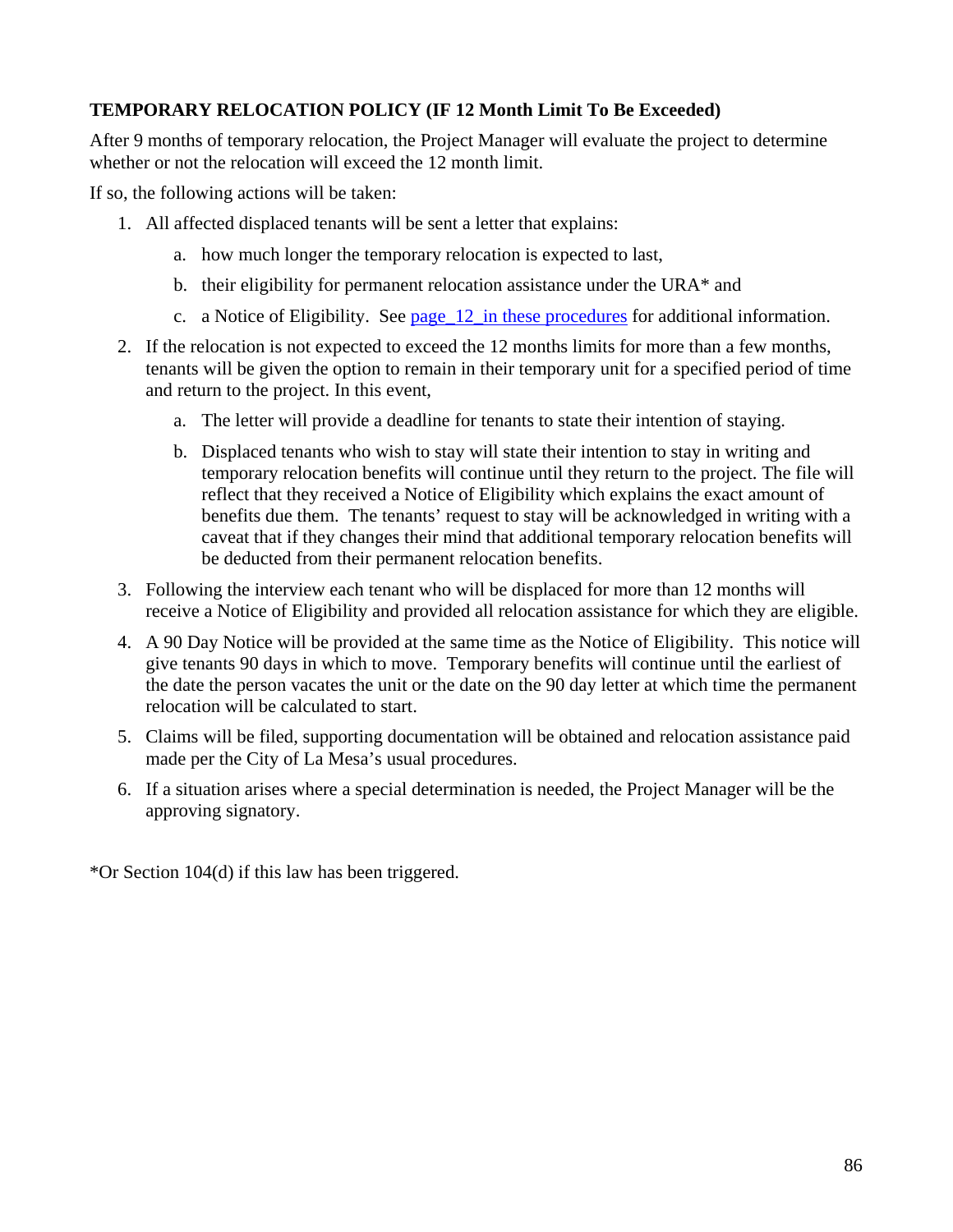# **Exhibit 12B Temporary Relocation Claim Form**

| <b>Name of Project</b>                   |                          |      |  |
|------------------------------------------|--------------------------|------|--|
|                                          |                          |      |  |
|                                          |                          |      |  |
|                                          |                          |      |  |
|                                          |                          |      |  |
|                                          |                          |      |  |
|                                          |                          |      |  |
| Lodging                                  |                          |      |  |
| <b>Hotel Plus Tax</b>                    |                          |      |  |
| <b>Apartment Rent</b>                    |                          |      |  |
| Difference in Rent                       |                          |      |  |
| X #Days/Month                            |                          |      |  |
| Subtotal                                 |                          |      |  |
|                                          |                          |      |  |
| Food                                     |                          |      |  |
| Per Diem of <u>equal</u> per day         |                          |      |  |
| # Days                                   |                          |      |  |
| Subtotal                                 |                          |      |  |
|                                          |                          |      |  |
| <b>Utility Hook Ups</b>                  |                          |      |  |
| Telephone                                |                          |      |  |
| Gas/Water/Electric                       |                          |      |  |
| Cable/Internet                           | $\overline{\phantom{a}}$ |      |  |
| X Days/Month                             |                          |      |  |
| Subtotal                                 |                          |      |  |
|                                          |                          |      |  |
| <b>Fixed Moving (includes utilities)</b> |                          |      |  |
|                                          |                          |      |  |
| <b>Transportation</b>                    |                          |      |  |
|                                          |                          |      |  |
| Other Out of Pocket Expenses             |                          |      |  |
| (Explain)                                |                          |      |  |
|                                          |                          |      |  |
|                                          |                          |      |  |
| Total                                    |                          |      |  |
|                                          |                          |      |  |
|                                          |                          |      |  |
|                                          |                          |      |  |
|                                          |                          |      |  |
|                                          |                          | Date |  |
|                                          |                          |      |  |
|                                          |                          |      |  |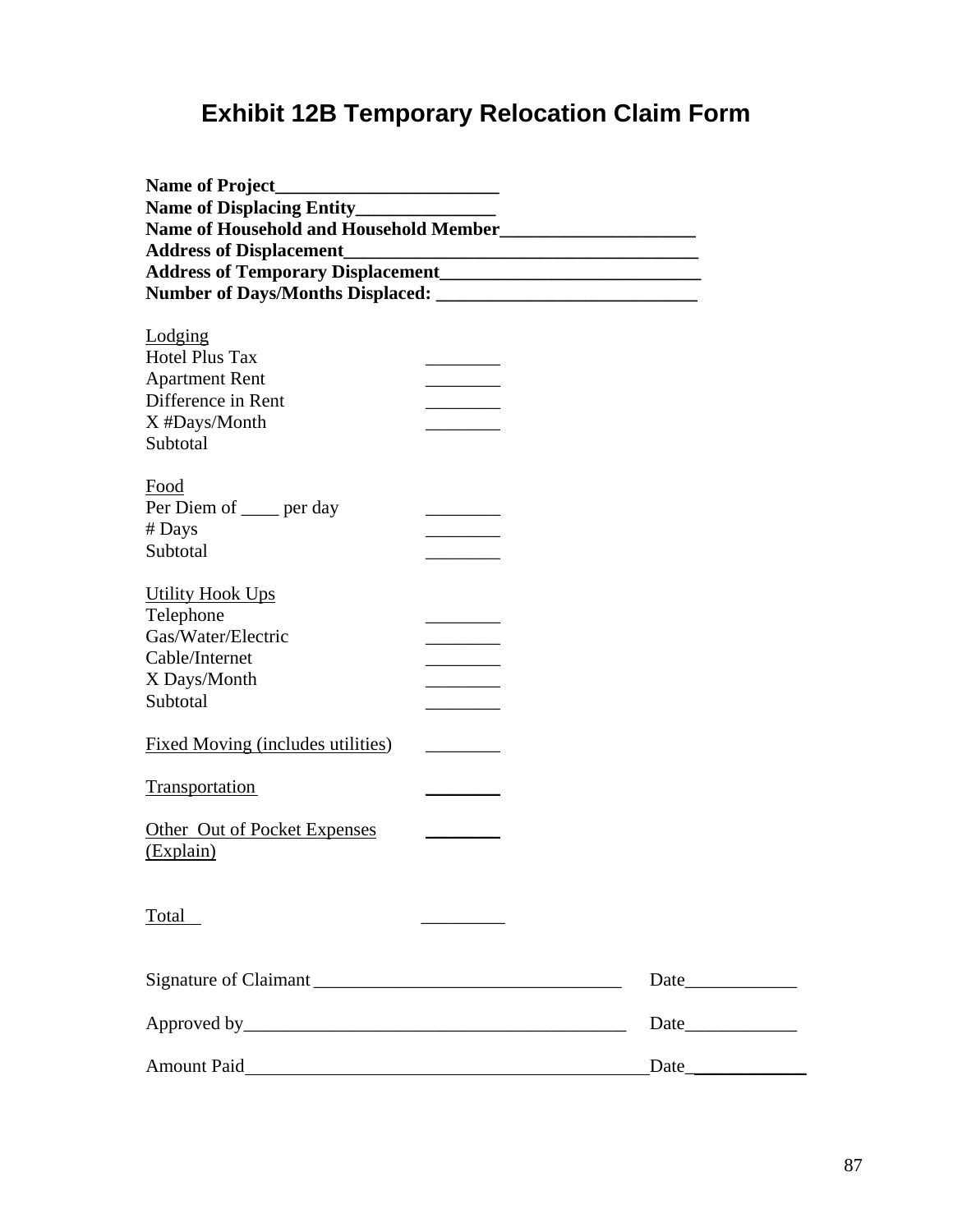# **Exhibit 13A Business Claim Documentation**

| <b>Actual Move Costs</b>                            | Bids/Estimates/Invoices                                                                                   |
|-----------------------------------------------------|-----------------------------------------------------------------------------------------------------------|
|                                                     | Receipts                                                                                                  |
|                                                     | <b>Personal Property Inventory</b>                                                                        |
|                                                     | <b>Explanations for Special Circumstances</b>                                                             |
|                                                     | Confirmation of labor/equipment costs                                                                     |
|                                                     | Appraisal for Inventory or Leasehold                                                                      |
| <b>Loss of Tangible Personal</b><br><b>Property</b> | Move cost estimate                                                                                        |
|                                                     | Appraisal for Value in Place                                                                              |
|                                                     | Receipts for sales proceeds                                                                               |
|                                                     | Receipts for costs of advertising and conducting<br>sale                                                  |
|                                                     | Computation sheet.                                                                                        |
| <b>Search Expense</b>                               | Cost break down per type of expense                                                                       |
| <b>Obsolete Printing</b>                            | Samples of obsolete printing                                                                              |
|                                                     | Invoices for reprinting                                                                                   |
|                                                     | Count of obsolete items                                                                                   |
|                                                     | <b>Computation Sheet</b>                                                                                  |
| <b>Storage</b>                                      | Invoice for storage                                                                                       |
|                                                     | Eligibility Explanation                                                                                   |
| <b>Substitute Personal Property</b>                 | Move cost estimate                                                                                        |
|                                                     | Proof of cost of substitute property, installed                                                           |
|                                                     | Receipt s for sale proceeds or trade in values                                                            |
|                                                     | Receipts for cost of advertising/conducting sale                                                          |
| Permits, Licenses, Fee and<br><b>Certifications</b> | Copies of documents obtained<br>Receipts for Payment<br>Explanation of eligibility and deductions, if any |
| <b>Professional Services</b>                        | Invoices<br>Eligibility explanations as necessary                                                         |
| In Lieu of Fixed Payments                           | Tax returns<br>Narrative explanation<br>Computation methodology                                           |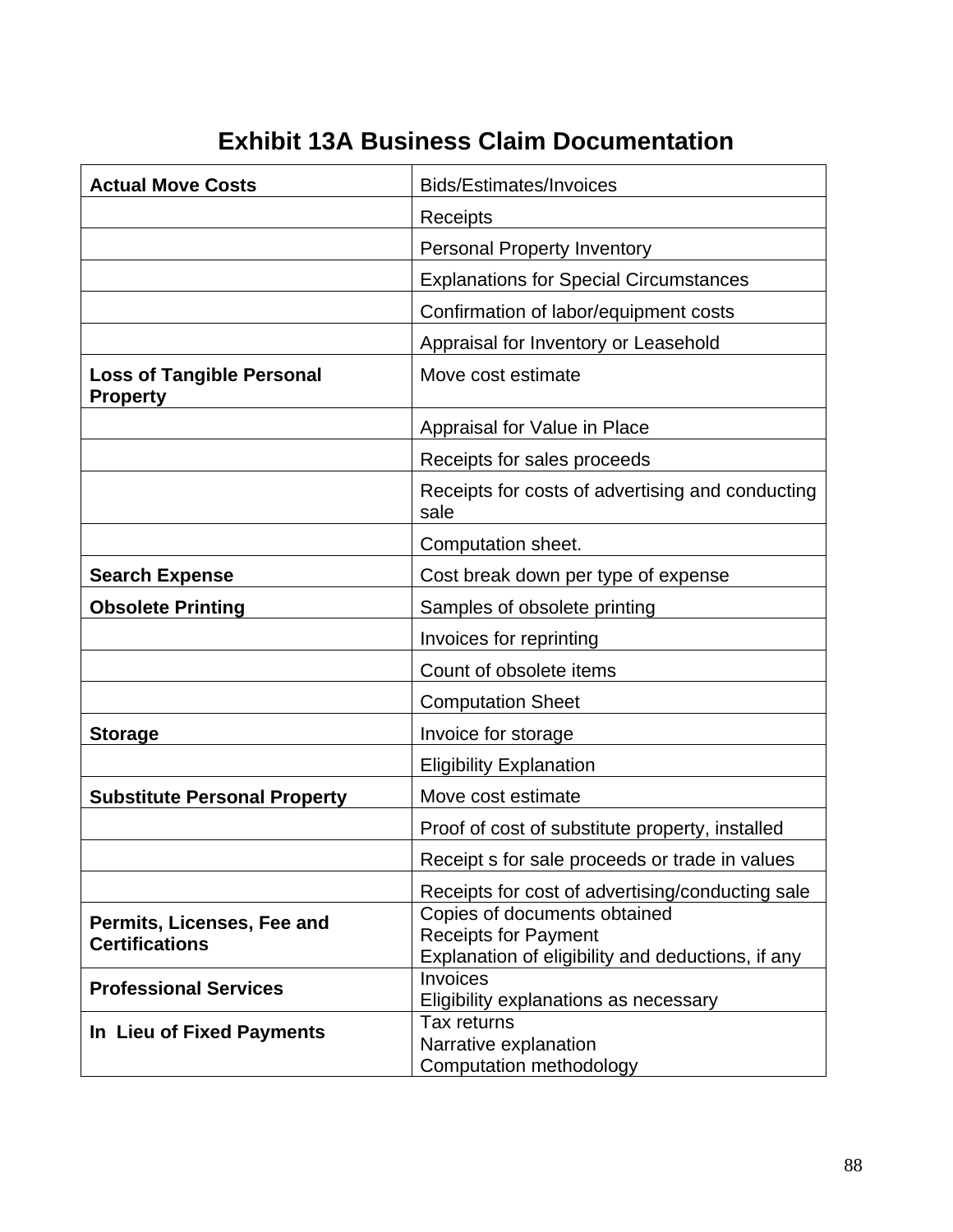# **Exhibit 13B Non Documented Self-Move Policy**

- 1. The City of La Mesa may choose to allow a business to move itself instead of hiring a commercial mover. It will follow 49 CFR Part  $24.301(d)$  and  $24.301(g)$  (1) through (g) (7) and (g) (11) through (g) (18) and 24.303.
- 2. To be reimbursed for a self move, the business must provide at least two bids or estimates prepared by a commercial mover, an estimate of the self move, and why they believe a self move will be cheaper or more efficient. The business estimate must be provided by qualified staff. The estimate(s) must include the following:
	- a. List of equipment to be moved
	- b. Hourly rate for the move
	- c. Any distance considerations
	- d. Any services included: packing, crating
	- e. All other eligible moving costs for businesses listed in the URA at 49 CFR 24.301 and in HUD Handbook 1378 Paragraph 4.2 (c) and 2.7 (a)(2)
- 3. The amount paid for the self move will be the lowest reasonable bid or estimate.
- 4. City of La Mesa Project Manager and/or relocation consultant will review the following issues thoroughly prior to approving a self move.
	- a. The completeness and eligibility and the work specifications for which the bids or estimates were be solicited. The specifications will be limited to only the services needed by the individual business, based on the selected relocation site.
	- b. A comparison of the two commercial bids or estimates and any business estimates to ensure they cover the same work.
	- c. The reasonableness of the bids versus displaced business estimate of the move. Although the displaced business may have lower labor costs than a commercial but may spends more time completing the move versus the reasonableness of the outside bids.
	- d. The inclusion of any duplicate compensation in the payment (i.e., costs associated with moving real property improvements either already acquired by the City of La Mesa or real property improvements retained by the business.)
	- e. La Mesa Community Development Department staff must ensure that the self move does not include compensation in the self-move payment for non-compensable relocation costs (i.e. costs associated with purchasing real property improvements, costs identified as reestablishment expenses and compensation for loss of goodwill)

5. La Mesa Community Development Department staff will prepare an agreement with the business as follows:

- a. Lists all eligible costs to be paid under the agreement and contains an acknowledgement from the business that that the sum of money stated in the agreement covers all the expenses associated with the cost of the move and that the business will not be paid for any additional costs in excess of the amount specified in this agreement.
- b. States the amount of the business will be paid for the self move.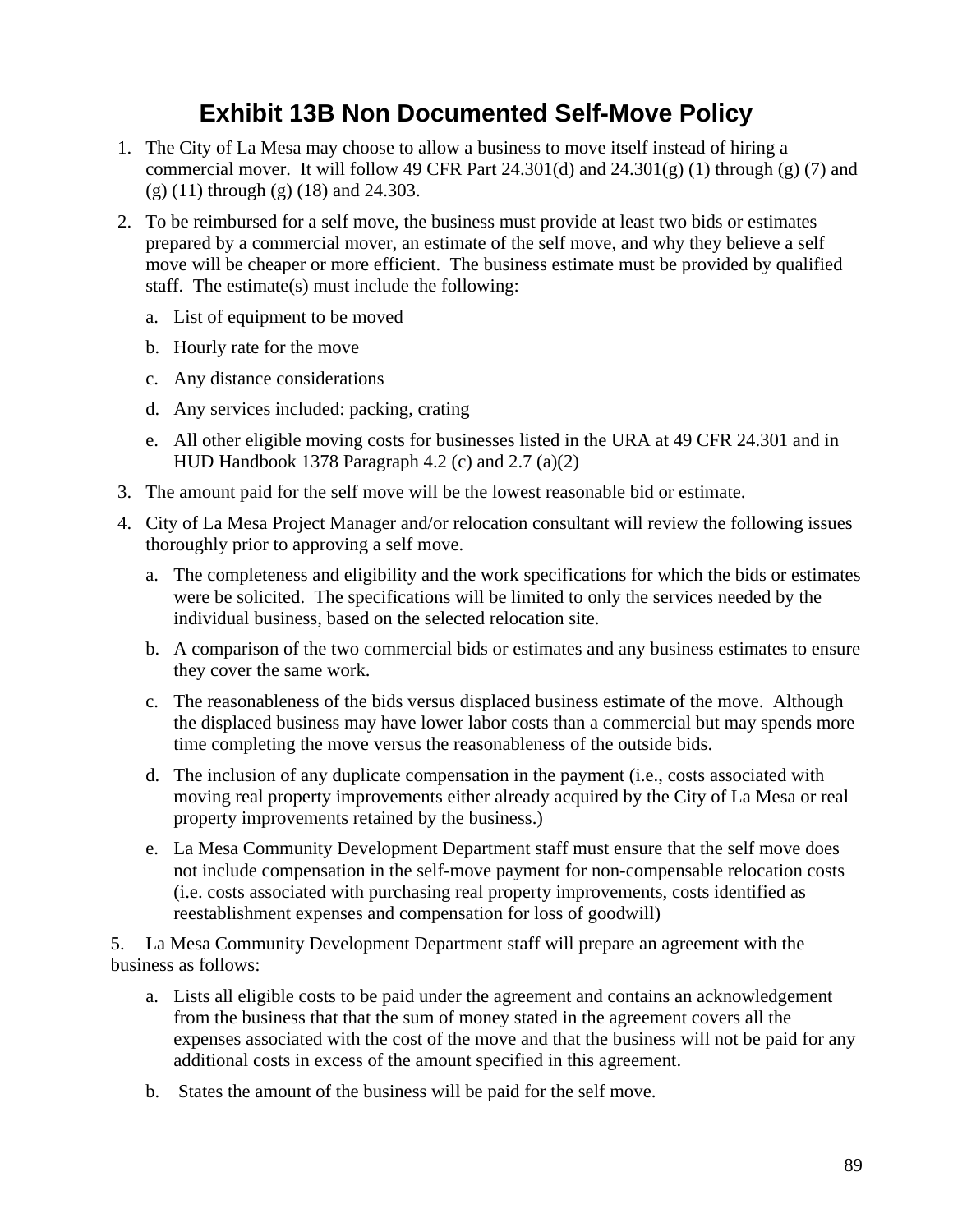- c. Contains an acknowledgement from the business that they are responsible for insurance requirements during the move for workman's compensation, damage to personal property, and similar insurance expenses and failure to have appropriate insurance may result in additional costs and liabilities for the business but under no circumstances will the failure to have appropriate insurance result in additional liability or expenses for the City of La Mesa.
- d. Under no circumstances will the business be permitted to make a self-move of hazardous substances that require special licensing requirements to move.
- e. The business can receive up to 50 per cent of the total amount of the self-move agreement as an advance payment. The balance of the payment will be paid upon vacation of the property and signed release by the business that all personal and real property has been moved or abandoned at the project site.
- f. If, even after diligent investigation of what may be a legitimate moving expense, the agent and the business fail to recognize a potential cost and therefore did not secure estimates or bids for the work and the cost was necessary and reasonable, the business may be reimbursed for the actual costs incurred. All such costs must be reviewed and concurred upon by La Mesa Community Development Department staff.
- g. The wording of the agreement will be approved by the Project Manager.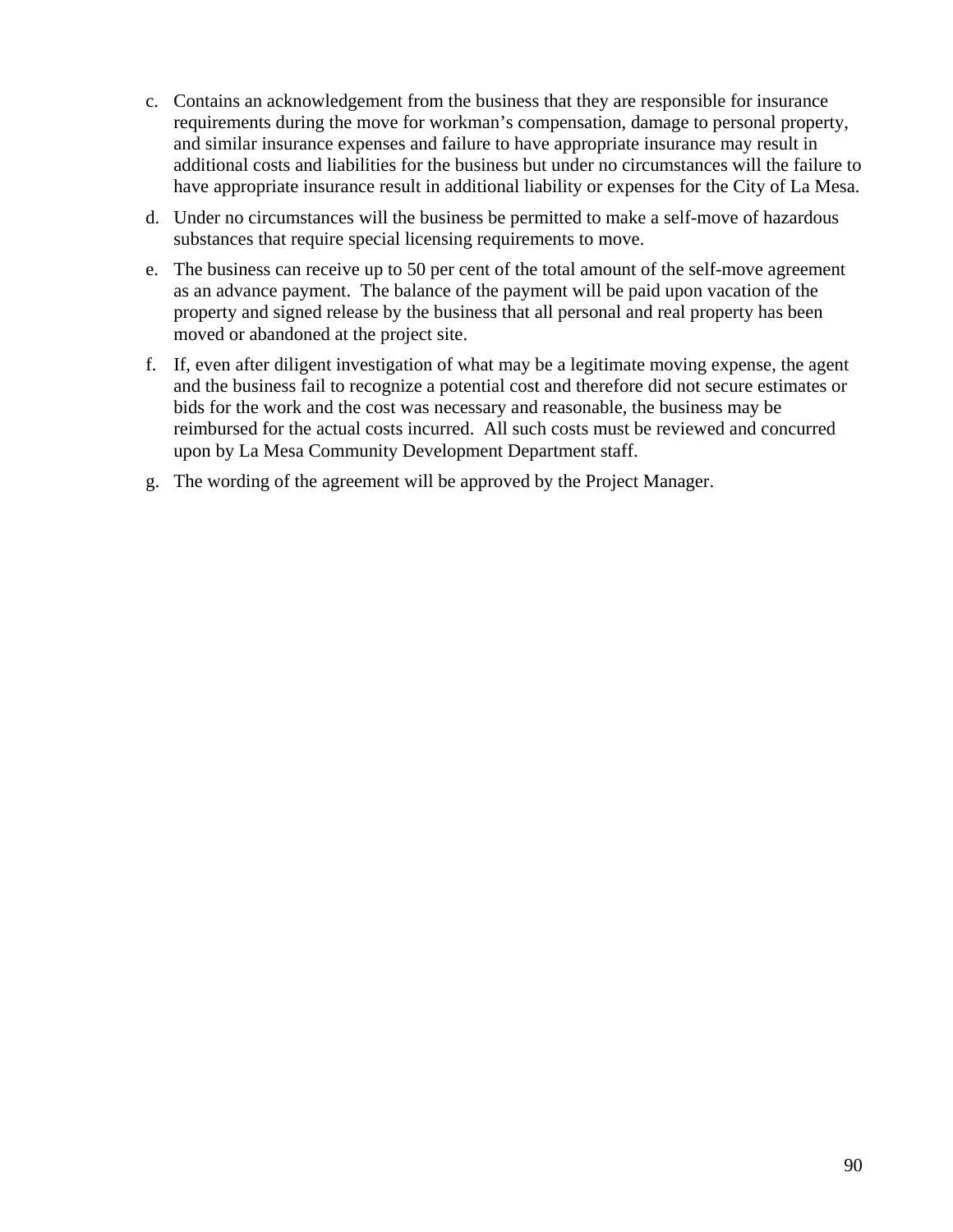# **Exhibit 14 Residential Claim Documentation**

| <b>URA Claims</b>                              |                                                                                   |
|------------------------------------------------|-----------------------------------------------------------------------------------|
| <b>Actual Move Costs</b>                       | Invoices/Receipts                                                                 |
|                                                | Proof of Payment                                                                  |
| <b>Fixed Moving</b>                            | <b>CA Fixed Moving Schedule</b>                                                   |
|                                                | Documentation of number of rooms                                                  |
|                                                | Proof of Payment                                                                  |
| <b>Homeowner</b><br><b>Replacement Housing</b> | <b>Closing Escrow Document</b>                                                    |
|                                                | <b>Claim Form</b>                                                                 |
| <b>Tenant Replacement</b><br><b>Housing</b>    | Leases or rental receipts for displacement, comparable and<br>replacement housing |
|                                                | Utility Receipts or Utility Schedule                                              |
|                                                | Evidence of types of utilities at replacement, comparable and<br>replacement unit |
|                                                | Income                                                                            |
|                                                | <b>Earnings or Self Employment</b>                                                |
|                                                | Pensions (SSA/SSI/VA/ Other)                                                      |
|                                                | Self certification                                                                |
|                                                | Summary Form (Final calculation)                                                  |
|                                                | <b>Claim Form</b>                                                                 |
|                                                | <b>Proof of Payment</b>                                                           |
|                                                | Explanation of special circumstances                                              |
| Down payments                                  | Proof of Escrow, Deed, Title Insurance                                            |
|                                                | Signed Claim form                                                                 |
|                                                | <b>Proof Payment Received</b>                                                     |
| <b>Eligibility</b>                             | <b>Legal Residency</b>                                                            |
|                                                | Inspections                                                                       |
|                                                | <b>Housing Comparability</b>                                                      |
| Section 104(d)                                 |                                                                                   |
| <b>Moving Expenses</b>                         | Same as URA except security deposits are also eligible                            |
| <b>Rental Housing</b>                          | Same as URA except use Section 104(d) claim form and<br>income calculations       |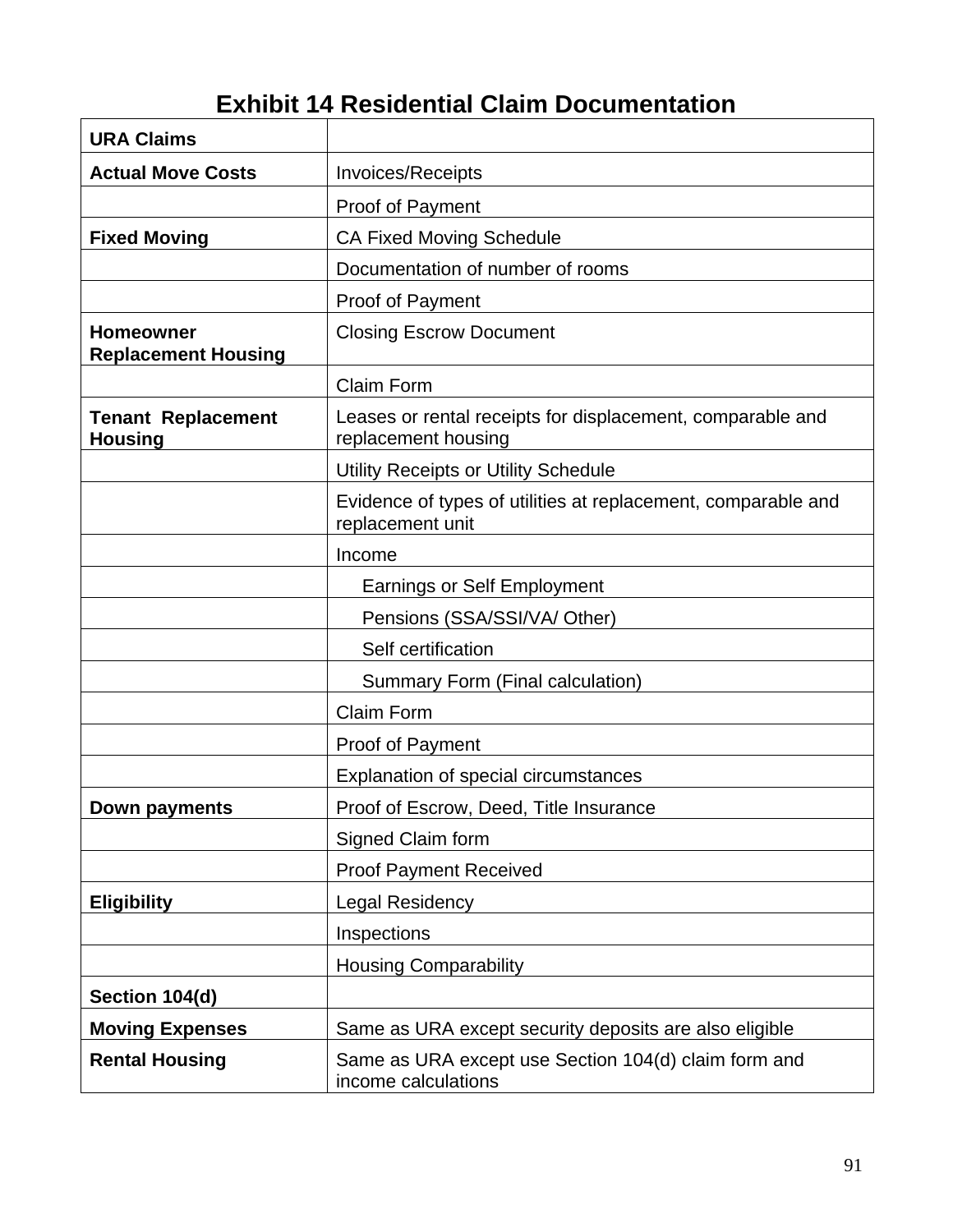| <b>Exhibit 15 Comparison of Utilities</b> |                     |            |                      |  |  |
|-------------------------------------------|---------------------|------------|----------------------|--|--|
| <b>Type Unit</b>                          | <b>Displacement</b> | Comparable | Replacement Address: |  |  |
| No. Bdrms:<br><b>Document</b>             |                     |            |                      |  |  |

| <b>Amount</b> | <b>Amount</b> | <b>Amount</b> |
|---------------|---------------|---------------|
|               |               |               |
|               |               |               |
|               |               |               |
|               |               |               |
|               |               |               |
|               |               |               |
|               |               |               |
|               |               |               |
|               |               |               |
|               |               |               |
|               |               |               |
|               |               |               |
|               |               |               |
|               |               |               |
|               |               |               |
|               |               |               |
|               |               |               |
|               |               |               |
|               |               |               |

**Comments:** 

Signature/Title **Date Date** 

\_\_\_\_\_\_\_\_\_\_\_\_\_\_\_\_\_\_\_\_\_\_\_\_\_\_\_\_\_\_ \_\_\_\_\_\_\_\_\_\_\_\_\_\_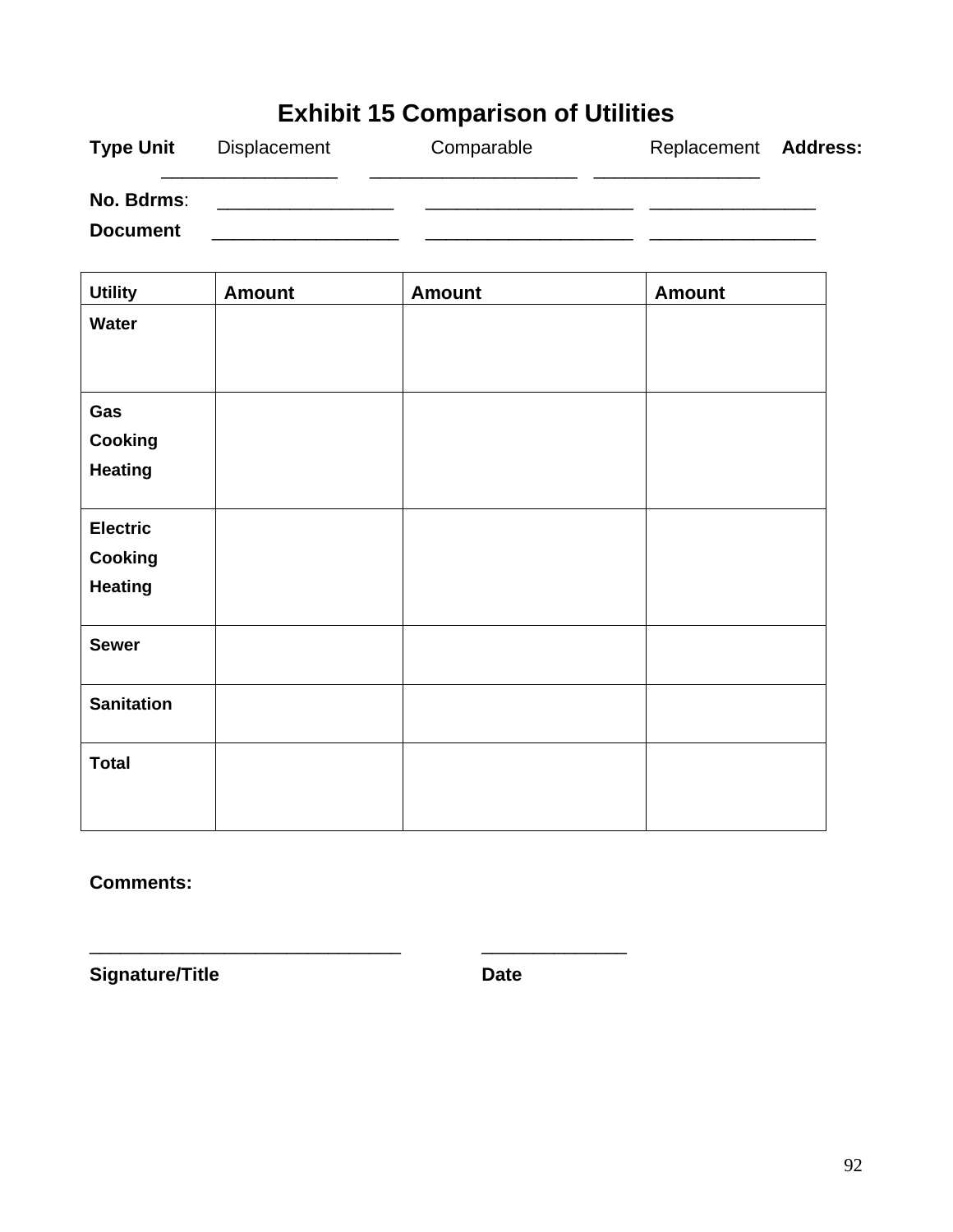# **Exhibit 16 URA Income Summary**

|                     | Name of Person Type of Income Document |                    | <b>Amount</b> | <b>Frequency</b> | <b>Annual</b> |
|---------------------|----------------------------------------|--------------------|---------------|------------------|---------------|
|                     | Wages                                  | Earnings           |               |                  |               |
| <b>First Person</b> |                                        | Tax Return         |               |                  |               |
|                     |                                        | Tax Return         |               |                  |               |
|                     | Self Employment                        | Receipts           |               |                  |               |
|                     |                                        |                    |               |                  |               |
|                     |                                        | Self Certification |               |                  |               |
|                     |                                        | Letter             |               |                  |               |
|                     | <b>SSA</b>                             | Statement          |               |                  |               |
|                     |                                        | Letter             |               |                  |               |
|                     | SSI                                    | Statement          |               |                  |               |
|                     |                                        | Letter             |               |                  |               |
|                     | VA                                     | Statement          |               |                  |               |
|                     |                                        |                    |               |                  |               |
|                     |                                        | Letter             |               |                  |               |
|                     | <b>Other Pension</b>                   | State              |               |                  |               |
|                     |                                        | Receipts           |               |                  |               |
|                     | Rental                                 | Statement          |               |                  |               |
|                     |                                        |                    |               |                  |               |
|                     |                                        |                    |               |                  |               |
|                     |                                        |                    |               |                  |               |
|                     | Other (Explain)                        |                    |               |                  |               |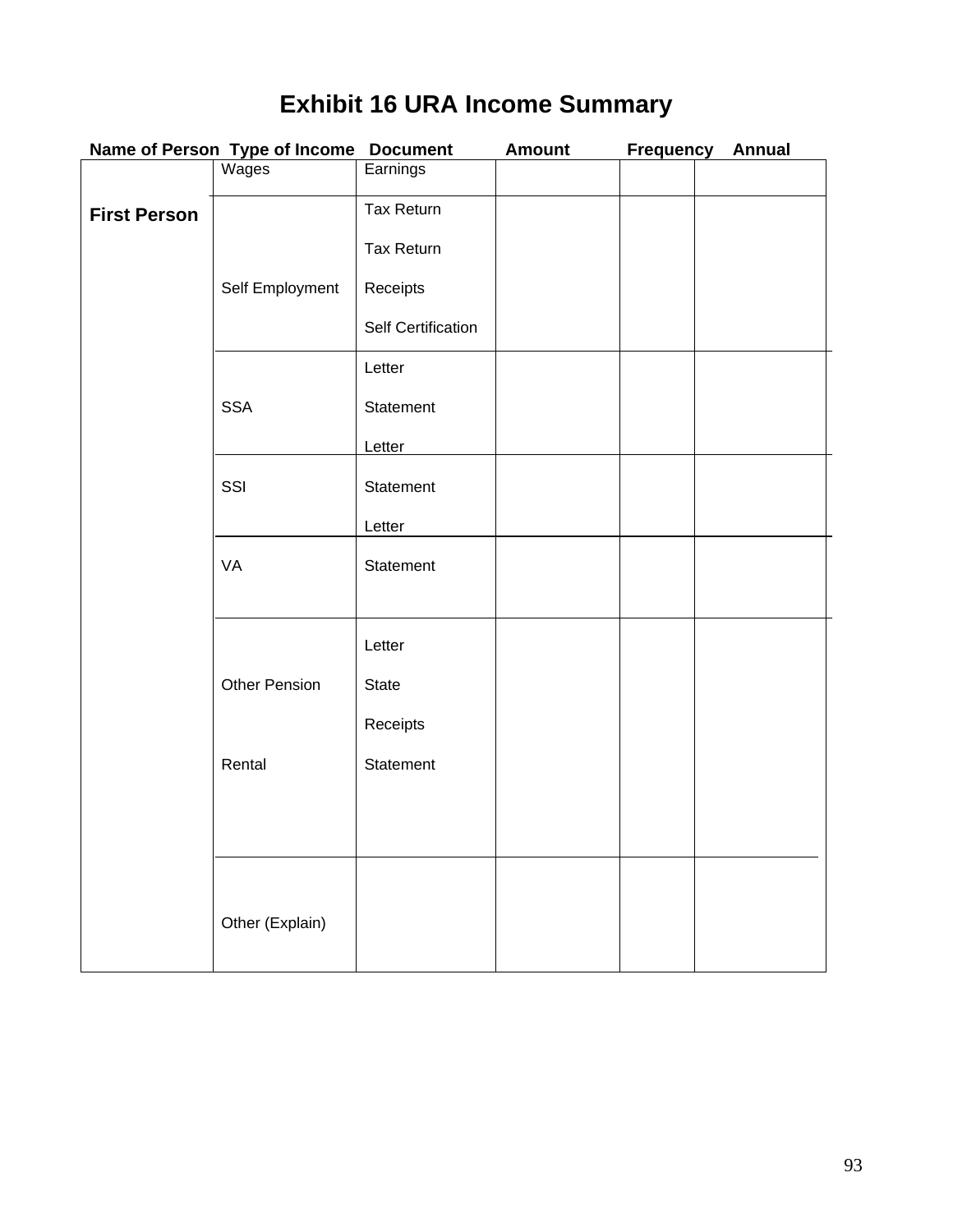|                         | Wages                | Earnings                        |  |
|-------------------------|----------------------|---------------------------------|--|
| <b>Second</b><br>Person | Self Employment      | Tax Return<br><b>Tax Return</b> |  |
|                         |                      | Receipts                        |  |
|                         |                      | Self Certification              |  |
|                         | <b>SSA</b>           | Letter                          |  |
|                         |                      | <b>Statement</b><br>Letter      |  |
|                         | SSI                  | Statement                       |  |
|                         |                      | Letter                          |  |
|                         | VA                   | State                           |  |
|                         |                      |                                 |  |
|                         | <b>Other Pension</b> | Letter                          |  |
|                         |                      | State                           |  |
|                         |                      |                                 |  |
|                         | Rental               | Receipts                        |  |
|                         |                      | Statement                       |  |
|                         |                      |                                 |  |
|                         | Other (Explain)      |                                 |  |
| <b>Subtotal</b>         |                      |                                 |  |
|                         |                      |                                 |  |
| <b>Total</b>            |                      |                                 |  |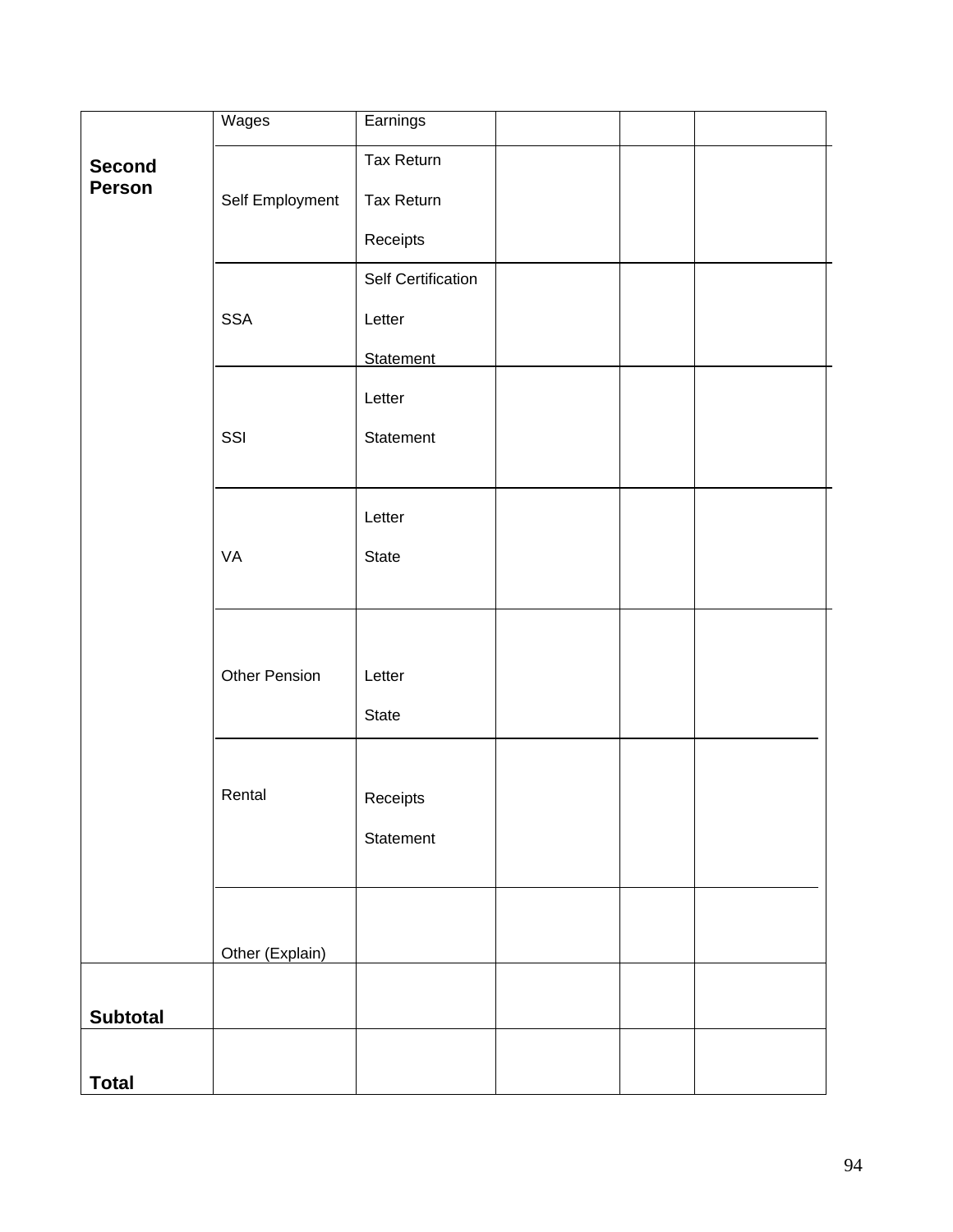# **Exhibit 17 Project Definitions**

## **URA**

49 CFR 24.2 a (22) Program or project. The phrase program or project means any activity or series of activities undertaken by a Federal Agency or with Federal financial assistance received or anticipated in any phase of an undertaking in accordance with the Federal funding Agency guidelines.

## CDBG-

Project is not defined in CDBG regulations; use URA definition.

## **HOME**

Project means a site or sites together with any building (including a manufactured housing unit) or buildings located on the site(s) that are under common ownership, management, and financing and are to be assisted with HOME funds as a single undertaking under this part. The project includes all the activities associated with the site and building. For tenant-based rental assistance, project means assistance to one or more families.

(42 U.S.C. 11382(8), 11384(d)).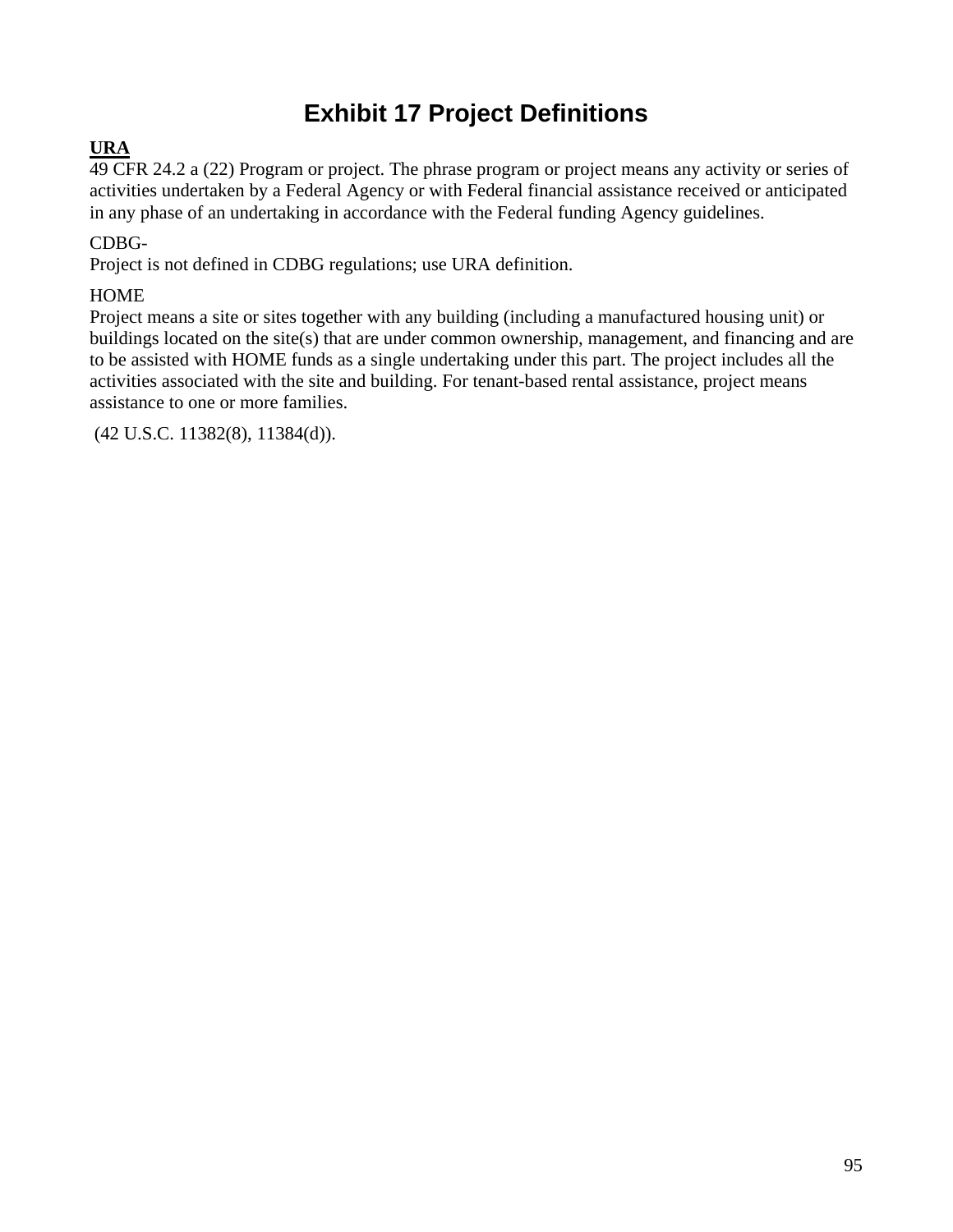# **Exhibit 18 URA versus Section 104(d)**

| <b>Subject</b>                                                            | <b>URA</b> Regulations                                                                                                   | Section 104(d)                                                                                                                                                                                                                           |
|---------------------------------------------------------------------------|--------------------------------------------------------------------------------------------------------------------------|------------------------------------------------------------------------------------------------------------------------------------------------------------------------------------------------------------------------------------------|
| <b>I. Citation</b>                                                        | (49 CFR Part 24)                                                                                                         | 24 CFR Part 42                                                                                                                                                                                                                           |
| <b>II. Relocation Plan</b>                                                | Planning requirement under 49<br><b>CFR 24</b>                                                                           | Planning requirement under 49 CFR<br>24                                                                                                                                                                                                  |
|                                                                           |                                                                                                                          | A. One for One Replacement Plan                                                                                                                                                                                                          |
|                                                                           |                                                                                                                          | 1. Replace Units<br>On a One for one basis<br>low income dwelling units lost.<br>2. Publish plan that includes:<br>---Project Map/location<br>---Name and address and number of<br>units being demolished o converted by<br>bedroom size |
|                                                                           |                                                                                                                          | ---Name and address and number of<br>replacement units by bedroom size, date,<br>and affordability period                                                                                                                                |
|                                                                           |                                                                                                                          | B. Residential Anti-Displacement and<br><b>Relocation Assistance Plan (RARAP)</b>                                                                                                                                                        |
| <b>III.</b> Eligibility                                                   |                                                                                                                          |                                                                                                                                                                                                                                          |
| A. Displaced Persons                                                      |                                                                                                                          |                                                                                                                                                                                                                                          |
| <b>Displaced Person</b>                                                   | Residential tenants and homeowner<br>occupants<br>Nonresidential owners and tenants<br>(businesses, non-profits & farms) | Only residential tenants are covered<br>Other displaced persons (e.g.,<br>homeowners) may be eligible under<br>URA provisions.                                                                                                           |
| Persons displaced by<br>acquisition                                       | Eligible for assistance.                                                                                                 | Only if housing units are demolished or<br>LI units are converted <sup>1</sup> )                                                                                                                                                         |
| Persons displaced by<br>rehabilitation                                    | Eligible for assistance.                                                                                                 | NA (unless LI units are converted as a<br>result of rehabilitation)                                                                                                                                                                      |
| Persons displaced by<br>demolition (and reduction of<br>low income units) | Eligible for assistance.                                                                                                 | Displaced LI residential tenants are<br>eligible.                                                                                                                                                                                        |
| Persons displaced by<br>conversion of lower income<br>dwelling            | NA (provided no acquisition,<br>rehabilitation, or demolition<br>involved)                                               | Displaced LI tenants eligible only if<br>market rent and utilities of the<br>displacement dwelling did not exceed<br>the FMR before conversion.                                                                                          |

<sup>&</sup>lt;sup>1</sup> Conversion (1) This term means altering a housing unit so that it is: (s) Used for non-housing purposes; (ii) Used for housing purposes, but no longer meets the definition of lower-income dwelling unit; or (iii) Used as an emergency shelter. See 24 CFR 42.305.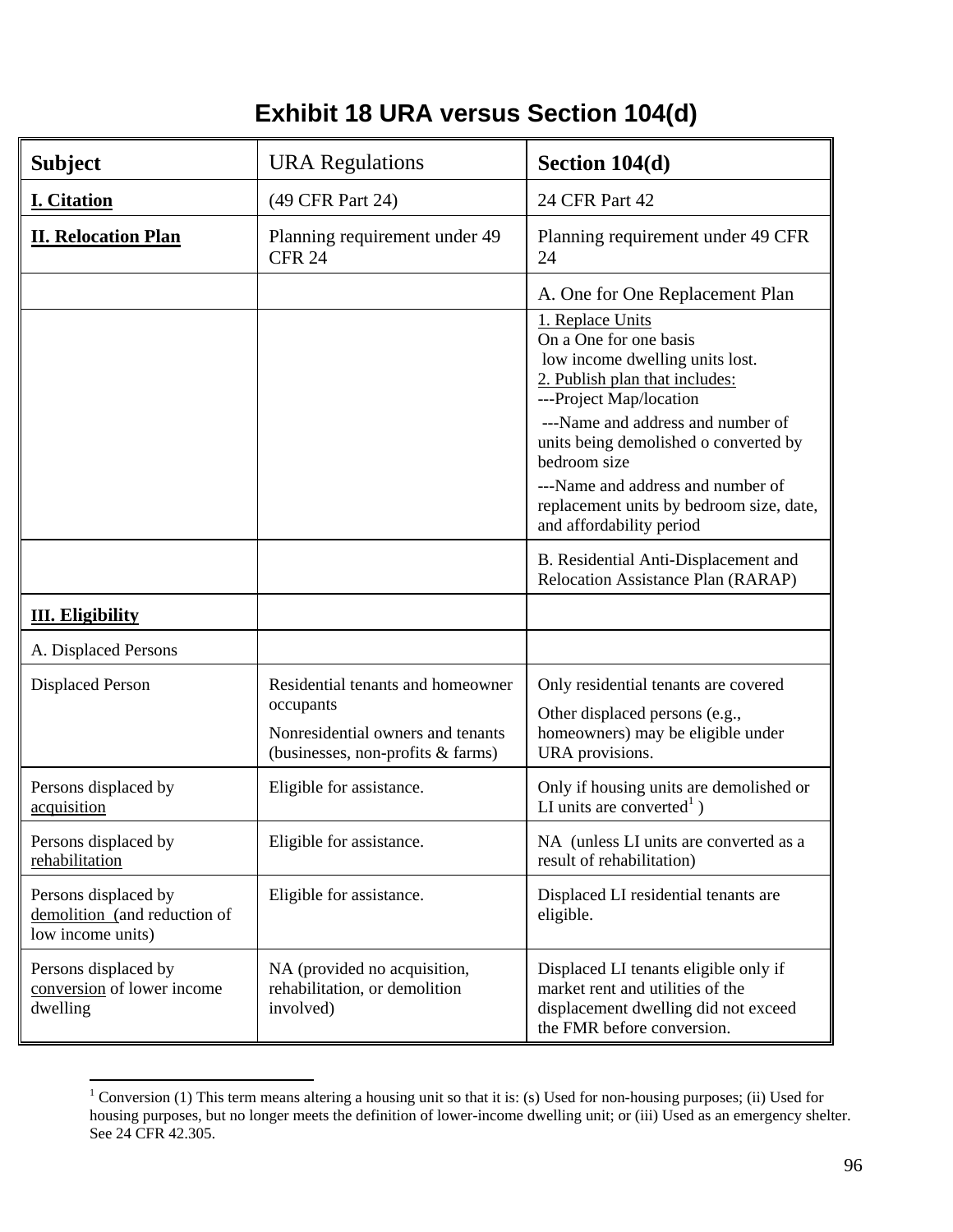| <b>Subject</b>                                                  | <b>URA Regulations</b>                                                                                                                                                                                                                                                                                                      | Section 104(d)                                                                                                                                                                                                                                                                                                                                                                              |
|-----------------------------------------------------------------|-----------------------------------------------------------------------------------------------------------------------------------------------------------------------------------------------------------------------------------------------------------------------------------------------------------------------------|---------------------------------------------------------------------------------------------------------------------------------------------------------------------------------------------------------------------------------------------------------------------------------------------------------------------------------------------------------------------------------------------|
| <b>U.S. Legal Residency</b>                                     | Required; but may meet exception<br>criteria                                                                                                                                                                                                                                                                                | No requirement                                                                                                                                                                                                                                                                                                                                                                              |
| <b>Income</b>                                                   | No income requirements, covers<br>persons of all income levels.                                                                                                                                                                                                                                                             | Only lower-income (LI) residential<br>tenants- See Section 8 definition                                                                                                                                                                                                                                                                                                                     |
| <b>IV. Notices</b>                                              | <b>URA</b>                                                                                                                                                                                                                                                                                                                  | Section $104(d)$ *R=Revise to $104(d)$                                                                                                                                                                                                                                                                                                                                                      |
| <b>General Information</b><br>Notice (GIN)                      | HUD Handbook 1378 - Appendices<br>$1-3a$<br>HUD Handbook 1378 Appendix 5-7<br>HUD Handbook 1378 Appendix 29                                                                                                                                                                                                                 | <b>HUD Handbook 1378 Appendices</b><br>$1-3a * (R)$<br>HUD Handbook 1378 Appendices 25-6                                                                                                                                                                                                                                                                                                    |
| Notice of Eligibility                                           |                                                                                                                                                                                                                                                                                                                             | HUD Handbook 1378 Appendix 4 *R                                                                                                                                                                                                                                                                                                                                                             |
| Non Displacement<br>Move In Notice                              |                                                                                                                                                                                                                                                                                                                             | HUD Handbook 1378 Appendix 29-<br>Revise to show Section 104(d)                                                                                                                                                                                                                                                                                                                             |
| <b>V. Relocation Benefits</b>                                   |                                                                                                                                                                                                                                                                                                                             |                                                                                                                                                                                                                                                                                                                                                                                             |
| A. Replacement Housing<br>Payments (RAP)                        |                                                                                                                                                                                                                                                                                                                             |                                                                                                                                                                                                                                                                                                                                                                                             |
| Term                                                            | 42 months                                                                                                                                                                                                                                                                                                                   | 60 months                                                                                                                                                                                                                                                                                                                                                                                   |
| <b>Method for Calculating</b><br><b>Total Rental Asst Paymt</b> | Term multiplied by the monthly<br>difference                                                                                                                                                                                                                                                                                | Term multiplied by the monthly<br>difference                                                                                                                                                                                                                                                                                                                                                |
| <b>Monthly Rental</b><br><b>Assistance Payment</b>              | Monthly difference between the<br>lesser of:<br>Old rent and <sup>3</sup> utility costs<br>$\bullet$<br>or:<br>30% of gross monthly<br>income (if low income);<br><sup>4</sup> Other and<br><b>Monthly rent &amp;utility</b><br>costs for the lesser of:<br>comparable dwelling, DSS<br>replacement or occupied<br>dwelling | Monthly difference between $^{22}$ (TTP)<br>and the greater of:<br>• 30% of adjusted monthly<br>income (exclusions for<br>elderly disable, children,<br>medical payments, etc) or<br>10% of gross monthly<br>income;<br><sup>4</sup> Other and<br>$\bullet$<br><b>Monthly rent &amp;utility costs</b><br>for the lesser of: comparable<br>dwelling, DSS replacement or<br>occupied dwelling |

<sup>&</sup>lt;sup>2</sup> Total Tenant Payment- See 24 CFR 5.628 for the definition.(used in Section 8 and HOME programs)

<sup>&</sup>lt;sup>3</sup> Includes gas, water, electric, sewer, heating and air conditioning<br><sup>4</sup> Welfare rent for URA and Welfare rent and minimum public housing payment under 104(d)- rarely used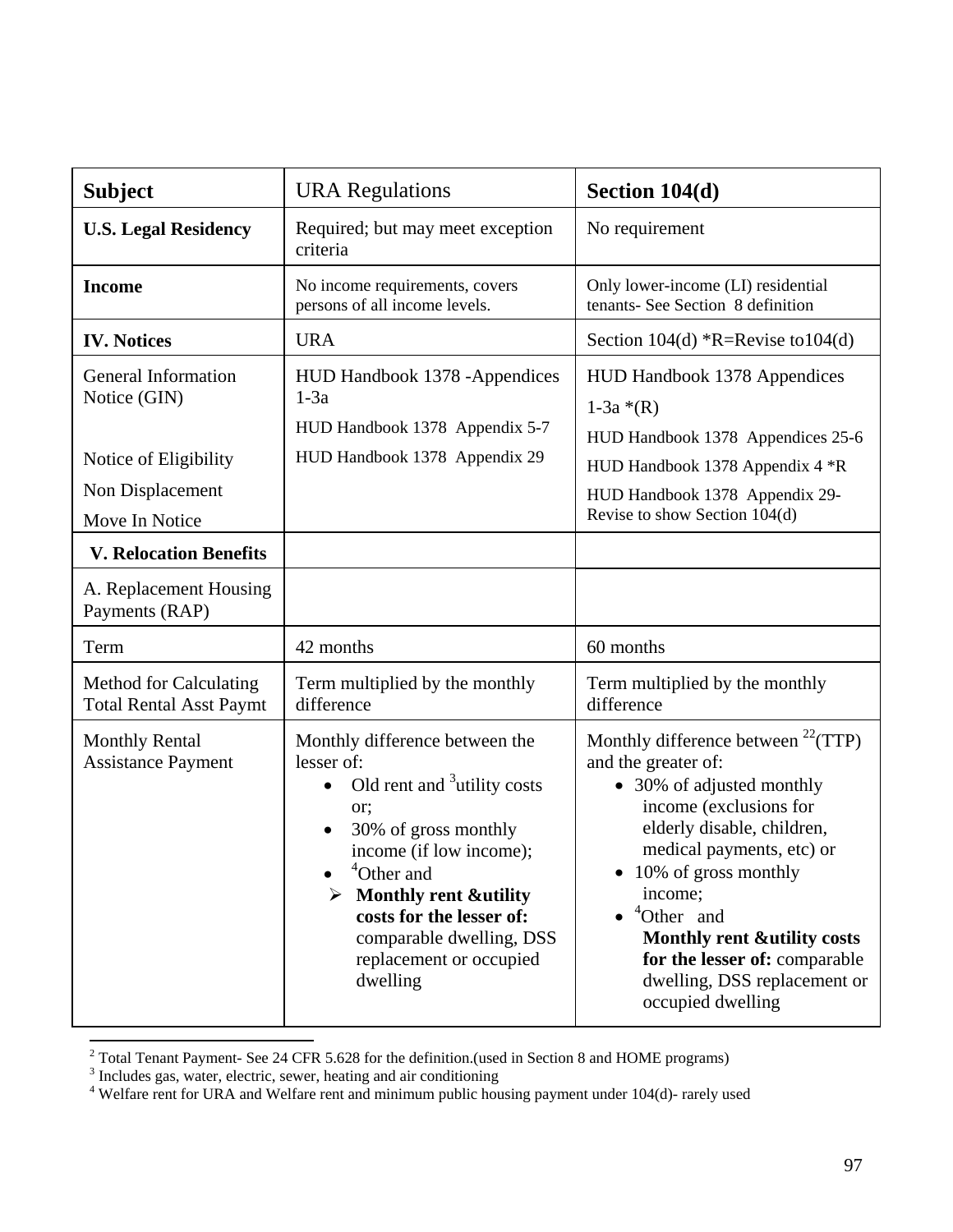| <b>Subject</b>                                                               | <b>URA</b> Regulations                                                                                                                                                                                                                                                                                                                                                        | Section 104(d)                                                                                                                                                                                                        |
|------------------------------------------------------------------------------|-------------------------------------------------------------------------------------------------------------------------------------------------------------------------------------------------------------------------------------------------------------------------------------------------------------------------------------------------------------------------------|-----------------------------------------------------------------------------------------------------------------------------------------------------------------------------------------------------------------------|
| <b>B.</b> Use of Government<br><b>Housing Assistance</b><br>(Vouchers, etc.) | If displaced residential tenant is not<br>currently receiving government<br>housing assistance, cash<br>replacement housing payment is<br>required (person may accept<br>government housing assistance, if<br>available).<br>If displaced person currently in<br>government assisted housing, must<br>be offered a government assisted<br>rental, unless one is not available | Agency may offer Housing Choice<br>Voucher (Section 8) assistance in<br>lieu of a cash replacement housing<br>payment under 104(d).<br>However, LI tenants may request<br>assistance calculated under URA<br>instead. |
| C. Down payment<br>Assistance                                                | Payment equals 42 x monthly<br>rental assistance payment. Agency<br>may increase up to \$5,250 (if<br>calculation is less).                                                                                                                                                                                                                                                   | Limited to purchase of cooperative or<br>mutual housing and based on present<br>(discounted) value of 60 x monthly<br>rental assistance payment.                                                                      |
| D. Moving and Related<br><b>Expenses</b>                                     | Displaced person may choose:<br>Payment for actual moving<br>and related expenses;<br><b>Fixed Residential Moving Cost</b><br>Schedule;<br>or in some cases, a<br>combination of both.                                                                                                                                                                                        | Same as URA.                                                                                                                                                                                                          |
| E. Security Deposit                                                          | Pay only if non-refundable.                                                                                                                                                                                                                                                                                                                                                   | Payment required                                                                                                                                                                                                      |
| F. Advisory                                                                  | Finding and applying for a<br>comparable unit, filing a claim,<br>transportation, government<br>referrals, other.                                                                                                                                                                                                                                                             | Same as URA                                                                                                                                                                                                           |
| VI. Temporary                                                                | Out of pocket expenses                                                                                                                                                                                                                                                                                                                                                        | Out of pocket expenses                                                                                                                                                                                                |
|                                                                              | Temporary Notice-Appendix 15                                                                                                                                                                                                                                                                                                                                                  | Temporary Notice-Appendix 15                                                                                                                                                                                          |
| VII. Claim Forms                                                             | HUD Handbook 1378 Appendix 14                                                                                                                                                                                                                                                                                                                                                 | HUD Handbook 1378 Appendix 27                                                                                                                                                                                         |
| VIII. Documentation                                                          | HUD Handbook 1378 Chapter 6                                                                                                                                                                                                                                                                                                                                                   | HUD Handbook 1378 Chapter 6 +<br><b>Security Deposit</b><br>Cooperative status- down payment<br>One for One Replacement and<br><b>Publication of RARAP</b>                                                            |

 $\overline{a}$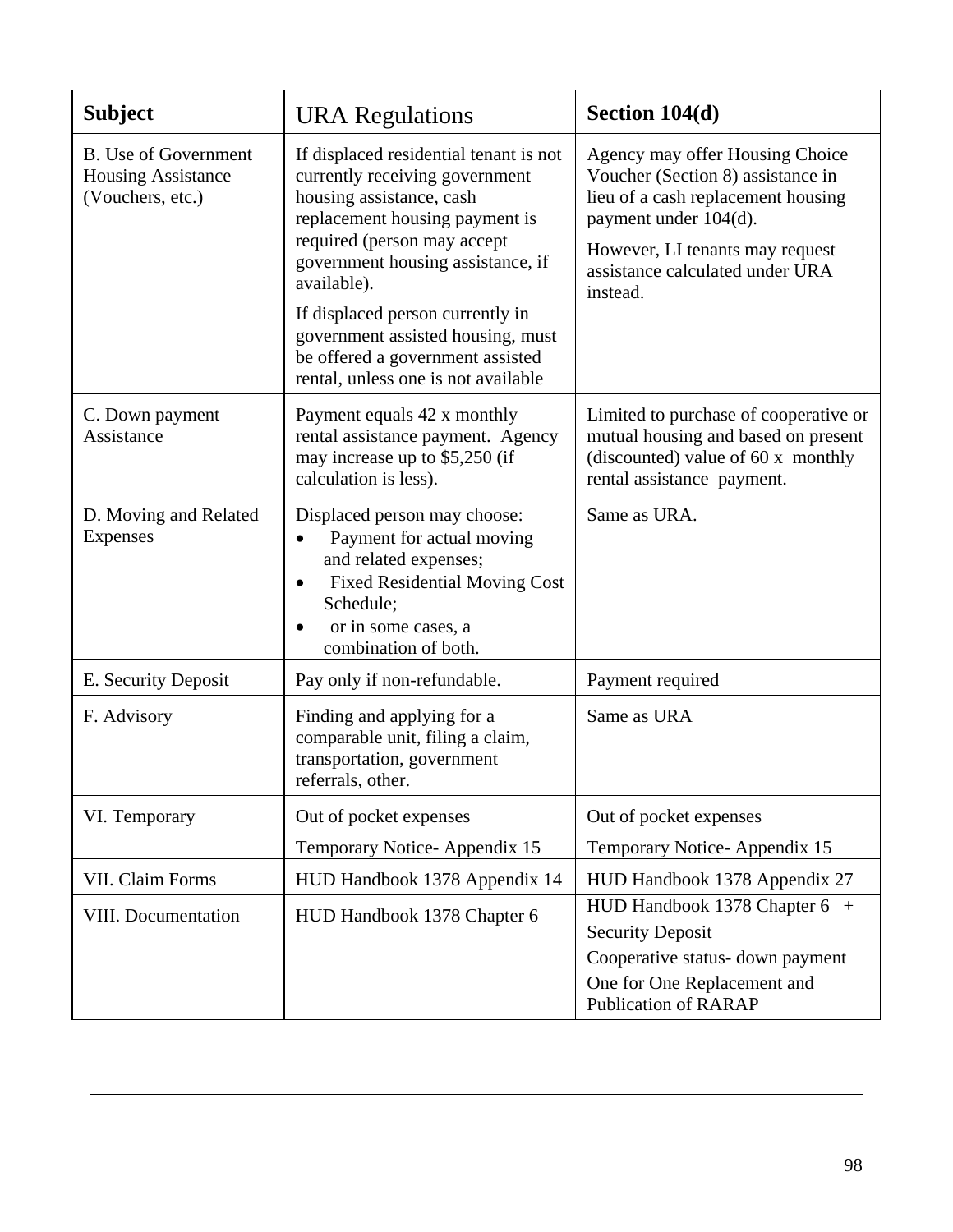# **Exhibit 19 CDBG Regulations- Acquisition and Relocation Citations**

[Code of Federal Regulations][Title 24, Volume 3][Revised as of April 1, 2007] From the U.S. Government Printing Office via GPO Access [CITE: 24CFR570.606] [Page 153-155]

### TITLE 24--HOUSING AND URBAN DEVELOPMENT CHAPTER V OFFICE OF ASSISTANT SECRETARY FOR COMMUNITY PLANNING AND DEVELOPMENT, DEPARTMENT OF HOUSING AND URBAN DEVELOPMENT PART 570\_COMMUNITY DEVELOPMENT BLOCK GRANTS

### **Table of Contents**

Subpart K Other Program Requirements

Section 570.606 Displacement, relocation, acquisition, and replacement of housing.

#### **(a) General policy for minimizing displacement**.

Consistent with the other goals and objectives of this part, grantees (or States or state recipients, as applicable) shall assure that they have taken all reasonable steps to minimize the displacement of persons (families, individuals, businesses, nonprofit organizations, and farms) as a result of activities assisted under this part.

#### **(b) Relocation assistance for displaced persons at URA levels.**

(1) A displaced person shall be provided with relocation assistance at the levels described in, and in accordance with the requirements of 49 CFR part 24, which contains the government-wide regulations implementing the Uniform Relocation Assistance and Real Property Acquisition Policies Act of 1970 (URA) (42 U.S.C. 4601-4655).

(2) Displaced person.

(i) For purposes of paragraph (b) of this section, the term ``displaced person'' means any person (family, individual, business, nonprofit organization, or farm) that moves from real property, or moves his or her personal property from real property, permanently and involuntarily, as a direct result of rehabilitation, demolition, or acquisition for an activity assisted under this part. A permanent, involuntary move for an assisted activity includes a permanent move from real property that is made:

(A) After notice by the grantee (or the state recipient, if applicable) to move permanently from the property, if the move occurs after the initial official submission to HUD (or the State, as applicable) for grant, loan, or loan guarantee funds under this part that are later provided or granted.

(B) After notice by the property owner to move permanently from the property, if the move occurs after the date of the submission of a request for financial assistance by the property owner (or person in control of the site) that is later approved for the requested activity.

(C) Before the date described in paragraph (b) (2) (i) (A) or (B) of this section, if either HUD or the grantee (or State, as applicable) determines that the displacement directly resulted from acquisition, rehabilitation, or demolition for the requested activity.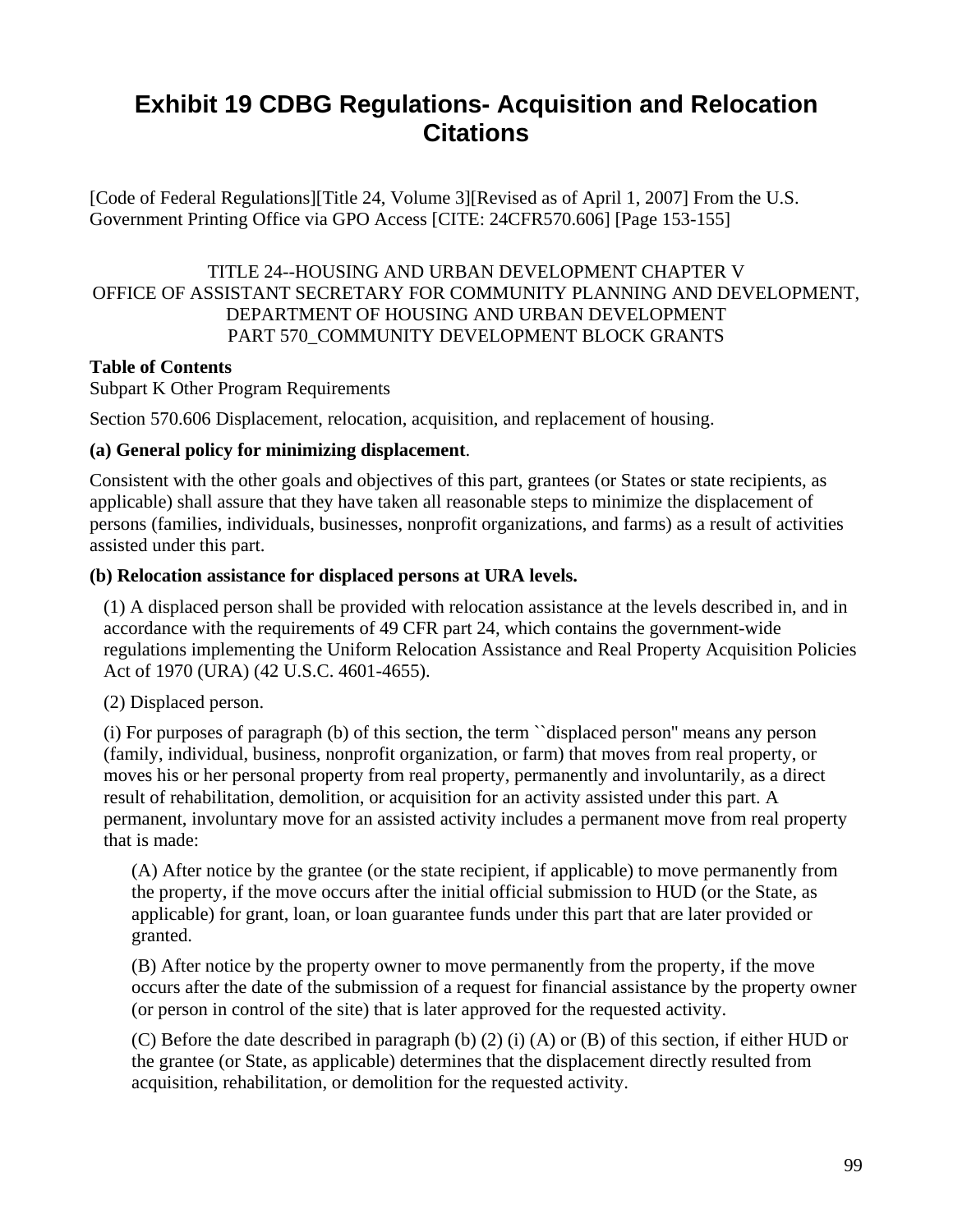(D) After the ``initiation of negotiations'' if the person is the tenant-occupant of a dwelling unit and any one of the following three situations occurs:

(1) The tenant has not been provided with a reasonable opportunity to lease and occupy a suitable decent, safe, and sanitary dwelling in the same building/complex upon the completion of the project, including a monthly rent that does not exceed the greater of the tenant's monthly rent and estimated average utility costs before the initiation of negotiations or 30 percent of the household's average monthly gross income; or

(2) The tenant is required to relocate temporarily for the activity but is not offered payment for all reasonable out-of-pocket expenses incurred in connection with the temporary relocation, including the cost of moving to and from the temporary location and any increased housing costs, or other conditions of the temporary relocation are not reasonable; and the tenant does not return to the building/complex; or

(3) The tenant is required to move to another unit in the building/complex, but is not offered reimbursement for all reasonable out-of-pocket expenses incurred in connection with the move.

(ii) Notwithstanding the provisions of paragraph (b) (2) (i) of this section, the term ``displaced person-'' does not include:

(A) A person who is evicted for cause based upon serious or repeated violations of material terms of the lease or occupancy agreement. To exclude a person on this basis, the grantee (or State or state recipient, as applicable) must determine that the eviction was not undertaken for the purpose of evading the obligation to provide relocation assistance under this section;

(B) A person who moves into the property after the date of the notice described in paragraph (b) (2) (i) (A) or (B) of this section, but who received a written notice of the expected displacement before occupancy.

(C) A person who is not displaced as described in 49 CFR  $24.2(g)$  (2).

(D) A person who the grantee (or State, as applicable) determines is not displaced as a direct result of the acquisition, rehabilitation, or demolition for an assisted activity. To exclude a person on this basis, HUD must concur in that determination.

(iii) A grantee (or State or state recipient, as applicable) may, at any time, request HUD to determine whether a person is a displaced person under this section.

(3) Initiation of negotiations. For purposes of determining the type of replacement housing assistance to be provided under paragraph (b) of this section, if the displacement is the direct result of privately undertaken rehabilitation, demolition, or acquisition of real property, the term ``initiation of negotiations'' means the execution of the grant or loan agreement between the grantee (or State or state recipient, as applicable) and the person owning or controlling the real property.

### **(c) Residential anti-displacement and relocation assistance plan.**

The grantee shall comply with the requirements of 24 CFR part 42, subpart B.

## **(d) Optional relocation assistance**.

Under section 105(a) (11) of the Act, the grantee may provide (or the State may permit the state recipient to provide, as applicable) relocation payments and other relocation assistance to persons displaced by activities that are not subject to paragraph (b) or (c) of this section. The grantee may also provide (or the State may also permit the state recipient to provide, as applicable) relocation assistance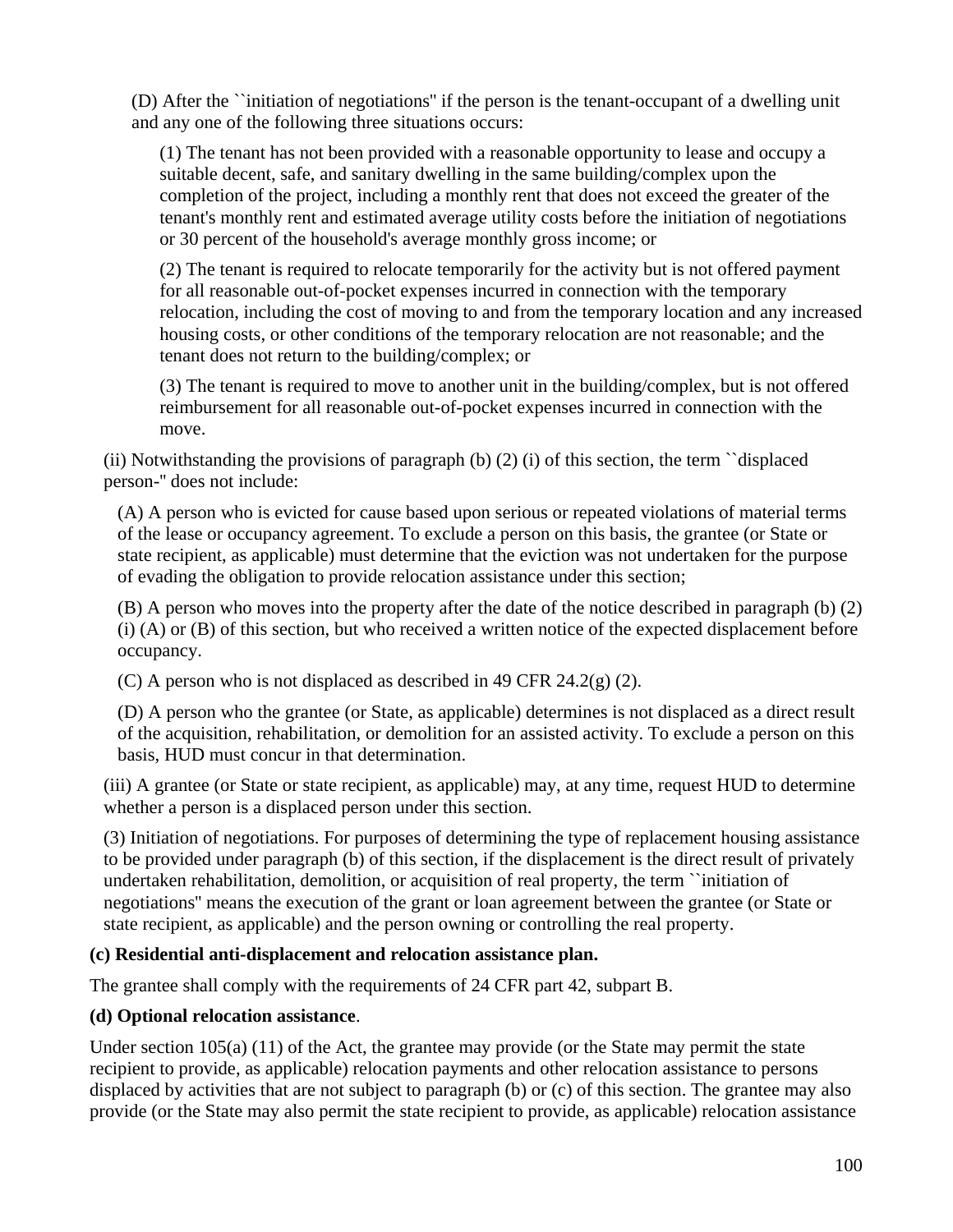to persons receiving assistance under paragraphs (b) or (c) of this section at levels in excess of those required by these paragraphs. Unless such assistance is provided under State or local law, the grantee (or state recipient, as applicable) shall provide such assistance only upon the basis of a written determination that the assistance is appropriate (see, e.g., 24 CFR 570.201(i), as applicable). The grantee (or state recipient, as applicable) must adopt a written policy available to the public that describes the relocation assistance that the grantee (or state recipient, as applicable) has elected to provide and that provides for equal relocation assistance within each class of displaced persons.

## **(e) Acquisition of real property**.

The acquisition of real property for an assisted activity is subject to 49 CFR part 24, subpart B.

## **(f) Appeals.**

If a person disagrees with the determination of the grantee (or the state recipient, as applicable) concerning the person's eligibility for, or the amount of, a relocation payment under this section, the person may file a written appeal of that determination with the grantee (or state recipient, as applicable). The appeal procedures to be followed are described in 49 CFR 24.10. In addition, a lowor moderate-income household that has been displaced from a dwelling may file a written request for review of the grantee's decision to the HUD Field Office. For purposes of the State CDBG program, a low- or moderate-income household may file a written request for review of the state recipient's decision with the State.

## **(g) Responsibility of grantee or State.**

(1) The grantee (or State, if applicable) is responsible for ensuring compliance with the requirements of this section, notwithstanding any third party's contractual obligation to the grantee to comply with the provisions of this section. For purposes of the State CDBG program, the State shall require state recipients to certify that they will comply with the requirements of this section.

(2) The cost of assistance required under this section may be paid from local public funds, funds provided under this part, or funds available from other sources.

(3) The grantee (or State and state recipient, as applicable) must maintain records in sufficient detail to demonstrate compliance with the provisions of this section.

(Approved by the Office of Management and Budget under OMB control number 2506-0102)[61 FR 11477, Mar. 20, 1996, as amended at 61 FR 51760, Oct. 3, 1996]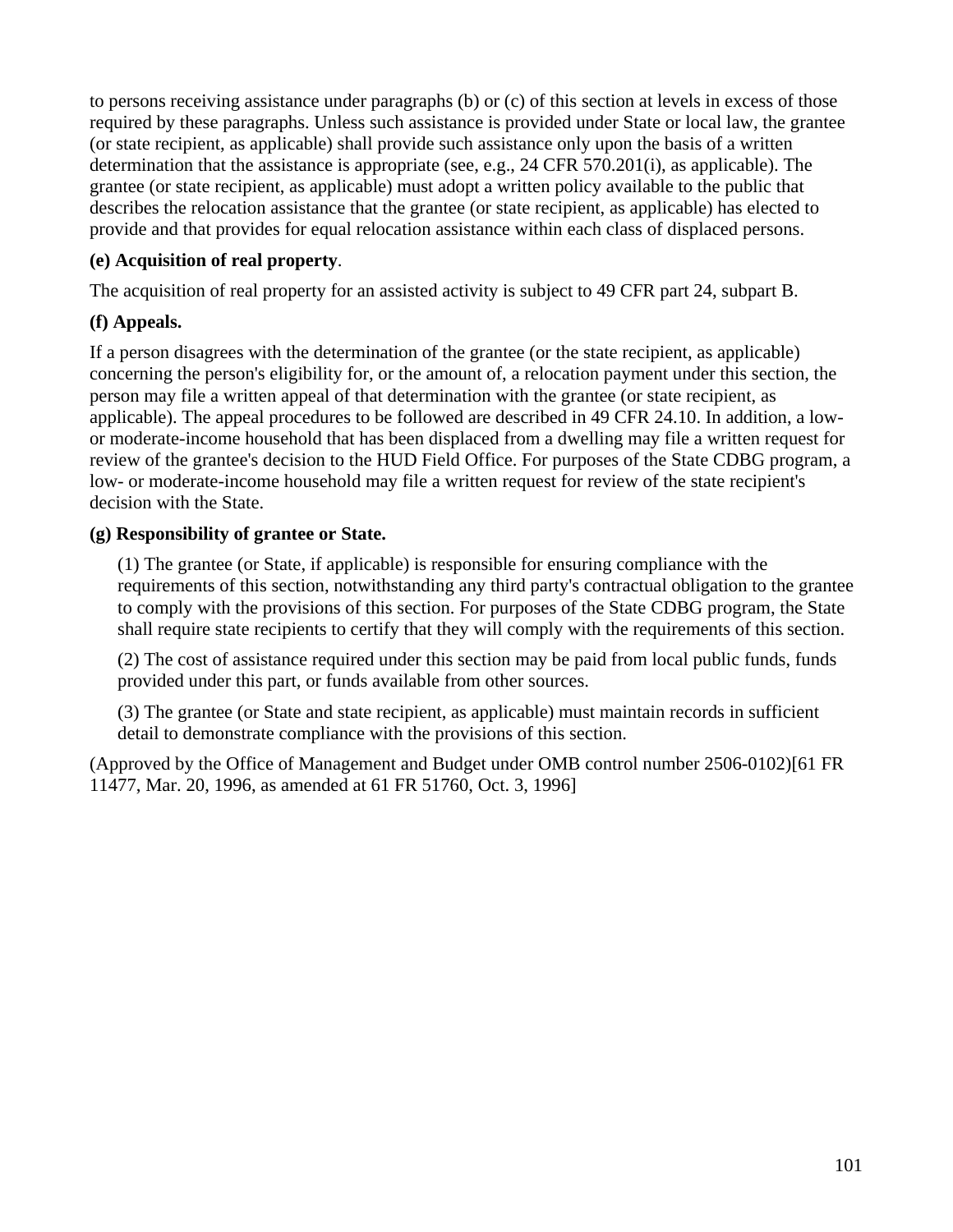# **Exhibit 20 HOME Acquisition and Relocation Citations**

#### 92.353 Displacement, Relocation, and Acquisition

a. *Minimizing displacement.* Consistent with the other goals and objectives of this part, the participating jurisdiction must ensure that it has taken all reasonable steps to minimize the displacement of persons (families, individuals, businesses, nonprofit organizations, and farms) as a result of a project assisted with HOME funds. To the extent feasible, residential tenants must be provided a reasonable opportunity to lease and occupy a suitable, decent, safe, sanitary, and affordable dwelling unit in the building/complex upon completion of the project.

b. *Temporary relocation.* The following policies cover residential tenants who will not be required to move permanently but who must relocate temporarily for the project. Such tenants must be provided:

1. Reimbursement for all reasonable out-of-pocket expenses incurred in connection with the temporary relocation, including the cost of moving to and from the temporarily occupied housing and any increase in monthly rent/utility costs.

2. Appropriate advisory services, including reasonable advance written notice of:

i. The date and approximate duration of the temporary relocation;

ii. The location of the suitable, decent, safe, and sanitary dwelling to be made available for the temporary period;

iii. The terms and conditions under which the tenant may lease and occupy a suitable, decent, safe, and sanitary dwelling in the building/complex upon completion of the project; and

iv. The provisions of paragraph (b) (1) of this section.

c. *Relocation assistance for displaced persons.* 

*1. General*. A displaced person (defined in paragraph (c)(2) of this section) must be provided relocation assistance at the levels described in, and in accordance with the requirements of the Uniform Relocation Assistance and Real Property Acquisition Policies Act of 1970 (URA) (42 U.S.C. 4201- 4655) and 49 CFR part 24. A "displaced person" must be advised of his or her rights under the Fair Housing Act and, if the comparable replacement dwelling used to establish the amount of the replacement housing payment to be provided to a minority person is located in an area of minority concentration, the minority person also must be given, if possible, referrals to comparable and suitable, decent, safe, and sanitary replacement dwellings not located in such areas.

#### 2. *Displaced Person.*

i. For purposes of paragraph (c) of this section, the term displaced person means a person (family individual, business, nonprofit organization, or farm, including any corporation, partnership or association) that moves from real property or moves personal property from real property, permanently, as a direct result of acquisition, rehabilitation, or demolition for a project assisted with HOME funds. This includes any permanent, involuntary move for an assisted project, including any permanent move from the real property that is made:

A. After notice by the owner to move permanently from the property, if the move occurs on or after:

1. The date of the submission of an application to the participating jurisdiction or HUD, if the applicant has site control and the application is later approved; or

2. The date the jurisdiction approves the applicable site, if the applicant does not have site control at the time of the application; or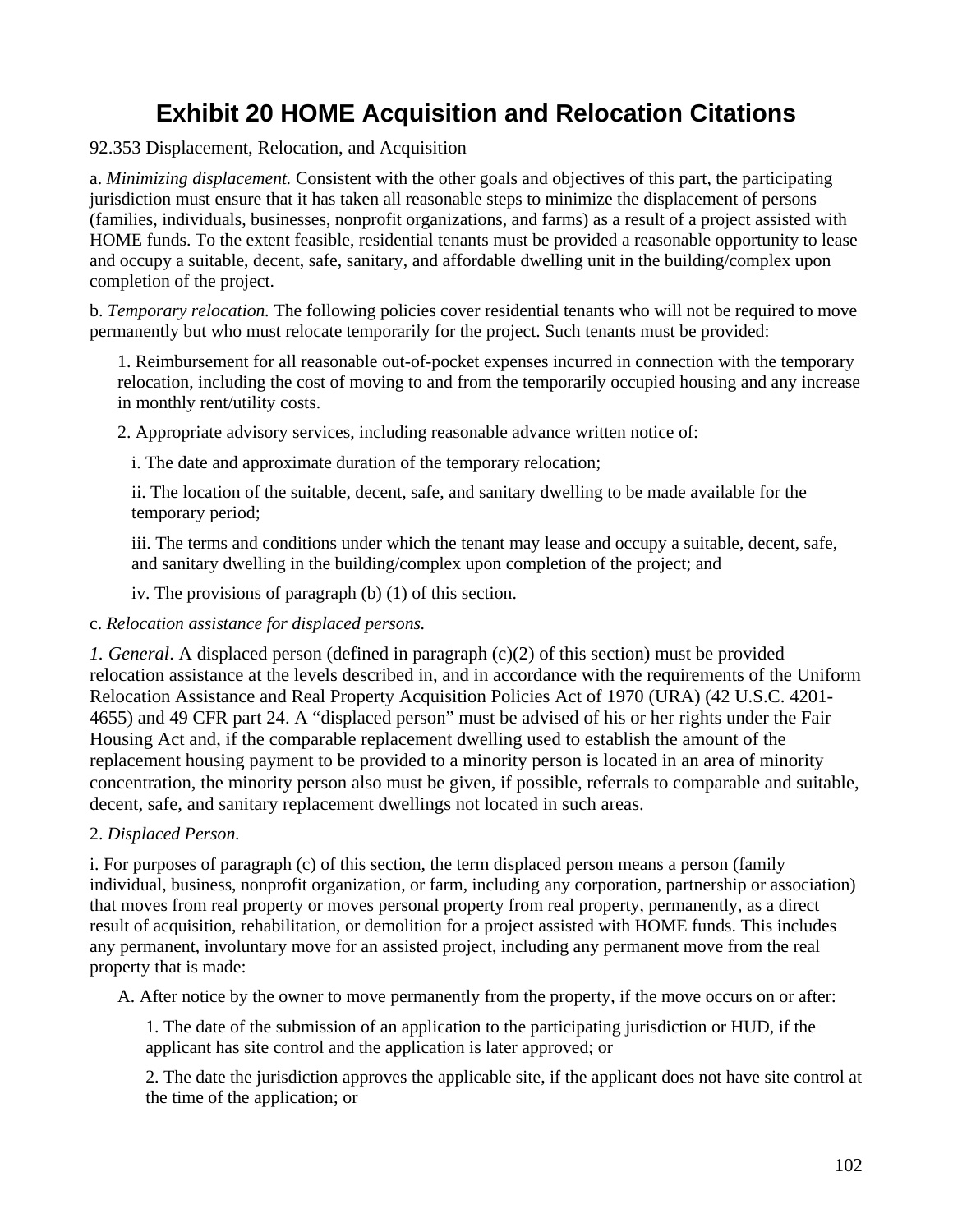B. Before the date described in paragraph (c)(2)(i)(A) of this section, if the jurisdiction or HUD determines that the displacement resulted directly from acquisition, rehabilitation, or demolition for the project; or

C. By a tenant-occupant of a dwelling unit, if any one of the following three situations occurs:

1. The tenant moves after execution of the agreement covering the acquisition, rehabilitation, or demolition and the move occurs before the tenant is provided written notice offering the tenant the opportunity to lease and occupy a suitable, decent, safe, and sanitary dwelling in the same building/complex upon completion of the project under reasonable terms and conditions. Such reasonable terms and conditions must include a term of at least one year at a monthly rent and estimated average monthly utility costs that do not exceed the greater of:

i. The tenant's monthly rent before such agreement and estimated average monthly utility costs; or

ii. The total tenant payment, as determined under 24 CFR 5.613, if the tenant is low-income, or 30 percent of gross household income, if the tenant is not low-income; or

2. The tenant is required to relocate temporarily, does not return to the building/complex, and either:

i. The tenant is not offered payment for all reasonable out-of- pocket expenses incurred in connection with the temporary relocation; or

ii. Other conditions of the temporary relocation are not reasonable; or

3. The tenant is required to move to another dwelling unit in the same building/complex but is not offered reimbursement for all reasonable out-of-pocket expenses incurred in connection with the move, or other conditions of the move are not reasonable.

ii. Notwithstanding paragraph  $(c)(2)(i)$ , a person does not qualify as a displaced person if:

A. The person has been evicted for cause based upon a serious or repeated violation of the terms and conditions of the lease or occupancy agreement, violation of applicable federal, State or local law, or other good cause, and the participating jurisdiction determines that the eviction was not undertaken for the purpose of evading the obligation to provide relocation assistance. The effective date of any termination or refusal to renew must be preceded by at least 30 days advance written notice to the tenant specifying the grounds for the action.

B. The person moved into the property after the submission of the application but, before signing a lease and commencing occupancy, was provided written notice of the project, its possible impact on the person (e.g., the person may be displaced, temporarily relocated, incur a rent increase), and the fact that the person would not qualify as a "displaced person" (or for any assistance under this section) as a result of the project;

C. The person is ineligible under 49 CFR  $24.2(g)(2)$ ; or

D. HUD determines that the person was not displaced as a direct result of acquisition, rehabilitation, or demolition for the project.

iii. The jurisdiction may, at any time, ask HUD to determine whether a displacement is or would be covered by this rule.

3. *Initiation of negotiations.* For purposes of determining the formula for computing replacement housing assistance to be provided under paragraph (c) of this section to a tenant displaced from a dwelling as a direct result of private-owner rehabilitation, demolition or acquisition of the real property, the term initiation of negotiations means the execution of the agreement covering the acquisition, rehabilitation, or demolition.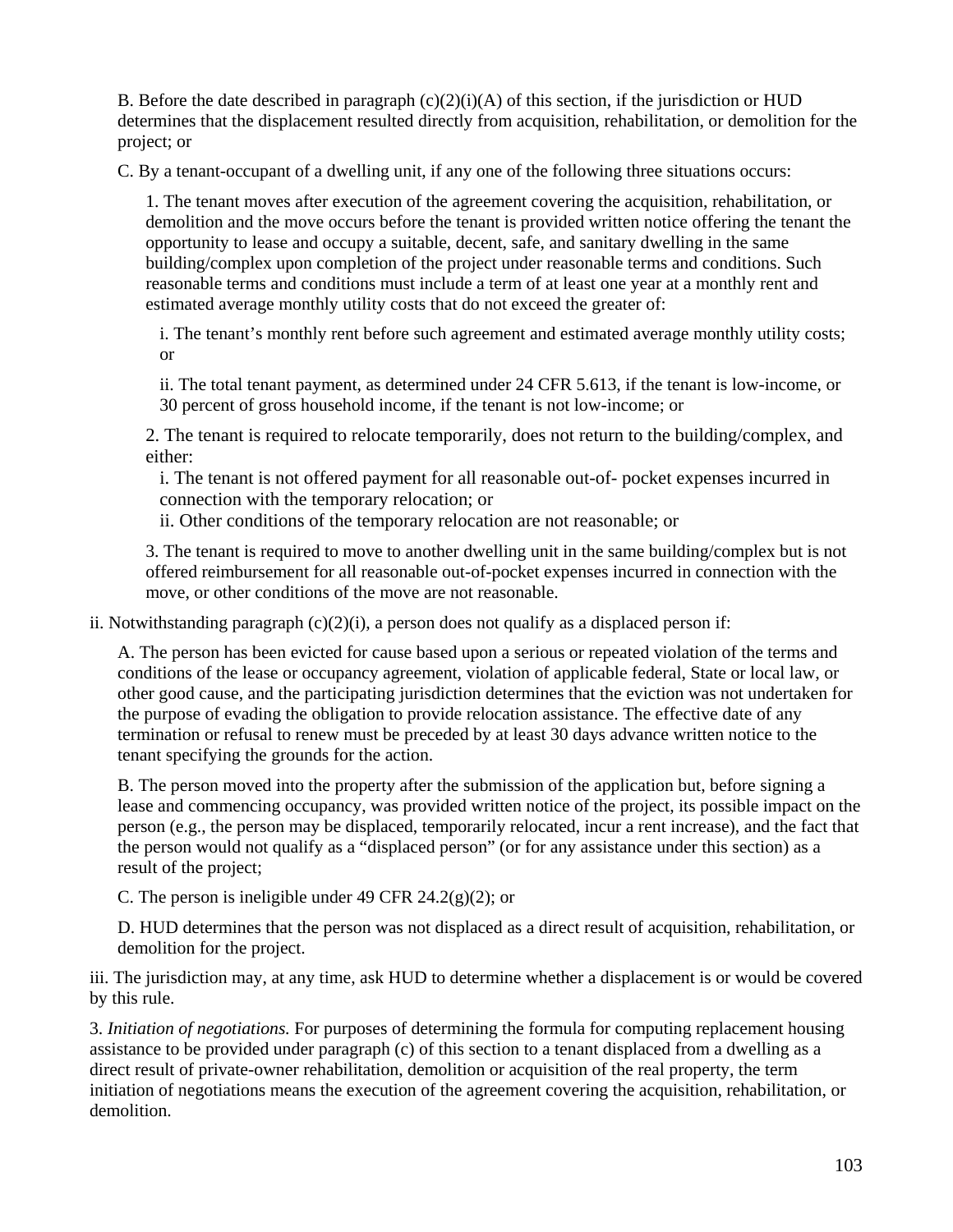d. *Optional relocation assistance.* The participating jurisdiction may provide relocation payments and other relocation assistance to families, individuals, businesses, nonprofit organizations, and farms displaced by a project assisted with HOME funds where the displacement is not subject to paragraph (c) of this section. The jurisdiction may also provide relocation assistance to persons covered under paragraph (c) of this section beyond that required. For any such assistance that is not required by State or local law, the jurisdiction must adopt a written policy available to the public that describes the optional relocation assistance that it has elected to furnish and provides for equal relocation assistance within each class of displaced persons.

e. *Residential anti-displacement and relocation assistance plan.* The participating jurisdiction shall comply with the requirements of 24 CFR part 42, subpart C.

f. *Real property acquisition requirements.* The acquisition of real property for a project is subject to the URA and the requirements of 49 CFR part 24, subpart B.

g. *Appeals.* A person who disagrees with the participating jurisdiction's determination concerning whether the person qualifies as a displaced person, or the amount of relocation assistance for which the person may be eligible, may file a written appeal of that determination with the jurisdiction. A low-income person who is dissatisfied with the jurisdiction's determination on his or her appeal may submit a written request for review of that determination to the HUD Field Office.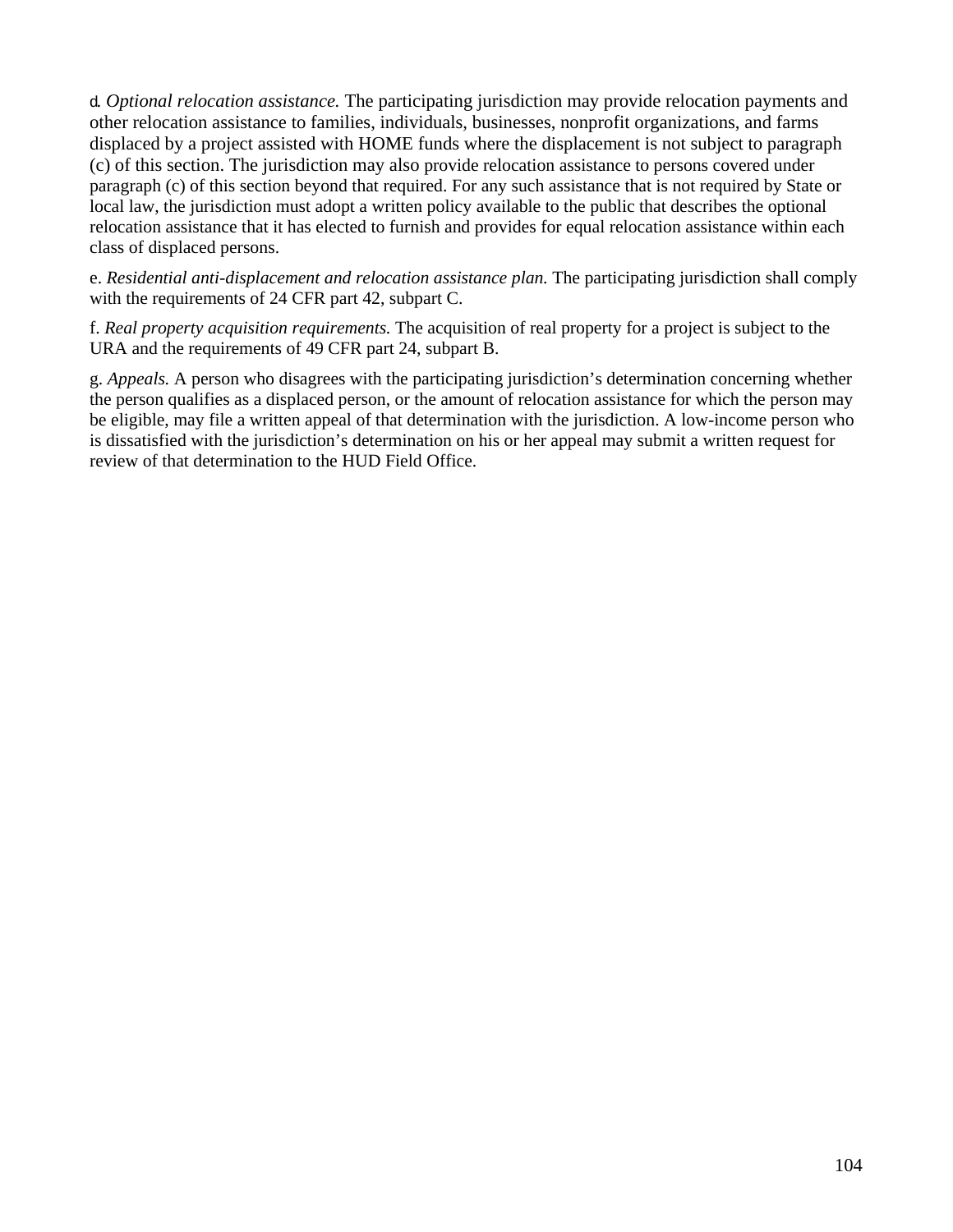## **Exhibit 21 Lead Based Paint Programs**

- A. Lead Based Paint Act- Lead Based Paint- 24 CFR Part 35-Subpart A- Disclosure of Know Lead Based Paint et al issued in response to 42 USC 4852 (d). 24 CFR 35.1345 states that "occupants shall be temporarily relocated before and during hazard reduction activities to a suitable, decent, safe and similarly accessible dwelling unit that does not have lead based hazards. HUD grantees are advised to follow the policy outlined in HUD Handbook 1378 in Chapter 2 at Paragraph 2-7 and at Chapter 3 at Paragraph 3-15 for temporary relocation. Temporary relocation expenses generally include out of pocket moving and housing expenses. HUD recommends that a temporary policy be adopted so that all persons displaced by lead based requirements are treated fairly.
- B. HUD has three Lead Based Paint Programs issued via NOFA: Lead Based Paint Hazard Control Grant Program (LBPHC), Lead Hazard Reduction Demonstration Grant Program (LHRD) and Operation Lead Elimination Action Program (LEAD). These programs are authorized by Section 1011 of the Residential Lead Based Paint Hazard Reduction Act of 1992 and is included in the Appropriations Act for each year it is funded.
	- 1. See the following website for more information. http://www.hud.gov/library/bookshelf12/supernofa/nofa08/leadsec.pdf
	- 2. These lead based paint programs are specifically must comply with the URA.
	- 3. HUD grantees are advised to follow the policy outlined in HUD Handbook 1378 in Chapter 2 at Paragraph 2-7 and at Chapter 3 at Paragraph 3-15 for temporary relocation. Temporary relocation expenses generally include out of pocket moving and housing expenses. HUD recommends that a temporary policy be adopted so that all persons displaced by lead based requirements are treated fairly.
	- 4. The NOFA contains the following language with regard to relocation.
		- a. Page 22 of the 2008 NOFA, Paragraph c states that "for temporary relocation of families and individuals while the remediation is conducted and until the time the affected unit receives clearance for re-occupancy".
		- b. Page 24 of the 2008 NOFA, Paragraph g. Written Policies and Procedures states that "applicants should describe in their work plan policies and procedures for procurements (contracting), unit eligibility, unit selection and prioritization, all phases of lead hazard evaluation and control, including risk assessments, inspections, development of specifications for contractor bids, pre-hazard control blood lead testing, financing, temporary relocation and clearance examinations. Grantees, subcontractors, sub-grantees, sub-recipients, and their contractors must adhere to these policies and procedures".
		- c. Page 30 of the 2008 NOFA, Paragraph w. Relocation states that " The relocation requirements of the Uniform Relocation Assistance and Real Property Acquisition Policies Act of 1970 (URA), as amended, and the implementing government-wide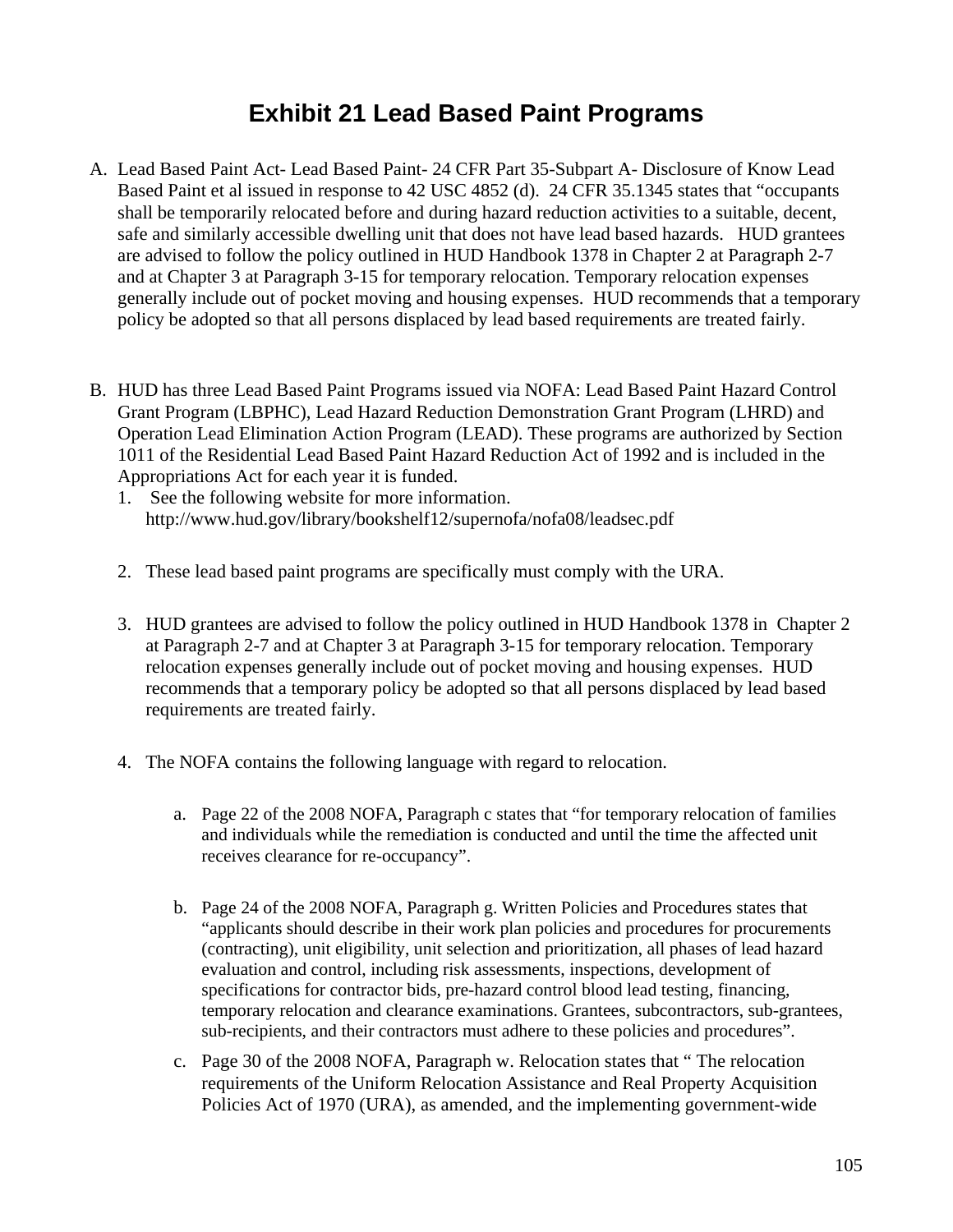regulation at 49 CFR part 24, that cover any person (including individuals, businesses, and farms) displaced as a direct result of the acquisition, rehabilitation, or demolition of real property, apply to this grant program. If such persons are required to temporarily relocate for a project, the requirements of the URA regulations at 49 CFR  $24.2(a)(9)$ must be met. HUD recommends that applicants review these regulations when preparing the proposal. (They can be downloaded from the Government Printing Office website at http://www.gpoaccess.gov/cfr/index.html by entering the regulatory citation in quotes without any spaces (e.g., "49CFR24.2") in the Quick Search box.). See the General Section for additional information about relocation. "

- d. Page 46 of the 2008 NOFA Paragraph f states "Describe the applicant's plan for the relocation of occupants of units selected for remediation, if temporary relocation is necessary. If temporary relocation is necessary, the applicant should describe the relocation process (i.e., the uses of safe houses and other housing arrangements, storage of household goods, stipends, incentives, etc.), and the source of funding for relocation. Describe your plan for ensuring the right of return and/or first referral of occupants who have had to relocate temporarily for the lead hazard control work to be performed. If temporary relocation is not necessary, please describe measures to protect the occupants.
- e. Please be advised that, HUD program regulations provide for payment for temporary relocation costs for tenant-occupants, but not owner-occupants. Under the CDBG program, it is possible to provide for assistance to owner-occupants, but only if the grantee adopts an optional relocation policy in accordance with 24 CFR 570.606(d). The HOME program has similar provisions, but none of the other HUD program regulations provide the same option.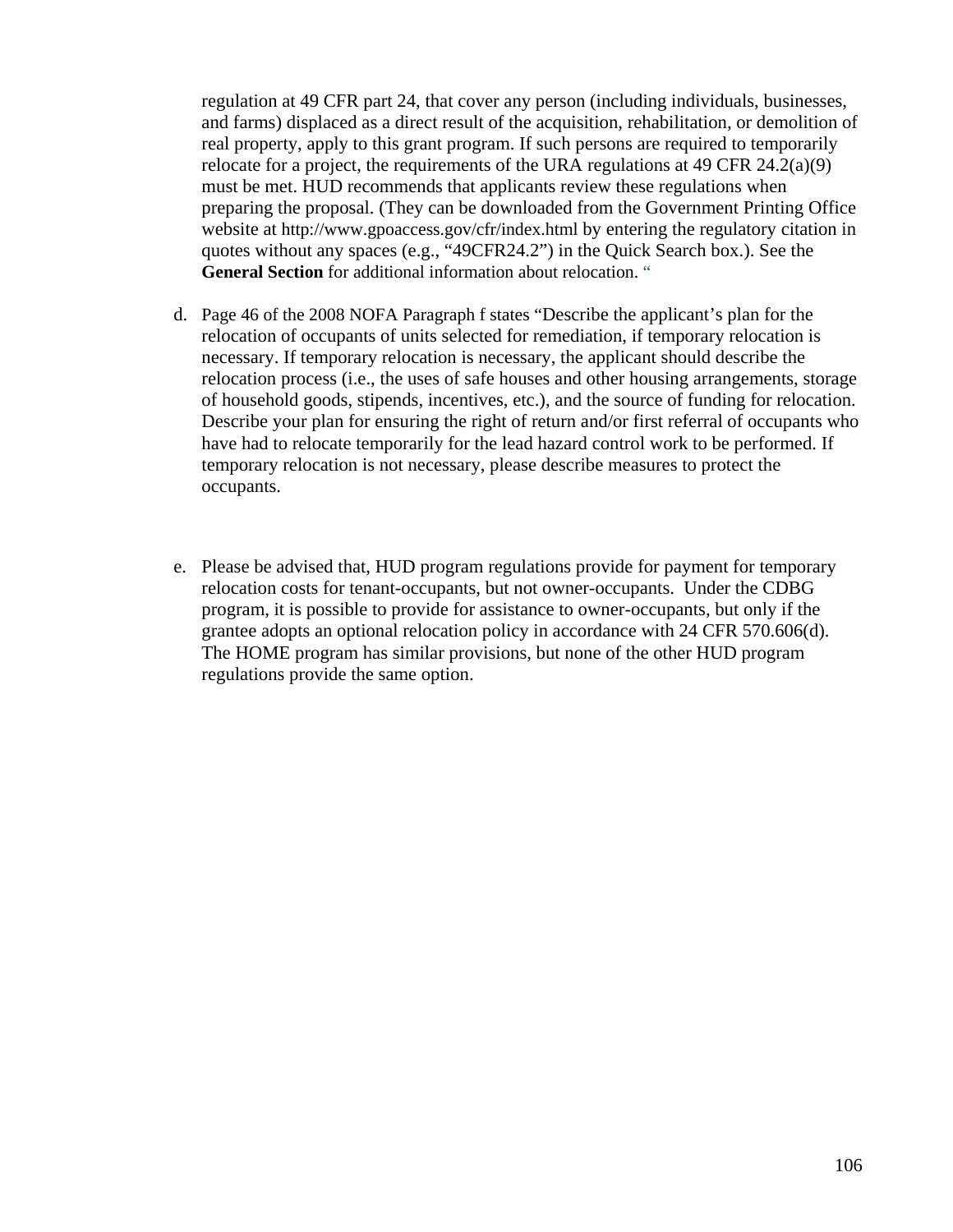## **Exhibit 22 Economic Displacement - CPD Programs**

#### **HOME – § 92.353**

Such reasonable terms and conditions must include a term of at least one year at a monthly rent and estimated average monthly utility costs that do not exceed the greater of:

The tenant's monthly rent before such agreement and estimated average monthly utility costs; **or**

The total tenant payment, as determined under 24 CFR 5.613, if the tenant is low-income, or 30 percent of gross household income, if the tenant is not low-income;

#### **CDBG – § 570.606**

The tenant has not been provided with a reasonable opportunity to lease and occupy a suitable decent, safe, and sanitary dwelling in the same building/complex upon the completion of the project, including a monthly rent that does not exceed the greater of the tenant's monthly rent and estimated average utility costs before the initiation of negotiations **or** 30 percent of the household's average monthly gross income;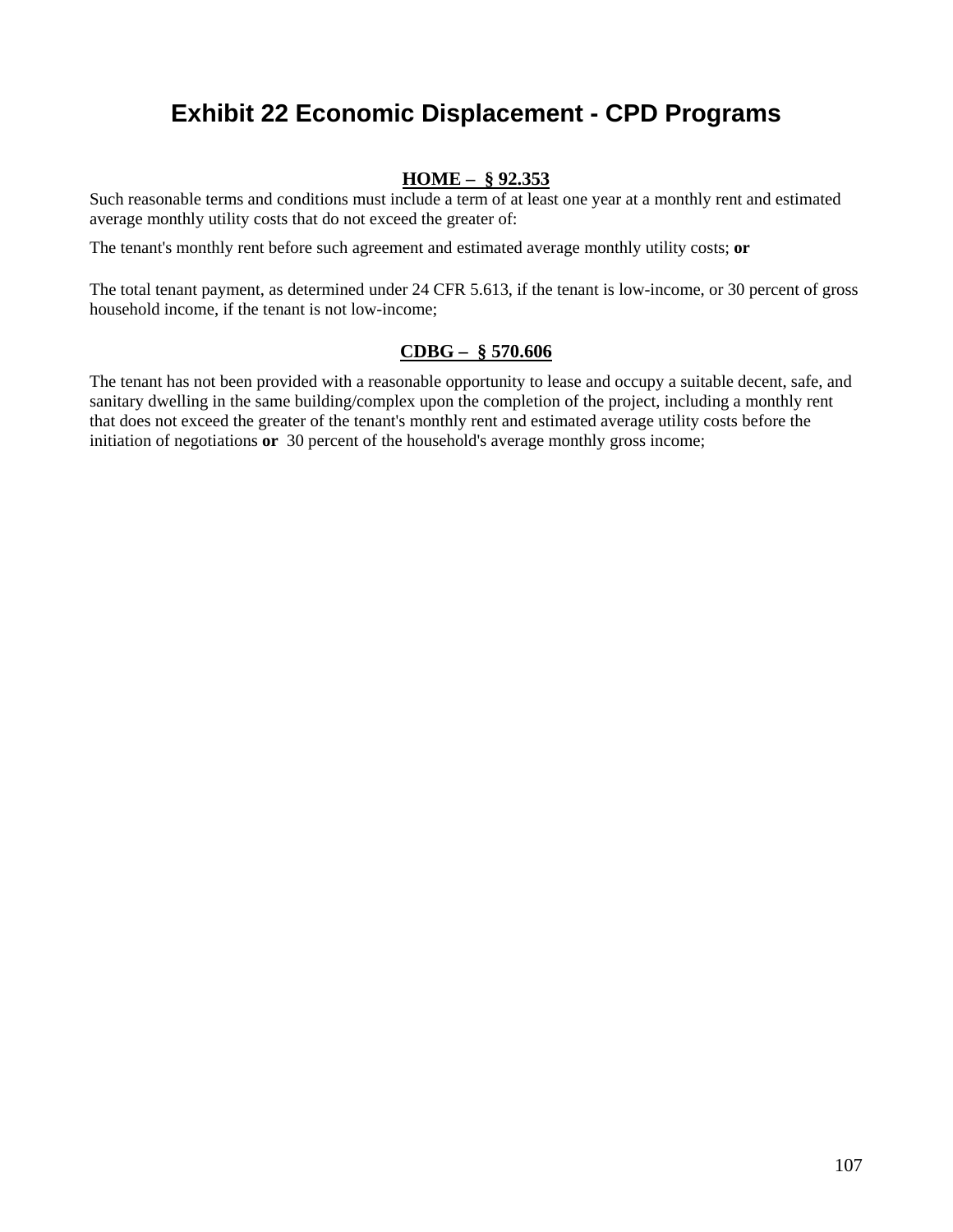# **Exhibit 23 Initiations of Negotiations/Notice Dates**

| <b>Type Acquisition</b><br>Program                                                                    | <b>Type of Event</b>                                                                                         | <b>Regulation</b>                                                                      | <b>GIN Date</b>                                                                                                                       | <b>ION Date (Notice of</b><br><b>Eligibility Due)</b>                                                          |
|-------------------------------------------------------------------------------------------------------|--------------------------------------------------------------------------------------------------------------|----------------------------------------------------------------------------------------|---------------------------------------------------------------------------------------------------------------------------------------|----------------------------------------------------------------------------------------------------------------|
| <b>Involuntary Acquisition</b><br><b>Eminent Domain</b><br><b>Subject to Subpart B</b>                | <b>Project involves</b><br>acquisition,<br>rehabilitation or<br>demolition                                   |                                                                                        |                                                                                                                                       |                                                                                                                |
| All HUD programs                                                                                      | Project<br>undertaken with<br><b>HUD</b> funds<br>involving<br>eminent domain                                | Subpart B<br>49 CFR 24.101<br>to 24.108-<br>HUD Hand-<br>book 1378(5-4)                | Notice to Owner or<br>Letter to Appraise or<br>as soon as possible<br>after that if not<br>feasible-before NOE                        | Offer of Just<br>Compensation                                                                                  |
| <b>Voluntary Acquisition</b><br><b>No Eminent Domain</b><br><b>Not Subject to Subpart B</b>           |                                                                                                              | <b>HUD</b><br><b>Handbook</b><br>Chapter $(2-3)$                                       |                                                                                                                                       |                                                                                                                |
| 1. Agency who has power<br>of eminent domain but will<br>not use it. - Applies to all<br>HUD programs | Acquisition,<br>Rehabilitation or<br>Demolition                                                              | 49 CFR<br>24.101(b)(1)                                                                 | Date of Offer Letter<br>or Consolidated Plan<br>publication<br>whichever is earlier.                                                  | Executed purchase<br>agreement date                                                                            |
| 2. Agency Without Power<br>of Eminent Domain                                                          | <b>Privately</b><br><b>Undertaken</b><br><b>Rehabilitation</b><br><b>Demolition or</b><br><b>Acquisition</b> | <b>49 CFR</b><br>$24.101(b)(2)$ -<br><b>HUD</b><br>Handbook<br>1378 Chapter<br>$(5-3)$ | As soon as feasible-<br><b>HUD</b> assumes<br>application for HUD<br>funds or site control<br>if later. * All<br>occupants to receive |                                                                                                                |
| <b>CDBG</b>                                                                                           |                                                                                                              | <b>24 CFR</b><br>570.606(b) and                                                        |                                                                                                                                       | <b>Execution of Grant or</b><br>Loan Agreement and<br>the person owning or<br>controlling the real<br>property |
| <b>HOME</b>                                                                                           |                                                                                                              | 24 CFR 92.353<br>(c)(3)                                                                |                                                                                                                                       | Execution of the<br>agreement between the<br>grantee and project<br>sponsor                                    |

\*Grantee to document if another date is more feasible. Access to tenants to be part of purchase agreement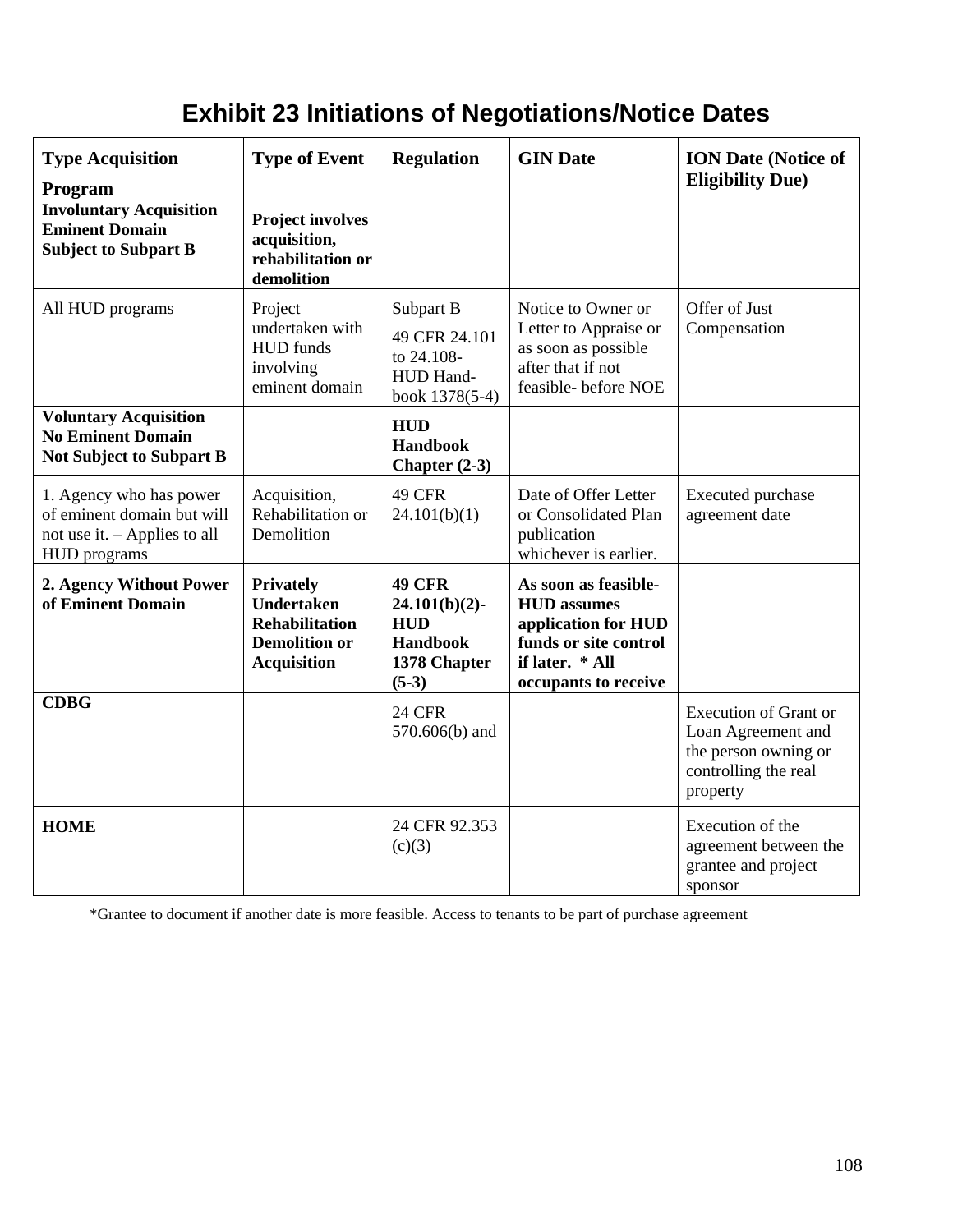# **Exhibit 24 Project Timeline**

| <b>Date</b><br><b>Completed</b> | <b>Event</b>                 | <b>Steps Taken</b>                                                               |
|---------------------------------|------------------------------|----------------------------------------------------------------------------------|
|                                 | Pre-application              | If government entity- board approval document                                    |
|                                 |                              | If eminent Domain- Offer Letter                                                  |
|                                 |                              | <b>General Information Notices</b>                                               |
|                                 |                              | If Eminent Domain Appraisal                                                      |
|                                 |                              | If Eminent Domain Review Appraisal                                               |
|                                 |                              | <b>Condemnation Notices/Settlement Documents</b>                                 |
|                                 |                              | Notices of Eligibility                                                           |
|                                 | <b>Application Received</b>  |                                                                                  |
|                                 |                              | If no eminent domain- Voluntary Letter                                           |
|                                 | During Application           | Site Control (Purchase Agreement, deed, or option                                |
|                                 |                              | Review acquisition documents for Conflict of Interest                            |
|                                 |                              | Appraisal or other document showing property value                               |
|                                 |                              | Preliminary relocation Plan                                                      |
|                                 |                              | Complete review                                                                  |
|                                 |                              | <b>General Information Notices</b>                                               |
|                                 |                              | Source of funding for relocation identified and committed                        |
|                                 | <b>Application Closes</b>    | Selection and rating process                                                     |
|                                 | Project Approval             | City of La Mesa board approval                                                   |
|                                 |                              | <b>Consolidated Plan or Substantial Amenement Date</b>                           |
|                                 |                              | <b>Conditional Approval Letter</b>                                               |
|                                 |                              | <b>Environmental Review</b>                                                      |
|                                 |                              | If consultant used, consultant contract signed                                   |
|                                 |                              | Final Relocation paln                                                            |
|                                 |                              | <b>Review Plan</b>                                                               |
|                                 |                              | Begin Interviews with occupants                                                  |
|                                 |                              | Obtain comparable date                                                           |
|                                 |                              | <b>Environmental Review</b>                                                      |
|                                 | Agreement/Contract<br>Signed | <b>ION</b> Date-                                                                 |
|                                 |                              | Notices of Eligibility/Non Displacement/Temporary<br><b>Displacement Notices</b> |
|                                 | <b>Property Purchased</b>    | <b>Escrow</b> closes                                                             |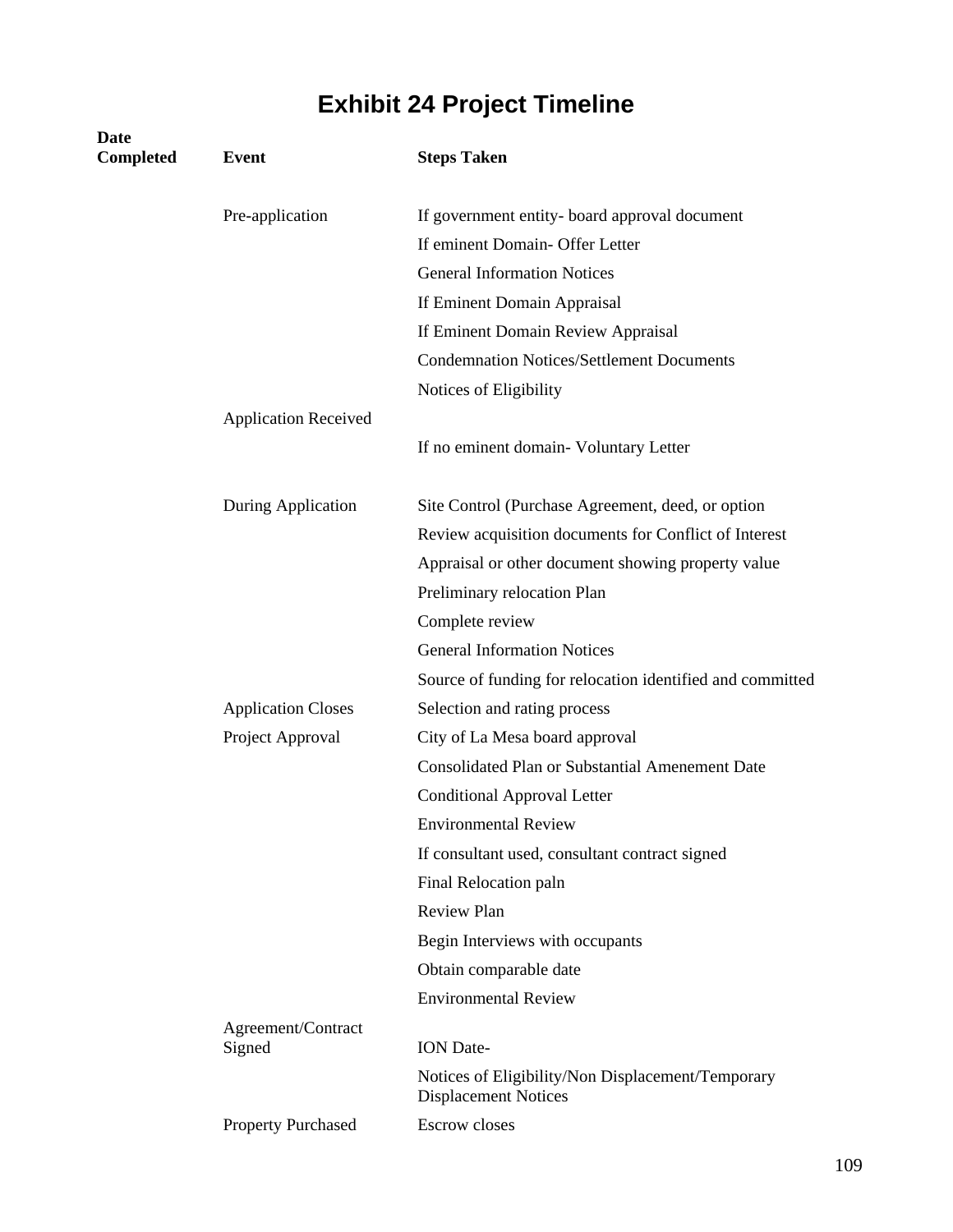|                          | Liens, conditions recorded                         |
|--------------------------|----------------------------------------------------|
|                          | Deed Transfer                                      |
| <b>Relocation Begins</b> | <b>Advisory Services/Claims Filed</b>              |
|                          | Relocation Begins- First occupant relocated        |
|                          | Review of Claims by Agency Staff-Payment of Claims |
|                          | <b>Last Person Relocated</b>                       |
|                          | Final Claim Paid                                   |
|                          | <b>File Documentation</b>                          |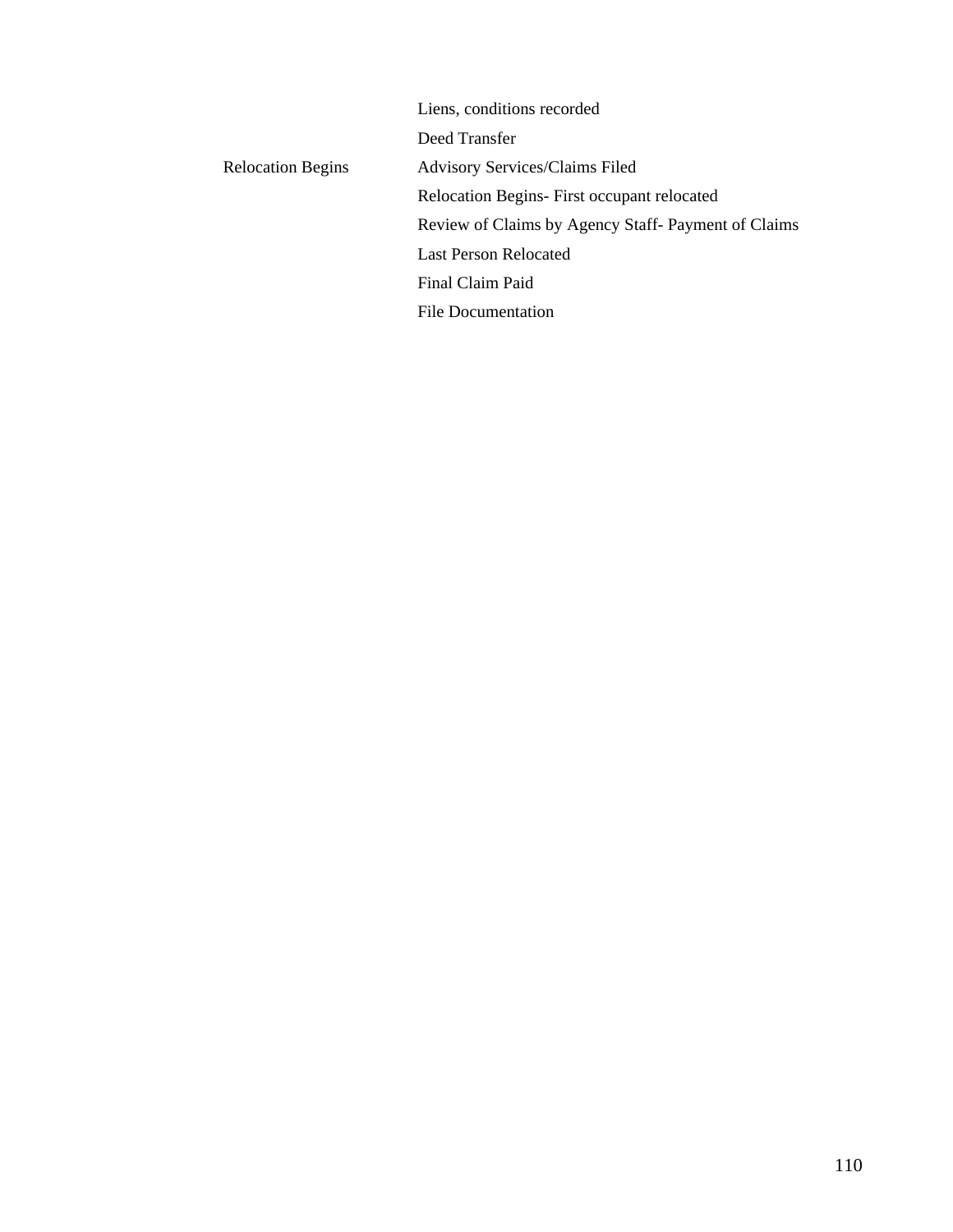# **Exhibit 25 Project Organization Index Acquisition**

| Tab     | Document                                              |
|---------|-------------------------------------------------------|
| $P-1$   | Description of Property                               |
|         | List of Owners                                        |
|         | List of Parcel                                        |
|         | Map                                                   |
| $P - 2$ | City of La Mesa Board approval                        |
|         | <b>Application Approval Letter</b>                    |
|         | <b>Final Agreement</b>                                |
| $A-1$   | Eminent Domain Board of Approval of Property Purchase |
|         | Offer Letter                                          |
|         | Correspondence between Agency and Property Owner      |
|         | Contracts for Fee Appraisers (If Any)                 |
|         | Appraisal                                             |
|         | <b>Review Appraisal</b>                               |
|         | Offer of Just Compensation                            |
|         | <b>Final Acceptance</b>                               |
|         | <b>Condemnation Document</b>                          |
|         | <b>Final Settlement</b>                               |
| $A-2$   | <b>Voluntary Letter</b>                               |
|         | Correspondence Between Buyer and property owner       |
|         | <b>Final Acceptance</b>                               |
|         | <b>Evidence of Property Value</b>                     |
|         | <b>Administrative Settlement</b>                      |
| $A-3$   | Application                                           |
|         | <b>Additions to Application</b>                       |
|         | Letters with respect to Application                   |
|         | Information about occupancy submitted                 |
|         | Ownership of Property- Deed/Title Insurance           |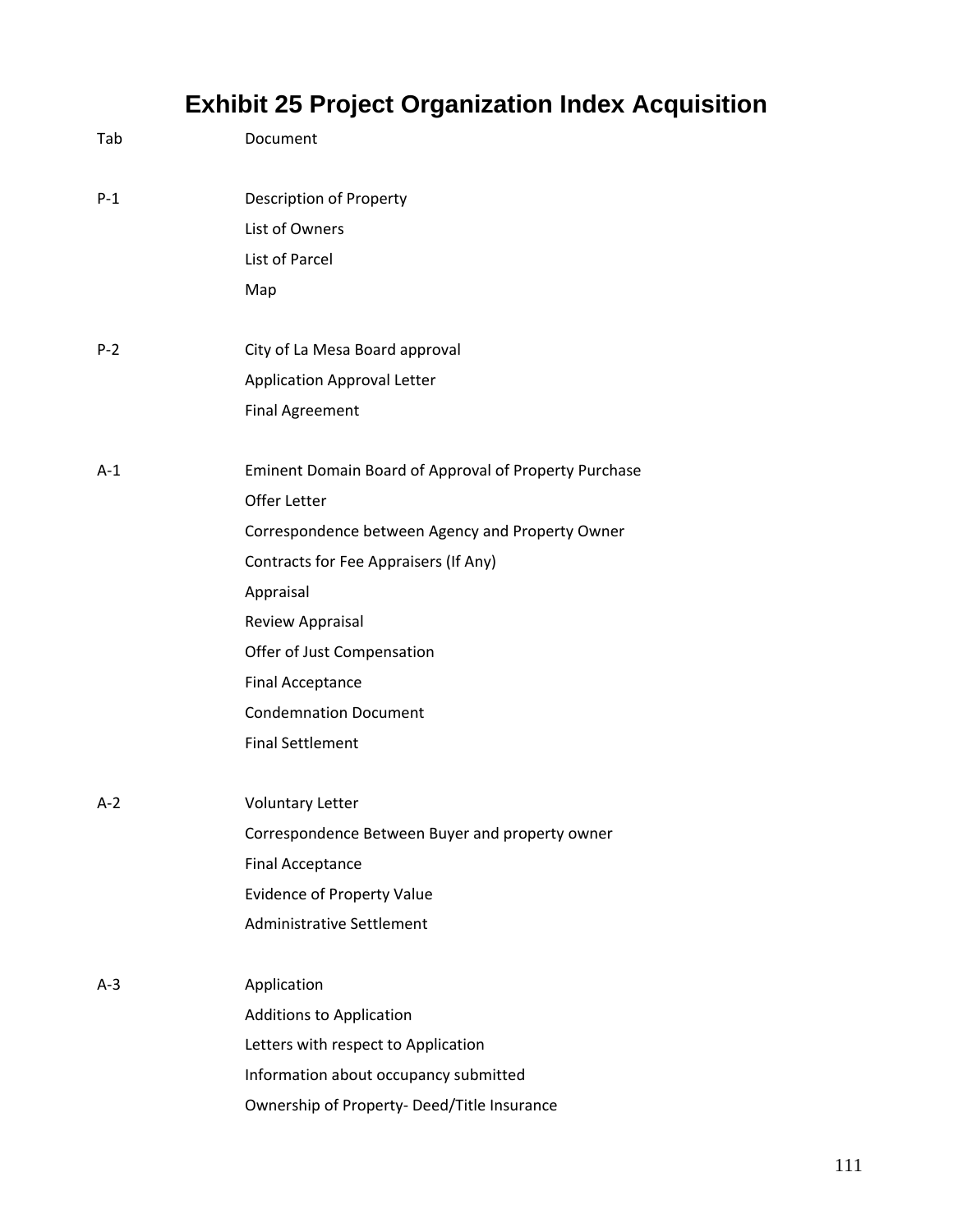Occupancy Information‐ proof no occupants

A-4 Deed showing original ownership Title Insurance Information on All Property Owners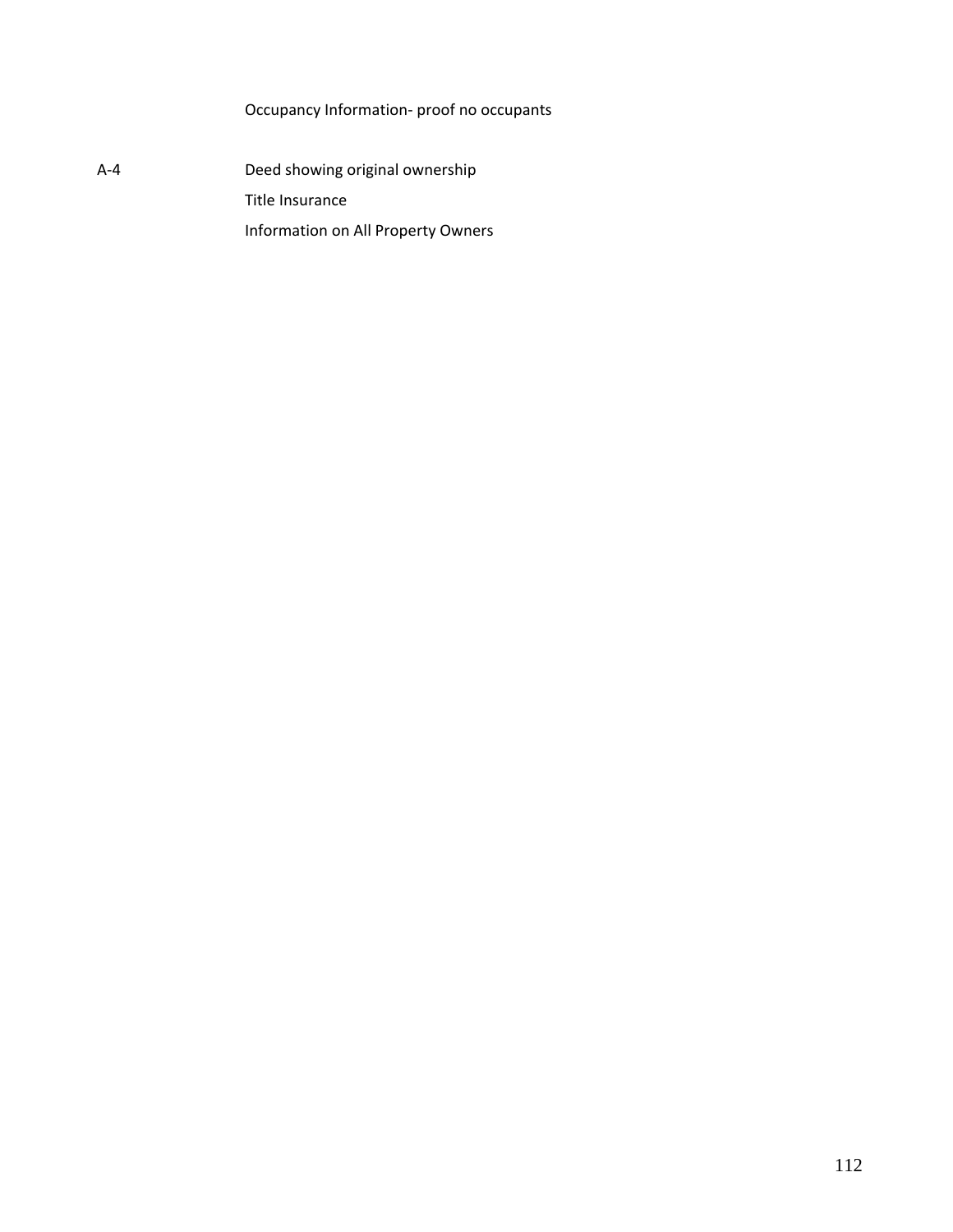## **Exhibit 26 Project Organization Index Relocation**

- R‐1 Occupant Data from Application Preliminary Relocation Plan Final Relocation Plan Relocation Consultant Contract
- R‐2 General Information Notice Summary Schedule of date GIN's sent
- R‐3 Contract with Non Profit Other programmatic documents
- R‐4 List of Occupants on ION date Summary of Notice of Eligibility/Non Displacement sent Summary of Temporary Notices sent
- R‐5 Final List of Occupant Progress Reports Final Summary of all Relocation Payments
- R‐6 Explanation of any occupants not receiving benefits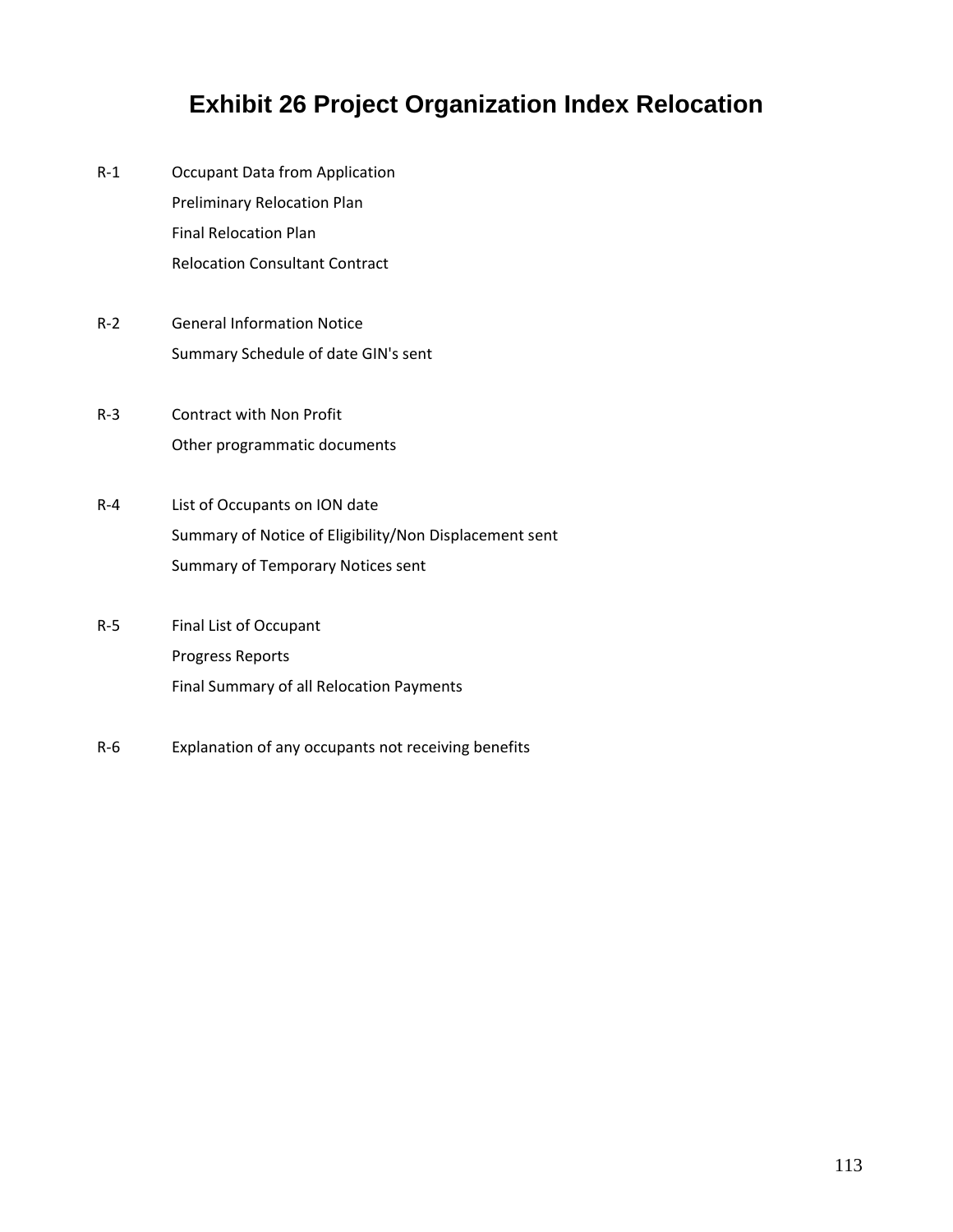## **Exhibit 27 Project Organization Index Relocation Homeowner/Tenants Files**

| <b>RO</b>   | <b>Homeowners- Eminent Domain Only</b>      |
|-------------|---------------------------------------------|
| <b>RO-1</b> | Deed showing ownership                      |
| <b>RO-2</b> | General Information Notice/Proof of receipt |
|             | Notice of Eligibility/Proof of Receipt      |
| <b>RO-3</b> | <b>Evidence of Property Value</b>           |
|             | <b>Comparables Provided</b>                 |
|             | <b>Comparable Comparison Chart</b>          |
|             | Incidentals                                 |
| <b>RO-4</b> | Log of Advisory Services                    |
| <b>RO-5</b> | Claim Form for RHP                          |
|             | Supporting Documentation for Claim Form     |
| RO-6        | <b>Moving Expenses</b>                      |
|             | <b>Receipts for Moving</b>                  |
| <b>RO-7</b> | <b>Inspection Form</b>                      |
| RR          | <b>Relocation-Renters</b>                   |
| RR-1        | General Information Notice/Proof of Receipt |
|             |                                             |
| RR-2        | Intake Form                                 |
| RR-3        | Notice of Eligibility/Proof of Receipt      |
|             | <b>Comparability Form</b>                   |
| <b>RR-4</b> | Claim Form                                  |
|             | <b>Supporting Documentation for Claims</b>  |
|             | Lease                                       |
|             | <b>Utilities</b>                            |
|             | <b>Income Documentation</b>                 |
|             | HUD income limits if low income             |
| <b>RR-5</b> | Proof of Payments                           |
|             | Moving Expense Claim                        |
|             | Moving expense- proof of payment            |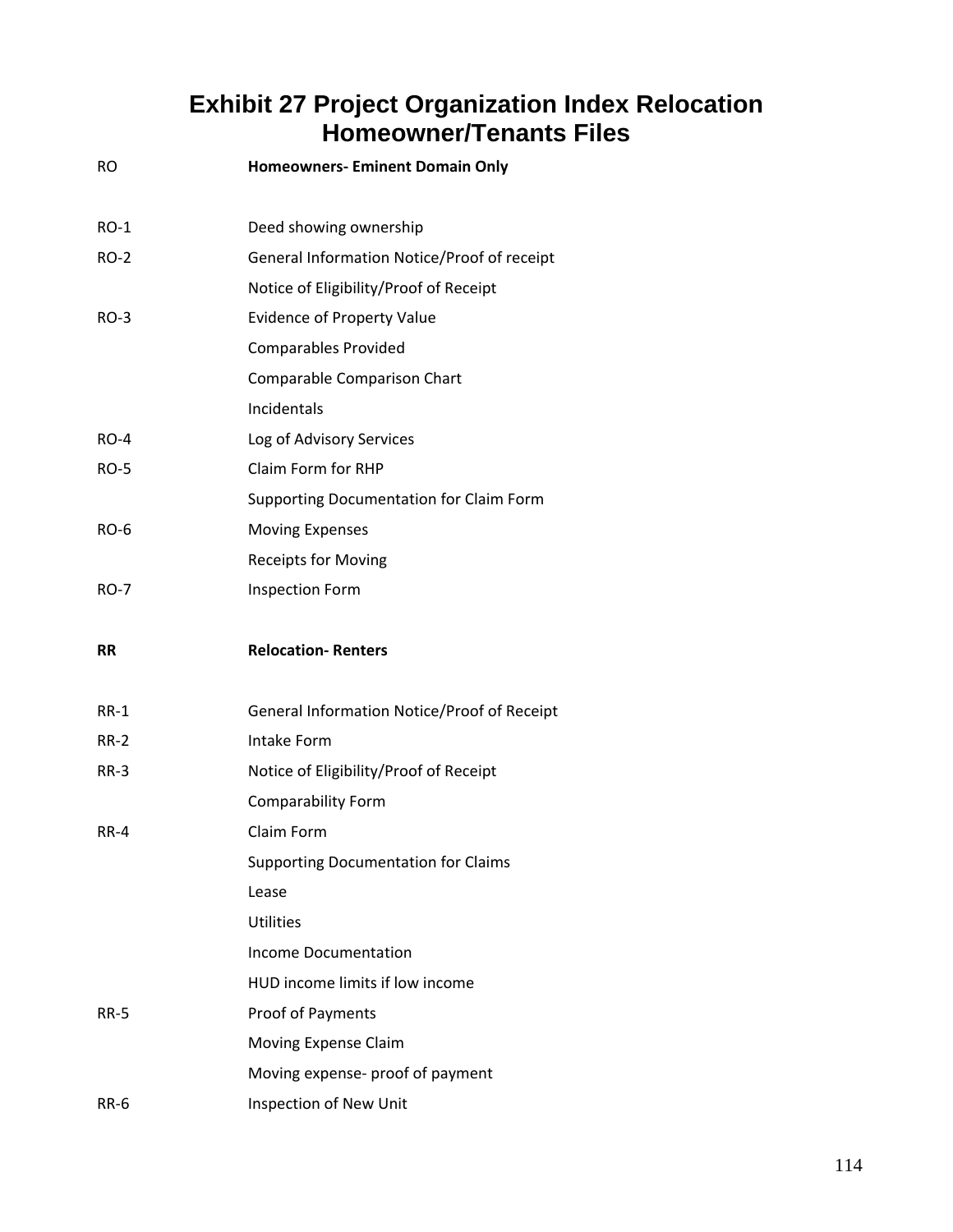|             | Log of Advisory Services                  |
|-------------|-------------------------------------------|
| <b>RR-7</b> | Special Circumstances                     |
|             | Occupancy                                 |
| <b>RR-8</b> | Reason for non Payment including eviction |
|             |                                           |
| $D-1$       | Downpayment Assistance Documentation      |
|             | <b>Escrow Document</b>                    |
|             | Payment to escrow company                 |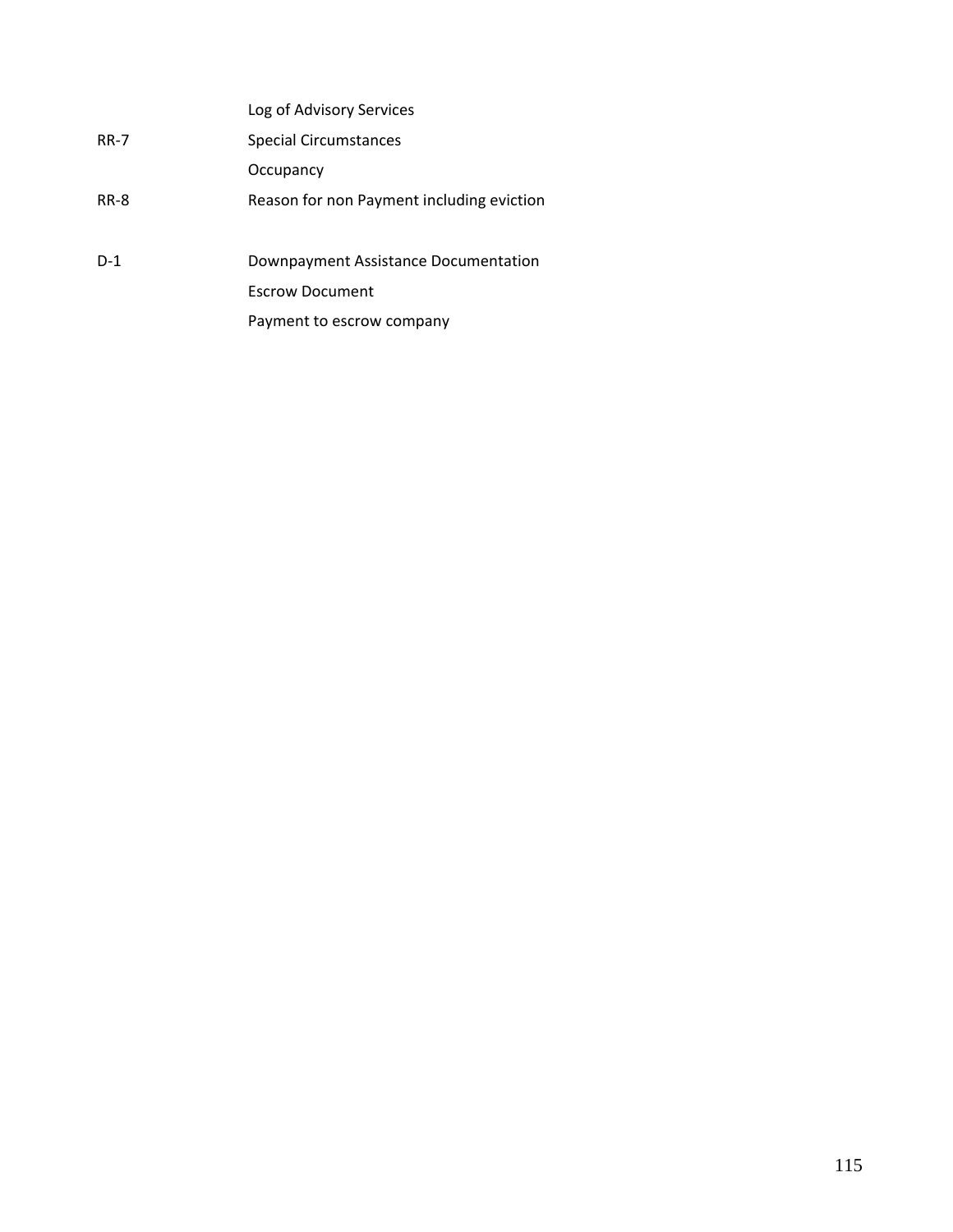#### **Exhibit 28 Levels of Staff Responsibility**

Review of NOFA **Housing/CD** Project Manager Project Review Activities/Funding/Boundaries of Project Housing/CD Project Manager URA Compliance Housing/CD Project Manager Section 104(d) Compliance **Housing/CD** Project Manager Application Review

 Involuntary Acquisition Notice to Acquire **Real Estate Manager** Real Estate Manager Hire Appraiser/Appraiser Contract Real Estate Manager Appraisal Third Party Appraiser Review Appraisal Third Party Appraiser/Real Estate Staff Office of Just Compensation-Wording and Delivery Real Estate Manager Administrative Settlement **Real Estate Manager** Real Estate Manager **Condemnation** Real Estate Manager Voluntary Acquisition Review of Voluntary Letter **Example 2018** Housing/CD Project Manager Review of Redevelopment Plan/Need for Project Housing/CD Project Manager Review of Occupancy List Project Manager Review of Appraisal or other Value Real Estate Manager Comparison of Price with Value Real Estate Manager Written Justification of Price If Paid More or Director of CD/Housing Less than Appraised or Market Value Review Preliminary Relocation Plan Housing/CD Project Manager Review of General Information Notice Housing/CD Project Manager (Wording and Delivery) Project Approval Review compliance with URA/Section 104(d) Housing/CD Project Manager Selection of Relocation Consultant Director of CD/Housing Preparation of Final Relocation Plan Relocation Consultant Review of Final Relocation Plan **Housing/CD** Project Manager

#### Contract Execution

Final Review of Acquisition Documents Real Estate Department Final Agreement - Relocation Wording Housing/CD Project Manager Preparation of Relocation Notices Relocation Consultant Review of Notice of Eligibility Housing/CD Project Manager Review of Comparable Unit **Housing/CD** Project Manager Review of Notice of Non Displacement Housing/CD Project Manager Review of Other Notices **Housing/CD** Project Manager Comparison of Occupancy List to Application Housing/CD Project Manager Meetings with Occupants **Relocation Consultant and Project Manager**  Interview Occupants Relocation Consultant Deliver Notices/Documentation of Delivery Relocation Consultant Project Implementation

Advisory Services **Relocation Consultant** Review Progress of Relocation Housing/CD Project Manager Review of Claims Amount Finance Officer Moving Receipts

#### **Action to Be Taken Staff Person Responsibility Staff Person Responsibility**

Review of Occupancy List CD/Housing Project Manager and Relocation Consultant

File/ Document Claims Relocation Consultant and Occupant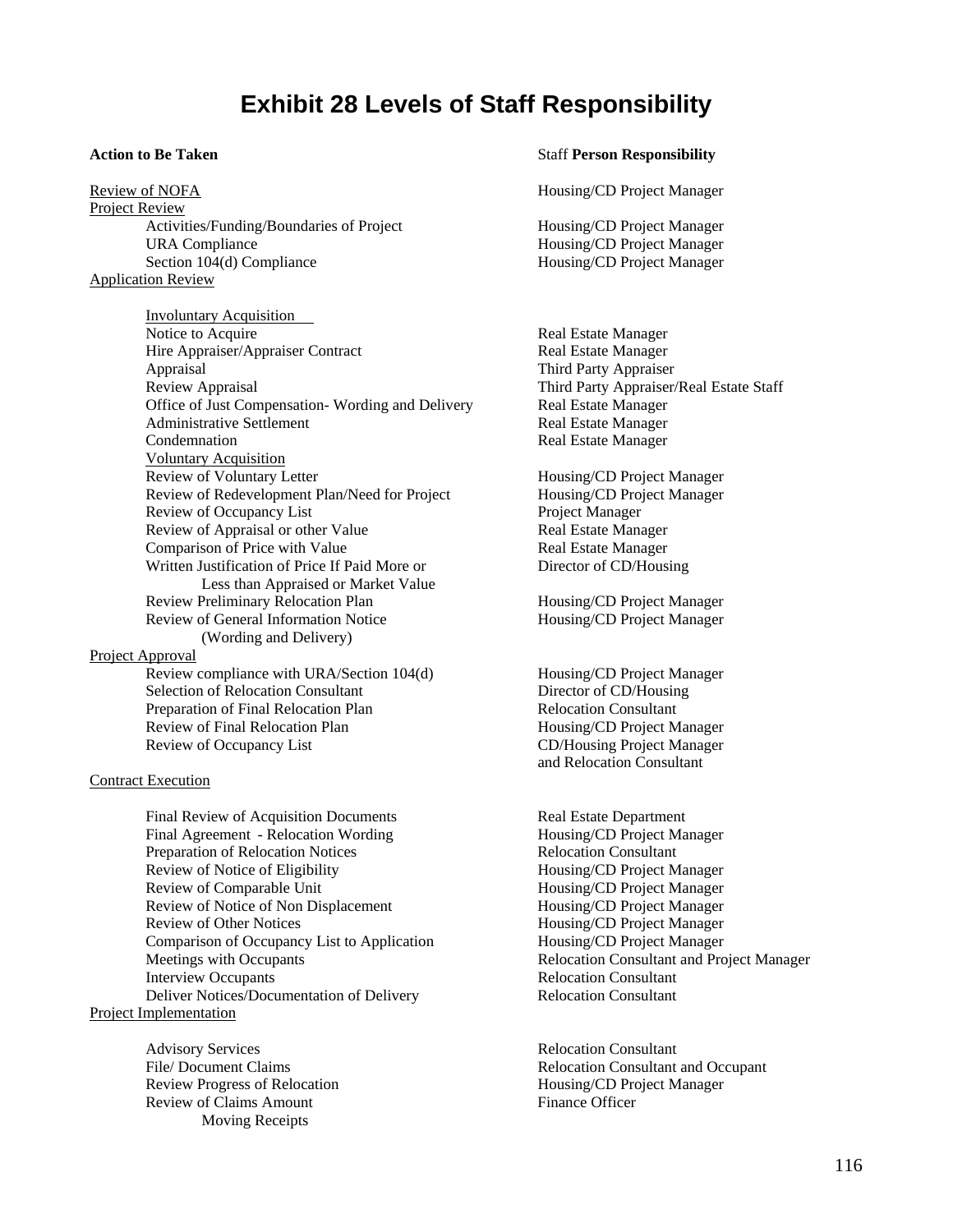| <b>Replacement Housing Payments</b><br>Down payments  |                              |
|-------------------------------------------------------|------------------------------|
| Inspection of Unit                                    | <b>Relocation Consultant</b> |
| Review of Claims Documentation                        | Housing/CD Project Manager   |
| Lease                                                 |                              |
| Utilities (Schedule or receipts)                      |                              |
| Income                                                |                              |
| Inspections                                           |                              |
| Pay Claims                                            | Finance Officer              |
| Special Determination                                 |                              |
| Legal Residency                                       | Director CD/Housing          |
| No relocation payable                                 | Director CD/Housing          |
| Income not used or unstated income                    | Director CD/Housing          |
| Eviction                                              | Staff attorney               |
| Close Out                                             |                              |
| Complete final documentation                          | <b>Relocation Consultant</b> |
| Review of Documentation                               | Housing/CD Project Manager   |
| Review of Final Occupancy to Occupancy at Application | Housing/CD Project Manager   |
| Section 104(d) Requirement Paid Appropriately         |                              |
| One for One Replacement Plan                          | Housing/CD Project Manager   |
| Appeals                                               |                              |

Collection of information/recommendation<br>Final Determination

Project Manager<br>Director CD/Housing and Committee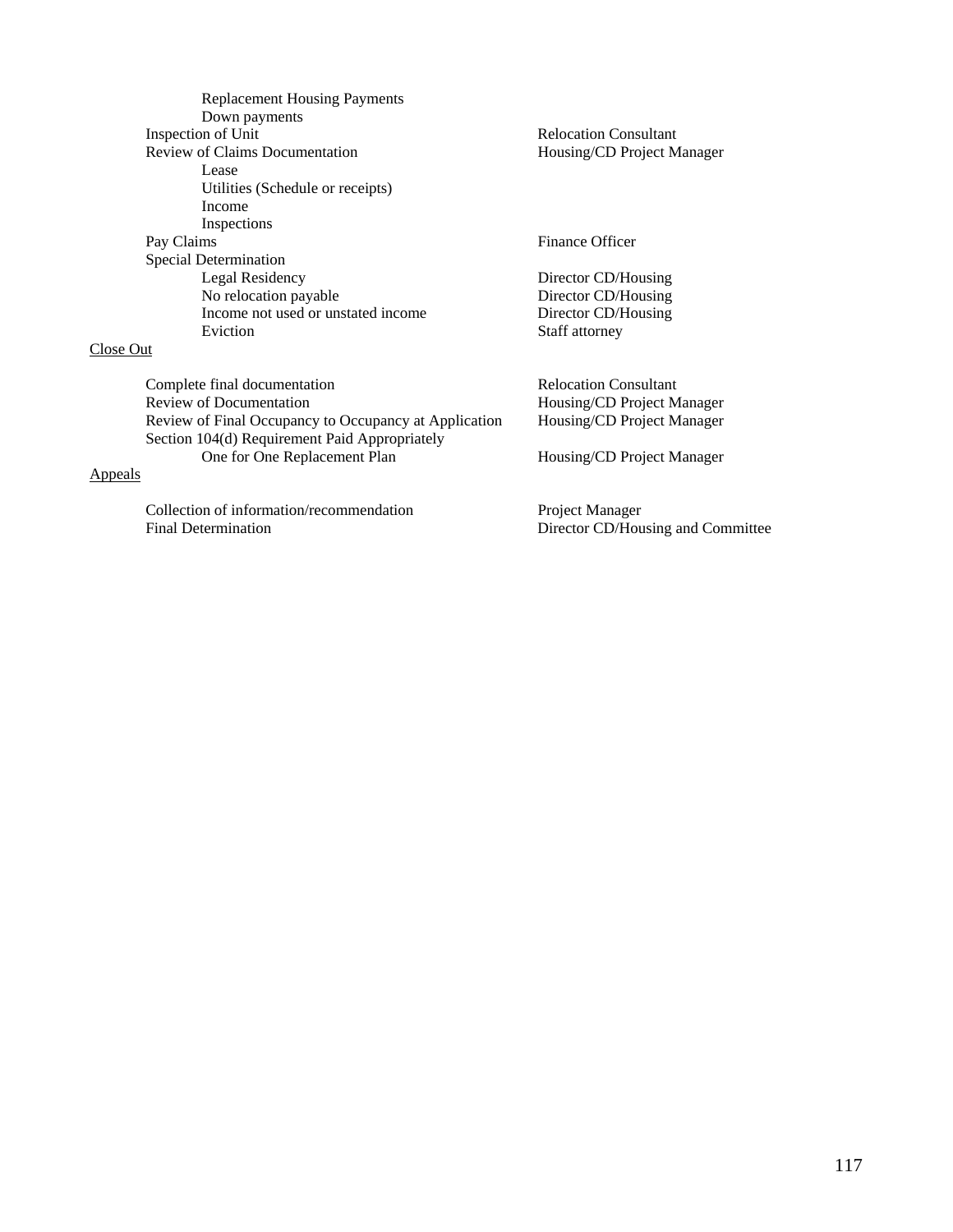## **Exhibit 29 - Web Resources**

A. HUD

1. HUD Home Page- http://www.hud.gov

2. HUD acquisition and relocation- http://www.hud.gov/offices/cpd/library/relocation/index.cfm

3. Uniform Relocation Act Regulations

http://www.hud.gov/offices/cpd/affordablehousing/training/web/relocation/overview.cfm

4. Section 104(d) - Regulations

http://www.hud.gov/offices/cpd/affordablehousing/training/web/relocation/section 104d.cfm

Sample Plan- http://www.hud.gov/offices/cpd/lawsregs/notices/priorto95/cpd9416.doc

5. HUD Handbook 1378-

http://www.hud.gov/offices/cpd/library/relocation/policyandguidance/handbook1378.cfm

6. HUD Claim Forms- http://www.hud.gov/offices/cpd/library/relocation/forms.cfm

7. HUD Notices- See Appendices at http://www.hud.gov/offices/cpd/library/relocation/policyandguidance/handbook1378.cfm

8. HUD Total Tenant Payment Rules http://www.hud.gov/offices/cpd/library/affordable housing/training/web/calculator/definitions/part5.cfm

9 HUD Rap-All http://www.hud.gov/offices/cpd/library/relocation/policyandguidance/hudrap

Home Program Issues

http://www.hud.gov/offices/cpd/library/relocation/policyandguidance/hudrap/vol3no2.pdf

Cooperatives and Mutual Housing

http://www.hud.gov/offices/cpd/library/relocation/policyandguidance/hudrap/vol3no1.pdf

Utility Schedules

http://www.hud.gov/offices/cpd/library/relocation/policyandguidance/hudrap/vol2no2.pdf

Temporary easements

http://www.hud.gov/offices/cpd/library/relocation/policyandguidance/hudrap/vol2no1.pdf Voluntary acquisition

http://www.hud.gov/offices/cpd/library/relocation/policyandguidance/hudrap/vol1no2.pdf

- 10. HUD Brochures http://www.hud.gov/offices/cpd/library/relocation/publications
- 11. HUD forms- http://www.hud.gov/offices/cpd/library/relocation/forms.cfm
- 12. HUD Training Page- http://www.hud.gov/offices/cpd/library/relocation/training/

B. FHWA Links

- 1. Relocation Law-http://www.fhwa.dot.gov/realestate/act.htm
- 1. FHWA Website-http://www.fhwa.dot.gov/realestate/ua/index.htm
- 2. FHWA Frequently Asked Questions-

http://www.fhwa.dot.gov/realestate/ua/uafaqs.htm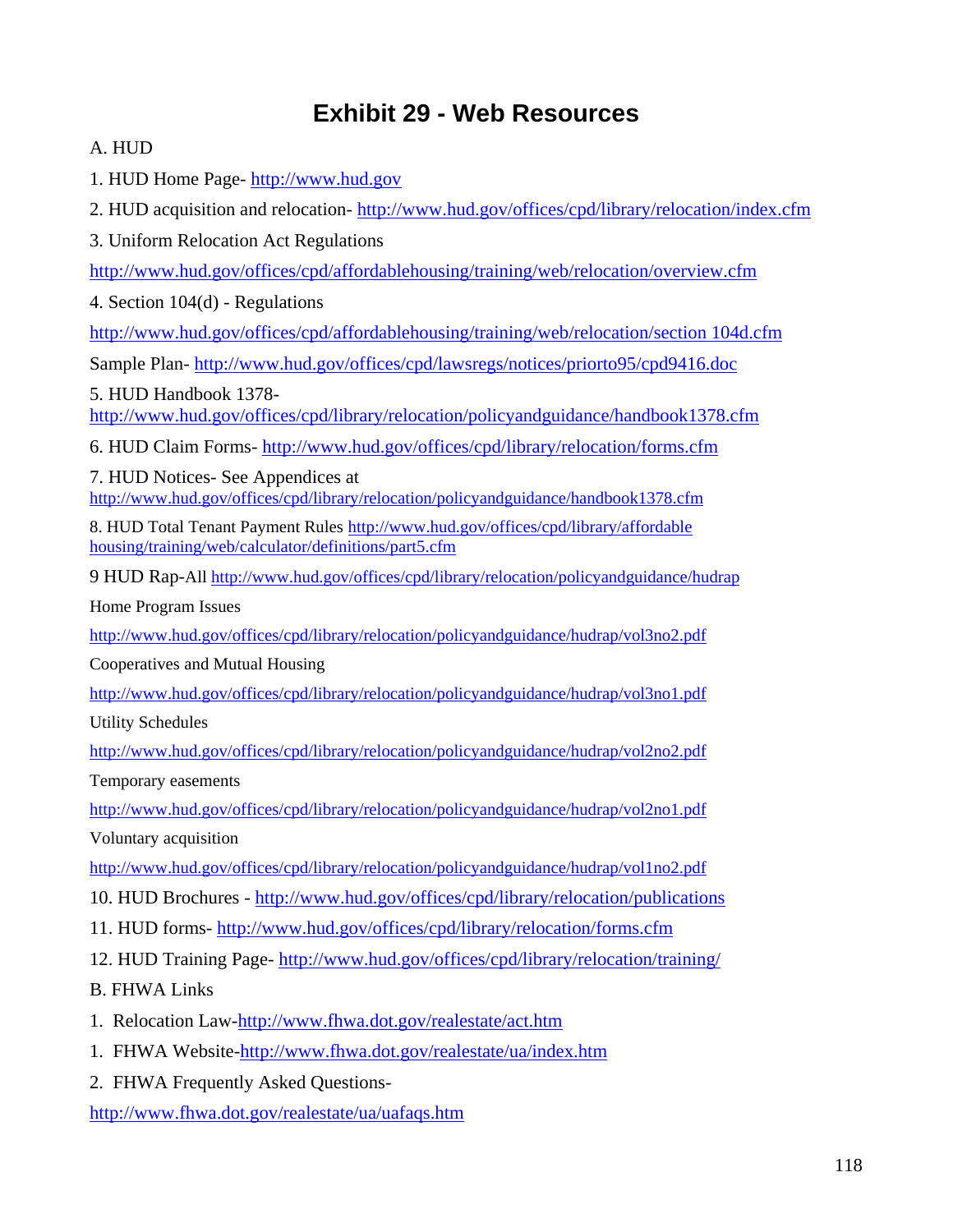- 3. Fixed Moving Costs- http://www.fhwa.dot.gov/realestate/fixsch96.htm
- C. Los Angeles Field Office Web Page
- 1. Acquisition and Relocation Templates http://www.hud.ov.local/ca/working/cpd/tta.cfm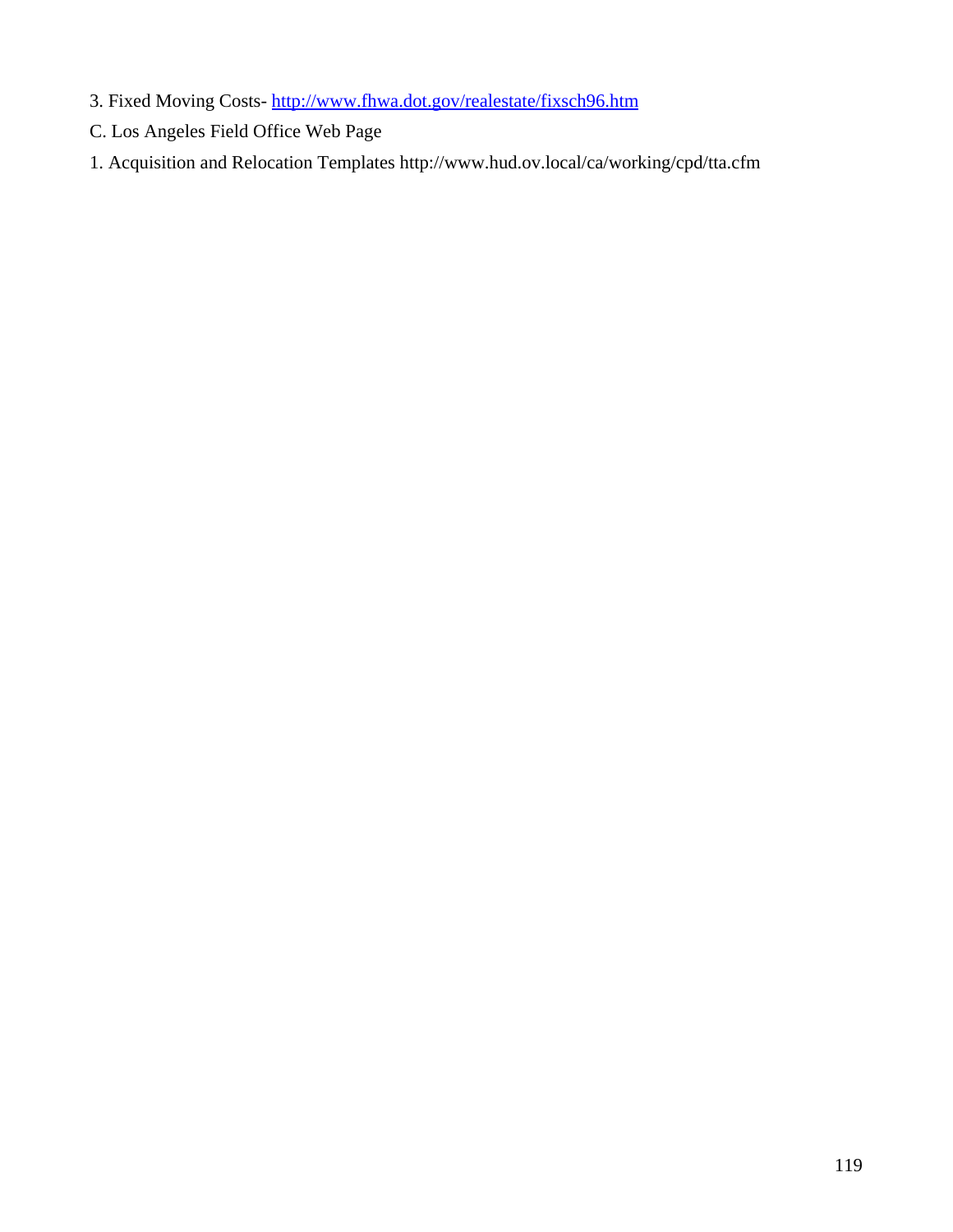## **Exhibit 30 Resource Manual**

- A. Acquisition and Relocation Statute
- B. URA Regulations
- C. FHWA Questions and Answers.
- D. FHWA Moving Schedule
- E. Section 104(d) Regulation.
- F. Section 104(d) Income- Part 5
- H. HUD Handbook 1378.
- I. HUD Headquarters Relocation and Acquisition Policy Memoranda
- 1. April 2005- Appraisal Waivers
- 2. November, 2005 -Voluntary Acquisition
- 3. February 2006- Temporary Easements
- 4. August 2006- Utilities
- 5. April 2007- Section 104(d)- Cooperative Housing
- J. Los Angeles Field Office Information Bulletins
	- 1. June 16, 2004- Recent Monitoring
- 2. March 2006- Suggestions for Compliance/Procedures
- 3. April 24, 2007- Monetary Limits and Last Resort Housing
- 4. November 5, 2007- Compliance During Decline in Housing Prices
- 5. March 11, 2008- Using a Consultant
- 6. August 15, 2008-Acquisition Issues Uncovered During Monitoring
- 7. August 16, 2008- Program Issues Uncovered During Monitoring
- 8. March 30, 2009- Homebuyer Program
- 9. November 8, 2009- Overall Management of Acquisition and Relocation
- 10. September 30,2010- Comparability of Units under the URA and Section 104(d)
- 11. October 7, 2010- Documenting Questionable Low Income and Relocation Payments
- 12. December 6, 2010- Appraisal Process under the URA
- 13. March 15, 2011- Acquisition and Relocation Determination Templates
- K. HUD sample brochures.
- 1. When a Public Agency Acquires Your Property
- 2. Relocation Assistance to Businesses
- 3. Relocation Assistance to Displaced Tenants
- 4. Relocation Assistance under Section 104(d)